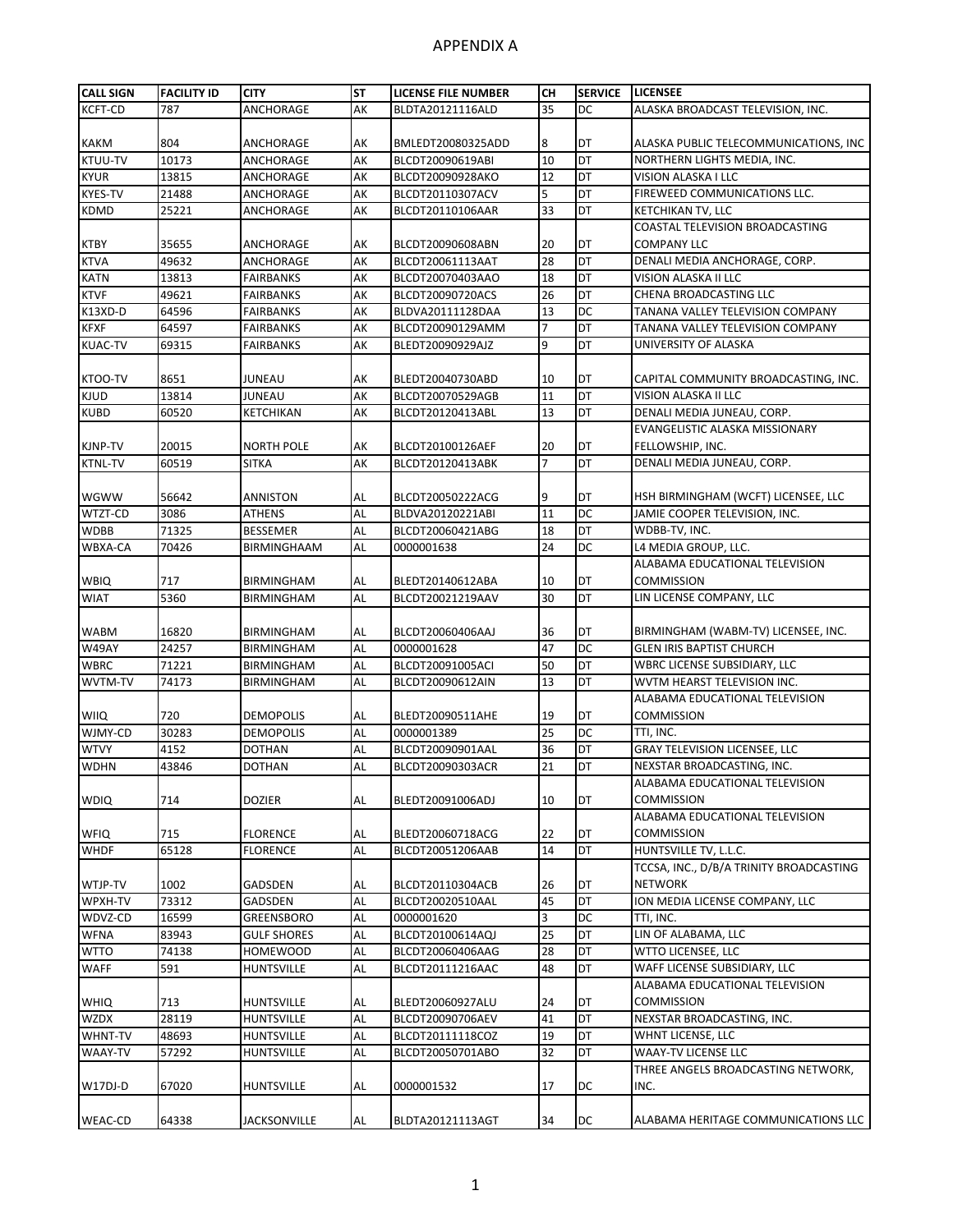| <b>CALL SIGN</b> | <b>FACILITY ID</b> | <b>CITY</b>         | <b>ST</b> | LICENSE FILE NUMBER | <b>CH</b> | <b>SERVICE</b> | <b>LICENSEE</b>                         |
|------------------|--------------------|---------------------|-----------|---------------------|-----------|----------------|-----------------------------------------|
|                  |                    |                     |           |                     |           |                | ALABAMA EDUCATIONAL TELEVISION          |
| <b>WGIQ</b>      | 710                | LOUISVILLE          | AL        | BLEDT20031121ANL    | 44        | DT             | <b>COMMISSION</b>                       |
|                  |                    |                     |           |                     |           |                | ALABAMA EDUCATIONAL TELEVISION          |
| <b>WEIQ</b>      | 721                | <b>MOBILE</b>       | AL        | BLEDT20101119AFA    | 41        | DT             | <b>COMMISSION</b>                       |
| <b>WALA-TV</b>   | 4143               | <b>MOBILE</b>       | AL        | BLCDT20050316ADI    | 9         | DT             | <b>MEREDITH CORPORATION</b>             |
|                  |                    |                     |           |                     |           |                |                                         |
| WPMI-TV          | 11906              | <b>MOBILE</b>       | <b>AL</b> | BLCDT20090618ABA    | 15        | DT             | DEERFIELD MEDIA (MOBILE) LICENSEE, LLC  |
|                  |                    |                     |           |                     |           |                | TCCSA, INC., D/B/A TRINITY BROADCASTING |
| WMPV-TV          | 60827              | <b>MOBILE</b>       | AL        | BLCDT20100420AAK    | 20        | DT             | <b>NETWORK</b>                          |
|                  |                    |                     |           |                     |           |                | MEDIA GENERAL COMMUNICATIONS            |
| <b>WKRG-TV</b>   | 73187              | <b>MOBILE</b>       | <b>AL</b> | BLCDT20100125ADI    | 27        | DT             | HOLDINGS, LLC                           |
| WDPM-DT          | 83740              | <b>MOBILE</b>       | <b>AL</b> | BLCDT20090420AAD    | 23        | DT             | WORD OF GOD FELLOWSHIP, INC             |
|                  |                    |                     |           |                     |           |                | ALABAMA EDUCATIONAL TELEVISION          |
| <b>WAIQ</b>      | 706                | <b>MONTGOMERY</b>   | AL        | BLEDT20060706ACK    | 27        | DT             | <b>COMMISSION</b>                       |
| <b>WSFA</b>      | 13993              | <b>MONTGOMERY</b>   | AL        | BLCDT20090622ABN    | 12        | DT             | WSFA LICENSE SUBSIDIARY, LLC            |
|                  |                    |                     |           |                     |           |                | TRINITY CHRISTIAN CENTER OF SANTA ANA,  |
| WMCF-TV          | 60829              | <b>MONTGOMERY</b>   | AL        | BLCDT20100329AFH    | 46        | DT             | INC.                                    |
| WBXM-CA          | 70412              | <b>MONTGOMERY</b>   | <b>AL</b> | BLTVA20050425ABN    | 5         | CA             | L4 MEDIA GROUP, LLC                     |
| <b>WNCF</b>      | 72307              | <b>MONTGOMERY</b>   | AL        | 0000001319          | 31        | DT             | <b>CHANNEL 32 MONTGOMERY LLC</b>        |
|                  |                    |                     |           |                     |           |                |                                         |
| WCOV-TV          | 73642              | MONTGOMERY          | AL        | BLCDT20090312AAO    | 20        | DT             | WOODS COMMUNICATIONS CORPORATION        |
|                  |                    |                     |           |                     |           |                | ALABAMA EDUCATIONAL TELEVISION          |
| <b>WCIQ</b>      | 711                | <b>MOUNT CHEAHA</b> | AL        | BLEDT20120828AAV    |           | DT             | <b>COMMISSION</b>                       |
| <b>WLGA</b>      | 11113              | <b>OPELIKA</b>      | AL        | BLCDT20140827ABB    | 30        | DT             | PAPPAS TELECASTING OF OPELIKA, L.P.     |
| WDFX-TV          | 32851              | <b>OZARK</b>        | AL        | BLCDT20050915APH    | 33        | DT             | WDFX LICENSE SUBSIDIARY, LLC            |
| <b>WAKA</b>      | 701                | SELMA               | AL        | 0000001441          | 42        | DT             | ALABAMA BROADCASTING PARTNERS           |
| WBIH             | 84802              | SELMA               | AL        | BLCDT20090619AAY    | 29        | DT             | FLINN BROADCASTING CORPORATION          |
| WOIL-LP          | 31649              | <b>TALLADEGA</b>    | AL        | 0000001471          | 47        | DC             | JOSEPH V. EARLY                         |
| <b>WIYC</b>      | 62207              | <b>TROY</b>         | AL        | BLCDT20100127ADF    | 48        | DT             | WIYC, INC.                              |
|                  |                    |                     |           |                     |           |                |                                         |
| WSES             | 21258              | <b>TUSCALOOSA</b>   | <b>AL</b> | BLCDT20091106ABO    | 33        | DT             | HSH BIRMINGHAM (WCFT) LICENSEE, LLC     |
|                  |                    |                     |           |                     |           |                | THE BOARD OF TRUSTEES OF THE UNIVERSITY |
| <b>WVUA</b>      | 77496              | <b>TUSCALOOSA</b>   | AL        | BLCDT20090612AHT    | 6         | DT             | OF ALABAMA                              |
|                  |                    |                     |           |                     |           |                | THE BOARD OF TRUSTEES OF THE UNIVERSITY |
| WVUA-CA          | 70429              | TUSCALOOSA/NORTHAL  |           | 0000001646          | 23        | DC             | OF ALABAMA                              |
| <b>WBMM</b>      | 68427              | <b>TUSKEGEE</b>     | AL        | BLCDT20090428ABH    | 22        | DT             | ALABAMA BROADCASTING PARTNERS           |
|                  |                    |                     |           |                     |           |                | ARKANSAS EDUCATIONAL TELEVISION         |
| <b>KETG</b>      | 2768               | ARKADELPHIA         | AR        | BLEDT20100308ACO    | 13        | DT             | <b>COMMISSION</b>                       |
| KHMF-CA          | 52420              | <b>BENTONVILLE</b>  | AR        | 0000001534          | 14        | DC             | KALEIDOSCOPE FOUNDATION, INC.           |
| KMYA-DT          | 86534              | CAMDEN              | AR        | BLCDT20090813ABY    | 49        | DT             | I SQUARE MEDIA, LLC                     |
| <b>KTVE</b>      | 35692              | EL DORADO           | AR        | BLCDT20070105ABH    | 27        | DT             | MISSION BROADCASTING, INC.              |
| <b>KLMB-LP</b>   | 38585              | EL DORADO           | AR        | BLTTL19990329JC     | 23        | CA             | KINGDOM BROADCASTING, INC.              |
|                  |                    |                     |           |                     |           |                | ARKANSAS EDUCATIONAL TELEVISION         |
| <b>KETZ</b>      | 92872              | EL DORADO           | AR        | BLEDT20090615ABU    | 10        | DT             | <b>COMMISSION</b>                       |
|                  |                    |                     |           |                     |           |                | TRIBUNE BROADCASTING FORT SMITH         |
| <b>KXNW</b>      | 81593              | EUREKA SPRINGS      | AR        | BMLCDT20140610AAT   | 34        | DT             | LICENSE, LLC                            |
|                  |                    |                     |           |                     |           |                | ARKANSAS EDUCATIONAL TELEVISION         |
| <b>KAFT</b>      | 2767               | FAYETTEVILLE        | AR        | BLEDT20100308ACN    | 9         | DT             | COMMISSION                              |
| <b>KFFS-CD</b>   | 52430              | FAYETTEVILLE        | AR        | BLDTA20121011ABO    | 36        | DC             | KALEIDOSCOPE FOUNDATION, INC.           |
| <b>KHOG-TV</b>   | 60354              | FAYETTEVILLE        | AR        | BLCDT20020904AAX    | 15        | DT             | KHBS HEARST TELEVISION INC.             |
| KFTA-TV          | 29560              | <b>FORT SMITH</b>   | AR        | BLCDT20090331AEC    | 27        | DT<br>DT       | NEXSTAR BROADCASTING, INC.              |
| <b>KHBS</b>      | 60353              | FORT SMITH          | AR        | BLCDT20031121AMR    | 21        |                | KHBS HEARST TELEVISION INC.             |
|                  |                    |                     |           |                     |           |                | TRIBUNE BROADCASTING FORT SMITH         |
| <b>KFSM-TV</b>   | 66469              | <b>FORT SMITH</b>   | AR        | BLCDT20060530AIM    | 18        | DT             | LICENSE, LLC                            |
| <b>KFDF-CD</b>   | 168154             | FORT SMITH          | AR        | BLDTL20091023ABI    | 44        | DC             | KALEIDOSCOPE FOUNDATION, INC.           |
| <b>KWBM</b>      | 78314              | <b>HARRISON</b>     | AR        | BLCDT20091201ASC    | 31        | DT             | WORD OF GOD FELLOWSHIP, INC             |
| KVTH-DT          | 608                | <b>HOT SPRINGS</b>  | AR        | BLCDT20090209ANJ    | 26        | DT             | AGAPE CHURCH, INC.                      |
|                  |                    |                     |           |                     |           |                | ARKANSAS EDUCATIONAL TELEVISION         |
| <b>KTEJ</b>      | 2769               | JONESBORO           | AR        | BLEDT20110818AAQ    | 20        | DT             | COMMISSION                              |
| KVTJ-DT          | 2784               | <b>JONESBORO</b>    | AR        | BLCDT20090209ANG    | 48        | DT             | AGAPE CHURCH, INC.                      |
| KAIT             | 13988              | <b>JONESBORO</b>    | AR        | BLCDT20090803ABV    | 8         | DT             | KAIT LICENSE SUBSIDIARY, LLC            |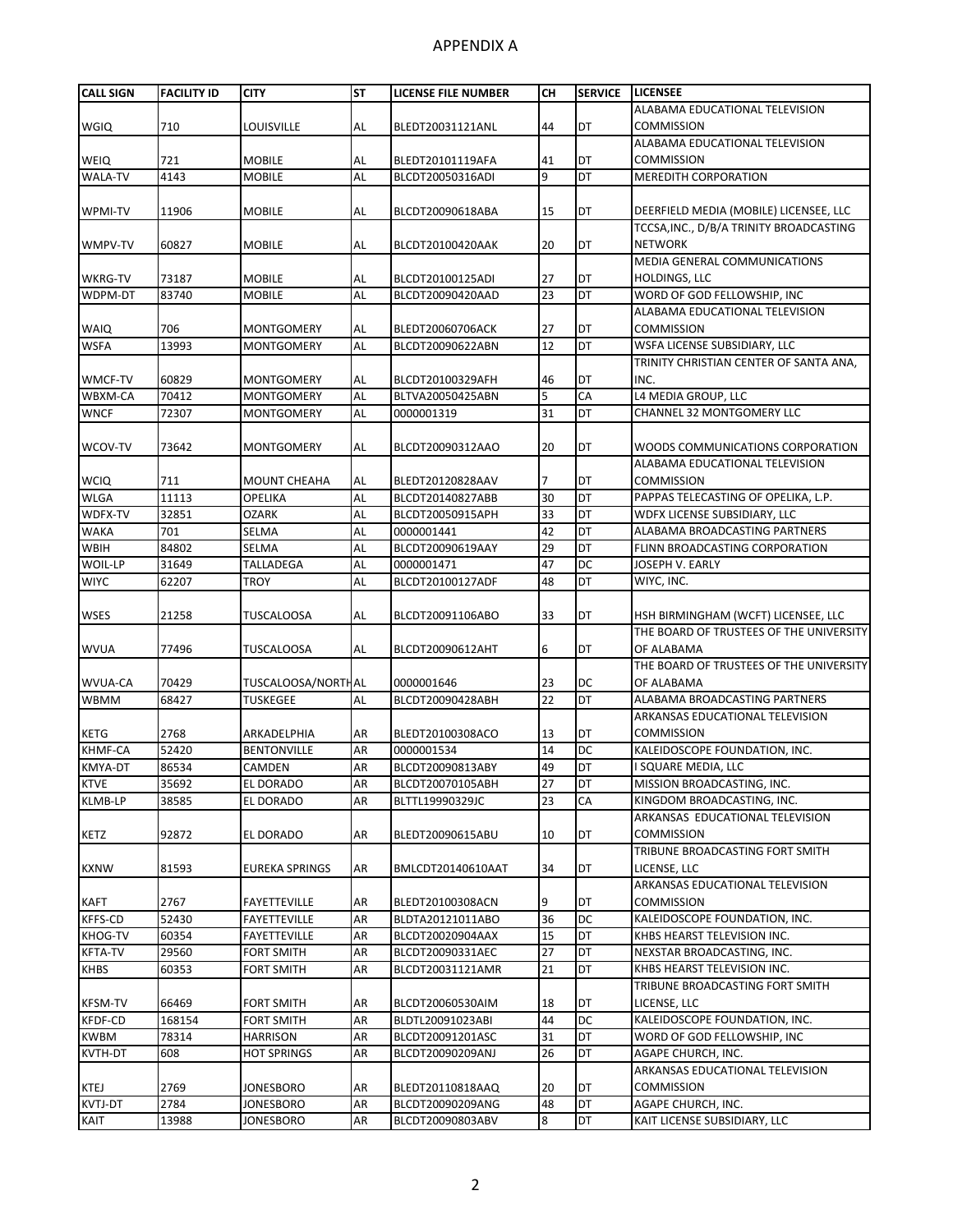| <b>CALL SIGN</b> | <b>FACILITY ID</b> | <b>CITY</b>           | <b>ST</b> | <b>LICENSE FILE NUMBER</b> | <b>CH</b> | <b>SERVICE</b> | <b>LICENSEE</b>                       |
|------------------|--------------------|-----------------------|-----------|----------------------------|-----------|----------------|---------------------------------------|
|                  |                    |                       |           |                            |           |                | ARKANSAS EDUCATIONAL TELEVISION       |
| <b>KETS</b>      | 2770               | <b>LITTLE ROCK</b>    | AR        | BLEDT20090615ABT           |           | DT             | <b>COMMISSION</b>                     |
| <b>KTHV</b>      | 2787               | <b>LITTLE ROCK</b>    | AR        | BLCDT20041029AIX           | 12        | <b>DT</b>      | <b>ARKANSAS TELEVISION COMPANY</b>    |
| <b>KLRT-TV</b>   | 11951              | <b>LITTLE ROCK</b>    | AR        | BLCDT20020507AAK           | 30        | DT             | MISSION BROADCASTING, INC.            |
| <b>KARK-TV</b>   | 33440              | <b>LITTLE ROCK</b>    | AR        | BMLCDT20121102ACP          | 32        | DT             | NEXSTAR BROADCASTING, INC.            |
| <b>KATV</b>      | 33543              | <b>LITTLE ROCK</b>    | AR        | BLCDT20090225AAV           | 22        | DT             | KATV LICENSEE, LLC                    |
| <b>KARZ-TV</b>   | 37005              | <b>LITTLE ROCK</b>    | AR        | BLCDT20090615ACH           | 44        | DT             | NEXSTAR BROADCASTING, INC.            |
| <b>KLRA-CD</b>   | 57545              | little Rock           | AR        | BLDTA20100908ACX           | 20        | DC             | PINNACLE MEDIA, LLC                   |
|                  |                    |                       |           |                            |           |                | <b>EDUCATIONAL BROADCASTING</b>       |
|                  |                    |                       |           |                            | 36        | DT             | <b>CORPORATION</b>                    |
| <b>KKAP</b>      | 58267              | little Rock           | AR        | BLEDT20090522AFW           |           |                |                                       |
|                  |                    |                       |           |                            |           |                | ARKANSAS EDUCATIONAL TELEVISION       |
| <b>KEMV</b>      | 2777               | <b>MOUNTAIN VIEW</b>  | AR        | BLEDT20100608ACU           | 13        | DT             | <b>COMMISSION</b>                     |
| KJEP-CA          | 35283              | NASHVILLE             | AR        | BLTTL19960111AE            | 23        | CA             | <b>KNVL-TV</b>                        |
| <b>KRAH-CD</b>   | 52423              | <b>PARIS</b>          | AR        | BLDTA20130130AIO           | 35        | <b>DC</b>      | KALEIDOSCOPE FOUNDATION, INC.         |
| <b>KVTN-DT</b>   | 607                | PINE BLUFF            | AR        | BLCDT20071231AFB           | 24        | DT             | AGAPE CHURCH, INC.                    |
| <b>KASN</b>      | 41212              | PINE BLUFF            | AR        | BLCDT20020904AAF           | 39        | DT             | MISSION BROADCASTING, INC.            |
| <b>KNWA-TV</b>   | 29557              | <b>ROGERS</b>         | AR        | BLCDT20060915ANF           | 50        | DT             | NEXSTAR BROADCASTING, INC.            |
| <b>KKAF-CD</b>   | 52432              | <b>SILOAM SPRINGS</b> | AR        | BLDTA20110613ABE           | 33        | <b>DC</b>      | KALEIDOSCOPE FOUNDATION, INC.         |
| <b>KWOG</b>      | 67347              | SPRINGDALE            | AR        | BLCDT20070820ABS           | 39        | <b>DT</b>      | WORD OF GOD FELLOWSHIP, INC.          |
|                  |                    |                       |           |                            |           |                |                                       |
| KLFI-LP          | 4585               | TEXARKANA             | AR        | BLTTL19920914IF            | 35        | CA             | BEECH STREET COMMUNICATIONS CORP.     |
| <b>KWNL-CD</b>   | 52426              | <b>WINSLOW</b>        | AR        | BLDTA20110726AAA           | 31        | DC             | PINNACLE MEDIA, LLC                   |
| K04QP-D          | 168403             | <b>CASAS ADOBES</b>   | AZ        | BLDVA20141230ABA           | 4         | DС             | <b>KVOA COMMUNICATIONS, LLC</b>       |
| <b>KFTU-DT</b>   | 81441              | <b>DOUGLAS</b>        | AZ        | BLCDT20090616ABO           | 36        | <b>DT</b>      | UNIMAS PARTNERSHIP OF DOUGLAS         |
| <b>KNAZ-TV</b>   | 24749              | <b>FLAGSTAFF</b>      | AZ        | BLCDT20091210AAC           | 22        | DT             | MULTIMEDIA HOLDINGS CORPORATION       |
| KFPH-DT          | 41517              | <b>FLAGSTAFF</b>      | AZ        | BLCDT20090901AEY           | 13        | DT             | UNIMAS PARTNERSHIP OF FLAGSTAFF       |
| <b>KTVW-CD</b>   | 29464              | FLAGSTAFF/DONEY PAZ   |           | BLDTA20140421ACI           | 27        | DC             | KTVW LICENSE PARTNERSHIP, G.P.        |
| <b>KUVE-DT</b>   | 63927              | <b>GREEN VALLEY</b>   | AZ        | BLCDT20110128ADO           | 46        | <b>DT</b>      | UNIVISION TUCSON LLC                  |
|                  |                    |                       |           |                            |           |                |                                       |
| <b>KDTP</b>      | 83491              | <b>HOLBROOK</b>       | AZ        | BLEDT20090519AAA           | 11        | DT             | COMMUNITY TELEVISION EDUCATORS, INC.  |
| <b>KMOH-TV</b>   | 24753              | <b>KINGMAN</b>        | AZ        | BLCDT20060707ABK           | 19        | DT             | <b>HERO LICENSECO LLC</b>             |
| KLHU-CD          | 30932              | LAKE HAVASU CITY      | AZ        | 0000001198                 | 45        | DC             | JENSEN INVESTMENTS, FLP               |
| <b>KPNX</b>      | 35486              | <b>MESA</b>           | <b>AZ</b> | BLCDT20090618AAM           | 12        | DT             | MULTIMEDIA HOLDINGS CORPORATION       |
|                  |                    |                       |           |                            |           |                | ARIZONA BOARD OF REGENTS FOR ARIZONA  |
| <b>KAET</b>      | 2728               | <b>PHOENIX</b>        | AZ        | BLEDT20090612AEF           | 8         | DT             | <b>STATE UNIVERSITY</b>               |
| KFPH-CD          | 2739               | <b>PHOENIX</b>        | AZ        | BLDTA20110405AAY           | 35        | <b>DC</b>      | UNIMAS PARTNERSHIP OF PHOENIX         |
| <b>KASW</b>      | 7143               | PHOENIX               | AZ        | BLCDT20060630ABU           | 49        | DT             | NEXSTAR BROADCASTING, INC.            |
|                  |                    |                       |           |                            |           |                |                                       |
| <b>KSAZ-TV</b>   | 35587              | <b>PHOENIX</b>        | AZ        | BLCDT20100302AAI           | 10        | DT             | NW COMMUNICATIONS OF PHOENIX, INC.    |
| <b>KTVW-DT</b>   | 35705              | <b>PHOENIX</b>        | AZ        | BLCDT20100818ABA           | 33        | DT             | KTVW LICENSE PARTNERSHIP, G.P.        |
| <b>KTVK</b>      | 40993              | <b>PHOENIX</b>        | <b>AZ</b> | BLCDT20060630ABT           | 24        | DT             | KPHO BROADCASTING CORPORATION         |
| <b>KPHO-TV</b>   | 41223              | PHOENIX               | AZ        | BLCDT20051205ADF           | 17        | DT             | KPHO BROADCASTING CORPORATION         |
| KNXV-TV          | 59440              | <b>PHOENIX</b>        | AZ        | BLCDT20090619ABX           | 15        | DT             | SCRIPPS MEDIA, INC.                   |
|                  |                    |                       |           |                            |           |                |                                       |
| <b>KPAZ-TV</b>   | 67868              | <b>PHOENIX</b>        | AZ        | BLCDT20131121AHS           | 20        | DT             | TRINITY BROADCASTING OF ARIZONA, INC. |
| <b>KUTP</b>      | 68886              | <b>PHOENIX</b>        | AZ        | BLCDT20130625AAK           | 26        | DT             | FOX TELEVISION STATIONS, INC.         |
| KAZT-CD          | 72618              | <b>PHOENIX</b>        | AZ        | BLDTA20100120ACL           | 36        | DC             | KAZT, L.L.C.                          |
| <b>KPDF-CA</b>   | 73764              | <b>PHOENIX</b>        | AZ        | 0000001390                 | 41        | DC             | NORTHSTAR PHOENIX LICENSE, LLC.       |
| <b>KTAZ</b>      | 81458              | <b>PHOENIX</b>        | AZ        | BLCDT20090709ADG           | 39        | DT             | NBC TELEMUNDO LICENSE LLC             |
| KAZT-TV          | 35811              | PRESCOTT              | AZ        | BLCDT20090612AEO           | 7         | DT             | KAZT, L.L.C.                          |
| <b>KWBA-TV</b>   | 35095              | SIERRA VISTA          | AZ        | BLCDT20050614ACW           | 44        | DT             | JOURNAL BROADCAST CORPORATION         |
| <b>KPPX-TV</b>   | 26655              | TOLLESON              | AZ        | BLCDT20120817ABA           | 51        | DT             | AMERICA 51, L.P.                      |
|                  |                    |                       |           |                            |           |                | ARIZONA BOARD OF REGENTS FOR BENEFIT  |
|                  |                    | <b>TUCSON</b>         | AZ        |                            | 28        |                | OF UNIV OF AZ.                        |
| <b>KUAS-TV</b>   | 2722               |                       |           | BLEDT20030115ABS           |           | DT             |                                       |
|                  |                    |                       |           |                            |           |                |                                       |
| <b>KUAT-TV</b>   | 2731               | TUCSON                | AZ        | BLEDT20040727ABR           | 30        | DT             | ARIZONA BOARD OF REGENTS/UNIV OF AZ.  |
|                  |                    |                       |           |                            |           |                | TUCKER OPERATING CO. LLC (D/B/A KTTU  |
| <b>KTTU</b>      | 11908              | <b>TUCSON</b>         | AZ        | BLCDT20030926ANZ           | 19        | DT             | TELEVISION)                           |
| <b>KVOA</b>      | 25735              | <b>TUCSON</b>         | AZ        | BLCDT20071113AJK           | 23        | DT             | <b>KVOA COMMUNICATIONS, LLC</b>       |
| <b>KHRR</b>      | 30601              | <b>TUCSON</b>         | AZ        | BLCDT20090629AAW           | 40        | DT             | NBC TELEMUNDO LICENSE LLC             |
| <b>KGUN-TV</b>   | 36918              | TUCSON                | AZ        | 0000001462                 | 9         | DT             | JOURNAL BROADCAST CORPORATION         |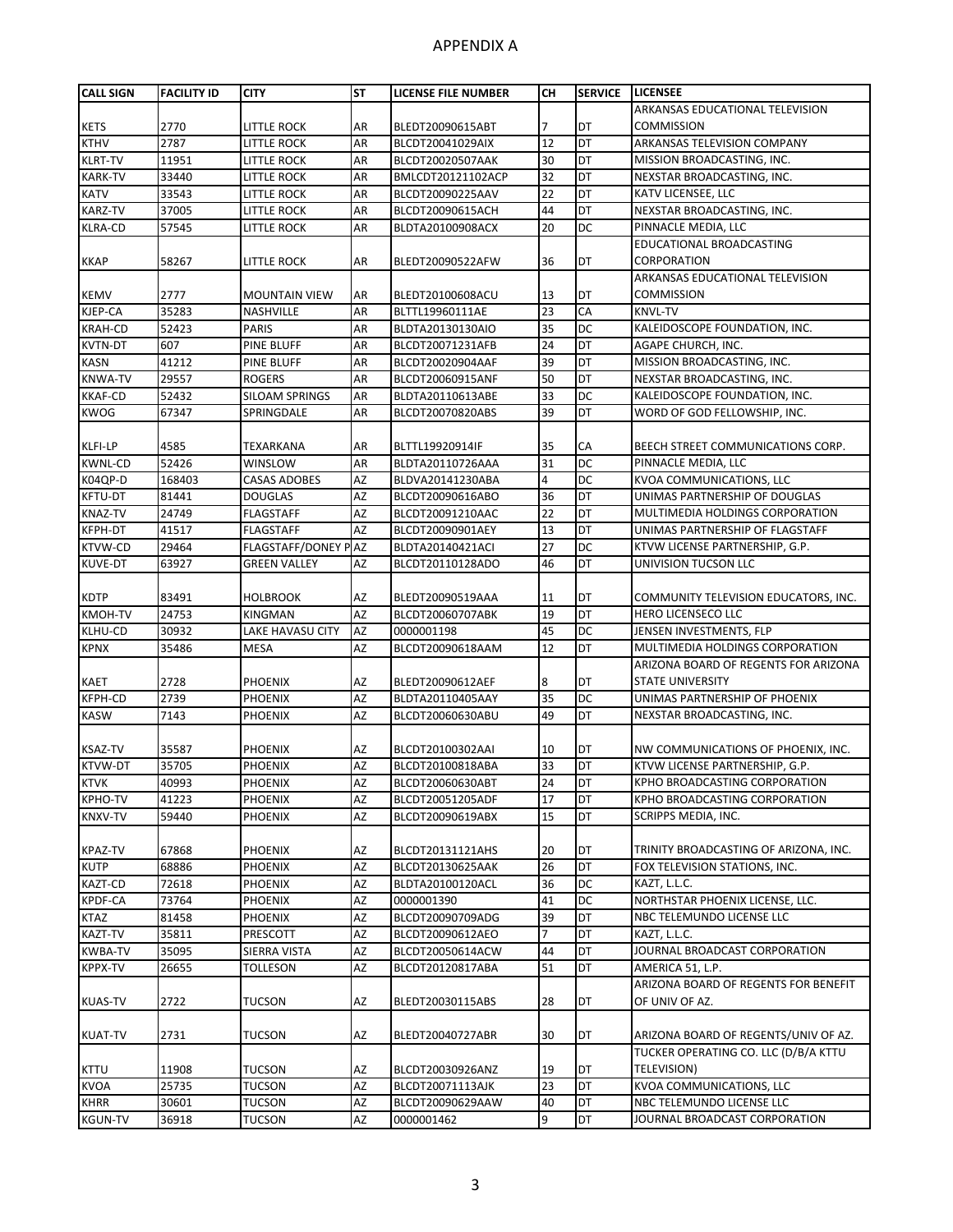| <b>CALL SIGN</b>   | <b>FACILITY ID</b> | <b>CITY</b>                             | <b>ST</b>       | LICENSE FILE NUMBER            | CН       | <b>SERVICE</b> | <b>LICENSEE</b>                                                  |
|--------------------|--------------------|-----------------------------------------|-----------------|--------------------------------|----------|----------------|------------------------------------------------------------------|
|                    |                    |                                         |                 |                                |          |                | SANDER OPERATING CO. V LLC D/B/A KMSB                            |
| <b>KMSB</b>        | 44052              | <b>TUCSON</b>                           | AZ              | BLCDT20050623ABE               | 25       | DT             | <b>TELEVISION</b>                                                |
| <b>KOLD-TV</b>     | 48663              | <b>TUCSON</b>                           | AZ              | BLCDT20030911AAI               | 32       | <b>DT</b>      | KOLD LICENSE SUBSIDIARY, LLC                                     |
| <b>KFTU-CD</b>     | 53004              | TUCSON                                  | AZ              | BLDTA20120110ADO               | 18       | DC             | UNIMAS PARTNERSHIP OF TUCSON                                     |
| <b>KSWT</b>        | 33639              | YUMA                                    | AZ              | BLCDT20120426ABZ               | 13       | DT             | BLACKHAWK BROADCASTING LLC                                       |
| <b>KYMA-DT</b>     | 74449              | YUMA                                    | AZ              | BLCDT20100915ABS               | 11       | DT             | <b>BLACKHAWK BROADCASTING LLC</b>                                |
|                    |                    |                                         |                 |                                |          |                | ELLIS COMMUNICATIONS KDOC LICENSEE,                              |
| KDOC-TV            | 24518              | ANAHEIM                                 | СA              | BLCDT20060626ACV               | 32       | DT             | LLC                                                              |
| <b>KAEF-TV</b>     | 8263               | <b>ARCATA</b>                           | CA              | BLCDT20071012ASQ               | 22       | DT             | BLUESTONE LICENSE HOLDINGS INC.                                  |
| <b>KAZA-TV</b>     | 29234              | AVALON                                  | CA              | BLCDT20051223AAZ               | 47       | <b>DT</b>      | SOUTHERN CALIFORNIA LICENSE, LLC                                 |
| <b>KBAK-TV</b>     | 4148               | BAKERSFIELD                             | CA              | BLCDT20060628ABK               | 33       | DT             | SINCLAIR BAKERSFIELD LICENSEE, LLC                               |
| <b>KUVI-DT</b>     | 7700               | BAKERSFIELD                             | CA              | BLCDT20090616ACL               | 45       | DT             | KUVI LICENSE PARTNERSHIP, G.P.                                   |
| <b>KTFB-CA</b>     | 18732              | BAKERSFIELD                             | CA              | BLTVL19981026JJ                | 4        | CA             | UNIMAS BAKERSFIELD LLC                                           |
| <b>KABE-CD</b>     | 18747              | BAKERSFIELD                             | CA              | BLDTL20100922ABW               | 39       | <b>DC</b>      | UNIVISION BAKERSFIELD LLC                                        |
| <b>KBTF-CD</b>     | 34438              | BAKERSFIELD                             | CA              | BLDTA20100921ABW               | 31       | DC             | UNIMAS BAKERSFIELD LLC                                           |
| <b>KGET-TV</b>     | 34459              | BAKERSFIELD                             | CA              | BLCDT20030701BOK               | 25       | <b>DT</b>      | NEXSTAR BROADCASTING, INC.                                       |
| <b>KERO-TV</b>     | 40878              | BAKERSFIELD                             | CA              | BLCDT20100929AEF               | 10       | DT             | SCRIPPS MEDIA, INC.                                              |
| <b>KBFX-CD</b>     | 51501              | BAKERSFIELD                             | CA              | BLTTA20101018ACF               | 29       | DC             | SINCLAIR BAKERSFIELD LICENSEE, LLC                               |
|                    |                    |                                         |                 |                                |          |                | THREE ANGELS BROADCASTING NETWORK,                               |
| K08MM              | 57456              | BAKERSFIELD                             | СA              | 0000001629                     | 15       | DC             | INC.                                                             |
| <b>KBBV-CD</b>     | 69735              | BAKERSFIELD                             | CA              | BLDTA20110930BHC               | 19       | DC             | JACO COMMUNICATIONS LLC                                          |
| <b>KILM</b>        | 63865              | <b>BARSTOW</b>                          | CA              | 0000001040                     | 44       | <b>DD</b>      | KAZN-TV LICENSEE LLC                                             |
| <b>KVME-TV</b>     | 83825              | <b>BISHOP</b>                           | CA              | 0000001562                     | 20       | DT             | BELLAGIO BROADCASTING, LLC                                       |
|                    |                    |                                         |                 |                                |          |                |                                                                  |
| KAJB               | 40517              | CALIPATRIA                              | СA              | BLCDT20090320AAI               | 36       | DT             | CALIPATRIA BROADCASTING COMPANY, LLC                             |
|                    |                    |                                         |                 |                                |          |                |                                                                  |
| <b>KPSP-CD</b>     | 10535              | CATHEDRAL CITY                          | СA              | BLDTA20100930AVC               | 38       | DC             | GULF-CALIFORNIA BROADCAST COMPANY                                |
| <b>KBSV</b>        | 4939               | CERES                                   | CA              | BLEDT20090213AAZ               | 15       | <b>DT</b>      | BET-NAHRAIN, INC.                                                |
|                    |                    |                                         |                 |                                |          |                | GOCOM MEDIA OF NORTHERN CALIFORNIA                               |
| <b>KHSL-TV</b>     | 24508              | CHICO                                   | СA              | BLCDT20080711ADS               | 43       | DT             | LLC                                                              |
| <b>KNVN</b>        | 33745              | CHICO                                   | CA              | BLCDT20090105AFH               | 24       | DT             | K4 MEDIA HOLDINGS LLC                                            |
| <b>KKPM-CD</b>     | 51930              | снісо                                   | CA              | BLDTA20100914AHF               | 28       | DC             | ONE MINISTRIES INC.                                              |
|                    |                    |                                         |                 |                                |          |                |                                                                  |
| <b>KGMC</b>        | 23302              | <b>CLOVIS</b>                           | СA              | BLCDT20090612AIA               | 43       | DT             | COCOLA BROADCASTING COMPANIES LLC                                |
| <b>KTNC-TV</b>     | 21533              | CONCORD                                 | CA              | BLCDT20091210ABC               | 14       | DT             | NRJ TV SF LICENSE CO, LLC.                                       |
| <b>KVEA</b>        | 19783              | CORONA                                  | CA              | BLCDT20100629AZI               | 39       | DT             | NBC TELEMUNDO LICENSE LLC                                        |
|                    |                    |                                         |                 |                                |          |                |                                                                  |
| <b>KRCB</b>        | 57945              | <b>COTATI</b>                           | СA              | BLEDT20081107ACJ               | 23       | DT             | RURAL CALIFORNIA BROADCASTING CORP.                              |
| <b>KVYE</b>        | 36170              | <b>EL CENTRO</b>                        | CA              | BLCDT20070604ABN               | 22       | DT             | ENTRAVISION HOLDINGS, LLC                                        |
| <b>KECY-TV</b>     | 51208              | <b>EL CENTRO</b>                        | CA              | BLCDT20090723AAO               | 9        | DT             | NPG OF YUMA-EL CENTRO, LLC                                       |
| <b>KVIQ</b>        | 42640              | EUREKA                                  | СA              | BLCDT20030806ACS               | 17       | DT             | REDWOOD TELEVISION PARTNERS LLC                                  |
|                    |                    |                                         |                 |                                |          |                | POLLACK/BELZ BROADCASTING COMPANY,                               |
| KIEM-TV            | 53382              | <b>EUREKA</b>                           | СA              | BLCDT20090622AGO               | 3        | DT             | LLC                                                              |
|                    |                    |                                         |                 |                                |          |                |                                                                  |
| <b>KEET</b>        | 55435              | EUREKA                                  | СA              | BLEDT20071101AAG               | 11       | DT             | REDWOOD EMPIRE PUBLIC TELEVISION, INC.                           |
|                    |                    |                                         |                 |                                |          |                |                                                                  |
| <b>KBVU</b>        | 58618              | <b>EUREKA</b>                           | СA              | BLCDT20130607AAU               | 28       | DT             | ESTEEM BROADCASTING OF CALIFORNIA LLC                            |
| <b>KQSL</b>        | 8378               | <b>FORT BRAGG</b>                       | CA              | BLCDT20090610AAS               | 8        | DT             | JEFF CHANG                                                       |
| <b>KFSN-TV</b>     | 8620               | <b>FRESNO</b>                           | CA              | BLCDT20110914ABW               | 30       | DT             | KFSN TELEVISION, LLC                                             |
| <b>KZMM-CD</b>     | 18740              | <b>FRESNO</b>                           | СA              | BLDTA20110920ACZ               | 22       | DC             | CABALLERO ACQUISITION LLC                                        |
| <b>KSEE</b>        | 35594              | <b>FRESNO</b>                           | CA              | BMLCDT20080324AIQ              | 38       | DT             | NEXSTAR BROADCASTING, INC.                                       |
| <b>KGPE</b>        | 56034              | FRESNO                                  | СA              | BLCDT20030702ABJ               | 34       | DT             | NEXSTAR BROADCASTING, INC.<br>THREE ANGELS BROADCASTING NETWORK, |
|                    |                    |                                         |                 |                                |          |                |                                                                  |
| K17JI-D<br>KAIL    | 57457<br>67494     | FRESNO                                  | СA<br>CA        | BLDTA20130205AAH               | 17<br>7  | DC<br>DT       | INC.<br>TRANS AMERICA BROADCASTING CORP.                         |
|                    |                    | <b>FRESNO</b>                           |                 | BLCDT20021002ABH               |          |                |                                                                  |
|                    |                    |                                         |                 |                                |          |                | VALLEY PUBLIC TELEVISION, INC., D/B/A/                           |
| <b>KVPT</b>        | 69733              | <b>FRESNO</b>                           | СA              | BLEDT20040716ACA               | 40<br>20 | DT<br>DT       | VALLELY PBS<br>KFTV LICENSE PARTNERSHIP, G.P.                    |
| KFTV-DT<br>KOCE-TV | 34439<br>4328      | <b>HANFORD</b>                          | CA              | BLCDT20020906ABE               |          | DT             | KOCE-TV FOUNDATION                                               |
| <b>KEVC-LD</b>     | 51656              | <b>HUNTINGTON BEACI</b><br><b>INDIO</b> | <b>CA</b><br>CA | BLEDT20041117ADG<br>0000001550 | 48<br>36 | <b>DC</b>      | <b>ENTRAVISION HOLDINGS, LLC</b>                                 |
| <b>KVER-CA</b>     | 69753              | <b>INDIO</b>                            | СA              | BLDTA20140623ABQ               | 41       | DC             | ENTRAVISION HOLDINGS, LLC                                        |
|                    |                    |                                         |                 |                                |          |                |                                                                  |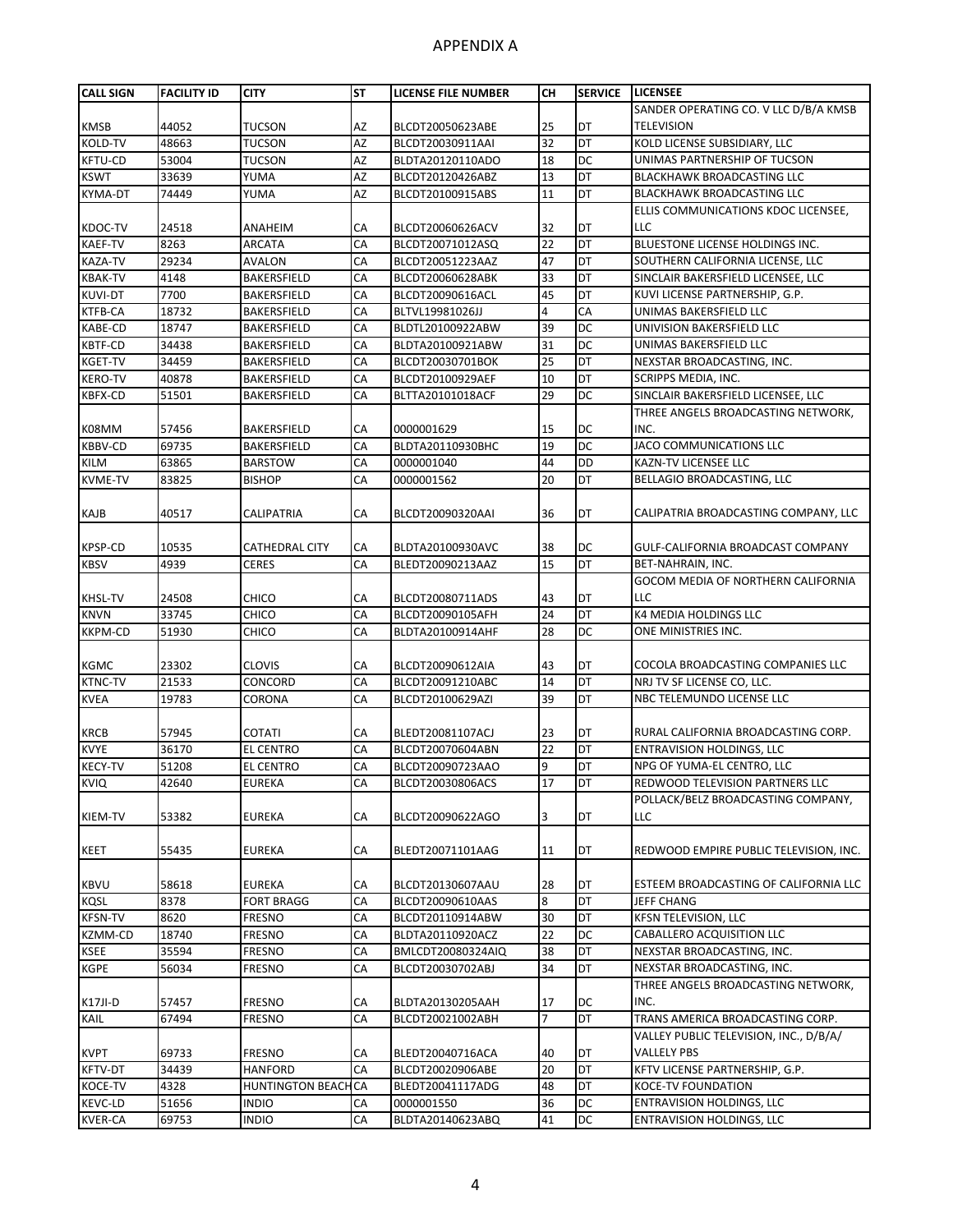| DC<br>INDIO/PALM SPRING CA<br>39<br>51207<br>BLDTA20141219ACH<br>KDFX-CD<br>GULF-CALIFORNIA BROADCAST COMPANY<br>K35DG<br>66321<br>CA<br>0000001642<br>35<br>DC<br>REGENTS OF THE UNIVERSITY OF CALIFORNIA<br>LA JOLLA<br>DC<br>K10OG<br>41125<br>CA<br>10<br>LOMPOC<br>0000001603<br><b>ENTRAVISION HOLDINGS, LLC</b><br>DC<br>KLDF-CA<br>41126<br>CA<br>17<br>NORTHSTAR LOMPOC LICENSE, LLC.<br>LOMPOC<br>0000001615<br>DT<br>CA<br>18<br>NRJ TV LA LICENSE CO, LLC<br><b>KSCI</b><br>35608<br>LONG BEACH<br>BMLCDT20140206ACV<br>DT<br><b>KABC-TV</b><br>282<br>CA<br>7<br>ABC HOLDING COMPANY, INC.<br>LOS ANGELES<br>BLCDT20110503ACD<br>DC<br>3167<br>25<br><b>KNET-CD</b><br>CA<br>NRJ TV III CA LICENSE CO., LLC<br>LOS ANGELES<br>BLDTA20120817ACE<br>DT<br><b>KCBS-TV</b><br>9628<br>43<br><b>LOS ANGELES</b><br>CA<br>BLCDT20090612AIQ<br>CBS BROADCASTING INC.<br>DT<br><b>KCET</b><br>13058<br>CA<br>28<br><b>KCETLINK</b><br>LOS ANGELES<br>BLEDT20090615ADO<br>DT<br>LOS ANGELES TELEVISION STATION KCAL LLC<br>21422<br>LOS ANGELES<br>CA<br>BLCDT20090612AIY<br>9<br><b>KCAL-TV</b><br>DT<br>22208<br><b>KTTV</b><br><b>LOS ANGELES</b><br>CA<br>11<br>FOX TELEVISION STATIONS, INC.<br>BLCDT20100709AFD<br>DT<br>26231<br>CA<br>42<br>KWHY-22 BROADCASTING, LLC<br><b>KWHY-TV</b><br><b>LOS ANGELES</b><br>BLCDT20060629AFB<br><b>KCOP-TV</b><br>13<br>DT<br>33742<br>CA<br>FOX TELEVISION STATIONS, INC.<br>LOS ANGELES<br>BLCDT20100709AFG<br>DT<br>CA<br>34<br>KMEX-DT<br>35123<br>LOS ANGELES<br>BLCDT20121203ASI<br>KMEX LICENSE PARTNERSHIP, G.P.<br>DT<br>35670<br>CA<br>31<br>KTLA, LLC<br><b>KTLA</b><br>LOS ANGELES<br>BLCDT20050713ACE<br>DT<br>38430<br>CA<br>LOS ANGELES UNIFIED SCHOOL DISTRICT<br><b>KLCS</b><br><b>LOS ANGELES</b><br>41<br>BLEDT20101029ACJ<br>DT<br><b>KNBC</b><br>47906<br>CA<br>36<br>NBC TELEMUNDO LICENSE LLC<br>LOS ANGELES<br>BLCDT20070820ACK<br>DC<br>KHTV-CD<br>CA<br>27<br>60026<br>0000001566<br>VENTURE TECHNOLOGIES GROUP, LLC<br>LOS ANGELES<br>DC<br><b>KNLA-CD</b><br>167309<br>CA<br>50<br>LOS ANGELES<br>BLDTA20120620ACF<br>NRJ TV III CA LICENSE CO., LLC<br>22<br>DC<br><b>KSFV-CD</b><br>191101<br>CA<br>VENTURE TECHNOLOGIES GROUP, LLC<br>LOS ANGELES<br>0000001565<br>DT<br><b>KNSO</b><br>58608<br>CA<br>BLCDT20100202ABE<br>11<br>NBC TELEMUNDO LICENSE LLC<br><b>MERCED</b><br><b>DC</b><br>KMPH-CD<br><b>CA</b><br>49<br><b>KMPH LICENSEE. LLC</b><br>168338<br>MERCED-MARIPOSA<br>BLDTL20110110AAE<br>DT<br><b>KUVS-DT</b><br>18<br>KUVS LICENSE PARTNERSHIP, G.P.<br>58609<br>CA<br><b>MODESTO</b><br>BLCDT20020906ABH<br>DT<br><b>KION-TV</b><br>26249<br>CA<br>32<br><b>MONTEREY</b><br>BLCDT20030604ACO<br>NPG OF MONTEREY-SALINAS CA, LLC<br>DT<br><b>KSMS-TV</b><br>35611<br>CA<br>31<br><b>MONTEREY</b><br>BLCDT20120111ABM<br><b>ENTRAVISION HOLDINGS, LLC</b><br>DT<br>CA<br>OTA BROADCASTING (SFO), LLC<br><b>KTLN-TV</b><br>49153<br><b>NOVATO</b><br>47<br>BLCDT20080228ACB<br>DT<br><b>KTVU</b><br>35703<br>44<br>FOX TELEVISION STATIONS, INC.<br><b>OAKLAND</b><br>CA<br>BLCDT20091204AAD<br>CA<br>29<br>DT<br>UNIMAS LOS ANGELES LLC<br><b>KFTR-DT</b><br>60549<br>ONTARIO<br>BLCDT20100401AFY<br>45<br>DC<br><b>KPOM-CD</b><br>191793<br>CA<br>ONTARIO<br>0000001569<br>COACHELLA COMMUNICATIONS, LLC<br>DT<br>24<br>56384<br>CA<br><b>KBEH</b><br>OXNARD<br>BLCDT20091119ACV<br><b>HERO LICENSECO LLC</b><br>DC<br>CA<br><b>KRET-CD</b><br>10536<br><b>PALM SPRINGS</b><br>31<br><b>CHARLES R. MEEKER</b><br>BLDTA20140702ADK<br>DT<br>16749<br>46<br>OTA BROADCASTING (PSP), LLC<br><b>KMIR-TV</b><br>CA<br><b>PALM SPRINGS</b><br>BLCDT20091214ABB<br>25577<br>PALM SPRINGS<br>CA<br>42<br>DT<br>GULF-CALIFORNIA BROADCAST COMPANY<br><b>KESQ-TV</b><br>BLCDT20090612AGZ<br>THREE ANGELS BROADCASTING NETWORK,<br>INC.<br>67013<br>DC<br>K21DO-D<br><b>PALM SPRINGS</b><br>СA<br>BLDTA20150209ABF<br>21<br><b>KCVU</b><br>58605<br>PARADISE<br>BLCDT20081222AAV<br>DT<br>ESTEEM BROADCASTING OF CALIFORNIA LLC<br><b>CA</b><br>20<br>K17GD<br>CA<br>17<br>DC<br>68666<br>PASO ROBLES<br>0000001602<br><b>ENTRAVISION HOLDINGS, LLC</b><br>KTFF-DT<br>DT<br>35512<br>PORTERVILLE<br>CA<br>BLCDT20020920ADD<br>48<br>UNIMAS FRESNO LLC<br>RANCHO PALOS VERDES BROADCASTERS,<br>55083<br>RANCHO PALOS VERICA<br>DT<br>INC.<br><b>KXLA</b><br>BLCDT20060322ACN<br>51<br>DT<br>8291<br>CA<br>7<br>BLUESTONE LICENSE HOLDINGS INC.<br><b>KRCR-TV</b><br><b>REDDING</b><br>BLCDT20110930AST<br>ONE MINISTRIES INC.<br><b>KRDT-CD</b><br>34574<br>REDDING<br>CA<br>23<br>DC<br>BLDTA20110620AEA<br>NORTHERN CALIFORNIA EDUCATIONAL<br>TELEVISION ASSOCIATION, INC<br>47285<br>DT<br>KIXE-TV<br><b>REDDING</b><br>СA<br>BLEDT20080909ABK<br>9<br>DT<br>22161<br>35<br><b>KRCA LICENSE LLC</b><br><b>KRCA</b><br>RIVERSIDE<br>CA<br>BLCDT20091112AIM<br>$K20JX-D$<br>334<br>DC<br>ABUNDANT LIFE BROADCASTING, INC.<br>SACRAMENTO<br>CA<br>BLDTA20101006AAS<br>20<br><b>KBTV-CD</b><br>2424<br>CA<br>DC<br>MAKO COMMUNICATIONS, LLC<br>SACRAMENTO<br>BLDTA20140908ADO<br>27<br>DT<br>CA<br>40<br>KTXL, LLC<br><b>KTXL</b><br>10205<br>SACRAMENTO<br>BLCDT20090918ABS<br><b>KMUM-CD</b><br>18736<br>SACRAMENTO<br>CA<br>DC<br>BLDTA20131219BOH<br>31<br>DT<br><b>KXTV</b><br>25048<br>CA<br>10<br>KXTV, INC.<br>SACRAMENTO<br>BLCDT20120201AAM<br><b>KCRA-TV</b><br>33875<br>35<br>DT<br>HEARST STATIONS INC.<br>SACRAMENTO<br>CA<br>BMLCDT20110630AGB<br>DT<br><b>KVIE</b><br>CA<br>9<br>KVIE, INC.<br>35855<br>SACRAMENTO<br>BMLEDT20100913ABV<br><b>KMAX-TV</b><br>51499<br>SACRAMENTO<br>CA<br>BLCDT20041018ABT<br>21<br>DT<br>SACRAMENTO TELEVISION STATIONS INC.<br>DC<br><b>KEZT-CD</b><br>52891<br>BLDTA20120202ACU<br>23<br>SACRAMENTO<br>CA<br>UNIMAS SACRAMENTO LLC<br><b>DT</b><br><b>KSPX-TV</b><br>CA<br>48<br>ION MEDIA SACRAMENTO LICENSE, INC.<br>52953<br>SACRAMENTO<br>BLCDT20050110ABB | <b>CALL SIGN</b> | <b>FACILITY ID</b> | <b>CITY</b> | <b>ST</b> | <b>LICENSE FILE NUMBER</b> | <b>CH</b> | <b>SERVICE</b> | <b>LICENSEE</b> |
|------------------------------------------------------------------------------------------------------------------------------------------------------------------------------------------------------------------------------------------------------------------------------------------------------------------------------------------------------------------------------------------------------------------------------------------------------------------------------------------------------------------------------------------------------------------------------------------------------------------------------------------------------------------------------------------------------------------------------------------------------------------------------------------------------------------------------------------------------------------------------------------------------------------------------------------------------------------------------------------------------------------------------------------------------------------------------------------------------------------------------------------------------------------------------------------------------------------------------------------------------------------------------------------------------------------------------------------------------------------------------------------------------------------------------------------------------------------------------------------------------------------------------------------------------------------------------------------------------------------------------------------------------------------------------------------------------------------------------------------------------------------------------------------------------------------------------------------------------------------------------------------------------------------------------------------------------------------------------------------------------------------------------------------------------------------------------------------------------------------------------------------------------------------------------------------------------------------------------------------------------------------------------------------------------------------------------------------------------------------------------------------------------------------------------------------------------------------------------------------------------------------------------------------------------------------------------------------------------------------------------------------------------------------------------------------------------------------------------------------------------------------------------------------------------------------------------------------------------------------------------------------------------------------------------------------------------------------------------------------------------------------------------------------------------------------------------------------------------------------------------------------------------------------------------------------------------------------------------------------------------------------------------------------------------------------------------------------------------------------------------------------------------------------------------------------------------------------------------------------------------------------------------------------------------------------------------------------------------------------------------------------------------------------------------------------------------------------------------------------------------------------------------------------------------------------------------------------------------------------------------------------------------------------------------------------------------------------------------------------------------------------------------------------------------------------------------------------------------------------------------------------------------------------------------------------------------------------------------------------------------------------------------------------------------------------------------------------------------------------------------------------------------------------------------------------------------------------------------------------------------------------------------------------------------------------------------------------------------------------------------------------------------------------------------------------------------------------------------------------------------------------------------------------------------------------------------------------------------------------------------------------------------------------------------------------------------------------------------------------------------------------------------------------------------------------------------------------------------------------------------------------------------------------------------------------------------------------------------------------------------------------------------------------------------------------------------------------------------------------------------------------------------------------------------------------------------------------------------------------------------------------------------------------------------------------------------------------------------------------------------------------------------------------------------------------------------------------------------------------------------------------------------------------------------------------------------------------------------------------------------------------------------|------------------|--------------------|-------------|-----------|----------------------------|-----------|----------------|-----------------|
| SERESTAR COMMUNICATIONS CORPORATION                                                                                                                                                                                                                                                                                                                                                                                                                                                                                                                                                                                                                                                                                                                                                                                                                                                                                                                                                                                                                                                                                                                                                                                                                                                                                                                                                                                                                                                                                                                                                                                                                                                                                                                                                                                                                                                                                                                                                                                                                                                                                                                                                                                                                                                                                                                                                                                                                                                                                                                                                                                                                                                                                                                                                                                                                                                                                                                                                                                                                                                                                                                                                                                                                                                                                                                                                                                                                                                                                                                                                                                                                                                                                                                                                                                                                                                                                                                                                                                                                                                                                                                                                                                                                                                                                                                                                                                                                                                                                                                                                                                                                                                                                                                                                                                                                                                                                                                                                                                                                                                                                                                                                                                                                                                                                                                                                                                                                                                                                                                                                                                                                                                                                                                                                                                                                                                                  |                  |                    |             |           |                            |           |                |                 |
|                                                                                                                                                                                                                                                                                                                                                                                                                                                                                                                                                                                                                                                                                                                                                                                                                                                                                                                                                                                                                                                                                                                                                                                                                                                                                                                                                                                                                                                                                                                                                                                                                                                                                                                                                                                                                                                                                                                                                                                                                                                                                                                                                                                                                                                                                                                                                                                                                                                                                                                                                                                                                                                                                                                                                                                                                                                                                                                                                                                                                                                                                                                                                                                                                                                                                                                                                                                                                                                                                                                                                                                                                                                                                                                                                                                                                                                                                                                                                                                                                                                                                                                                                                                                                                                                                                                                                                                                                                                                                                                                                                                                                                                                                                                                                                                                                                                                                                                                                                                                                                                                                                                                                                                                                                                                                                                                                                                                                                                                                                                                                                                                                                                                                                                                                                                                                                                                                                      |                  |                    |             |           |                            |           |                |                 |
|                                                                                                                                                                                                                                                                                                                                                                                                                                                                                                                                                                                                                                                                                                                                                                                                                                                                                                                                                                                                                                                                                                                                                                                                                                                                                                                                                                                                                                                                                                                                                                                                                                                                                                                                                                                                                                                                                                                                                                                                                                                                                                                                                                                                                                                                                                                                                                                                                                                                                                                                                                                                                                                                                                                                                                                                                                                                                                                                                                                                                                                                                                                                                                                                                                                                                                                                                                                                                                                                                                                                                                                                                                                                                                                                                                                                                                                                                                                                                                                                                                                                                                                                                                                                                                                                                                                                                                                                                                                                                                                                                                                                                                                                                                                                                                                                                                                                                                                                                                                                                                                                                                                                                                                                                                                                                                                                                                                                                                                                                                                                                                                                                                                                                                                                                                                                                                                                                                      |                  |                    |             |           |                            |           |                |                 |
|                                                                                                                                                                                                                                                                                                                                                                                                                                                                                                                                                                                                                                                                                                                                                                                                                                                                                                                                                                                                                                                                                                                                                                                                                                                                                                                                                                                                                                                                                                                                                                                                                                                                                                                                                                                                                                                                                                                                                                                                                                                                                                                                                                                                                                                                                                                                                                                                                                                                                                                                                                                                                                                                                                                                                                                                                                                                                                                                                                                                                                                                                                                                                                                                                                                                                                                                                                                                                                                                                                                                                                                                                                                                                                                                                                                                                                                                                                                                                                                                                                                                                                                                                                                                                                                                                                                                                                                                                                                                                                                                                                                                                                                                                                                                                                                                                                                                                                                                                                                                                                                                                                                                                                                                                                                                                                                                                                                                                                                                                                                                                                                                                                                                                                                                                                                                                                                                                                      |                  |                    |             |           |                            |           |                |                 |
|                                                                                                                                                                                                                                                                                                                                                                                                                                                                                                                                                                                                                                                                                                                                                                                                                                                                                                                                                                                                                                                                                                                                                                                                                                                                                                                                                                                                                                                                                                                                                                                                                                                                                                                                                                                                                                                                                                                                                                                                                                                                                                                                                                                                                                                                                                                                                                                                                                                                                                                                                                                                                                                                                                                                                                                                                                                                                                                                                                                                                                                                                                                                                                                                                                                                                                                                                                                                                                                                                                                                                                                                                                                                                                                                                                                                                                                                                                                                                                                                                                                                                                                                                                                                                                                                                                                                                                                                                                                                                                                                                                                                                                                                                                                                                                                                                                                                                                                                                                                                                                                                                                                                                                                                                                                                                                                                                                                                                                                                                                                                                                                                                                                                                                                                                                                                                                                                                                      |                  |                    |             |           |                            |           |                |                 |
|                                                                                                                                                                                                                                                                                                                                                                                                                                                                                                                                                                                                                                                                                                                                                                                                                                                                                                                                                                                                                                                                                                                                                                                                                                                                                                                                                                                                                                                                                                                                                                                                                                                                                                                                                                                                                                                                                                                                                                                                                                                                                                                                                                                                                                                                                                                                                                                                                                                                                                                                                                                                                                                                                                                                                                                                                                                                                                                                                                                                                                                                                                                                                                                                                                                                                                                                                                                                                                                                                                                                                                                                                                                                                                                                                                                                                                                                                                                                                                                                                                                                                                                                                                                                                                                                                                                                                                                                                                                                                                                                                                                                                                                                                                                                                                                                                                                                                                                                                                                                                                                                                                                                                                                                                                                                                                                                                                                                                                                                                                                                                                                                                                                                                                                                                                                                                                                                                                      |                  |                    |             |           |                            |           |                |                 |
|                                                                                                                                                                                                                                                                                                                                                                                                                                                                                                                                                                                                                                                                                                                                                                                                                                                                                                                                                                                                                                                                                                                                                                                                                                                                                                                                                                                                                                                                                                                                                                                                                                                                                                                                                                                                                                                                                                                                                                                                                                                                                                                                                                                                                                                                                                                                                                                                                                                                                                                                                                                                                                                                                                                                                                                                                                                                                                                                                                                                                                                                                                                                                                                                                                                                                                                                                                                                                                                                                                                                                                                                                                                                                                                                                                                                                                                                                                                                                                                                                                                                                                                                                                                                                                                                                                                                                                                                                                                                                                                                                                                                                                                                                                                                                                                                                                                                                                                                                                                                                                                                                                                                                                                                                                                                                                                                                                                                                                                                                                                                                                                                                                                                                                                                                                                                                                                                                                      |                  |                    |             |           |                            |           |                |                 |
|                                                                                                                                                                                                                                                                                                                                                                                                                                                                                                                                                                                                                                                                                                                                                                                                                                                                                                                                                                                                                                                                                                                                                                                                                                                                                                                                                                                                                                                                                                                                                                                                                                                                                                                                                                                                                                                                                                                                                                                                                                                                                                                                                                                                                                                                                                                                                                                                                                                                                                                                                                                                                                                                                                                                                                                                                                                                                                                                                                                                                                                                                                                                                                                                                                                                                                                                                                                                                                                                                                                                                                                                                                                                                                                                                                                                                                                                                                                                                                                                                                                                                                                                                                                                                                                                                                                                                                                                                                                                                                                                                                                                                                                                                                                                                                                                                                                                                                                                                                                                                                                                                                                                                                                                                                                                                                                                                                                                                                                                                                                                                                                                                                                                                                                                                                                                                                                                                                      |                  |                    |             |           |                            |           |                |                 |
|                                                                                                                                                                                                                                                                                                                                                                                                                                                                                                                                                                                                                                                                                                                                                                                                                                                                                                                                                                                                                                                                                                                                                                                                                                                                                                                                                                                                                                                                                                                                                                                                                                                                                                                                                                                                                                                                                                                                                                                                                                                                                                                                                                                                                                                                                                                                                                                                                                                                                                                                                                                                                                                                                                                                                                                                                                                                                                                                                                                                                                                                                                                                                                                                                                                                                                                                                                                                                                                                                                                                                                                                                                                                                                                                                                                                                                                                                                                                                                                                                                                                                                                                                                                                                                                                                                                                                                                                                                                                                                                                                                                                                                                                                                                                                                                                                                                                                                                                                                                                                                                                                                                                                                                                                                                                                                                                                                                                                                                                                                                                                                                                                                                                                                                                                                                                                                                                                                      |                  |                    |             |           |                            |           |                |                 |
|                                                                                                                                                                                                                                                                                                                                                                                                                                                                                                                                                                                                                                                                                                                                                                                                                                                                                                                                                                                                                                                                                                                                                                                                                                                                                                                                                                                                                                                                                                                                                                                                                                                                                                                                                                                                                                                                                                                                                                                                                                                                                                                                                                                                                                                                                                                                                                                                                                                                                                                                                                                                                                                                                                                                                                                                                                                                                                                                                                                                                                                                                                                                                                                                                                                                                                                                                                                                                                                                                                                                                                                                                                                                                                                                                                                                                                                                                                                                                                                                                                                                                                                                                                                                                                                                                                                                                                                                                                                                                                                                                                                                                                                                                                                                                                                                                                                                                                                                                                                                                                                                                                                                                                                                                                                                                                                                                                                                                                                                                                                                                                                                                                                                                                                                                                                                                                                                                                      |                  |                    |             |           |                            |           |                |                 |
|                                                                                                                                                                                                                                                                                                                                                                                                                                                                                                                                                                                                                                                                                                                                                                                                                                                                                                                                                                                                                                                                                                                                                                                                                                                                                                                                                                                                                                                                                                                                                                                                                                                                                                                                                                                                                                                                                                                                                                                                                                                                                                                                                                                                                                                                                                                                                                                                                                                                                                                                                                                                                                                                                                                                                                                                                                                                                                                                                                                                                                                                                                                                                                                                                                                                                                                                                                                                                                                                                                                                                                                                                                                                                                                                                                                                                                                                                                                                                                                                                                                                                                                                                                                                                                                                                                                                                                                                                                                                                                                                                                                                                                                                                                                                                                                                                                                                                                                                                                                                                                                                                                                                                                                                                                                                                                                                                                                                                                                                                                                                                                                                                                                                                                                                                                                                                                                                                                      |                  |                    |             |           |                            |           |                |                 |
|                                                                                                                                                                                                                                                                                                                                                                                                                                                                                                                                                                                                                                                                                                                                                                                                                                                                                                                                                                                                                                                                                                                                                                                                                                                                                                                                                                                                                                                                                                                                                                                                                                                                                                                                                                                                                                                                                                                                                                                                                                                                                                                                                                                                                                                                                                                                                                                                                                                                                                                                                                                                                                                                                                                                                                                                                                                                                                                                                                                                                                                                                                                                                                                                                                                                                                                                                                                                                                                                                                                                                                                                                                                                                                                                                                                                                                                                                                                                                                                                                                                                                                                                                                                                                                                                                                                                                                                                                                                                                                                                                                                                                                                                                                                                                                                                                                                                                                                                                                                                                                                                                                                                                                                                                                                                                                                                                                                                                                                                                                                                                                                                                                                                                                                                                                                                                                                                                                      |                  |                    |             |           |                            |           |                |                 |
|                                                                                                                                                                                                                                                                                                                                                                                                                                                                                                                                                                                                                                                                                                                                                                                                                                                                                                                                                                                                                                                                                                                                                                                                                                                                                                                                                                                                                                                                                                                                                                                                                                                                                                                                                                                                                                                                                                                                                                                                                                                                                                                                                                                                                                                                                                                                                                                                                                                                                                                                                                                                                                                                                                                                                                                                                                                                                                                                                                                                                                                                                                                                                                                                                                                                                                                                                                                                                                                                                                                                                                                                                                                                                                                                                                                                                                                                                                                                                                                                                                                                                                                                                                                                                                                                                                                                                                                                                                                                                                                                                                                                                                                                                                                                                                                                                                                                                                                                                                                                                                                                                                                                                                                                                                                                                                                                                                                                                                                                                                                                                                                                                                                                                                                                                                                                                                                                                                      |                  |                    |             |           |                            |           |                |                 |
|                                                                                                                                                                                                                                                                                                                                                                                                                                                                                                                                                                                                                                                                                                                                                                                                                                                                                                                                                                                                                                                                                                                                                                                                                                                                                                                                                                                                                                                                                                                                                                                                                                                                                                                                                                                                                                                                                                                                                                                                                                                                                                                                                                                                                                                                                                                                                                                                                                                                                                                                                                                                                                                                                                                                                                                                                                                                                                                                                                                                                                                                                                                                                                                                                                                                                                                                                                                                                                                                                                                                                                                                                                                                                                                                                                                                                                                                                                                                                                                                                                                                                                                                                                                                                                                                                                                                                                                                                                                                                                                                                                                                                                                                                                                                                                                                                                                                                                                                                                                                                                                                                                                                                                                                                                                                                                                                                                                                                                                                                                                                                                                                                                                                                                                                                                                                                                                                                                      |                  |                    |             |           |                            |           |                |                 |
|                                                                                                                                                                                                                                                                                                                                                                                                                                                                                                                                                                                                                                                                                                                                                                                                                                                                                                                                                                                                                                                                                                                                                                                                                                                                                                                                                                                                                                                                                                                                                                                                                                                                                                                                                                                                                                                                                                                                                                                                                                                                                                                                                                                                                                                                                                                                                                                                                                                                                                                                                                                                                                                                                                                                                                                                                                                                                                                                                                                                                                                                                                                                                                                                                                                                                                                                                                                                                                                                                                                                                                                                                                                                                                                                                                                                                                                                                                                                                                                                                                                                                                                                                                                                                                                                                                                                                                                                                                                                                                                                                                                                                                                                                                                                                                                                                                                                                                                                                                                                                                                                                                                                                                                                                                                                                                                                                                                                                                                                                                                                                                                                                                                                                                                                                                                                                                                                                                      |                  |                    |             |           |                            |           |                |                 |
|                                                                                                                                                                                                                                                                                                                                                                                                                                                                                                                                                                                                                                                                                                                                                                                                                                                                                                                                                                                                                                                                                                                                                                                                                                                                                                                                                                                                                                                                                                                                                                                                                                                                                                                                                                                                                                                                                                                                                                                                                                                                                                                                                                                                                                                                                                                                                                                                                                                                                                                                                                                                                                                                                                                                                                                                                                                                                                                                                                                                                                                                                                                                                                                                                                                                                                                                                                                                                                                                                                                                                                                                                                                                                                                                                                                                                                                                                                                                                                                                                                                                                                                                                                                                                                                                                                                                                                                                                                                                                                                                                                                                                                                                                                                                                                                                                                                                                                                                                                                                                                                                                                                                                                                                                                                                                                                                                                                                                                                                                                                                                                                                                                                                                                                                                                                                                                                                                                      |                  |                    |             |           |                            |           |                |                 |
|                                                                                                                                                                                                                                                                                                                                                                                                                                                                                                                                                                                                                                                                                                                                                                                                                                                                                                                                                                                                                                                                                                                                                                                                                                                                                                                                                                                                                                                                                                                                                                                                                                                                                                                                                                                                                                                                                                                                                                                                                                                                                                                                                                                                                                                                                                                                                                                                                                                                                                                                                                                                                                                                                                                                                                                                                                                                                                                                                                                                                                                                                                                                                                                                                                                                                                                                                                                                                                                                                                                                                                                                                                                                                                                                                                                                                                                                                                                                                                                                                                                                                                                                                                                                                                                                                                                                                                                                                                                                                                                                                                                                                                                                                                                                                                                                                                                                                                                                                                                                                                                                                                                                                                                                                                                                                                                                                                                                                                                                                                                                                                                                                                                                                                                                                                                                                                                                                                      |                  |                    |             |           |                            |           |                |                 |
|                                                                                                                                                                                                                                                                                                                                                                                                                                                                                                                                                                                                                                                                                                                                                                                                                                                                                                                                                                                                                                                                                                                                                                                                                                                                                                                                                                                                                                                                                                                                                                                                                                                                                                                                                                                                                                                                                                                                                                                                                                                                                                                                                                                                                                                                                                                                                                                                                                                                                                                                                                                                                                                                                                                                                                                                                                                                                                                                                                                                                                                                                                                                                                                                                                                                                                                                                                                                                                                                                                                                                                                                                                                                                                                                                                                                                                                                                                                                                                                                                                                                                                                                                                                                                                                                                                                                                                                                                                                                                                                                                                                                                                                                                                                                                                                                                                                                                                                                                                                                                                                                                                                                                                                                                                                                                                                                                                                                                                                                                                                                                                                                                                                                                                                                                                                                                                                                                                      |                  |                    |             |           |                            |           |                |                 |
|                                                                                                                                                                                                                                                                                                                                                                                                                                                                                                                                                                                                                                                                                                                                                                                                                                                                                                                                                                                                                                                                                                                                                                                                                                                                                                                                                                                                                                                                                                                                                                                                                                                                                                                                                                                                                                                                                                                                                                                                                                                                                                                                                                                                                                                                                                                                                                                                                                                                                                                                                                                                                                                                                                                                                                                                                                                                                                                                                                                                                                                                                                                                                                                                                                                                                                                                                                                                                                                                                                                                                                                                                                                                                                                                                                                                                                                                                                                                                                                                                                                                                                                                                                                                                                                                                                                                                                                                                                                                                                                                                                                                                                                                                                                                                                                                                                                                                                                                                                                                                                                                                                                                                                                                                                                                                                                                                                                                                                                                                                                                                                                                                                                                                                                                                                                                                                                                                                      |                  |                    |             |           |                            |           |                |                 |
|                                                                                                                                                                                                                                                                                                                                                                                                                                                                                                                                                                                                                                                                                                                                                                                                                                                                                                                                                                                                                                                                                                                                                                                                                                                                                                                                                                                                                                                                                                                                                                                                                                                                                                                                                                                                                                                                                                                                                                                                                                                                                                                                                                                                                                                                                                                                                                                                                                                                                                                                                                                                                                                                                                                                                                                                                                                                                                                                                                                                                                                                                                                                                                                                                                                                                                                                                                                                                                                                                                                                                                                                                                                                                                                                                                                                                                                                                                                                                                                                                                                                                                                                                                                                                                                                                                                                                                                                                                                                                                                                                                                                                                                                                                                                                                                                                                                                                                                                                                                                                                                                                                                                                                                                                                                                                                                                                                                                                                                                                                                                                                                                                                                                                                                                                                                                                                                                                                      |                  |                    |             |           |                            |           |                |                 |
|                                                                                                                                                                                                                                                                                                                                                                                                                                                                                                                                                                                                                                                                                                                                                                                                                                                                                                                                                                                                                                                                                                                                                                                                                                                                                                                                                                                                                                                                                                                                                                                                                                                                                                                                                                                                                                                                                                                                                                                                                                                                                                                                                                                                                                                                                                                                                                                                                                                                                                                                                                                                                                                                                                                                                                                                                                                                                                                                                                                                                                                                                                                                                                                                                                                                                                                                                                                                                                                                                                                                                                                                                                                                                                                                                                                                                                                                                                                                                                                                                                                                                                                                                                                                                                                                                                                                                                                                                                                                                                                                                                                                                                                                                                                                                                                                                                                                                                                                                                                                                                                                                                                                                                                                                                                                                                                                                                                                                                                                                                                                                                                                                                                                                                                                                                                                                                                                                                      |                  |                    |             |           |                            |           |                |                 |
|                                                                                                                                                                                                                                                                                                                                                                                                                                                                                                                                                                                                                                                                                                                                                                                                                                                                                                                                                                                                                                                                                                                                                                                                                                                                                                                                                                                                                                                                                                                                                                                                                                                                                                                                                                                                                                                                                                                                                                                                                                                                                                                                                                                                                                                                                                                                                                                                                                                                                                                                                                                                                                                                                                                                                                                                                                                                                                                                                                                                                                                                                                                                                                                                                                                                                                                                                                                                                                                                                                                                                                                                                                                                                                                                                                                                                                                                                                                                                                                                                                                                                                                                                                                                                                                                                                                                                                                                                                                                                                                                                                                                                                                                                                                                                                                                                                                                                                                                                                                                                                                                                                                                                                                                                                                                                                                                                                                                                                                                                                                                                                                                                                                                                                                                                                                                                                                                                                      |                  |                    |             |           |                            |           |                |                 |
|                                                                                                                                                                                                                                                                                                                                                                                                                                                                                                                                                                                                                                                                                                                                                                                                                                                                                                                                                                                                                                                                                                                                                                                                                                                                                                                                                                                                                                                                                                                                                                                                                                                                                                                                                                                                                                                                                                                                                                                                                                                                                                                                                                                                                                                                                                                                                                                                                                                                                                                                                                                                                                                                                                                                                                                                                                                                                                                                                                                                                                                                                                                                                                                                                                                                                                                                                                                                                                                                                                                                                                                                                                                                                                                                                                                                                                                                                                                                                                                                                                                                                                                                                                                                                                                                                                                                                                                                                                                                                                                                                                                                                                                                                                                                                                                                                                                                                                                                                                                                                                                                                                                                                                                                                                                                                                                                                                                                                                                                                                                                                                                                                                                                                                                                                                                                                                                                                                      |                  |                    |             |           |                            |           |                |                 |
|                                                                                                                                                                                                                                                                                                                                                                                                                                                                                                                                                                                                                                                                                                                                                                                                                                                                                                                                                                                                                                                                                                                                                                                                                                                                                                                                                                                                                                                                                                                                                                                                                                                                                                                                                                                                                                                                                                                                                                                                                                                                                                                                                                                                                                                                                                                                                                                                                                                                                                                                                                                                                                                                                                                                                                                                                                                                                                                                                                                                                                                                                                                                                                                                                                                                                                                                                                                                                                                                                                                                                                                                                                                                                                                                                                                                                                                                                                                                                                                                                                                                                                                                                                                                                                                                                                                                                                                                                                                                                                                                                                                                                                                                                                                                                                                                                                                                                                                                                                                                                                                                                                                                                                                                                                                                                                                                                                                                                                                                                                                                                                                                                                                                                                                                                                                                                                                                                                      |                  |                    |             |           |                            |           |                |                 |
|                                                                                                                                                                                                                                                                                                                                                                                                                                                                                                                                                                                                                                                                                                                                                                                                                                                                                                                                                                                                                                                                                                                                                                                                                                                                                                                                                                                                                                                                                                                                                                                                                                                                                                                                                                                                                                                                                                                                                                                                                                                                                                                                                                                                                                                                                                                                                                                                                                                                                                                                                                                                                                                                                                                                                                                                                                                                                                                                                                                                                                                                                                                                                                                                                                                                                                                                                                                                                                                                                                                                                                                                                                                                                                                                                                                                                                                                                                                                                                                                                                                                                                                                                                                                                                                                                                                                                                                                                                                                                                                                                                                                                                                                                                                                                                                                                                                                                                                                                                                                                                                                                                                                                                                                                                                                                                                                                                                                                                                                                                                                                                                                                                                                                                                                                                                                                                                                                                      |                  |                    |             |           |                            |           |                |                 |
|                                                                                                                                                                                                                                                                                                                                                                                                                                                                                                                                                                                                                                                                                                                                                                                                                                                                                                                                                                                                                                                                                                                                                                                                                                                                                                                                                                                                                                                                                                                                                                                                                                                                                                                                                                                                                                                                                                                                                                                                                                                                                                                                                                                                                                                                                                                                                                                                                                                                                                                                                                                                                                                                                                                                                                                                                                                                                                                                                                                                                                                                                                                                                                                                                                                                                                                                                                                                                                                                                                                                                                                                                                                                                                                                                                                                                                                                                                                                                                                                                                                                                                                                                                                                                                                                                                                                                                                                                                                                                                                                                                                                                                                                                                                                                                                                                                                                                                                                                                                                                                                                                                                                                                                                                                                                                                                                                                                                                                                                                                                                                                                                                                                                                                                                                                                                                                                                                                      |                  |                    |             |           |                            |           |                |                 |
|                                                                                                                                                                                                                                                                                                                                                                                                                                                                                                                                                                                                                                                                                                                                                                                                                                                                                                                                                                                                                                                                                                                                                                                                                                                                                                                                                                                                                                                                                                                                                                                                                                                                                                                                                                                                                                                                                                                                                                                                                                                                                                                                                                                                                                                                                                                                                                                                                                                                                                                                                                                                                                                                                                                                                                                                                                                                                                                                                                                                                                                                                                                                                                                                                                                                                                                                                                                                                                                                                                                                                                                                                                                                                                                                                                                                                                                                                                                                                                                                                                                                                                                                                                                                                                                                                                                                                                                                                                                                                                                                                                                                                                                                                                                                                                                                                                                                                                                                                                                                                                                                                                                                                                                                                                                                                                                                                                                                                                                                                                                                                                                                                                                                                                                                                                                                                                                                                                      |                  |                    |             |           |                            |           |                |                 |
|                                                                                                                                                                                                                                                                                                                                                                                                                                                                                                                                                                                                                                                                                                                                                                                                                                                                                                                                                                                                                                                                                                                                                                                                                                                                                                                                                                                                                                                                                                                                                                                                                                                                                                                                                                                                                                                                                                                                                                                                                                                                                                                                                                                                                                                                                                                                                                                                                                                                                                                                                                                                                                                                                                                                                                                                                                                                                                                                                                                                                                                                                                                                                                                                                                                                                                                                                                                                                                                                                                                                                                                                                                                                                                                                                                                                                                                                                                                                                                                                                                                                                                                                                                                                                                                                                                                                                                                                                                                                                                                                                                                                                                                                                                                                                                                                                                                                                                                                                                                                                                                                                                                                                                                                                                                                                                                                                                                                                                                                                                                                                                                                                                                                                                                                                                                                                                                                                                      |                  |                    |             |           |                            |           |                |                 |
|                                                                                                                                                                                                                                                                                                                                                                                                                                                                                                                                                                                                                                                                                                                                                                                                                                                                                                                                                                                                                                                                                                                                                                                                                                                                                                                                                                                                                                                                                                                                                                                                                                                                                                                                                                                                                                                                                                                                                                                                                                                                                                                                                                                                                                                                                                                                                                                                                                                                                                                                                                                                                                                                                                                                                                                                                                                                                                                                                                                                                                                                                                                                                                                                                                                                                                                                                                                                                                                                                                                                                                                                                                                                                                                                                                                                                                                                                                                                                                                                                                                                                                                                                                                                                                                                                                                                                                                                                                                                                                                                                                                                                                                                                                                                                                                                                                                                                                                                                                                                                                                                                                                                                                                                                                                                                                                                                                                                                                                                                                                                                                                                                                                                                                                                                                                                                                                                                                      |                  |                    |             |           |                            |           |                |                 |
|                                                                                                                                                                                                                                                                                                                                                                                                                                                                                                                                                                                                                                                                                                                                                                                                                                                                                                                                                                                                                                                                                                                                                                                                                                                                                                                                                                                                                                                                                                                                                                                                                                                                                                                                                                                                                                                                                                                                                                                                                                                                                                                                                                                                                                                                                                                                                                                                                                                                                                                                                                                                                                                                                                                                                                                                                                                                                                                                                                                                                                                                                                                                                                                                                                                                                                                                                                                                                                                                                                                                                                                                                                                                                                                                                                                                                                                                                                                                                                                                                                                                                                                                                                                                                                                                                                                                                                                                                                                                                                                                                                                                                                                                                                                                                                                                                                                                                                                                                                                                                                                                                                                                                                                                                                                                                                                                                                                                                                                                                                                                                                                                                                                                                                                                                                                                                                                                                                      |                  |                    |             |           |                            |           |                |                 |
|                                                                                                                                                                                                                                                                                                                                                                                                                                                                                                                                                                                                                                                                                                                                                                                                                                                                                                                                                                                                                                                                                                                                                                                                                                                                                                                                                                                                                                                                                                                                                                                                                                                                                                                                                                                                                                                                                                                                                                                                                                                                                                                                                                                                                                                                                                                                                                                                                                                                                                                                                                                                                                                                                                                                                                                                                                                                                                                                                                                                                                                                                                                                                                                                                                                                                                                                                                                                                                                                                                                                                                                                                                                                                                                                                                                                                                                                                                                                                                                                                                                                                                                                                                                                                                                                                                                                                                                                                                                                                                                                                                                                                                                                                                                                                                                                                                                                                                                                                                                                                                                                                                                                                                                                                                                                                                                                                                                                                                                                                                                                                                                                                                                                                                                                                                                                                                                                                                      |                  |                    |             |           |                            |           |                |                 |
|                                                                                                                                                                                                                                                                                                                                                                                                                                                                                                                                                                                                                                                                                                                                                                                                                                                                                                                                                                                                                                                                                                                                                                                                                                                                                                                                                                                                                                                                                                                                                                                                                                                                                                                                                                                                                                                                                                                                                                                                                                                                                                                                                                                                                                                                                                                                                                                                                                                                                                                                                                                                                                                                                                                                                                                                                                                                                                                                                                                                                                                                                                                                                                                                                                                                                                                                                                                                                                                                                                                                                                                                                                                                                                                                                                                                                                                                                                                                                                                                                                                                                                                                                                                                                                                                                                                                                                                                                                                                                                                                                                                                                                                                                                                                                                                                                                                                                                                                                                                                                                                                                                                                                                                                                                                                                                                                                                                                                                                                                                                                                                                                                                                                                                                                                                                                                                                                                                      |                  |                    |             |           |                            |           |                |                 |
|                                                                                                                                                                                                                                                                                                                                                                                                                                                                                                                                                                                                                                                                                                                                                                                                                                                                                                                                                                                                                                                                                                                                                                                                                                                                                                                                                                                                                                                                                                                                                                                                                                                                                                                                                                                                                                                                                                                                                                                                                                                                                                                                                                                                                                                                                                                                                                                                                                                                                                                                                                                                                                                                                                                                                                                                                                                                                                                                                                                                                                                                                                                                                                                                                                                                                                                                                                                                                                                                                                                                                                                                                                                                                                                                                                                                                                                                                                                                                                                                                                                                                                                                                                                                                                                                                                                                                                                                                                                                                                                                                                                                                                                                                                                                                                                                                                                                                                                                                                                                                                                                                                                                                                                                                                                                                                                                                                                                                                                                                                                                                                                                                                                                                                                                                                                                                                                                                                      |                  |                    |             |           |                            |           |                |                 |
|                                                                                                                                                                                                                                                                                                                                                                                                                                                                                                                                                                                                                                                                                                                                                                                                                                                                                                                                                                                                                                                                                                                                                                                                                                                                                                                                                                                                                                                                                                                                                                                                                                                                                                                                                                                                                                                                                                                                                                                                                                                                                                                                                                                                                                                                                                                                                                                                                                                                                                                                                                                                                                                                                                                                                                                                                                                                                                                                                                                                                                                                                                                                                                                                                                                                                                                                                                                                                                                                                                                                                                                                                                                                                                                                                                                                                                                                                                                                                                                                                                                                                                                                                                                                                                                                                                                                                                                                                                                                                                                                                                                                                                                                                                                                                                                                                                                                                                                                                                                                                                                                                                                                                                                                                                                                                                                                                                                                                                                                                                                                                                                                                                                                                                                                                                                                                                                                                                      |                  |                    |             |           |                            |           |                |                 |
|                                                                                                                                                                                                                                                                                                                                                                                                                                                                                                                                                                                                                                                                                                                                                                                                                                                                                                                                                                                                                                                                                                                                                                                                                                                                                                                                                                                                                                                                                                                                                                                                                                                                                                                                                                                                                                                                                                                                                                                                                                                                                                                                                                                                                                                                                                                                                                                                                                                                                                                                                                                                                                                                                                                                                                                                                                                                                                                                                                                                                                                                                                                                                                                                                                                                                                                                                                                                                                                                                                                                                                                                                                                                                                                                                                                                                                                                                                                                                                                                                                                                                                                                                                                                                                                                                                                                                                                                                                                                                                                                                                                                                                                                                                                                                                                                                                                                                                                                                                                                                                                                                                                                                                                                                                                                                                                                                                                                                                                                                                                                                                                                                                                                                                                                                                                                                                                                                                      |                  |                    |             |           |                            |           |                |                 |
|                                                                                                                                                                                                                                                                                                                                                                                                                                                                                                                                                                                                                                                                                                                                                                                                                                                                                                                                                                                                                                                                                                                                                                                                                                                                                                                                                                                                                                                                                                                                                                                                                                                                                                                                                                                                                                                                                                                                                                                                                                                                                                                                                                                                                                                                                                                                                                                                                                                                                                                                                                                                                                                                                                                                                                                                                                                                                                                                                                                                                                                                                                                                                                                                                                                                                                                                                                                                                                                                                                                                                                                                                                                                                                                                                                                                                                                                                                                                                                                                                                                                                                                                                                                                                                                                                                                                                                                                                                                                                                                                                                                                                                                                                                                                                                                                                                                                                                                                                                                                                                                                                                                                                                                                                                                                                                                                                                                                                                                                                                                                                                                                                                                                                                                                                                                                                                                                                                      |                  |                    |             |           |                            |           |                |                 |
|                                                                                                                                                                                                                                                                                                                                                                                                                                                                                                                                                                                                                                                                                                                                                                                                                                                                                                                                                                                                                                                                                                                                                                                                                                                                                                                                                                                                                                                                                                                                                                                                                                                                                                                                                                                                                                                                                                                                                                                                                                                                                                                                                                                                                                                                                                                                                                                                                                                                                                                                                                                                                                                                                                                                                                                                                                                                                                                                                                                                                                                                                                                                                                                                                                                                                                                                                                                                                                                                                                                                                                                                                                                                                                                                                                                                                                                                                                                                                                                                                                                                                                                                                                                                                                                                                                                                                                                                                                                                                                                                                                                                                                                                                                                                                                                                                                                                                                                                                                                                                                                                                                                                                                                                                                                                                                                                                                                                                                                                                                                                                                                                                                                                                                                                                                                                                                                                                                      |                  |                    |             |           |                            |           |                |                 |
|                                                                                                                                                                                                                                                                                                                                                                                                                                                                                                                                                                                                                                                                                                                                                                                                                                                                                                                                                                                                                                                                                                                                                                                                                                                                                                                                                                                                                                                                                                                                                                                                                                                                                                                                                                                                                                                                                                                                                                                                                                                                                                                                                                                                                                                                                                                                                                                                                                                                                                                                                                                                                                                                                                                                                                                                                                                                                                                                                                                                                                                                                                                                                                                                                                                                                                                                                                                                                                                                                                                                                                                                                                                                                                                                                                                                                                                                                                                                                                                                                                                                                                                                                                                                                                                                                                                                                                                                                                                                                                                                                                                                                                                                                                                                                                                                                                                                                                                                                                                                                                                                                                                                                                                                                                                                                                                                                                                                                                                                                                                                                                                                                                                                                                                                                                                                                                                                                                      |                  |                    |             |           |                            |           |                |                 |
|                                                                                                                                                                                                                                                                                                                                                                                                                                                                                                                                                                                                                                                                                                                                                                                                                                                                                                                                                                                                                                                                                                                                                                                                                                                                                                                                                                                                                                                                                                                                                                                                                                                                                                                                                                                                                                                                                                                                                                                                                                                                                                                                                                                                                                                                                                                                                                                                                                                                                                                                                                                                                                                                                                                                                                                                                                                                                                                                                                                                                                                                                                                                                                                                                                                                                                                                                                                                                                                                                                                                                                                                                                                                                                                                                                                                                                                                                                                                                                                                                                                                                                                                                                                                                                                                                                                                                                                                                                                                                                                                                                                                                                                                                                                                                                                                                                                                                                                                                                                                                                                                                                                                                                                                                                                                                                                                                                                                                                                                                                                                                                                                                                                                                                                                                                                                                                                                                                      |                  |                    |             |           |                            |           |                |                 |
|                                                                                                                                                                                                                                                                                                                                                                                                                                                                                                                                                                                                                                                                                                                                                                                                                                                                                                                                                                                                                                                                                                                                                                                                                                                                                                                                                                                                                                                                                                                                                                                                                                                                                                                                                                                                                                                                                                                                                                                                                                                                                                                                                                                                                                                                                                                                                                                                                                                                                                                                                                                                                                                                                                                                                                                                                                                                                                                                                                                                                                                                                                                                                                                                                                                                                                                                                                                                                                                                                                                                                                                                                                                                                                                                                                                                                                                                                                                                                                                                                                                                                                                                                                                                                                                                                                                                                                                                                                                                                                                                                                                                                                                                                                                                                                                                                                                                                                                                                                                                                                                                                                                                                                                                                                                                                                                                                                                                                                                                                                                                                                                                                                                                                                                                                                                                                                                                                                      |                  |                    |             |           |                            |           |                |                 |
|                                                                                                                                                                                                                                                                                                                                                                                                                                                                                                                                                                                                                                                                                                                                                                                                                                                                                                                                                                                                                                                                                                                                                                                                                                                                                                                                                                                                                                                                                                                                                                                                                                                                                                                                                                                                                                                                                                                                                                                                                                                                                                                                                                                                                                                                                                                                                                                                                                                                                                                                                                                                                                                                                                                                                                                                                                                                                                                                                                                                                                                                                                                                                                                                                                                                                                                                                                                                                                                                                                                                                                                                                                                                                                                                                                                                                                                                                                                                                                                                                                                                                                                                                                                                                                                                                                                                                                                                                                                                                                                                                                                                                                                                                                                                                                                                                                                                                                                                                                                                                                                                                                                                                                                                                                                                                                                                                                                                                                                                                                                                                                                                                                                                                                                                                                                                                                                                                                      |                  |                    |             |           |                            |           |                |                 |
|                                                                                                                                                                                                                                                                                                                                                                                                                                                                                                                                                                                                                                                                                                                                                                                                                                                                                                                                                                                                                                                                                                                                                                                                                                                                                                                                                                                                                                                                                                                                                                                                                                                                                                                                                                                                                                                                                                                                                                                                                                                                                                                                                                                                                                                                                                                                                                                                                                                                                                                                                                                                                                                                                                                                                                                                                                                                                                                                                                                                                                                                                                                                                                                                                                                                                                                                                                                                                                                                                                                                                                                                                                                                                                                                                                                                                                                                                                                                                                                                                                                                                                                                                                                                                                                                                                                                                                                                                                                                                                                                                                                                                                                                                                                                                                                                                                                                                                                                                                                                                                                                                                                                                                                                                                                                                                                                                                                                                                                                                                                                                                                                                                                                                                                                                                                                                                                                                                      |                  |                    |             |           |                            |           |                |                 |
|                                                                                                                                                                                                                                                                                                                                                                                                                                                                                                                                                                                                                                                                                                                                                                                                                                                                                                                                                                                                                                                                                                                                                                                                                                                                                                                                                                                                                                                                                                                                                                                                                                                                                                                                                                                                                                                                                                                                                                                                                                                                                                                                                                                                                                                                                                                                                                                                                                                                                                                                                                                                                                                                                                                                                                                                                                                                                                                                                                                                                                                                                                                                                                                                                                                                                                                                                                                                                                                                                                                                                                                                                                                                                                                                                                                                                                                                                                                                                                                                                                                                                                                                                                                                                                                                                                                                                                                                                                                                                                                                                                                                                                                                                                                                                                                                                                                                                                                                                                                                                                                                                                                                                                                                                                                                                                                                                                                                                                                                                                                                                                                                                                                                                                                                                                                                                                                                                                      |                  |                    |             |           |                            |           |                |                 |
|                                                                                                                                                                                                                                                                                                                                                                                                                                                                                                                                                                                                                                                                                                                                                                                                                                                                                                                                                                                                                                                                                                                                                                                                                                                                                                                                                                                                                                                                                                                                                                                                                                                                                                                                                                                                                                                                                                                                                                                                                                                                                                                                                                                                                                                                                                                                                                                                                                                                                                                                                                                                                                                                                                                                                                                                                                                                                                                                                                                                                                                                                                                                                                                                                                                                                                                                                                                                                                                                                                                                                                                                                                                                                                                                                                                                                                                                                                                                                                                                                                                                                                                                                                                                                                                                                                                                                                                                                                                                                                                                                                                                                                                                                                                                                                                                                                                                                                                                                                                                                                                                                                                                                                                                                                                                                                                                                                                                                                                                                                                                                                                                                                                                                                                                                                                                                                                                                                      |                  |                    |             |           |                            |           |                |                 |
|                                                                                                                                                                                                                                                                                                                                                                                                                                                                                                                                                                                                                                                                                                                                                                                                                                                                                                                                                                                                                                                                                                                                                                                                                                                                                                                                                                                                                                                                                                                                                                                                                                                                                                                                                                                                                                                                                                                                                                                                                                                                                                                                                                                                                                                                                                                                                                                                                                                                                                                                                                                                                                                                                                                                                                                                                                                                                                                                                                                                                                                                                                                                                                                                                                                                                                                                                                                                                                                                                                                                                                                                                                                                                                                                                                                                                                                                                                                                                                                                                                                                                                                                                                                                                                                                                                                                                                                                                                                                                                                                                                                                                                                                                                                                                                                                                                                                                                                                                                                                                                                                                                                                                                                                                                                                                                                                                                                                                                                                                                                                                                                                                                                                                                                                                                                                                                                                                                      |                  |                    |             |           |                            |           |                |                 |
|                                                                                                                                                                                                                                                                                                                                                                                                                                                                                                                                                                                                                                                                                                                                                                                                                                                                                                                                                                                                                                                                                                                                                                                                                                                                                                                                                                                                                                                                                                                                                                                                                                                                                                                                                                                                                                                                                                                                                                                                                                                                                                                                                                                                                                                                                                                                                                                                                                                                                                                                                                                                                                                                                                                                                                                                                                                                                                                                                                                                                                                                                                                                                                                                                                                                                                                                                                                                                                                                                                                                                                                                                                                                                                                                                                                                                                                                                                                                                                                                                                                                                                                                                                                                                                                                                                                                                                                                                                                                                                                                                                                                                                                                                                                                                                                                                                                                                                                                                                                                                                                                                                                                                                                                                                                                                                                                                                                                                                                                                                                                                                                                                                                                                                                                                                                                                                                                                                      |                  |                    |             |           |                            |           |                |                 |
|                                                                                                                                                                                                                                                                                                                                                                                                                                                                                                                                                                                                                                                                                                                                                                                                                                                                                                                                                                                                                                                                                                                                                                                                                                                                                                                                                                                                                                                                                                                                                                                                                                                                                                                                                                                                                                                                                                                                                                                                                                                                                                                                                                                                                                                                                                                                                                                                                                                                                                                                                                                                                                                                                                                                                                                                                                                                                                                                                                                                                                                                                                                                                                                                                                                                                                                                                                                                                                                                                                                                                                                                                                                                                                                                                                                                                                                                                                                                                                                                                                                                                                                                                                                                                                                                                                                                                                                                                                                                                                                                                                                                                                                                                                                                                                                                                                                                                                                                                                                                                                                                                                                                                                                                                                                                                                                                                                                                                                                                                                                                                                                                                                                                                                                                                                                                                                                                                                      |                  |                    |             |           |                            |           |                |                 |
|                                                                                                                                                                                                                                                                                                                                                                                                                                                                                                                                                                                                                                                                                                                                                                                                                                                                                                                                                                                                                                                                                                                                                                                                                                                                                                                                                                                                                                                                                                                                                                                                                                                                                                                                                                                                                                                                                                                                                                                                                                                                                                                                                                                                                                                                                                                                                                                                                                                                                                                                                                                                                                                                                                                                                                                                                                                                                                                                                                                                                                                                                                                                                                                                                                                                                                                                                                                                                                                                                                                                                                                                                                                                                                                                                                                                                                                                                                                                                                                                                                                                                                                                                                                                                                                                                                                                                                                                                                                                                                                                                                                                                                                                                                                                                                                                                                                                                                                                                                                                                                                                                                                                                                                                                                                                                                                                                                                                                                                                                                                                                                                                                                                                                                                                                                                                                                                                                                      |                  |                    |             |           |                            |           |                |                 |
|                                                                                                                                                                                                                                                                                                                                                                                                                                                                                                                                                                                                                                                                                                                                                                                                                                                                                                                                                                                                                                                                                                                                                                                                                                                                                                                                                                                                                                                                                                                                                                                                                                                                                                                                                                                                                                                                                                                                                                                                                                                                                                                                                                                                                                                                                                                                                                                                                                                                                                                                                                                                                                                                                                                                                                                                                                                                                                                                                                                                                                                                                                                                                                                                                                                                                                                                                                                                                                                                                                                                                                                                                                                                                                                                                                                                                                                                                                                                                                                                                                                                                                                                                                                                                                                                                                                                                                                                                                                                                                                                                                                                                                                                                                                                                                                                                                                                                                                                                                                                                                                                                                                                                                                                                                                                                                                                                                                                                                                                                                                                                                                                                                                                                                                                                                                                                                                                                                      |                  |                    |             |           |                            |           |                |                 |
|                                                                                                                                                                                                                                                                                                                                                                                                                                                                                                                                                                                                                                                                                                                                                                                                                                                                                                                                                                                                                                                                                                                                                                                                                                                                                                                                                                                                                                                                                                                                                                                                                                                                                                                                                                                                                                                                                                                                                                                                                                                                                                                                                                                                                                                                                                                                                                                                                                                                                                                                                                                                                                                                                                                                                                                                                                                                                                                                                                                                                                                                                                                                                                                                                                                                                                                                                                                                                                                                                                                                                                                                                                                                                                                                                                                                                                                                                                                                                                                                                                                                                                                                                                                                                                                                                                                                                                                                                                                                                                                                                                                                                                                                                                                                                                                                                                                                                                                                                                                                                                                                                                                                                                                                                                                                                                                                                                                                                                                                                                                                                                                                                                                                                                                                                                                                                                                                                                      |                  |                    |             |           |                            |           |                |                 |
|                                                                                                                                                                                                                                                                                                                                                                                                                                                                                                                                                                                                                                                                                                                                                                                                                                                                                                                                                                                                                                                                                                                                                                                                                                                                                                                                                                                                                                                                                                                                                                                                                                                                                                                                                                                                                                                                                                                                                                                                                                                                                                                                                                                                                                                                                                                                                                                                                                                                                                                                                                                                                                                                                                                                                                                                                                                                                                                                                                                                                                                                                                                                                                                                                                                                                                                                                                                                                                                                                                                                                                                                                                                                                                                                                                                                                                                                                                                                                                                                                                                                                                                                                                                                                                                                                                                                                                                                                                                                                                                                                                                                                                                                                                                                                                                                                                                                                                                                                                                                                                                                                                                                                                                                                                                                                                                                                                                                                                                                                                                                                                                                                                                                                                                                                                                                                                                                                                      |                  |                    |             |           |                            |           |                |                 |
|                                                                                                                                                                                                                                                                                                                                                                                                                                                                                                                                                                                                                                                                                                                                                                                                                                                                                                                                                                                                                                                                                                                                                                                                                                                                                                                                                                                                                                                                                                                                                                                                                                                                                                                                                                                                                                                                                                                                                                                                                                                                                                                                                                                                                                                                                                                                                                                                                                                                                                                                                                                                                                                                                                                                                                                                                                                                                                                                                                                                                                                                                                                                                                                                                                                                                                                                                                                                                                                                                                                                                                                                                                                                                                                                                                                                                                                                                                                                                                                                                                                                                                                                                                                                                                                                                                                                                                                                                                                                                                                                                                                                                                                                                                                                                                                                                                                                                                                                                                                                                                                                                                                                                                                                                                                                                                                                                                                                                                                                                                                                                                                                                                                                                                                                                                                                                                                                                                      |                  |                    |             |           |                            |           |                |                 |
|                                                                                                                                                                                                                                                                                                                                                                                                                                                                                                                                                                                                                                                                                                                                                                                                                                                                                                                                                                                                                                                                                                                                                                                                                                                                                                                                                                                                                                                                                                                                                                                                                                                                                                                                                                                                                                                                                                                                                                                                                                                                                                                                                                                                                                                                                                                                                                                                                                                                                                                                                                                                                                                                                                                                                                                                                                                                                                                                                                                                                                                                                                                                                                                                                                                                                                                                                                                                                                                                                                                                                                                                                                                                                                                                                                                                                                                                                                                                                                                                                                                                                                                                                                                                                                                                                                                                                                                                                                                                                                                                                                                                                                                                                                                                                                                                                                                                                                                                                                                                                                                                                                                                                                                                                                                                                                                                                                                                                                                                                                                                                                                                                                                                                                                                                                                                                                                                                                      |                  |                    |             |           |                            |           |                |                 |
|                                                                                                                                                                                                                                                                                                                                                                                                                                                                                                                                                                                                                                                                                                                                                                                                                                                                                                                                                                                                                                                                                                                                                                                                                                                                                                                                                                                                                                                                                                                                                                                                                                                                                                                                                                                                                                                                                                                                                                                                                                                                                                                                                                                                                                                                                                                                                                                                                                                                                                                                                                                                                                                                                                                                                                                                                                                                                                                                                                                                                                                                                                                                                                                                                                                                                                                                                                                                                                                                                                                                                                                                                                                                                                                                                                                                                                                                                                                                                                                                                                                                                                                                                                                                                                                                                                                                                                                                                                                                                                                                                                                                                                                                                                                                                                                                                                                                                                                                                                                                                                                                                                                                                                                                                                                                                                                                                                                                                                                                                                                                                                                                                                                                                                                                                                                                                                                                                                      |                  |                    |             |           |                            |           |                |                 |
|                                                                                                                                                                                                                                                                                                                                                                                                                                                                                                                                                                                                                                                                                                                                                                                                                                                                                                                                                                                                                                                                                                                                                                                                                                                                                                                                                                                                                                                                                                                                                                                                                                                                                                                                                                                                                                                                                                                                                                                                                                                                                                                                                                                                                                                                                                                                                                                                                                                                                                                                                                                                                                                                                                                                                                                                                                                                                                                                                                                                                                                                                                                                                                                                                                                                                                                                                                                                                                                                                                                                                                                                                                                                                                                                                                                                                                                                                                                                                                                                                                                                                                                                                                                                                                                                                                                                                                                                                                                                                                                                                                                                                                                                                                                                                                                                                                                                                                                                                                                                                                                                                                                                                                                                                                                                                                                                                                                                                                                                                                                                                                                                                                                                                                                                                                                                                                                                                                      |                  |                    |             |           |                            |           |                |                 |
|                                                                                                                                                                                                                                                                                                                                                                                                                                                                                                                                                                                                                                                                                                                                                                                                                                                                                                                                                                                                                                                                                                                                                                                                                                                                                                                                                                                                                                                                                                                                                                                                                                                                                                                                                                                                                                                                                                                                                                                                                                                                                                                                                                                                                                                                                                                                                                                                                                                                                                                                                                                                                                                                                                                                                                                                                                                                                                                                                                                                                                                                                                                                                                                                                                                                                                                                                                                                                                                                                                                                                                                                                                                                                                                                                                                                                                                                                                                                                                                                                                                                                                                                                                                                                                                                                                                                                                                                                                                                                                                                                                                                                                                                                                                                                                                                                                                                                                                                                                                                                                                                                                                                                                                                                                                                                                                                                                                                                                                                                                                                                                                                                                                                                                                                                                                                                                                                                                      |                  |                    |             |           |                            |           |                |                 |
|                                                                                                                                                                                                                                                                                                                                                                                                                                                                                                                                                                                                                                                                                                                                                                                                                                                                                                                                                                                                                                                                                                                                                                                                                                                                                                                                                                                                                                                                                                                                                                                                                                                                                                                                                                                                                                                                                                                                                                                                                                                                                                                                                                                                                                                                                                                                                                                                                                                                                                                                                                                                                                                                                                                                                                                                                                                                                                                                                                                                                                                                                                                                                                                                                                                                                                                                                                                                                                                                                                                                                                                                                                                                                                                                                                                                                                                                                                                                                                                                                                                                                                                                                                                                                                                                                                                                                                                                                                                                                                                                                                                                                                                                                                                                                                                                                                                                                                                                                                                                                                                                                                                                                                                                                                                                                                                                                                                                                                                                                                                                                                                                                                                                                                                                                                                                                                                                                                      |                  |                    |             |           |                            |           |                |                 |
|                                                                                                                                                                                                                                                                                                                                                                                                                                                                                                                                                                                                                                                                                                                                                                                                                                                                                                                                                                                                                                                                                                                                                                                                                                                                                                                                                                                                                                                                                                                                                                                                                                                                                                                                                                                                                                                                                                                                                                                                                                                                                                                                                                                                                                                                                                                                                                                                                                                                                                                                                                                                                                                                                                                                                                                                                                                                                                                                                                                                                                                                                                                                                                                                                                                                                                                                                                                                                                                                                                                                                                                                                                                                                                                                                                                                                                                                                                                                                                                                                                                                                                                                                                                                                                                                                                                                                                                                                                                                                                                                                                                                                                                                                                                                                                                                                                                                                                                                                                                                                                                                                                                                                                                                                                                                                                                                                                                                                                                                                                                                                                                                                                                                                                                                                                                                                                                                                                      |                  |                    |             |           |                            |           |                |                 |
|                                                                                                                                                                                                                                                                                                                                                                                                                                                                                                                                                                                                                                                                                                                                                                                                                                                                                                                                                                                                                                                                                                                                                                                                                                                                                                                                                                                                                                                                                                                                                                                                                                                                                                                                                                                                                                                                                                                                                                                                                                                                                                                                                                                                                                                                                                                                                                                                                                                                                                                                                                                                                                                                                                                                                                                                                                                                                                                                                                                                                                                                                                                                                                                                                                                                                                                                                                                                                                                                                                                                                                                                                                                                                                                                                                                                                                                                                                                                                                                                                                                                                                                                                                                                                                                                                                                                                                                                                                                                                                                                                                                                                                                                                                                                                                                                                                                                                                                                                                                                                                                                                                                                                                                                                                                                                                                                                                                                                                                                                                                                                                                                                                                                                                                                                                                                                                                                                                      |                  |                    |             |           |                            |           |                |                 |
|                                                                                                                                                                                                                                                                                                                                                                                                                                                                                                                                                                                                                                                                                                                                                                                                                                                                                                                                                                                                                                                                                                                                                                                                                                                                                                                                                                                                                                                                                                                                                                                                                                                                                                                                                                                                                                                                                                                                                                                                                                                                                                                                                                                                                                                                                                                                                                                                                                                                                                                                                                                                                                                                                                                                                                                                                                                                                                                                                                                                                                                                                                                                                                                                                                                                                                                                                                                                                                                                                                                                                                                                                                                                                                                                                                                                                                                                                                                                                                                                                                                                                                                                                                                                                                                                                                                                                                                                                                                                                                                                                                                                                                                                                                                                                                                                                                                                                                                                                                                                                                                                                                                                                                                                                                                                                                                                                                                                                                                                                                                                                                                                                                                                                                                                                                                                                                                                                                      |                  |                    |             |           |                            |           |                |                 |
|                                                                                                                                                                                                                                                                                                                                                                                                                                                                                                                                                                                                                                                                                                                                                                                                                                                                                                                                                                                                                                                                                                                                                                                                                                                                                                                                                                                                                                                                                                                                                                                                                                                                                                                                                                                                                                                                                                                                                                                                                                                                                                                                                                                                                                                                                                                                                                                                                                                                                                                                                                                                                                                                                                                                                                                                                                                                                                                                                                                                                                                                                                                                                                                                                                                                                                                                                                                                                                                                                                                                                                                                                                                                                                                                                                                                                                                                                                                                                                                                                                                                                                                                                                                                                                                                                                                                                                                                                                                                                                                                                                                                                                                                                                                                                                                                                                                                                                                                                                                                                                                                                                                                                                                                                                                                                                                                                                                                                                                                                                                                                                                                                                                                                                                                                                                                                                                                                                      |                  |                    |             |           |                            |           |                |                 |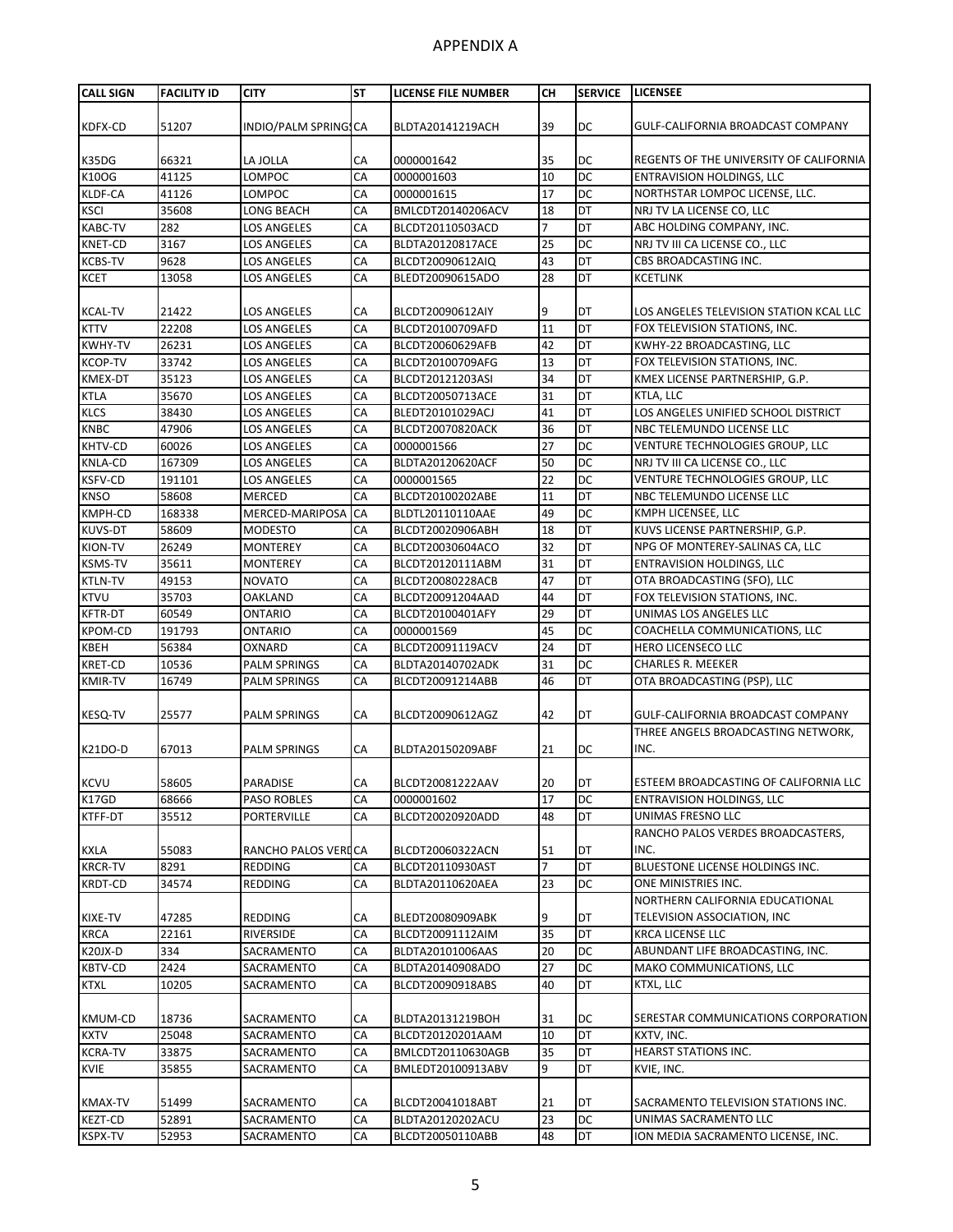| <b>CALL SIGN</b>           | <b>FACILITY ID</b> | <b>CITY</b>           | <b>ST</b>                  | LICENSE FILE NUMBER | CН | <b>SERVICE</b> | <b>LICENSEE</b>                                             |
|----------------------------|--------------------|-----------------------|----------------------------|---------------------|----|----------------|-------------------------------------------------------------|
| <b>KCBA</b>                | 14867              | SALINAS               | CA                         | BLCDT20030707ACL    | 13 | DT             | SEAL ROCK BROADCASTERS, L.L.C.                              |
| <b>KSBW</b>                | 19653              | <b>SALINAS</b>        | CA                         | BLCDT20090901ACY    | 8  | DT             | <b>HEARST STATIONS INC.</b>                                 |
| KMMD-CD                    | 167838             | SALINAS               | CA                         | BLDTL20100108ACI    | 39 | DC             | CABALLERO ACQUISITION LLC                                   |
| KDJT-CA                    | 52888              | SALINAS/MONTEREY      | <b>CA</b>                  | 0000001623          | 33 | DC             | <b>ENTRAVISION HOLDINGS, LLC</b>                            |
|                            |                    |                       |                            |                     |    |                | SAN BERNARDINO COMMUNITY COLLEGE                            |
| <b>KVCR-DT</b>             | 58795              | <b>SAN BERNARDINO</b> | CA                         | BLEDT20070904AIC    | 26 | DT             | <b>DISTRICT</b>                                             |
| <b>KPXN-TV</b>             | 58978              | SAN BERNARDINO        | CA                         | BLCDT20050623AAG    | 38 | DT             | ION MEDIA LOS ANGELES LICENSE, INC.                         |
| <b>KBNT-CD</b>             | 4035               | SAN DIEGO             | CA                         | BLDTA20121203AYP    | 25 | DC             | <b>ENTRAVISION HOLDINGS, LLC</b>                            |
|                            |                    |                       |                            |                     |    |                |                                                             |
| <b>KPBS</b>                | 6124               | SAN DIEGO             | CA                         | BLEDT20011203CEP    | 30 | DT             | BOARD OF TRUSTEES FOR SAN DIEGO UNIV.                       |
| <b>KUSI-TV</b>             | 10238              | SAN DIEGO             | CA                         | 0000001672          | 18 | DT             | CHANNEL 51 OF SAN DIEGO, INC.                               |
| <b>KSEX-CD</b>             | 11371              | SAN DIEGO             | CA                         | BLDTA20120702ACI    | 42 | DC             | D.T.V. LLC                                                  |
|                            | 35277              |                       | CA                         |                     | 40 | DT             | STATION VENTURE OPERATIONS, LP                              |
| <b>KNSD</b><br><b>KGTV</b> |                    | <b>SAN DIEGO</b>      | CA                         | BLCDT20040805AAL    | 10 | DT             |                                                             |
|                            | 40876              | <b>SAN DIEGO</b>      |                            | BLCDT20090410ANQ    |    |                | SCRIPPS MEDIA, INC.                                         |
| <b>KFMB-TV</b>             | 42122              | <b>SAN DIEGO</b>      | CA                         | BLCDT20100520ACV    | 8  | DT             | MIDWEST TELEVISION, INC.                                    |
| <b>KSWB-TV</b>             | 58827              | SAN DIEGO             | CA                         | BLCDT20040722AAO    | 19 | DT             | KSWB, LLC                                                   |
| KPIX-TV                    | 25452              | SAN FRANCISCO         | CA                         | BLCDT20091112AIZ    | 29 | DT             | CBS BROADCASTING INC.                                       |
| KDTV-DT                    | 33778              | <b>SAN FRANCISCO</b>  | CA                         | BLCDT20021015ABK    | 51 | DT             | KDTV LICENSE PARTNERSHIP, G.P.                              |
| KGO-TV                     | 34470              | SAN FRANCISCO         | CA                         | BLCDT20090824ADG    | 7  | DT             | KGO TELEVISION, INC.                                        |
| <b>KQED</b>                | 35500              | <b>SAN FRANCISCO</b>  | CA                         | BLEDT20130104ACT    | 30 | DT             | KOED INC.                                                   |
|                            |                    |                       |                            |                     |    |                | LINCOLN BROADCASTING COMPANY, A                             |
| <b>KTSF</b>                | 37511              | SAN FRANCISCO         | CA                         | BLCDT20111025AGM    | 27 | DT             | CALIFORNIA LP                                               |
| <b>KMTP-TV</b>             | 43095              | <b>SAN FRANCISCO</b>  | CA                         | BLEDT20100216ABJ    | 33 | DT             | MINORITY TELEVISION PROJECT                                 |
| <b>KOFY-TV</b>             | 51189              | <b>SAN FRANCISCO</b>  | CA                         | BLCDT20091102AAU    | 19 | DT             | KBWB LICENSE, INC.                                          |
| <b>KFTL-CD</b>             | 52887              | SAN FRANCISCO         | CA                         | BLDTA20100419ACP    | 28 | DC             | LOCUSPOINT KFTL LICENSEE, LLC                               |
|                            |                    |                       |                            |                     |    |                | YOUNG BROADCASTING OF SAN FRANCISCO,                        |
| <b>KRON-TV</b>             | 65526              | SAN FRANCISCO         | CA                         | BLCDT20091110AAH    | 38 | DT             | INC.                                                        |
|                            |                    |                       |                            |                     |    |                | SAN FRANCISCO TELEVISION STATION KBCW                       |
| <b>KBCW</b>                | 69619              | SAN FRANCISCO         | CA                         | BLCDT20110713AAE    | 45 | DT             | <b>INC</b>                                                  |
| <b>KCNS</b>                | 71586              | <b>SAN FRANCISCO</b>  | CA                         | BLCDT20110712ACG    | 39 | DT             | NRJ TV SAN FRAN LICENSE CO, LLC                             |
| <b>KAXT-CD</b>             | 37689              | SAN FRANCISO, SAN     | $\overline{\mathsf{L}}$ CA | BLDTA20141107ACO    | 42 | DC             | OTA BROADCASTING (SFO), LLC                                 |
| <b>KKPX-TV</b>             | 22644              | SAN JOSE              | CA                         | BLCDT20021108ABD    | 41 | DT             | ION MEDIA SAN JOSE LICENSE, INC.                            |
| KICU-TV                    | 34564              | <b>SAN JOSE</b>       | CA                         | BLCDT20090709ALH    | 36 | DT             | FOX TELEVISION STATIONS, INC.                               |
| <b>KNTV</b>                | 35280              | SAN JOSE              | CA                         | BLCDT20050923AHA    | 12 | DT             | NBC TELEMUNDO LICENSE LLC                                   |
| <b>KQEH</b>                | 35663              | <b>SAN JOSE</b>       | CA                         | BLEDT20120405ACT    | 50 | DT             | KQED INC.                                                   |
| <b>KSTS</b>                | 64987              | SAN JOSE              | CA                         | BLCDT20030507AAT    | 49 | DT             | NBC TELEMUNDO LICENSE LLC                                   |
| <b>KEXT-CD</b>             | 70900              | SAN JOSE              | CA                         | 0000001568          | 20 | DC             | CENTRAL VALLEY TELEVISION, LLC                              |
| <b>KTAS</b>                | 12930              | SAN LUIS OBISPO       | CA                         | BLCDT20070222AAX    | 34 | DT             | RAUL & CONSUELO PALAZUELOS                                  |
| <b>KSBY</b>                | 19654              | SAN LUIS OBISPO       | CA                         | BLCDT20081118AEW    | 15 | DT             | <b>KSBY COMMUNICATIONS, LLC</b>                             |
| K50LZ-D                    | 29885              | SAN LUIS OBISPO       | CA                         | BLDTA20111005AHX    | 50 | DC             | ENTRAVISION HOLDINGS, LLC                                   |
|                            |                    |                       |                            |                     |    |                |                                                             |
| <b>KSBO-CA</b>             | 31354              | SAN LUIS OBISPO       | CA                         | 0000001616          | 42 | DC             | NORTHSTAR SAN LUIS OBISPO LICENSE, LLC.                     |
| <b>KKFX-CD</b>             | 33870              | SAN LUIS OBISPO       | CA                         | BLDTA20150102AAC    | 24 | DC             | NPG OF CALIFORNIA, LLC                                      |
| KMMA-CD                    | 58616              | SAN LUIS OBISPO       | CA                         | BLDTA20110930AXE    | 41 | DC             | CABALLERO ACQUISITION LLC                                   |
|                            |                    |                       |                            |                     |    |                |                                                             |
| <b>KSKT-CD</b>             | 58927              | SAN MARCOS            | CA                         | 0000001101          | 36 | DC             | BLUE SKIES BROADCASTING CORPORATION                         |
|                            |                    |                       |                            |                     |    |                | SAN MATEO COUNTY COMMUNITY COLLEGE                          |
| <b>KCSM-TV</b>             | 58912              | <b>SAN MATEO</b>      | СA                         | BLEDT20091124AHY    | 43 | DT             | <b>DISTRICT</b>                                             |
| <b>KFRE-TV</b>             | 59013              | SANGER                | CA                         | BLCDT20060421AAI    | 36 | DT             | KFRE LICENSEE, LLC                                          |
| <b>KTBN-TV</b>             | 67884              | SANTA ANA             | CA                         | BLCDT20091019ABG    | 33 | DT             | TRINITY BROADCASTING NETWORK, INC.                          |
| <b>KPMR</b>                | 12144              | SANTA BARBARA         | CA                         | BLCDT20110607ABB    | 21 | DT             | <b>ENTRAVISION HOLDINGS, LLC</b>                            |
| <b>KVMM-CD</b>             | 18741              | SANTA BARBARA         | CA                         | BLDTA20091113AAF    | 41 | DC             | <b>KVMM LLC</b>                                             |
| <b>KEYT-TV</b>             | 60637              | SANTA BARBARA         | CA                         | BLCDT20061102ABJ    | 27 | DT             | NPG OF CALIFORNIA, LLC                                      |
| <b>KSBB-CD</b>             | 60639              | SANTA BARBARA         | CA                         | BLDTA20141219ABP    | 17 | DC             | NPG OF CALIFORNIA, LLC                                      |
| KDFS-CA                    | 31351              | SANTA MARIA           | CA                         | 0000001617          | 30 | DC             | NORTHSTAR SANTA MARIA LICENSE, LLC                          |
| KTSB-CA                    | 31352              | SANTA MARIA           | CA                         | 0000001600          | 35 | DC             | <b>ENTRAVISION HOLDINGS, LLC</b>                            |
| <b>KCOY-TV</b>             | 63165              |                       | CA                         |                     | 19 | DT             |                                                             |
|                            |                    | SANTA MARIA           | CA                         | BLCDT20030604ACM    | 29 | DC             | VISTAWEST CALIFORNIA, LLC                                   |
| KQMM-CD                    | 167844             | SANTA MARIA           | CA                         | BLDTL20080423AEG    |    | DC             | CABALLERO ACQUISITION LLC<br>KDTV LICENSE PARTNERSHIP, G.P. |
| KDTV-CD                    | 18148              | SANTA ROSA            |                            | BLDTA20100730ADZ    | 28 |                |                                                             |
|                            |                    |                       |                            |                     |    |                |                                                             |
| <b>KEMO-TV</b>             | 34440              | SANTA ROSA            | CA                         | 0000001594          | 32 | DD             | NORTHSTAR SAN FRANCISCO LICENSE, LLC                        |
| <b>KQCA</b>                | 10242              | <b>STOCKTON</b>       | CA                         | BLCDT20060623AAM    | 46 | DT             | HEARST STATIONS INC.                                        |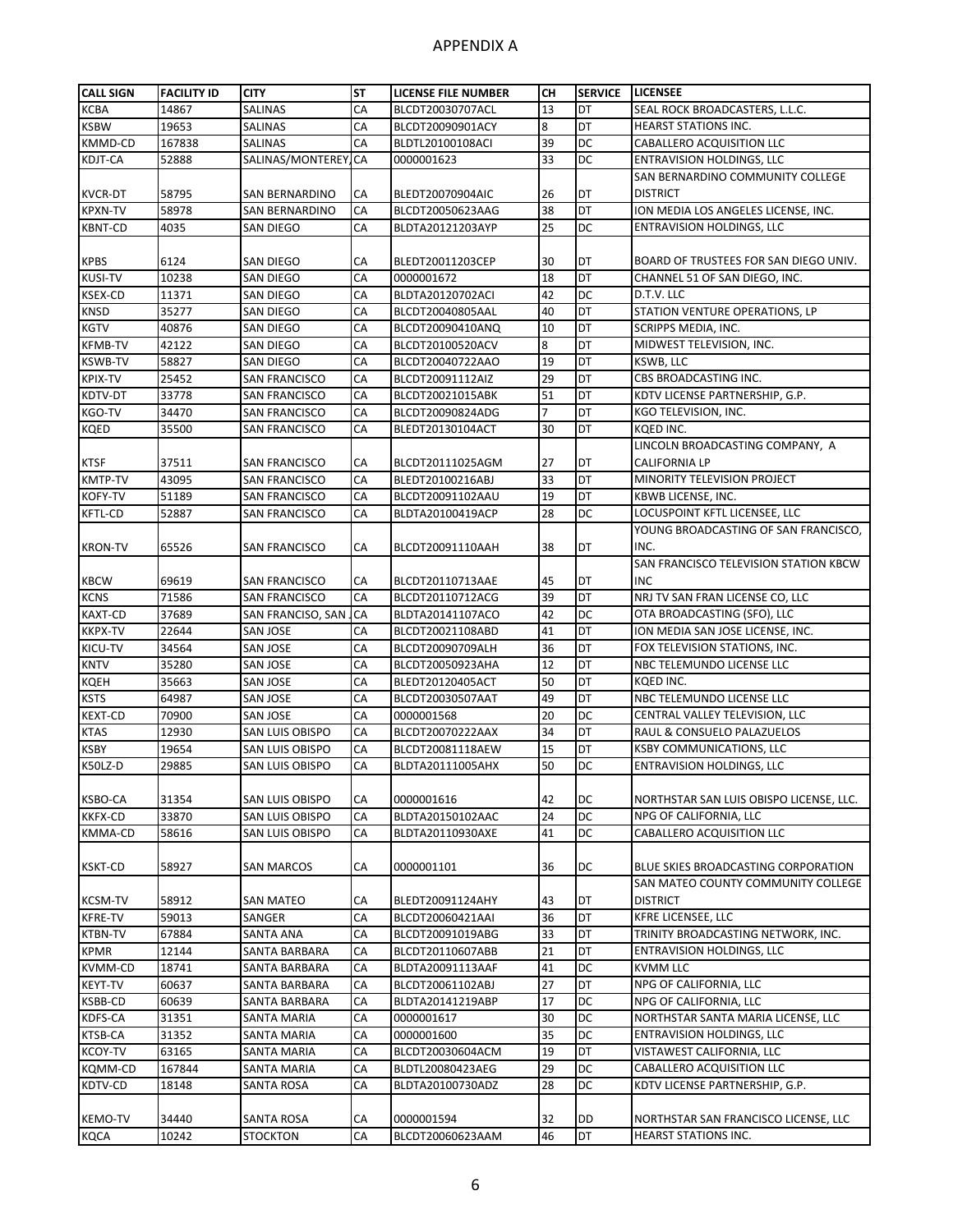| <b>CALL SIGN</b> | <b>FACILITY ID</b> | <b>CITY</b>                                    | <b>ST</b> | <b>LICENSE FILE NUMBER</b>           | CН             | <b>SERVICE</b> | <b>LICENSEE</b>                                |
|------------------|--------------------|------------------------------------------------|-----------|--------------------------------------|----------------|----------------|------------------------------------------------|
| KTFK-DT          | 20871              | <b>STOCKTON</b>                                | CA        | BLCDT20110819ABS                     | 26             | DT             | UNIMAS SACRAMENTO LLC                          |
| <b>KOVR</b>      | 56550              | <b>STOCKTON</b>                                | CA        | BLCDT20110922ABJ                     | 25             | DT             | SACRAMENTO TELEVISION STATIONS, INC            |
| <b>KVMD</b>      | 16729              | <b>TWENTYNINE PALMS CA</b>                     |           | BLCDT20060615AAB                     | 23             | DT             | KVMD LICENSEE CO., LLC                         |
| KFSF-DT          | 51429              | VALLEJO                                        | CA        | BLCDT20100513ABB                     | 34             | DT             | UNIMAS SAN FRANCISCO LLC                       |
| <b>KSKJ-CD</b>   | 36717              | VAN NUYS                                       | CA        | BLDTA20100309ACE                     | 45             | DC             | NRJ TV LA LICENSE CO, LLC                      |
| <b>KJLA</b>      | 14000              | VENTURA                                        | CA        | BLCDT20041117AAB                     | 49             | DT             | KJLA, LLC                                      |
| <b>KNXT</b>      | 16950              | VISALIA                                        | CA        | BLEDT20060706AFB                     | 50             | DT             | DIOCESE OF FRESNO EDUCATION CORP.              |
| <b>KMPH-TV</b>   | 51488              | VISALIA                                        | CA        | BLCDT20030204AGN                     | 28             | DT             | KMPH LICENSEE, LLC                             |
|                  |                    |                                                |           |                                      |                |                |                                                |
| <b>KFAZ-CA</b>   | 68406              | VISALIA                                        | CA        | 0000001548                           | 18             | DC             | COCOLA BROADCASTING COMPANIES LLC              |
| <b>KQET</b>      | 8214               | WATSONVILLE                                    | CA        | BLEDT20090624ABV                     | 25             | DT             | KQED INC.                                      |
| K36DB-CD         | 23179              | AVON, VAIL                                     | CO        | BLDTA20120615ABO                     | 36             | DC             | RESORT TELEVISION USA, LLC                     |
| <b>KTFD-DT</b>   | 57219              | <b>BOULDER</b>                                 | CO        | BLCDT20110812AAS                     | 15             | DT             | SPANISH TELEVISION OF DENVER, INC.             |
| <b>KBDI-TV</b>   | 22685              | <b>BROOMFIELD</b>                              | CO        | BLEDT20090618ACH                     | 13             | DT             | COLORADO PUBLIC TELEVISION, INC.               |
| <b>KETD</b>      | 37101              | CASTLE ROCK                                    | CO        | BLCDT20120306AAJ                     | 45             | DT             | <b>KRCA LICENSE LLC</b>                        |
| <b>KKTV</b>      | 35037              | <b>COLORADO SPRINGS</b> CO                     |           | BLCDT20110121AAN                     | 49             | DT             | <b>GRAY TELEVISION LICENSEE, LLC</b>           |
| <b>KXRM-TV</b>   | 35991              | COLORADO SPRINGS CO                            |           | BLCDT20030702ABE                     | 22             | DT             | LIN TELEVISION CORPORATION                     |
| <b>KRDO-TV</b>   | 52579              | COLORADO SPRINGS CO                            |           | BLCDT20060329AAW                     | 24             | DT             | PIKES PEAK TELEVISION, INC.                    |
|                  |                    |                                                |           |                                      |                |                | TRIBUNE BROADCASTING DENVER LICENSE,           |
| <b>KDVR</b>      | 126                | DENVER                                         | CO        | BMLCDT20130627ABX                    | 32             | DT             | LLC.                                           |
|                  |                    |                                                |           |                                      |                |                | ROCKY MOUNTAIN PUBLIC BROADCASTING             |
| <b>KRMA-TV</b>   | 14040              | <b>DENVER</b>                                  | CO        | BLEDT20100312ABH                     | 18             | DT             | NETWORK, INC.                                  |
| <b>KRMT</b>      | 20476              | <b>DENVER</b>                                  | CO        | BLEDT20061221ACX                     | 40             | DT             | WORD OF GOD FELLOWSHIP, INC.                   |
| <b>KUSA</b>      | 23074              | <b>DENVER</b>                                  | CO        | BLCDT20090417AIZ                     | 9              | DT             | MULTIMEDIA HOLDINGS CORPORATION                |
| KCEC             | 24514              | <b>DENVER</b>                                  | CO        | 0000001491                           | 26             | DT             | <b>ENTRAVISION HOLDINGS, LLC</b>               |
| KQDK-CD          | 29455              | <b>DENVER</b>                                  | CO        | BLDTA20121031AAN                     | 39             | DC             | CASA EN DENVER, INC.                           |
| <b>KWGN-TV</b>   | 35883              | <b>DENVER</b>                                  | CO        | BLCDT20091209ACA                     | 34             | DT             | KWGN, LLC                                      |
| KMGH-TV          | 40875              | <b>DENVER</b>                                  | CO        | BLCDT20100709AJY                     | $\overline{7}$ | DT             | <b>SCRIPPS MEDIA, INC.</b>                     |
| <b>KCNC-TV</b>   | 47903              | <b>DENVER</b>                                  | CO        | BLCDT20090611AAQ                     | 35             | DT             | CBS TELEVISION STATIONS INC.                   |
| <b>KTVD</b>      | 68581              | <b>DENVER</b>                                  | CO        | BLCDT20090218ABY                     | 19             | DT             | MULTIMEDIA HOLDINGS CORPORATION                |
| KPXC-TV          | 68695              | <b>DENVER</b>                                  | CO        | BLCDT20080818ACR                     | 43             | DT             | ION MEDIA DENVER LICENSE, INC.                 |
| KSBS-CD          | 168750             | <b>DENVER</b>                                  | CO        | <b>BLDTA20130528AIK</b>              | 41             | DC             | CHANNEL 3 TV COMPANY, LLC                      |
| KREZ-TV          | 48589              | <b>DURANGO</b>                                 | CO        | BLCDT20030324ADD                     | 15             | DT             | LIN OF COLORADO, LLC                           |
| <b>KRTN-TV</b>   | 82613              | DURANGO                                        | CO        | BLCDT20081029AAA                     | 33             | DT             | RAMAR COMMUNICATIONS, INC.                     |
|                  |                    |                                                |           |                                      |                |                | ROCKY MOUNTAIN PUBLIC BROADCASTING             |
| <b>KRMU</b>      | 84224              | DURANGO                                        | CO        | BLEDT20041012AIM                     | 20             | DT             | NETWORK, INC.                                  |
|                  |                    |                                                |           |                                      |                |                | TRIBUNE BROADCASTING DENVER LICENSE,           |
| <b>KFCT</b>      | 125                | FORT COLLINS                                   | CO        | BLCDT20070920ACM                     | 21             | DT             | LLC                                            |
| <b>KREG-TV</b>   | 70578              | <b>GLENWOOD SPRINGS CO</b>                     |           | BLCDT20120120ABJ                     | 23             | DT             | NEXSTAR BROADCASTING, INC.                     |
|                  |                    |                                                |           |                                      |                |                | ROCKY MOUNTAIN PUBLIC BROADCASTING             |
|                  |                    |                                                |           |                                      |                |                | NETWORK, INC.                                  |
| <b>KRMJ</b>      | 14042              | <b>GRAND JUNCTION</b><br><b>GRAND JUNCTION</b> | CO        | BLEDT20100430ADO<br>BLCDT20030401ABM | 18<br>12       | DT<br>DT       | <b>GRAY TELEVISION LICENSEE, LLC</b>           |
| KKCO             | 24766              |                                                | CO        |                                      |                |                |                                                |
|                  |                    |                                                |           |                                      |                |                | PARKER BROADCASTING OF COLORADO, LLC           |
| <b>KFQX</b>      | 31597              | <b>GRAND JUNCTION</b><br><b>GRAND JUNCTION</b> | CO        | BLCDT20061020ACO                     | 15<br>7        | DT<br>DT       |                                                |
| KGBY             | 52593              |                                                | CO        | BLCDT20060623AAN                     |                |                | JEFF CHANG AND GABRIELA GOMEZ                  |
| KREX-TV          | 70596              | <b>GRAND JUNCTION</b>                          | CO        | BLCDT20070208ABF                     | $\overline{2}$ | DT             | NEXSTAR BROADCASTING, INC.                     |
| KGJT-CD          | 71948              | <b>GRAND JUNCTION</b>                          | CO        | BLDTA20131202CIV                     | 27             | DC             | NEXSTAR BROADCASTING, INC.                     |
| KPJR-TV          | 166510             | <b>GREELEY</b>                                 | CO        | BLCDT20090612ADP                     | 38             | DT             | TRINITY CHRISTIAN CENTER OF SANTA ANA,<br>INC. |
| KDEN-TV          | 38375              | LONGMONT                                       | CO        | BLCDT20100317AAM                     | 29             | DT             | NBC TELEMUNDO LICENSE LLC                      |
| KREY-TV          | 70579              | MONTROSE                                       | CO        | BLCDT20060629ACV                     | 13             | DT             | NEXSTAR BROADCASTING, INC.                     |
|                  |                    |                                                |           |                                      |                |                |                                                |
| KOAA-TV          | 59014              | PUEBLO                                         | CO        | BLCDT20060810AFB                     | 42             | DT             | SANGRE DE CRISTO COMMUNICATIONS, LLC           |
|                  |                    |                                                |           |                                      |                |                | ROCKY MOUNTAIN PUBLIC BROADCASTING             |
| KTSC             | 69170              | PUEBLO                                         | CO        | BLEDT20090612AAM                     | 8              | DT             | NETWORK, INC.                                  |
| <b>KVSN-DT</b>   | 166331             | PUEBLO                                         | CO        | BLCDT20090409AIS                     | 48             | DT             | <b>ENTRAVISION HOLDINGS, LLC</b>               |
| KGHB-CD          | 24515              | PUEBLO, ETC.                                   | CO        | BLDTA20120817AAY                     | 27             | DC             | <b>ENTRAVISION HOLDINGS, LLC</b>               |
|                  |                    |                                                |           |                                      |                |                | ROCKY MOUNTAIN PUBLIC BROADCASTING             |
| <b>KRMZ</b>      | 20373              | STEAMBOAT SPRINGS CO                           |           | BLCDT20060711ABO                     | 10             | DT             | NETWORK, INC.                                  |
| KCDO-TV          | 63158              | <b>STERLING</b>                                | CO        | BLCDT20100127ADD                     | 23             | DT             | CHANNEL 3 TV COMPANY LLC                       |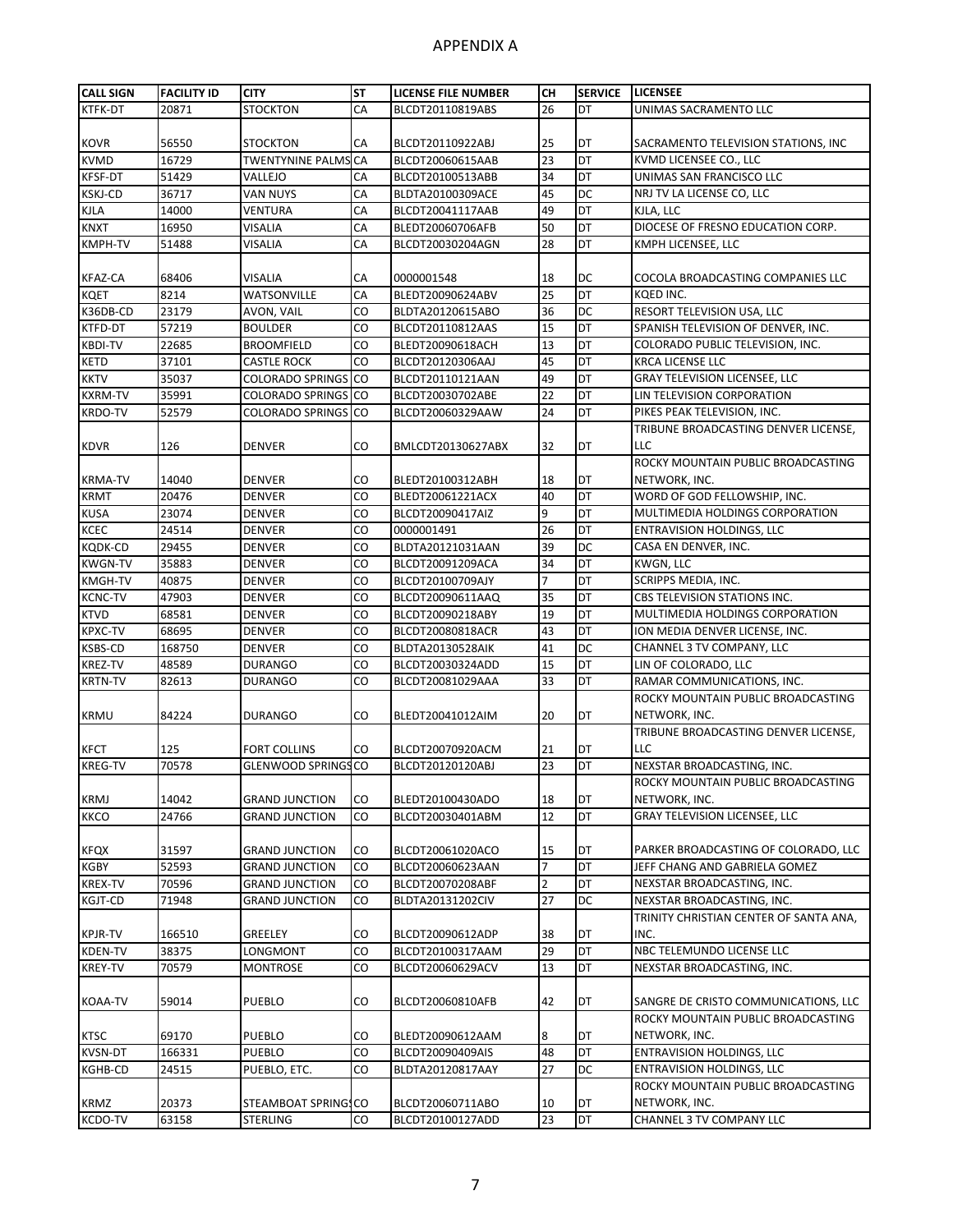| <b>CALL SIGN</b>           | <b>FACILITY ID</b> | <b>CITY</b>                        | <b>ST</b> | <b>LICENSE FILE NUMBER</b>           | CН             | <b>SERVICE</b> | <b>LICENSEE</b>                                               |
|----------------------------|--------------------|------------------------------------|-----------|--------------------------------------|----------------|----------------|---------------------------------------------------------------|
|                            |                    |                                    |           |                                      |                |                |                                                               |
| <b>WEDW</b>                | 13594              | <b>BRIDGEPORT</b>                  | CТ        | BLEDT20100513ABG                     | 49             | DT             | CONNECTICUT PUBLIC BROADCASTING, INC.                         |
| <b>WZME</b>                | 70493              | <b>BRIDGEPORT</b>                  | <b>CT</b> | BLCDT20061218ACB                     | 42             | DT             | NRJ TV NY LICENSE CO., LLC                                    |
|                            |                    |                                    |           |                                      |                |                |                                                               |
| WTIC-TV                    | 147                | <b>HARTFORD</b>                    | CТ        | BLCDT20101222AAE                     | 31             | DT             | TRIBUNE BROADCASTING HARTFORD, LLC                            |
| <b>WUVN</b>                | 3072               | HARTFORD                           | СT        | 0000001073                           | 46             | DT             | ENTRAVISION HOLDINGS, LLC                                     |
| WRDM-CD                    | 10153              | HARTFORD                           | СT        | BLDTA20130425AAW                     | 19             | DC             | ZGS HARTFORD, INC.                                            |
|                            |                    |                                    |           |                                      |                |                |                                                               |
| <b>WEDH</b><br><b>WFSB</b> | 13602<br>53115     | <b>HARTFORD</b><br><b>HARTFORD</b> | СT<br>СT  | BLEDT20090618ACA<br>BLCDT20041029AIL | 45<br>33       | DT<br>DT       | CONNECTICUT PUBLIC BROADCASTING, INC.<br>MEREDITH CORPORATION |
| WUTH-CD                    | 74214              | <b>HARTFORD</b>                    | СT        | BLDTA20140512ACR                     | 47             | DC             | <b>ENTRAVISION HOLDINGS, LLC</b>                              |
| <b>WVIT</b>                | 74170              | <b>NEW BRITAIN</b>                 | СT        | BLCDT20041203AEF                     | 35             | DT             | NBC TELEMUNDO LICENSE LLC                                     |
|                            |                    |                                    |           |                                      |                |                |                                                               |
| <b>WEDY</b>                | 13595              | <b>NEW HAVEN</b>                   | СT        | 0000001041                           | 41             | DT             | CONNECTICUT PUBLIC BROADCASTING, INC.                         |
| <b>WCTX</b>                | 33081              | <b>NEW HAVEN</b>                   | СT        | BLCDT20040507AAZ                     | 39             | DT             | WTNH BROADCASTING, LLC                                        |
| <b>WTNH</b>                | 74109              | <b>NEW HAVEN</b>                   | СT        | BLCDT20040701AEC                     | 10             | DT             | WTNH BROADCASTING, LLC                                        |
| WHPX-TV                    | 51980              | NEW LONDON                         | CT        | BLCDT20090612AII                     | 26             | DT             | ION MEDIA HARTFORD LICENSE, INC.                              |
|                            |                    |                                    |           |                                      |                |                |                                                               |
| <b>WEDN</b>                | 13607              | <b>NORWICH</b>                     | СT        | BLEDT20090618ACB                     | 9              | DT             | CONNECTICUT PUBLIC BROADCASTING, INC.                         |
|                            |                    |                                    |           |                                      |                |                |                                                               |
| <b>WCCT-TV</b>             | 14050              | WATERBURY                          | СT        | BLCDT20090911ABK                     | 20             | DT             | TRIBUNE BROADCASTING HARTFORD, LLC                            |
| WJLA-TV                    | 1051               | WASHINGTON                         | DC        | BLCDT20110706ABC                     | 7              | DT             | ACC LICENSEE, LLC                                             |
| <b>WTTG</b>                | 22207              | <b>WASHINGTON</b>                  | DC        | BLCDT20080507AAA                     | 36             | DT             | FOX TELEVISION STATIONS, INC.                                 |
| WHUT-TV                    | 27772              | <b>WASHINGTON</b>                  | DC        | BLEDT20071018AIJ                     | 33             | DT             | <b>HOWARD UNIVERSITY</b>                                      |
| <b>WDCW</b>                | 30576              | <b>WASHINGTON</b>                  | DC        | BLCDT20101109AAT                     | 50             | DT             | WDCW. LLC                                                     |
| WMDO-CD                    | 38437              | WASHINGTON                         | DC        | 0000001466                           | 22             | DC             | ENTRAVISION HOLDINGS, LLC                                     |
| WRC-TV                     | 47904              | WASHINGTON                         | DC        | BLCDT20000216AAT                     | 48             | DT             | NBC TELEMUNDO LICENSE LLC                                     |
| WZDC-CD                    | 50347              | WASHINGTON                         | DC        | BLDTA20110815ACN                     | 25             | DC             | ONDA CAPITAL, INC.                                            |
| <b>WDCA</b>                | 51567              | <b>WASHINGTON</b>                  | DC        | BLCDT20070411AAH                     | 35             | DT             | FOX TELEVISION STATIONS, INC.                                 |
| <b>WUSA</b>                | 65593              | <b>WASHINGTON</b>                  | DC        | BLCDT20110314ACQ                     | 9              | DT             | DETROIT FREE PRESS, INC.                                      |
|                            |                    |                                    |           |                                      |                |                | <b>GREATER WASHINGTON EDUCATIONAL</b>                         |
| <b>WETA-TV</b>             | 65670              | WASHINGTON                         | DC        | BLEDT20120731ALN                     | 27             | DT             | TELECOMMUNICATIONS ASSOC                                      |
| <b>WMDE</b><br><b>WDPB</b> | 189357<br>72335    | <b>DOVER</b><br><b>SEAFORD</b>     | DE<br>DE  | 0000001038<br>BLEDT20050624AAK       | 5<br>44        | DT<br>DT       | WESTERN PACIFIC BROADCAST LLC<br>WHYY, INC.                   |
| <b>KJWP</b>                | 1283               | <b>WILMINGTON</b>                  | DE        | BLCDT20131129AIH                     | $\overline{2}$ | DT             | PMCM TV, LLC                                                  |
| WPPX-TV                    | 51984              | WILMINGTON                         | DE        | BLCDT20031203AFL                     | 31             | DT             | ION MEDIA PHILADELPHIA LICENSE, INC.                          |
| WHYY-TV                    | 72338              | WILMINGTON                         | DE        | BLEDT20110907ADS                     | 12             | DT             | WHYY, INC.                                                    |
|                            |                    |                                    |           |                                      |                |                | THE SCHOOL BOARD OF BROWARD COUNTY,                           |
| WBEC-TV                    | 51349              | <b>BOCA RATON</b>                  | FL        | BLEDT20071220ABP                     | 40             | DT             | <b>FLORIDA</b>                                                |
| WXPX-TV                    | 6601               | <b>BRADENTON</b>                   | FL        | BLCDT20100713AAA                     | 42             | DT             | ION MEDIA LICENSE COMPANY, LLC                                |
| WFTX-TV                    | 70649              | <b>CAPE CORAL</b>                  | FL        | BLCDT20050311ACY                     | 35             | DT             | JOURNAL BROADCAST CORPORATION                                 |
|                            |                    |                                    |           |                                      |                |                |                                                               |
| <b>WCLF</b>                | 11125              | CLEARWATER                         | FL.       | BLCDT20060627AAQ                     | 21             | DT             | CHRISTIAN TELEVISION CORPORATION, INC.                        |
| WXAX-LP                    | 57538              | CLEARWATER                         | FL        | 0000001619                           | 26             | DC             | NORTHSTAR TAMPA LICENSE, LLC                                  |
| <b>WKCF</b>                | 53465              | <b>CLERMONT</b>                    | FL        | BLCDT20020718AAR                     | 17             | DT             | <b>HEARST PROPERTIES INC.</b>                                 |
| <b>WEFS</b>                | 6744               | COCOA                              | FL        | BLEDT20130801ABM                     | 30             | DT             | EASTERN FLORIDA STATE COLLEGE                                 |
|                            |                    |                                    |           |                                      |                |                | TRINITY CHRISTIAN CENTER OF SANTA ANA,                        |
| <b>WHLV-TV</b>             | 24582              | COCOA                              | FL        | BLCDT20090615ADQ                     | 51             | DT             | INC.                                                          |
| <b>WVEN-TV</b>             | 131                | DAYTONA BEACH                      | FL        | 0000001147                           | 49             | DT             | <b>ENTRAVISION HOLDINGS, LLC</b>                              |
| WESH                       | 25738              | DAYTONA BEACH                      | FL        | BMLCDT20040930AXX                    | 11             | DT             | <b>HEARST PROPERTIES INC.</b>                                 |
|                            |                    |                                    |           |                                      |                |                | LATINA BROADCASTERS OF DAYTONA BEACH,                         |
| WDYB-CD<br><b>WDES-CA</b>  | 41375              | DAYTONA BEACH                      | FL.<br>FL | BLDTL20121011AAE                     | 14             | DC<br>DC       | LLC<br>BEACH TV PROPERTIES, INC.                              |
| <b>WFBD</b>                | 4353<br>81669      | <b>DESTIN</b><br><b>DESTIN</b>     | FL        | BLDTL20140117ANE<br>BLCDT20050906AAT | 35<br>48       | DT             | GEORGE S. FLINN, JR.                                          |
| <b>WSCV</b>                | 64971              | FORT LAUDERDALE                    | FL.       | BLCDT20090720ADZ                     | 30             | DT             | NBC TELEMUNDO LICENSE LLC                                     |
| WINK-TV                    | 22093              | FORT MYERS                         | FL.       | BLCDT20120105ABA                     | 50             | DT             | FORT MYERS BROADCASTING COMPANY                               |
|                            |                    |                                    |           |                                      |                |                | BOARD OF TRUSTEES, FLORIDA GULF COAST                         |
| WGCU                       | 62388              | FORT MYERS                         | FL.       | BLEDT20130624AAN                     | 31             | DT             | UNIVERSITY                                                    |
|                            |                    |                                    |           |                                      |                |                | WATERMAN BROADCASTING CORP. OF                                |
| WBBH-TV                    | 71085              | <b>FORT MYERS</b>                  | FL.       | BLCDT20030620AAA                     | 15             | DT             | <b>FLORIDA</b>                                                |
|                            |                    |                                    |           |                                      |                |                | JACKSONVILLE EDUCATORS BROADCASTING,                          |
| <b>WTCE-TV</b>             | 29715              | <b>FORT PIERCE</b>                 | FL.       | BLEDT20090820ACI                     | 38             | DT             | INC.                                                          |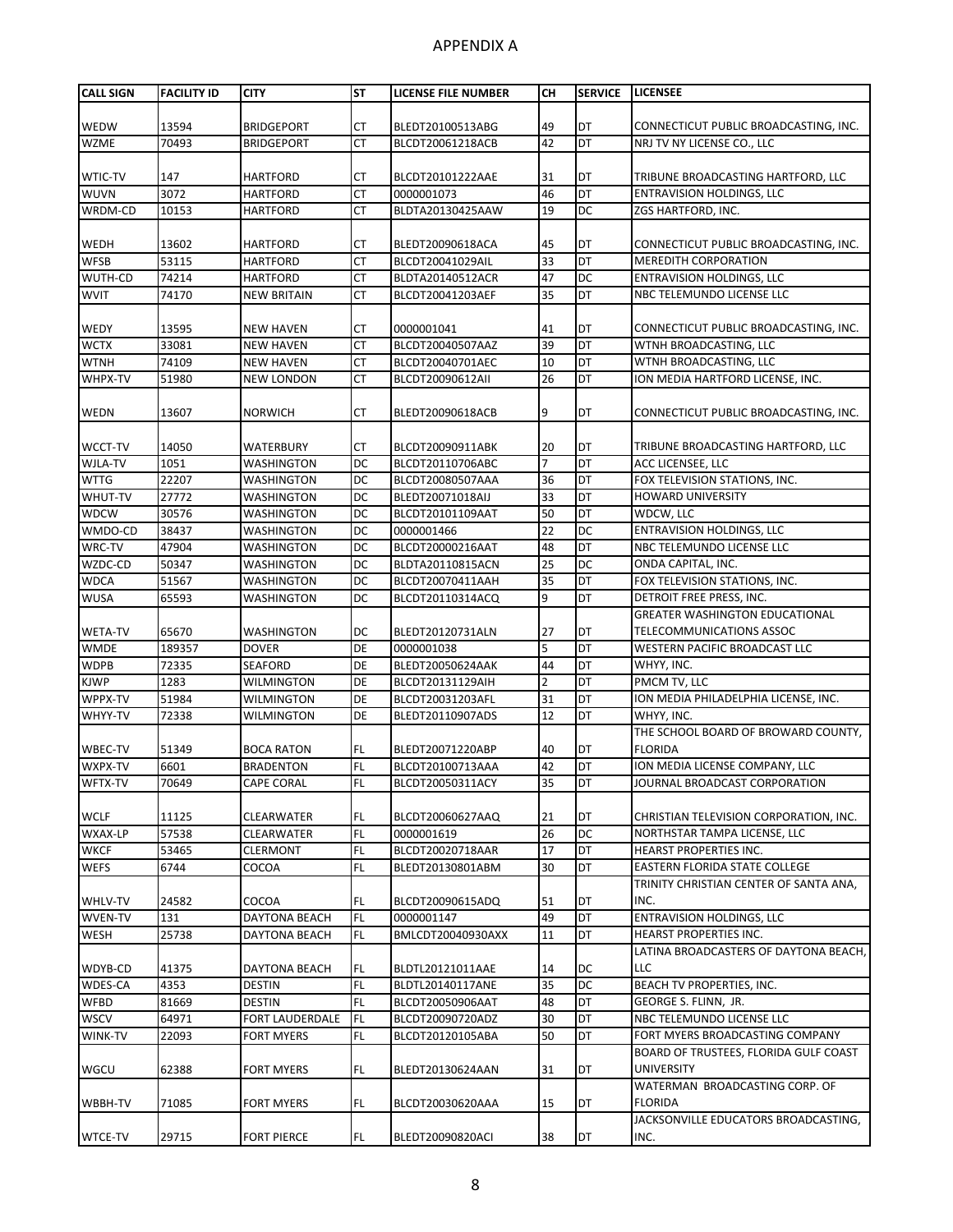| <b>CALL SIGN</b>   | <b>FACILITY ID</b> | <b>CITY</b>                | <b>ST</b>              | <b>LICENSE FILE NUMBER</b> | CH | <b>SERVICE</b> | <b>LICENSEE</b>                         |
|--------------------|--------------------|----------------------------|------------------------|----------------------------|----|----------------|-----------------------------------------|
| <b>WTVX</b>        | 35575              | <b>FORT PIERCE</b>         | <b>FL</b>              | BLCDT20090929AGC           | 34 | DT             | WTVX LICENSEE, LLC                      |
| <b>WFGX</b>        | 6554               | FORT WALTON BEACIFL        |                        | BLCDT20100806AAW           | 50 | DT             | WFGX LICENSEE, LLC                      |
|                    |                    |                            |                        |                            |    |                | FRANKLIN & HOYNACKI COMMUNICATIONS,     |
| <b>WPAN</b>        | 31570              | FORT WALTON BEACIFL        |                        | BLCDT20081106AEL           | 40 | DT             | LLC                                     |
| <b>WAWD</b>        | 54938              | <b>FORT WALTON BEACLEL</b> |                        | BLCDT20100429AAK           | 49 | DT             | BEACH TV PROPERTIES, INC.               |
|                    |                    |                            |                        |                            |    |                | NEW AGE MEDIA OF GAINESVILLE LICENSE,   |
|                    | 7726               | <b>GAINESVILLE</b>         |                        | 0000001636                 | 45 | DC             | LLC                                     |
| WYME-CA<br>WCJB-TV | 16993              |                            | <b>FL</b><br><b>FL</b> |                            | 16 | DT             | DIVERSIFIED BROADCASTING, INC.          |
|                    |                    | <b>GAINESVILLE</b>         |                        | BLCDT20071119AJB           |    |                | BOARD OF TRUSTEES, UNIVERSITY OF        |
|                    |                    |                            |                        |                            |    |                |                                         |
| <b>WUFT</b>        | 69440              | <b>GAINESVILLE</b>         | FL.                    | BLEDT20040304AAF           | 36 | DT             | <b>FLORIDA</b>                          |
|                    |                    |                            |                        |                            |    |                |                                         |
| WNBW-DT            | 83965              | <b>GAINESVILLE</b>         | FL.                    | BLCDT20090105AGT           | 9  | DT             | MPS MEDIA OF GAINESVILLE LICENSE, LLC   |
|                    |                    |                            |                        |                            |    |                | NEW AGE MEDIA OF GAINESVILLE LICENSE,   |
| WGFL               | 7727               | <b>HIGH SPRINGS</b>        | FL.                    | BLCDT20060714ABC           | 28 | DT             | LLC                                     |
| WAMI-DT            | 60536              | <b>HOLLYWOOD</b>           | <b>FL</b>              | BLCDT20090311ACD           | 47 | DT             | UNIMAS MIAMI LLC                        |
|                    |                    |                            |                        |                            |    |                | <b>CITRUS COUNTY ASSOCIATION FOR</b>    |
| WYKE-CD            | 63901              | INGLIS/YANKEETOWI FL       |                        | BLTTA20050308AAA           | 47 | DC             | RETARDED CITIZENS, INC                  |
| WJKF-CA            | 4754               | <b>JACKSONVILLE</b>        | <b>FL</b>              | BLTVL19961212JH            | 9  | CA             | <b>ABACUS TELEVISION</b>                |
| WFOX-TV            | 11909              | <b>JACKSONVILLE</b>        | <b>FL</b>              | BLCDT20030328ANQ           | 32 | DT             | COX TELEVISION JACKSONVILLE, LLC        |
| WCWJ               | 29712              | <b>JACKSONVILLE</b>        | <b>FL</b>              | BLCDT20060630AFM           | 34 | DT             | NEXSTAR BROADCASTING, INC.              |
|                    |                    |                            |                        |                            |    |                | JACKSONVILLE EDUCATORS BROADCASTING,    |
| WJEB-TV            | 29719              | <b>JACKSONVILLE</b>        | FL.                    | BLEDT20100226ABZ           | 44 | DT             | INC.                                    |
| WJAX-TV            | 35576              | <b>JACKSONVILLE</b>        | <b>FL</b>              | BLCDT20030328ANV           | 19 | DT             | BAYSHORE TELEVISION, LLC                |
| <b>WJXT</b>        | 53116              | <b>JACKSONVILLE</b>        | <b>FL</b>              | BLCDT20020405AAX           | 42 | DT             | GRAHAM MEDIA GROUP, FLORIDA. INC.       |
| <b>WTLV</b>        | 65046              | <b>JACKSONVILLE</b>        | <b>FL</b>              | BLCDT20090702AAJ           | 13 | DT             | MULTIMEDIA HOLDINGS CORPORATION         |
| <b>WJCT</b>        | 73130              | <b>JACKSONVILLE</b>        | <b>FL</b>              | BLEDT20090617ACD           | 7  | DT             | WJCT, INC.                              |
| WBXJ-CA            | 70414              | JACKSONVILLE, ETC.         | FL                     | 0000001640                 | 43 | DC             | L4 MEDIA GROUP, LLC                     |
| WCAY-CD            | 4352               | <b>KEY WEST</b>            | <b>FL</b>              | BLDTA20110222ABB           | 36 | DC             | BEACH TV PROPERTIES, INC.               |
| WGEN-TV            | 27387              | <b>KEY WEST</b>            | <b>FL</b>              | BLCDT20090619ACO           | 8  | DT             | <b>MAPALE LLC</b>                       |
| WSBS-TV            | 72053              | <b>KEY WEST</b>            | <b>FL</b>              | BLCDT20051031AAH           | 3  | DT             | WSBS LICENSING, INC.                    |
| WKME-CD            | 61702              | KISSIMMEE                  | <b>FL</b>              | BLDTA20110819AAO           | 15 | DC             | ZGS BROADCASTING OF ORLANDO, INC.       |
|                    |                    |                            |                        |                            |    |                |                                         |
| WPXP-TV            | 27290              | LAKE WORTH                 | FL.                    | BLCDT20030808ABE           | 36 | DT             | ION MEDIA WEST PALM BEACH LICENSE, INC. |
| WMOR-TV            | 53819              | LAKELAND                   | <b>FL</b>              | BLCDT20050726ABO           | 19 | DT             | <b>HEARST PROPERTIES INC.</b>           |
| <b>WTGL</b>        | 9881               | LEESBURG                   | FL.                    | BLEDT20090402AHH           | 46 | DT             | GOOD LIFE BROADCASTING, INC.            |
|                    |                    |                            |                        |                            |    |                | ASSOCIATED CHRISTIAN TELEVISION SYSTEM, |
| <b>WACX</b>        | 60018              | LEESBURG                   | FL.                    | BLCDT20060117ACC           | 40 | DT             | INC.                                    |
| <b>WFXU</b>        | 22245              | LIVE OAK                   | FL.                    | BLCDT20071113ACD           | 48 | DT             | BUDD BROADCASTING CO., INC.             |
| <b>WBIF</b>        | 81594              | <b>MARIANNA</b>            | FL                     | BLCDT20091201ASB           | 51 | DT             | WORD OF GOD FELLOWSHIP, INC.            |
| <b>WOTF-DT</b>     | 5802               | <b>MELBOURNE</b>           | <b>FL</b>              | BLCDT20090616ACO           | 43 | DT             | UNIMAS ORLANDO, INC.                    |
| WOPX-TV            | 67602              | <b>MELBOURNE</b>           | FL.                    | BLCDT20020510AAH           | 48 | DT             | ION MEDIA ORLANDO LICENSE, INC.         |
| WMVJ-CD            | 71238              | MELBOURNE                  | <b>FL</b>              | BLDTA20121120AEA           | 29 | DC             | ZGS BROADCASTING OF ORLANDO, INC.       |
|                    |                    |                            |                        |                            |    |                |                                         |
| WIMP-CD            | 4366               | <b>MIAMI</b>               | FL.                    | BLDTA20091029ABI           | 25 | DC<br>DС       | SUNSHINE BROADCASTING COMPANY, INC.     |
| WLPH-CD            | 9614               | <b>MIAMI</b>               | <b>FL</b>              | BLDTL20051202AIU           | 44 |                | LOCUSPOINT WLPH LICENSEE, LLC           |
| WSFL-TV            | 10203              | <b>MIAMI</b>               | <b>FL</b>              | BLCDT20070124ABF           | 19 | DT             | WSFL, LLC                               |
| WBFS-TV            | 12497              | MIAMI                      | FL                     | BLCDT20130909AAU           | 32 | DT             | MIAMI TELEVISION STATION WBFS INC.      |
|                    |                    |                            |                        |                            |    |                | COMMUNITY TV FOUNDATION OF S.           |
| <b>WPBT</b>        | 13456              | <b>MIAMI</b>               | FL.                    | BLEDT20010712AGD           | 18 | DT             | FLORIDA, INC.                           |
| WPMF-CD            | 30129              | <b>MIAMI</b>               | <b>FL</b>              | BLDTA20130930BTN           | 38 | DC             | <b>ANTHONY MURRAY</b>                   |
| WFOR-TV            | 47902              | <b>MIAMI</b>               | FL.                    | BLCDT20130909AAV           | 22 | DT             | CBS TELEVISION STATIONS INC.            |
| WPXM-TV            | 48608              | <b>MIAMI</b>               | <b>FL</b>              | BLCDT20090612AIT           | 35 | DT             | ION MEDIA LICENSE COMPANY, LLC          |
| WPLG               | 53113              | MIAMI                      | FL.                    | BLCDT20100908AAG           | 10 | DT             | WPLG, INC.                              |
| WJAN-CD            | 60165              | MIAMI                      | FL                     | BLDTA20100907ACD           | 41 | DC             | AMERICA-CV STATION GROUP, INC.          |
| <b>WTVJ</b>        | 63154              | MIAMI                      | <b>FL</b>              | BLCDT20030707ABG           | 31 | DT             | NBC TELEMUNDO LICENSE LLC               |
| <b>WSVN</b>        | 63840              | MIAMI                      | FL                     | BLCDT20110127ABO           | 7  | DT             | SUNBEAM TELEVISION CORPORATION          |
|                    |                    |                            |                        |                            |    |                | THE SCHOOL BOARD OF MIAMI - DADE        |
| <b>WLRN-TV</b>     | 66358              | MIAMI                      | FL.                    | BLEDT20090611ABR           | 20 | DT             | COUNTY, FL                              |
|                    |                    |                            |                        |                            |    |                |                                         |
| WHFT-TV            | 67971              | <b>MIAMI</b>               | FL.                    | BLCDT20091124AGO           | 46 | DT             | TRINITY BROADCASTING OF FLORIDA, INC.   |
| WLTV-DT            | 73230              | <b>MIAMI</b>               | FL.                    | BLCDT20100304AAE           | 23 | DT             | WLTV LICENSE PARTNERSHIP, G.P.          |
| WSBS-CD            | 29547              | MIAMI, ETC.                | FL.                    | BLDTA20100407ABA           | 50 | DC             | WSBS LICENSING, INC.                    |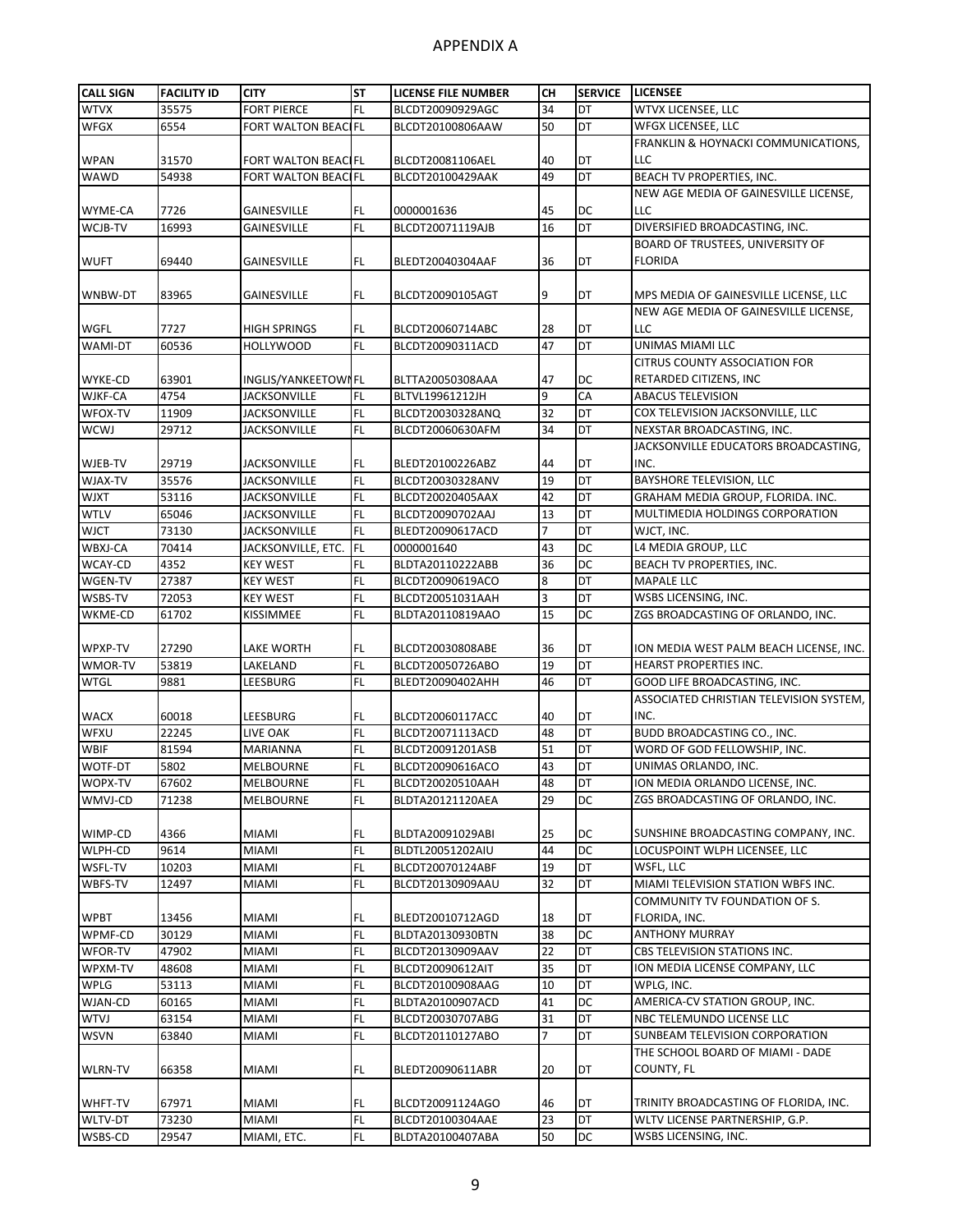| <b>CALL SIGN</b> | <b>FACILITY ID</b> | <b>CITY</b>            | <b>ST</b>     | <b>LICENSE FILE NUMBER</b> | CН | <b>SERVICE</b>  | <b>LICENSEE</b>                        |
|------------------|--------------------|------------------------|---------------|----------------------------|----|-----------------|----------------------------------------|
| WHDN-CA          | 25538              | <b>NAPELS</b>          | FL            | 0000001626                 | 26 | DC              | <b>GUENTER MARKSTEINER</b>             |
| WZVN-TV          | 19183              | NAPLES                 | FL            | BLCDT20030619AAM           | 41 | DT              | MONTCLAIR COMMUNICATIONS, INC.         |
| WWDT-CD          | 58261              | <b>NAPLES</b>          | FL            | BLDTA20110819AAN           | 43 | DC              | ZGS OF FORT MYERS-NAPLES, INC.         |
| <b>WXCW</b>      | 61504              | <b>NAPLES</b>          | FL            | BLCDT20021030ACB           | 45 | DT              | SUN BROADCASTING, INC.                 |
| WDSC-TV          | 12171              | <b>NEW SMYRNA BEAC</b> | HFL           | BLEDT20050121AKU           | 33 | DT              | DAYTONA STATE COLLEGE, INC.            |
| WOGX             | 70651              | OCALA                  | FL            | BLCDT20020730ABS           | 31 | DT              | FOX TELEVISION STATIONS, INC.          |
| WZRA-CA          | 2130               |                        | FL            |                            | 48 | CA              |                                        |
|                  |                    | OLDSMAR                |               | BLTTA20061130AAL           |    |                 | AMKA BROADCAST NETWORK, INC.           |
| <b>WJXX</b>      | 11893              | <b>ORANGE PARK</b>     | FL.           | BLCDT20090702AAK           | 10 | DT              | MULTIMEDIA HOLDINGS CORPORATION        |
| WTMO-CD          | 10073              | <b>ORLANDO</b>         | FL            | BLDTA20110815ACQ           | 31 | DC              | ZGS BROADCASTING OF ORLANDO, INC.      |
| WHDO-CD          | 10521              | ORLANDO                | FL            | BLDTA20121001AYQ           | 38 | <b>DC</b>       | <b>WP STATIONS, LLC</b>                |
| WRCF-CD          | 10549              | ORLANDO                | FL            | BLDTA20130705AAR           | 35 | DC              | LOCUSPOINT WRCF LICENSEE, LLC          |
| WUCF-TV          | 12855              | ORLANDO                | FL.           | BLEDT20090225ABF           | 23 | DT              | UNIVERSITY OF CENTRAL FLORIDA          |
| <b>WOFL</b>      | 41225              | ORLANDO                | FL            | BLCDT20110708AAV           | 22 | DT              | FOX TELEVISION STATIONS, INC.          |
| <b>WRBW</b>      | 54940              | ORLANDO                | FL            | BLCDT20060810AIX           | 41 | DT              | FOX TELEVISION STATIONS, INC.          |
| <b>WRDQ</b>      | 55454              | ORLANDO                | FL.           | BLCDT20111011AJM           | 27 | DT              | WFTV, INC.                             |
|                  |                    |                        |               |                            |    |                 |                                        |
| WKMG-TV          | 71293              | ORLANDO                | FL            | BLCDT20090618ABB           | 26 | DT              | GRAHAM MEDIA GROUP, ORLANDO, INC.      |
| <b>WFTV</b>      | 72076              | ORLANDO                | FL            | BLCDT20110906AGQ           | 39 | $\overline{DT}$ | WFTV, INC.                             |
| WZXZ-CD          | 70415              | ORLANDO, ETC.          | FL.           | 0000001260                 | 36 | DC              | L4 MEDIA GROUP, LLC                    |
| WJGV-CD          | 52240              | PALATKA                | FL            | BLDTA20110519ACL           | 25 | DC              | PENTECOSTAL REVIVAL ASSOC., INC.       |
|                  |                    |                        |               |                            |    |                 | CHRISTIAN TELEVISION OF PALM BEACH     |
| <b>WFGC</b>      | 11123              | PALM BEACH             | FL            | BLCDT20130415AAD           | 49 | DT              | COUNTY, INC.                           |
| <b>WTCN-CA</b>   | 70865              | PALM BEACH             | FL            | 0000001538                 | 43 | DC              | WTVX LICENSEE, LLC                     |
| <b>WPGX</b>      | 2942               | PANAMA CITY            | FL.           | BLCDT20111122EBL           | 9  | <b>DT</b>       | WPGX LICENSE SUBSIDIARY, LLC           |
| <b>WPFN-CA</b>   | 4351               | PANAMA CITY            | FL            | BLDTA20141222AAC           | 22 | <b>DC</b>       | BEACH TV PROPERTIES, INC.              |
| WFSG             | 6093               | PANAMA CITY            | FL            | BLEDT20120327ALA           | 38 | DT              | FLORIDA STATE UNIVERSITY               |
| WMBB             | 66398              | PANAMA CITY            | FL            | BLCDT20090220AAF           | 13 | DT              | NEXSTAR BROADCASTING, INC.             |
| WJHG-TV          | 73136              | PANAMA CITY            | FL            | 0000001551                 | 18 | DT              | <b>GRAY TELEVISION LICENSEE, LLC</b>   |
|                  |                    |                        |               |                            | 47 | DT              |                                        |
| <b>WPCT</b>      | 4354               | PANAMA CITY BEACH FL   |               | BLCDT20100826AEX           |    |                 | BEACH TV PROPERTIES, INC.              |
|                  |                    |                        |               |                            |    |                 | <b>CHRISTIAN TELEVISION OF</b>         |
| <b>WHBR</b>      | 10894              | PENSACOLA              | FL            | BLCDT20060627AAV           | 34 | DT              | PENSACOLA/MOBILE, INC.                 |
|                  |                    |                        |               |                            |    |                 | THE DISTRICT BOARD OF TRUSTEES,        |
| WSRE             | 17611              | PENSACOLA              | FL            | BLEDT20060621AAS           | 31 | DT              | PENSACOLA STATE COLLEGE, FL.           |
|                  |                    |                        |               |                            |    |                 |                                        |
| <b>WJTC</b>      | 41210              | PENSACOLA              | FL            | BLCDT20021025ABG           | 45 | DT              | DEERFIELD MEDIA (MOBILE) LICENSEE, LLC |
| WBQP-CD          | 69993              | PENSACOLA              | FL            | BLDVA20120802AAK           | 12 | DC              | <b>VERNON WATSON</b>                   |
| <b>WEAR-TV</b>   | 71363              | PENSACOLA              | FL            | BLCDT20050627AAK           | 17 | DT              | <b>WEAR LICENSEE, LLC</b>              |
| WDLP-CD          | 9425               | POMPANO BEACH          | FL            | BLDTA20110310AAC           | 21 | DC              | <b>MAPALE LLC</b>                      |
| <b>WWSB</b>      | 61251              | SARASOTA               | FL            | BLCDT20090612AAG           | 24 | DT              | <b>WWSB LICENSE LLC</b>                |
| WQXT-CD          | 39241              | ST. AUGUSTINE          | FL.           | 0000001382                 | 28 | DC              | A1A TV, INC.                           |
| <b>WTTA</b>      | 4108               | ST. PETERSBURG         | <b>FL</b>     | BLCDT20101110AAI           | 32 | DT              | LIN TELEVISION CORPORATION             |
| <b>WTSP</b>      | 11290              | ST. PETERSBURG         | FL            | BLCDT20111014AAZ           | 10 | DT              | PACIFIC AND SOUTHERN, LLC              |
| WSPF-CD          | 11559              | ST. PETERSBURG         | FL            | BLDTA20120709AFV           | 38 | DC              | WSPF-CA STATION, LLC                   |
| <b>WTOG</b>      | 74112              | ST. PETERSBURG         | FL            | BLCDT20090622ACD           | 44 | DT              | CBS OPERATIONS INC.                    |
| WWHB-CA          | 63557              | <b>STUART</b>          | FL            | 0000001537                 | 48 | DC              | WTVX LICENSEE, LLC                     |
| WHDT             | 83929              | STUART                 | FL            | BLCDT20130419ABG           | 42 | DT              | <b>GUENTER MARKSTEINER</b>             |
|                  |                    |                        |               |                            |    |                 |                                        |
| WVUP-CD          | 3032               | TALLAHASSEE            | FL            | BLDTA20090810ACD           | 45 | DC              | CHRISTIAN TELEVISION CORPORATION, INC. |
| WFSU-TV          | 21801              | TALLAHASSEE            | FL            | BLEDT20030730ACW           | 32 | DT              | FLORIDA STATE UNIVERSITY               |
| WTXL-TV          | 41065              | TALLAHASSEE            | FL            | BLCDT20090217ABY           | 27 | DT              | WTXL-TV LICENSE LLC                    |
| WTWC-TV          | 66908              | TALLAHASSEE            | FL.           | BLCDT20100216ADC           | 40 | DT              | WTWC LICENSEE, LLC                     |
|                  |                    |                        |               |                            |    |                 |                                        |
|                  |                    |                        |               |                            |    |                 |                                        |
| WTLF             | 82735              | TALLAHASSEE            | FL.           | BLCDT20030303ABF           | 24 | DT              | MPS MEDIA OF TALLAHASSEE LICENSE, LLC  |
|                  |                    |                        |               |                            |    |                 | FLORIDA WEST COAST PUBLIC              |
| WEDU             | 21808              | <b>TAMPA</b>           | FL            | BLEDT20090612AEN           | 13 | DT              | BROADCASTING, INC.                     |
| WFTT-DT          | 60559              | <b>TAMPA</b>           | FL            | BLCDT20090915ADR           | 47 | DT              | UNIMAS TAMPA LLC                       |
| WFTS-TV          | 64588              | TAMPA                  | FL.           | BLCDT20090320AGN           | 29 | DT              | SCRIPPS MEDIA, INC.                    |
|                  |                    |                        |               |                            |    |                 | MEDIA GENERAL COMMUNICATIONS           |
| WFLA-TV          | 64592              | <b>TAMPA</b>           | FL            | BLCDT20090612AAU           | 7  | DT              | <b>HOLDINGS, LLC</b>                   |
|                  |                    |                        |               |                            |    |                 | NEW WORLD COMMUNICATIONS OF TAMPA,     |
| <b>WTVT</b>      | 68569              | <b>TAMPA</b>           | FL            | BLCDT20080410AAF           | 12 | DT              | INC.                                   |
| WUSF-TV          | 69338              | TAMPA                  | $\mathsf{FL}$ | BLEDT20060913ABQ           | 34 | DT              | UNIVERSITY OF S. FLORIDA               |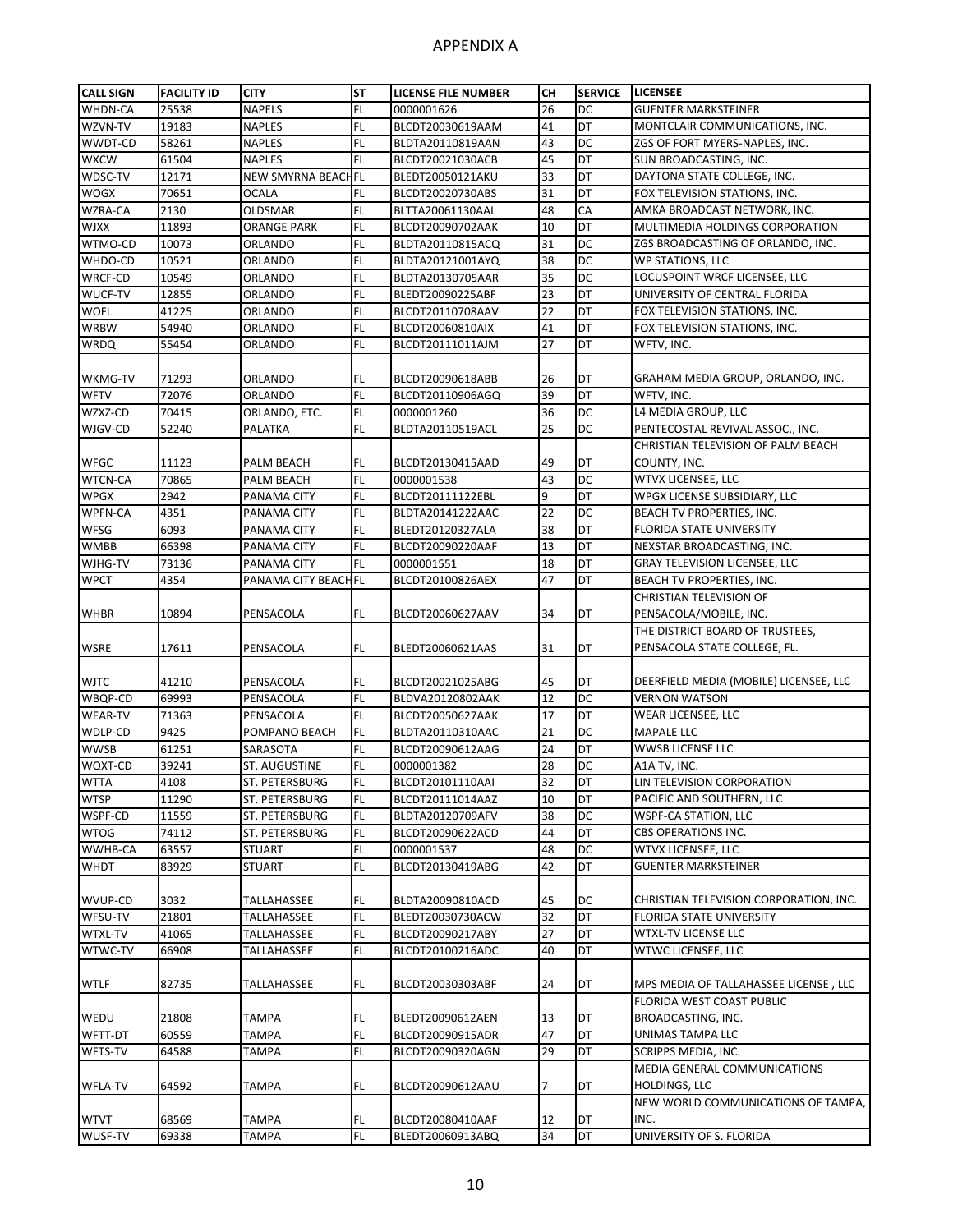| <b>CALL SIGN</b>   | <b>FACILITY ID</b> | <b>CITY</b>          | <b>ST</b> | <b>LICENSE FILE NUMBER</b>           | CН       | <b>SERVICE</b> | <b>LICENSEE</b>                              |
|--------------------|--------------------|----------------------|-----------|--------------------------------------|----------|----------------|----------------------------------------------|
| WRMD-CD            | 74559              | <b>TAMPA</b>         | FL        | BLDTA20110825AAW                     | 49       | DC             | ZGS TELEVISION OF TAMPA, INC.                |
|                    |                    |                      |           |                                      |          |                |                                              |
| WARP-CD            | 55106              | TAMPA-ST. PETERSBUFL |           | BLDTA20091029ABJ                     | 20       | DC             | SUNSHINE BROADCASTING COMPANY, INC.          |
| <b>WPBF</b>        | 51988              | <b>TEQUESTA</b>      | FL        | 0000001052                           | 16       | DT             | <b>HEARST PROPERTIES INC.</b>                |
|                    |                    |                      |           |                                      |          |                |                                              |
| WRXY-TV            | 71580              | TICE                 | FL        | BLCDT20060627ABA                     | 33       | DT             | WEST COAST CHRISTIAN TELEVISION, INC         |
| <b>WVEA-TV</b>     | 16788              | VENICE               | FL        | 0000001148                           | 25       | DT             | <b>ENTRAVISION HOLDINGS, LLC</b>             |
| WWCI-CD            | 18894              | VERO BEACH           | FL        | BLDVA20130410ABA                     | 10       | <b>DC</b>      | V-1 PRODUCTIONS, INC.                        |
| <b>WFLX</b>        | 39736              | WEST PALM BEACH      | <b>FL</b> | BLCDT20020417AAP                     | 28       | DT             | <b>WFLX LICENSE SUBSIDIARY, LLC</b>          |
| <b>WPEC</b>        | 52527              | WEST PALM BEACH      | <b>FL</b> | BLCDT20100427ABV                     | 13       | DT             | <b>WPEC LICENSEE, LLC</b>                    |
| WPTV-TV            | 59443              | WEST PALM BEACH      | <b>FL</b> | BLCDT20090619ACF                     | 12       | DT             | SCRIPPS MEDIA, INC.                          |
|                    |                    |                      |           |                                      |          |                |                                              |
| WXEL-TV            | 61084              | WEST PALM BEACH      | FL.       | BLEDT20040713AAJ                     | 27       | DT             | WXEL PUBLIC BROADCASTING CORPORATION         |
| WALB               | 70713              | ALBANY               | GA        | BLCDT20090622AAW                     | 10       | DT             | WALB LICENSE SUBSIDIARY, LLC                 |
| WFXL               | 70815              | ALBANY               | GA        | BLCDT20070725AFF                     | 12       | DT             | <b>WFXL LICENSEE, LLC</b>                    |
|                    |                    |                      |           |                                      |          |                | <b>GEORGIA PUBLIC TELECOMMUNICATIONS</b>     |
| <b>WGTV</b>        | 23948              | ATHENS               | GA        | BLEDT20090612ACE                     | 8        | DT             | <b>COMMISSION</b>                            |
| WUVG-DT            | 48813              | ATHENS               | GA        | BLCDT20030805AJO                     | 48       | <b>DT</b>      | UNIVISION ATLANTA LLC                        |
|                    |                    |                      |           |                                      |          |                | BOARD OF EDUCATION OF THE CITY OF            |
| <b>WPBA</b>        | 4190               | ATLANTA              | GA        | BLEDT20041013ABK                     | 21       | DT             | <b>ATLANTA</b>                               |
|                    |                    |                      |           |                                      |          |                |                                              |
| <b>WUPA</b>        | 6900               | ATLANTA              | GA        | BLCDT20111018ACF                     | 43       | DT             | ATLANTA TELEVISION STATION WUPA INC          |
| <b>WATC-DT</b>     | 13206              | <b>ATLANTA</b>       | GA        | BLEDT20120404AAX                     | 41       | DT             | COMMUNITY TELEVISION, INC.                   |
| WATL               | 22819              | <b>ATLANTA</b>       | GA        | BLCDT20020716AAH                     | 25       | DT             | PACIFIC AND SOUTHERN, LLC                    |
| WSB-TV             | 23960              | <b>ATLANTA</b>       | GA        | BLCDT20100129ADE                     | 39       | DT             | <b>GEORGIA TELEVISION, LLC</b>               |
| WSKC-CD            | 35090              | ATLANTA              | GA        | BLDTA20130417AAG                     | 22       | DC<br>DT       | KM LPTV OF ATLANTA, L.L.C.                   |
| WXIA-TV            | 51163              | <b>ATLANTA</b>       | GA        | BLCDT20040302AAO                     | 10       | DC             | PACIFIC AND SOUTHERN, LLC                    |
| WIRE-CD            | 55108              | <b>ATLANTA</b>       | GA        | BLDTA20100412AAP                     | 40       | DT             | D.T.V. LLC<br>SUPERSTATION, INC.             |
| WPCH-TV            | 64033              | ATLANTA              | GA        | BLCDT20050204AAD                     | 20       |                | NEW WORLD COMMUNICATIONS OF                  |
|                    |                    |                      |           |                                      |          |                |                                              |
| WAGA-TV            | 70689<br>72120     | ATLANTA              | GA<br>GA  | BLCDT20060728AEL                     | 27<br>19 | DT<br>DT       | ATLANTA, INC.<br><b>MEREDITH CORPORATION</b> |
| WGCL-TV<br>WYGA-CD | 168094             | ATLANTA<br>ATLANTA   | GA        | BLCDT20060113ACO<br>BLDTL20090904ABS | 16       | DC             | <b>MAKO COMMUNICATIONS LLC</b>               |
| WANN-CD            | 168812             | ATLANTA              | GA        | BLDTL20090915ADO                     | 29       | <b>DC</b>      | PRISM BROADCASTING NETWORK, INC.             |
| WFXG               | 3228               | AUGUSTA              | GA        | BLCDT20060630ACT                     | 51       | DT             | WFXG LICENSE SUBSIDIARY, LLC                 |
| WBEK-CD            | 3369               | AUGUSTA              | GA        | 0000001455                           | 16       | DC             | AVN, INC.                                    |
|                    |                    |                      |           |                                      |          |                | WATCHMAN BROADCASTING PRODUCTIONS            |
| WBPI-CD            | 17464              | AUGUSTA              | GA        | BLDTA20090909AAE                     | 49       | DC             | INTERNATIONAL, INC.                          |
|                    |                    |                      |           |                                      |          |                | MEDIA GENERAL COMMUNICATIONS                 |
| <b>WJBF</b>        | 27140              | AUGUSTA              | GA        | BLCDT20060615AAV                     | 42       | DT             | <b>HOLDINGS, LLC</b>                         |
| WAGT               | 70699              | <b>AUGUSTA</b>       | GA        | BLCDT20030530AON                     | 30       | DT             | WAGT TELEVISION, INC.                        |
| WRDW-TV            | 73937              | AUGUSTA              | GA        | BLCDT20090227ABQ                     | 12       | DT             | <b>GRAY TELEVISION LICENSEE, LLC</b>         |
|                    |                    |                      |           |                                      |          |                | NEW AGE MEDIA OF TALLAHASSEE LICENSE,        |
| WTLH               | 23486              | BAINBRIDGE           | GA        | BMLCDT20100330ACB                    | 50       | DT             | LLC                                          |
| <b>WGSA</b>        | 69446              | <b>BAXLEY</b>        | GA        | BLCDT20071120AJC                     | 35       | <b>DT</b>      | SOUTHERN TV CORPORATION                      |
| WPXC-TV            | 71236              | <b>BRUNSWICK</b>     | GA        | BLCDT20110426AAQ                     | 24       | DT             | ION MEDIA BRUNSWICK LICENSE, INC.            |
|                    |                    |                      |           |                                      |          |                | <b>GEORGIA PUBLIC TELECOMMUNICATIONS</b>     |
| WNGH-TV            | 23942              | CHATSWORTH           | GA        | BLEDT20080509AAN                     | 33       | DT             | <b>COMMISSION</b>                            |
|                    |                    |                      |           |                                      |          |                | <b>GEORGIA PUBLIC TELECOMMUNICATIONS</b>     |
| WMUM-TV            | 23935              | COCHRAN              | GA        | BLEDT20080423AAM                     | 7        | DT             | <b>COMMISSION</b>                            |
| <b>WTVM</b>        | 595                | COLUMBUS             | GA        | BLCDT20131113BGN                     | 11       | DT             | WTVM LICENSE SUBSIDIARY, LLC                 |
|                    |                    |                      |           |                                      |          |                | MEDIA GENERAL COMMUNICATIONS                 |
| WRBL               | 3359               | COLUMBUS             | GA        | BLCDT20061013ABV                     | 15       | DT             | <b>HOLDINGS, LLC</b>                         |
| <b>WXTX</b>        | 12472              | <b>COLUMBUS</b>      | GA        | BLCDT20060630ACY                     | 49       | DT             | WXTX LICENSE SUBSIDIARY, LLC                 |
| WYBU-CD            | 17544              | COLUMBUS             | GA        | BLDTA20091228ACN                     | 16       | DC             | CHRISTIAN TELEVISION NETWORK, INC.           |
|                    |                    |                      |           |                                      |          |                | <b>GEORGIA PUBLIC TELECOMMUNICATIONS</b>     |
| WJSP-TV            | 23918              | COLUMBUS             | GA        | BLEDT20080521AAH                     | 23       | DT             | <b>COMMISSION</b>                            |
| WLTZ               | 37179              | COLUMBUS             | GA        | BLCDT20060627ABT                     | 35       | DT             | SAGAMOREHILL OF COLUMBUS GA, LLC             |
|                    |                    |                      |           |                                      |          |                | SUNBELT-SOUTH TELECOMMUNICATIONS             |
| WSST-TV            | 63867              | CORDELE              | GA        | BLCDT20080814AAK                     | 51       | DT             | <b>LTD</b>                                   |
| WDGA-CD            | 49235              | DALTON               | GA        | 0000001472                           | 47       | DC             | NORTH GEORGIA TELEVISION                     |
| WDNN-CD            | 49236              | DALTON               | GA        | 0000001470                           | 49       | DC             | NORTH GEORGIA TELEVISION                     |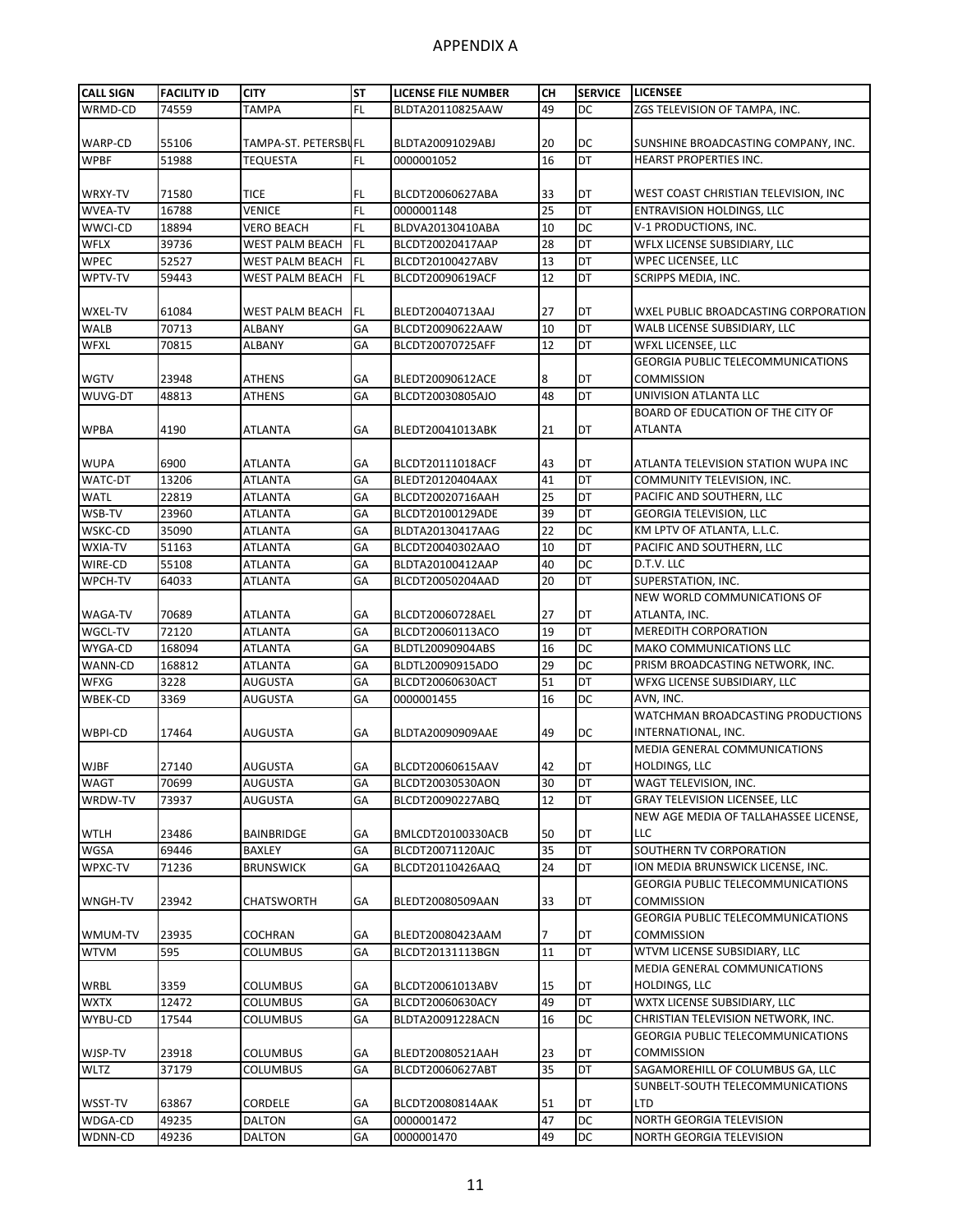| <b>CALL SIGN</b> | <b>FACILITY ID</b> | <b>CITY</b>     | <b>ST</b>       | LICENSE FILE NUMBER | <b>CH</b> | <b>SERVICE</b> | <b>LICENSEE</b>                            |
|------------------|--------------------|-----------------|-----------------|---------------------|-----------|----------------|--------------------------------------------|
|                  |                    |                 |                 |                     |           |                | TCCSA, INC., D/B/A TRINITY BROADCASTING    |
| WELF-TV          | 60825              | DALTON          | GA              | BLCDT20130610ACF    | 16        | DT             | <b>NETWORK</b>                             |
|                  |                    |                 |                 |                     |           |                | <b>GEORGIA PUBLIC TELECOMMUNICATIONS</b>   |
| <b>WACS-TV</b>   | 23930              | <b>DAWSON</b>   | GA              | BLEDT20080516AAO    | 8         | DT             | <b>COMMISSION</b>                          |
| WDMA-CD          | 21150              | <b>MACON</b>    | GA              | BLDTA20140602AAA    | 31        | <b>DC</b>      | WORD OF GOD FELLOWSHIP, INC.               |
| <b>WGNM</b>      | 24618              | <b>MACON</b>    | GA              | BLCDT20050621CRQ    | 45        | DT             | CHRISTIAN TELEVISION NETWORK, INC.         |
| WMGT-TV          | 43847              | <b>MACON</b>    | GA              | BLCDT20070112AHJ    | 40        | DT             | MORRIS NETWORK, INC.                       |
| WMAZ-TV          | 46991              | <b>MACON</b>    | GA              | BLCDT20090617AAN    | 13        | DT             | PACIFIC AND SOUTHERN, LLC                  |
| <b>WGXA</b>      | 58262              | <b>MACON</b>    | GA              | BLCDT20070501AAI    | 16        | DT             | WGXA LICENSEE, LLC                         |
| WHSG-TV          | 68058              | <b>MONROE</b>   | GA              | BLCDT20111128FDD    | 44        | DT             | TRINITY BROADCASTING NETWORK               |
|                  |                    |                 |                 |                     |           |                | KOREAN AMERICAN TV BROADCASTING            |
| WKTB-CD          | 35418              | <b>NORCROSS</b> | GA              | BLDTA20110120ADF    | 47        | DC             | CORP.                                      |
|                  |                    |                 |                 |                     |           |                | <b>GEORGIA PUBLIC TELECOMMUNICATIONS</b>   |
| WABW-TV          | 23917              | PELHAM          | GA              | BLEDT20090612ACC    | 6         | DT             | <b>COMMISSION</b>                          |
| WPGA-TV          | 54728              | PERRY           | GA              | BLCDT20071213AAD    | 32        | DT             | RADIO PERRY, INC.                          |
| WPXA-TV          | 51969              | ROME            | GA              | BLCDT20020510AAN    | 51        | DT             | ION MEDIA ATLANTA LICENSE, INC.            |
| WTOC-TV          | 590                | SAVANNAH        | GA              | BLCDT20090622ABP    | 11        | DT             | WTOC LICENSE SUBSIDIARY, LLC               |
|                  |                    |                 |                 |                     |           |                | <b>GEORGIA PUBLIC TELECOMMUNICATIONS</b>   |
| <b>WVAN-TV</b>   | 23947              | SAVANNAH        | GA              | BLEDT20090612AGH    | 9         | DT             | <b>COMMISSION</b>                          |
| <b>WJCL</b>      | 37174              | SAVANNAH        | GA              | BLCDT20091013AFS    | 22        | DT             | WICL HEARST TELEVISION LLC                 |
|                  |                    |                 |                 |                     |           |                | MEDIA GENERAL COMMUNICATIONS               |
| WSAV-TV          | 48662              | SAVANNAH        | GA              | BLCDT20050705AAP    | 39        | DT             | <b>HOLDINGS, LLC</b>                       |
| <b>WCTV</b>      | 31590              | THOMASVILLE     | GA              | BLCDT20050815AAA    | 46        | DT             | <b>GRAY TELEVISION LICENSEE, LLC</b>       |
| <b>WUGA-TV</b>   | 63329              | <b>TOCCOA</b>   | GA              | 0000001315          | 24        | DT             | UNIVERSITY OF GEORGIA                      |
|                  |                    |                 |                 |                     |           |                | NEW AGE MEDIA OF TALLAHASSEE LICENSE,      |
| WBVJ-LP          | 23487              | <b>VALDOSTA</b> | GA              | BLTTA20100326ADD    | 35        | СA             | LLC                                        |
| <b>WSWG</b>      | 28155              | VALDOSTA        | GA              | BLCDT20061109ACF    | 43        | <b>DT</b>      | <b>GRAY TELEVISION LICENSEE, LLC</b>       |
|                  |                    |                 |                 |                     |           |                | NEW AGE MEDIA OF TALLAHASSEE LICENSE,      |
| WBFL-CA          | 48763              | VALDOSTA        | GA              | BLTVA20110301ABO    | 13        | СA             | LLC                                        |
|                  |                    |                 |                 |                     |           |                | GEORGIA PUBLIC TELECOMMUNICATIONS          |
| WXGA-TV          | 23929              | WAYCROSS        | GA              | BLEDT20090612ACD    | 8         | DT             | <b>COMMISSION</b>                          |
|                  |                    |                 |                 |                     |           |                | <b>GEORGIA PUBLIC TELECOMMUNICATIONS</b>   |
| <b>WCES-TV</b>   | 23937              | WRENS           | GA              | BLEDT20090612ACF    | 6         | DT             | <b>COMMISSION</b>                          |
|                  |                    |                 |                 |                     |           |                | <b>GUAM EDUCATIONAL</b>                    |
| <b>KGTF</b>      | 25511              | <b>AGANA</b>    | GU              | BLEDT20090305AFU    | 12        | DT             | TELECOMMUNICATIONS CORP.                   |
| <b>KUAM-TV</b>   | 51233              | HAGATNA         | GU              | BLCDT20090217ABZ    | 8         | DT             | PACIFIC TELESTATIONS, LLC                  |
| <b>KTGM</b>      | 29232              | TAMUNING        | GU              | 0000001108          | 14        | DT             | SORENSEN TELEVISION SYSTEMS, INC           |
| <b>KHAW-TV</b>   | 4146               | <b>HILO</b>     | HI              | BLCDT20090126ADV    | 11        | DT             | LIN LICENSE COMPANY, LLC                   |
| KHBC-TV          | 34846              | <b>HILO</b>     | HI              | BLCDT20021030ABX    | 22        | DT             | KHNL'KGMB LICENSE SUBSIDIARY, LLC          |
| <b>KGMD-TV</b>   | 36914              | <b>HILO</b>     | H <sub>l</sub>  | BLCDT20110324ABM    | 9         | DT             | HITV LICENSE SUBSIDIARY, INC.              |
| <b>KWHD</b>      | 37103              | <b>HILO</b>     | HI              | BLCDT20060628AAM    | 23        | DT             | LESEA BROADCASTING OF HAWAII, INC.         |
| <b>KHVO</b>      | 64544              | HILO            | H <sub>II</sub> | BLCDT20090127AAD    | 13        | DT             | <b>HEARST STATIONS INC.</b>                |
| <b>KAAH-TV</b>   | 3246               | HONOLULU        | HI              | BLCDT20061027AGR    | 27        | DT             | TRINITY BROADCASTING NETWORK               |
| <b>KHON-TV</b>   | 4144               | HONOLULU        | HI              | BLCDT20100728ABJ    | 8         | DT             | LIN LICENSE COMPANY, LLC                   |
|                  |                    |                 |                 |                     |           |                |                                            |
| KHET             | 26431              | HONOLULU        | HI              | BLEDT20090330ABT    | 11        | DT             | <b>HAWAII PUBLIC TELEVISION FOUNDATION</b> |
| <b>KWBN</b>      | 27425              | HONOLULU        | HI              | BLEDT20050817AFG    | 43        | DT             | HO'ONA'AUAO COMMUNITY TV, INC.             |
| KHLU-LP          | 27969              | HONOLULU        | H <sub>II</sub> | 0000001596          | 46        | DC             | HTV/HTN/HAWAIIAN TV NETWORK, LTD.          |
| <b>KGMB</b>      | 34445              | <b>HONOLULU</b> | H <sub>II</sub> | BLCDT20091123AFK    | 23        | DT             | KHNL/KGMB LICENSE SUBSIDIARY, LLC          |
| KIKU             | 34527              | HONOLULU        | H <sub>II</sub> | BLCDT20030813AAU    | 19        | DT             | NRJ TV HAWAII LICENSE CO, LLC              |
| <b>KHNL</b>      | 34867              | HONOLULU        | H <sub>II</sub> | BLCDT20091123AFJ    | 35        | DT             | KHNL/KGMB LICENSE SUBSIDIARY, LLC          |
| <b>KWHE</b>      | 36846              | HONOLULU        | HI              | BLCDT20060628AAN    | 31        | DT             | LESEA BROADCASTING OF HAWAII, INC.         |
| <b>KFVE</b>      | 36917              | HONOLULU        | HI              | BLCDT20091123AHR    | 22        | DT             | HITV LICENSE SUBSIDIARY, INC.              |
| <b>KALO</b>      | 51241              | HONOLULU        | H <sub>II</sub> | BLEDT20120420ACE    | 38        | DT             | KALO TV, INC.                              |
| <b>KITV</b>      | 64548              | <b>HONOLULU</b> | HI              | BLCDT20071109ADQ    | 40        | DT             | <b>HEARST STATIONS INC.</b>                |
| KBFD-DT          | 65395              | HONOLULU        | H <sub>II</sub> | BLCDT20080618ACG    | 33        | DT             | THE ALLEN BROADCASTING CORP.               |
| <b>KKAI</b>      | 83180              | KAILUA          | HI              | BLCDT20120503ADI    | 50        | DD             | KAILUA TELEVISION, LLC                     |
|                  |                    |                 |                 |                     |           |                |                                            |
| <b>KLEI-TV</b>   | 664                | KAILUA-KONA     | HI              | BLCDT20120424AAT    | 25        | DT             | MAUNA KEA BROADCASTING COMPANY, INC.       |
| <b>KPXO-TV</b>   | 77483              | <b>KANEOHE</b>  | HI              | BLCDT20060705ACA    | 41        | <b>DT</b>      | ION MEDIA HAWAII LICENSE, INC.             |
| KAII-TV          | 4145               | WAILUKU         | HI              | BLCDT20090126ADW    | 7         | DT             | LIN LICENSE COMPANY, LLC                   |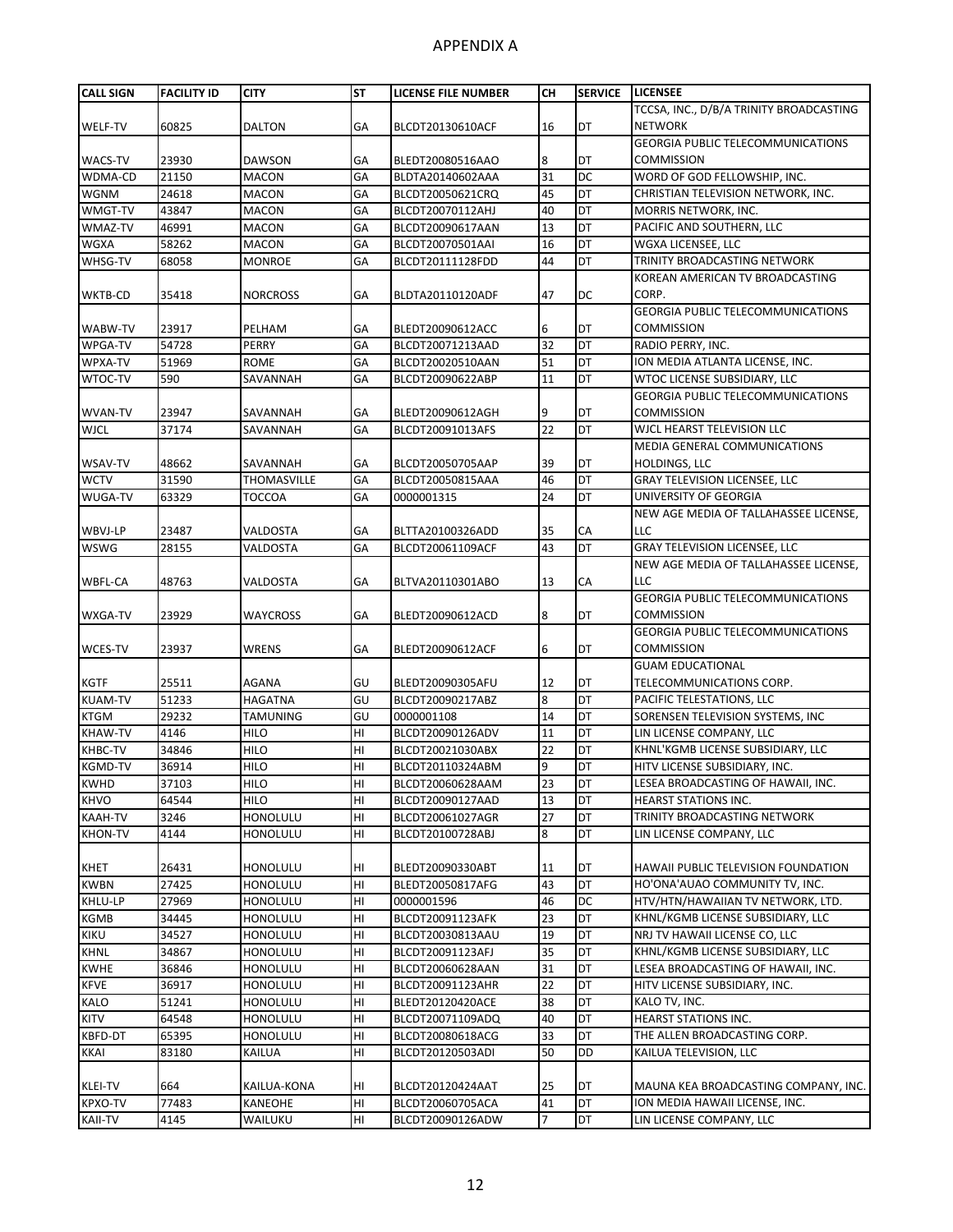| <b>CALL SIGN</b>           | <b>FACILITY ID</b> | <b>CITY</b>                            | <b>ST</b> | LICENSE FILE NUMBER      | CН       | <b>SERVICE</b>  | <b>LICENSEE</b>                             |
|----------------------------|--------------------|----------------------------------------|-----------|--------------------------|----------|-----------------|---------------------------------------------|
|                            |                    |                                        |           |                          |          |                 |                                             |
| KMEB                       | 26428              | WAILUKU                                | HI        | BLEDT20090701AAO         | 10       | <b>DT</b>       | <b>HAWAII PUBLIC TELEVISION FOUNDATION</b>  |
| KOGG                       | 34859              | WAILUKU                                | HI        | BLCDT20090123ACH         | 16       | DT              | KHNL/KGMB LICENSE SUBSIDIARY, LLC           |
| KGMV                       | 36920              | WAILUKU                                | HI        | BLCDT20090126ADX         | 24       | DT              | HITV LICENSE SUBSIDIARY, INC.               |
| <b>KWHM</b>                | 37105              | WAILUKU                                | HI        | BLCDT20090115AIE         | 21       | <b>DT</b>       | LESEA BROADCASTING OF HAWAII, INC.          |
| KMAU                       | 64551              | WAILUKU                                | HI        | BLCDT20090127AAF         | 12       | DT              | <b>HEARST STATIONS INC.</b>                 |
| <b>KUPU</b>                | 89714              | WAIMANALO                              | HI        | BLCDT20121203AYU         | 15       | <b>DD</b>       | HAWAII CATHOLIC TV, INC.                    |
| WOI-DT                     | 8661               | AMES                                   | IA        | BLCDT20100702AOM         | 5        | DT              | NEXSTAR BROADCASTING, INC.                  |
| <b>KCWI-TV</b>             | 51502              | AMES                                   | IA        | BLCDT20090612AIO         | 23       | <b>DT</b>       | KCWI LICENSE, LLC                           |
|                            |                    |                                        |           |                          |          |                 |                                             |
| KEFB                       | 82619              | AMES                                   | ΙA        | BLEDT20090720AAA         | 34       | DT              | FAMILY EDUCATIONAL BROADCASTING, INC        |
| <b>KGCW</b>                | 7841               | <b>BURLINGTON</b>                      | IA        | BLCDT20081120ABD         | 41       | DT              | NEXSTAR BROADCASTING, INC.                  |
| <b>KCRG-TV</b>             | 9719               | <b>CEDAR RAPIDS</b>                    | IA        | 0000001351               | 9        | DT              | CEDAR RAPIDS TELEVISION COMPANY             |
| <b>KPXR-TV</b>             | 21156              | <b>CEDAR RAPIDS</b>                    | IA        | BLCDT20020510AAO         | 47       | DT              | ION MEDIA LICENSE COMPANY, LLC              |
| <b>KGAN</b>                | 25685              | <b>CEDAR RAPIDS</b>                    | IA        | BLCDT20140416AAI         | 29       | DT              | KGAN LICENSEE, LLC                          |
| <b>KFXA</b>                | 35336              | <b>CEDAR RAPIDS</b>                    | IA        | BLCDT20050713ABD         | 27       | <b>DT</b>       | SECOND GENERATION OF IOWA, LTD.             |
| <b>KBIN-TV</b>             | 29108              | <b>COUNCIL BLUFFS</b>                  | IA        | BLEDT20050711ABX         | 33       | DT              | IOWA PUBLIC BROADCASTING BOARD              |
| <b>KQIN</b>                | 5471               | <b>DAVENPORT</b>                       | IA        | BLEDT20120921ADS         | 34       | DT              | IOWA PUBLIC BROADCASTING BOARD              |
| <b>KWQC-TV</b>             | 6885               | <b>DAVENPORT</b>                       | IA        | BLCDT20090708AGG         | 36       | DT              | YOUNG BROADCASTING OF DAVENPORT, INC.       |
|                            |                    |                                        |           |                          |          |                 |                                             |
| KLJB                       | 54011              | <b>DAVENPORT</b>                       | ΙA        | BLCDT20050713ADL         | 49       | DT              | MARSHALL BROADCASTING GROUP, INC.           |
| KDIN-TV                    | 29102              | <b>DES MOINES</b>                      | IA        | BLEDT20090612AIB         | 11       | ЪL              | IOWA PUBLIC BROADCASTING BOARD              |
| <b>KCCI</b>                | 33710              | <b>DES MOINES</b>                      | IA        | BLCDT20090619AAG         | 8        | DT              | <b>HEARST PROPERTIES INC.</b>               |
| KDSM-TV                    | 56527              | <b>DES MOINES</b>                      | IA        | BLCDT20110609ABE         | 16       | DT              | KDSM LICENSEE, LLC                          |
| WHO-DT                     | 66221              | <b>DES MOINES</b>                      | IA        | BLCDT20090410ASQ         | 13       | DT              | WHO LICENSE, LLC                            |
| WBXF-CA                    | 70417              | <b>DES MOINES</b>                      | IA        | BLTVL19881006IA          | 4        | CA              | L4 MEDIA GROUP, LLC                         |
| KDMI                       | 78915              | <b>DES MOINES</b>                      | IA        | BLCDT20120627AAE         | 19       | DT              | KDMI LICENSE, LLC                           |
|                            |                    |                                        |           |                          |          |                 | CHRISTIAN TELEVISION NETWORK OF IOWA,       |
| <b>KFXB-TV</b>             | 17625              | <b>DUBUQUE</b>                         | IA        | BLCDT20090528AEV         | 43       | DT              | INC.                                        |
| <b>KTIN</b>                | 29100              | <b>FORT DODGE</b>                      | IA        | BLEDT20070822ACB         | 25       | DT              | IOWA PUBLIC BROADCASTING BOARD              |
| KIIN                       | 29095              | IOWA CITY                              | IA        | BLEDT20091229ABP         | 12       | DT              | IOWA PUBLIC BROADCASTING BOARD              |
| <b>KWKB</b>                | 35096              | <b>IOWA CITY</b>                       | IA        | BLCDT20070130AJQ         | 25       | <b>DT</b>       | KM TELEVISION OF IOWA, L.L.C.               |
| KDAO-LP                    | 46753              | MARSHALLTOWN                           | IA        | 0000001660               | 44       | <b>DC</b>       | MTN BROADCASTING, INC.                      |
| <b>KYIN</b>                | 29086              | <b>MASON CITY</b>                      | IA        | BLEDT20090612AHJ         | 18       | DT              | IOWA PUBLIC BROADCASTING BOARD              |
| <b>KIMT</b>                | 66402              | <b>MASON CITY</b>                      | IA        | BLCDT20090331ACH         | 42       | DT              | LIN LICENSE COMPANY, LLC                    |
| <b>KFPX-TV</b>             | 81509              | <b>NEWTON</b>                          | IA        | BLCDT20090612AHB         | 39       | DT              | ION MEDIA DES MOINES LICENSE, INC.          |
| KYOU-TV                    | 53820              | <b>OTTUMWA</b>                         | IA        | 0000001581               | 15       | DT              | KYOU LICENSE SUBSIDIARY, LLC                |
| <b>KHIN</b>                | 29085              | <b>RED OAK</b>                         | IA        | BLEDT20051116AED         | 35       | DT              | IOWA PUBLIC BROADCASTING BOARD              |
| <b>KCAU-TV</b>             | 11265              | <b>SIOUX CITY</b>                      | IA        | BLCDT20100702BMT         | 9        | DT              | NEXSTAR BROADCASTING, INC.                  |
| <b>KSIN-TV</b>             | 29096              | SIOUX CITY                             | IA        | BLEDT20050726AMC         | 28       | DT              | IOWA PUBLIC BROADCASTING BOARD              |
| KMEG                       | 39665              | SIOUX CITY                             | IA        | BLCDT20070129AAZ         | 39       | DT              | WAITT BROADCASTING, INC.                    |
| <b>KTIV</b>                | 66170              | SIOUX CITY                             | IA        | BLCDT20060922AEE         | 41       | DT<br><b>DT</b> | KTIV TELEVISION, INC.                       |
| <b>KPTH</b><br><b>KWWL</b> | 77451              | SIOUX CITY                             | IA        | BLCDT20061214ABC         | 49       |                 | KPTH LICENSEE, LLC<br>KWWL TELEVISION, INC. |
|                            | 593                | <b>WATERLOO</b>                        | IA        | BLCDT20100707AXT         | 7        | DT              |                                             |
| <b>KRIN</b>                | 29114              | WATERLOO                               | IA        | BLEDT20050218ABQ         | 35       | DT              | IOWA PUBLIC BROADCASTING BOARD              |
| K31FD-D                    | 11644              | <b>BOISE</b>                           | ID        | BLDTA20141002AAF         | 31       | DC              | THREE ANGELS BROADCASTING NETWORK,<br>INC.  |
| <b>KCLP-CA</b>             | 27621              | <b>BOISE</b>                           | ID        | BLTTA20060316AJP         | 18       | СA              | ALPHA & OMEGA COMMUNICATIONS, LLC           |
| <b>KTVB</b>                | 34858              | <b>BOISE</b>                           | ID        | BLCDT20100628AVP         | 7        | <b>DT</b>       | KING BROADCASTING COMPANY                   |
|                            |                    |                                        | ID        |                          | 39       | DT              | <b>BOISE TELECASTERS, L.P.</b>              |
| KKJB<br><b>KBOI-TV</b>     | 35097              | <b>BOISE</b>                           | ID        | BLCDT20090612AIG         | 9        | DT              | SINCLAIR BOISE LICENSEE, LLC                |
|                            | 49760              | <b>BOISE</b>                           |           | BLCDT20120906AAZ         |          |                 | STATE BOARD OF EDUCATION, STATE OF          |
| KAID                       | 62442              | <b>BOISE</b>                           | ID        |                          | 21       | <b>DD</b>       | <b>IDAHO</b>                                |
| KNIN-TV                    | 59363              | CALDWELL                               | ID        | BLEDT20120719ABH         | 10       | DT              | JOURNAL/SCRIPPS DIVESTITURE TRUST           |
|                            |                    |                                        |           | BLCDT20111007AEB         |          |                 | STATE BOARD OF EDUCATION, STATE OF          |
|                            |                    |                                        |           |                          |          |                 | <b>IDAHO</b>                                |
| KCDT                       | 62424              | <b>COEUR D'ALENE</b>                   | ID<br>ID  | BLEDT20090827ABV         | 45<br>49 | DT<br><b>DC</b> | NPG OF IDAHO, INC.                          |
| K49ND-D<br><b>KIDK</b>     | 66257<br>56028     | FISH CREEK, ETC.<br><b>IDAHO FALLS</b> | ID        | 0000001490<br>0000001151 | 36       | DT              | VISTAWEST MEDIA, LLC                        |
| KIFI-TV                    | 66258              |                                        | ID        | BLCDT20090612AGO         |          | DT              | NPG OF IDAHO, INC.                          |
|                            |                    | <b>IDAHO FALLS</b>                     |           |                          | 8        |                 |                                             |
| KLEW-TV                    | 56032              | LEWISTON                               | ID        | BLCDT20100111ADM         | 32       | DT              | SINCLAIR LEWISTON LICENSEE, LLC             |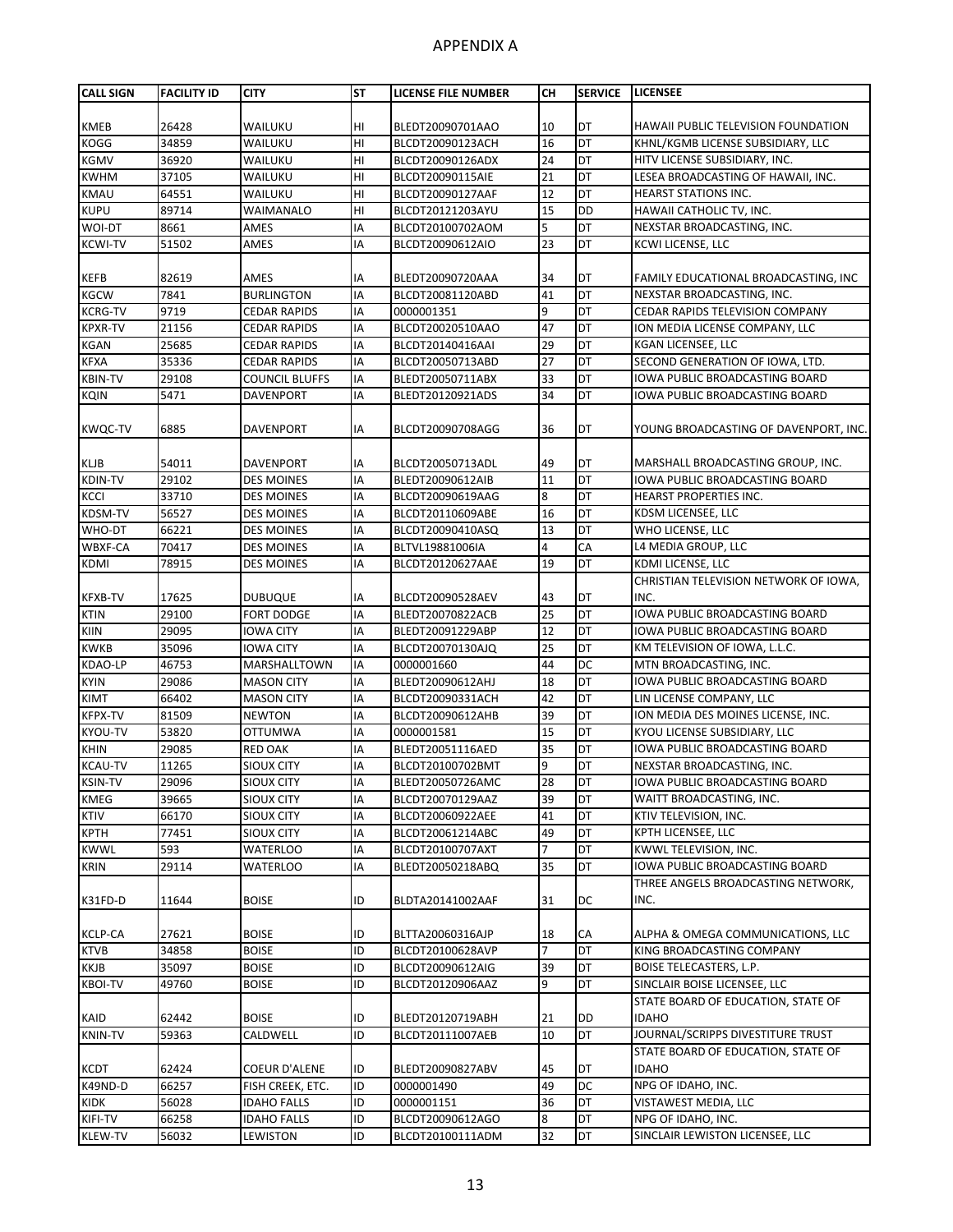| <b>CALL SIGN</b> | <b>FACILITY ID</b> | <b>CITY</b>                 | <b>ST</b> | <b>LICENSE FILE NUMBER</b> | CН | <b>SERVICE</b> | <b>LICENSEE</b>                          |
|------------------|--------------------|-----------------------------|-----------|----------------------------|----|----------------|------------------------------------------|
| K27DX-D          | 59257              | MCCALL                      | ID        | BLDTA20140915ACG           | 27 | DC             | JOURNAL BROADCAST CORPORATION            |
|                  |                    |                             |           |                            |    |                | STATE BOARD OF EDUCATION. STATE OF       |
| <b>KUID-TV</b>   | 62382              | MOSCOW                      | ID        | BLEDT20060804AFK           | 12 | DT             | <b>IDAHO</b>                             |
| <b>KTRV-TV</b>   | 28230              | <b>NAMPA</b>                | ID        | BLCDT20050516ATS           | 13 | DT             | IDAHO INDEPENDENT TELEVISION, INC.       |
| KIVI-TV          | 59255              | <b>NAMPA</b>                | ID        | BLCDT20140506ADA           | 24 | DT             | JOURNAL BROADCAST CORPORATION            |
|                  |                    |                             |           |                            |    |                | THREE ANGELS BROADCASTING NETWORK,       |
| K17ED-D          | 17402              | PAYETTE                     | ID        | BLDTA20141002AAE           | 17 | DC             | INC.                                     |
| <b>KPVI-DT</b>   | 1270               | POCATELLO                   | ID        | BLCDT20060706AEF           | 23 | DT             | IDAHO BROADCAST PARTNERS LLC             |
|                  |                    |                             |           |                            |    |                | STATE BOARD OF EDUCATION, STATE OF       |
| KISU-TV          | 62430              | POCATELLO                   | ID        | BLEDT20121116ANS           | 17 | DD             | <b>IDAHO</b>                             |
|                  |                    |                             |           |                            |    |                | COMPASS COMMUNICATIONS OF IDAHO,         |
| <b>KFXP</b>      | 78910              | POCATELLO                   | ID        | BLCDT20081121ALB           | 31 | DT             | INC.                                     |
| <b>KPIF</b>      | 86205              | POCATELLO                   | ID        | 0000001051                 | 15 | DT             | POCATELLO CHANNEL 15, L.L.C.             |
| <b>KXTF</b>      | 1255               | <b>TWIN FALLS</b>           | ID        | BLCDT20110201ACB           | 34 | DT             | <b>IDAHO BROADCAST PARTNERS LLC</b>      |
| <b>KMVT</b>      | 35200              | TWIN FALLS                  | ID        | BLCDT20090403ABW           | 11 | DT             | NEUHOFF MEDIA TWIN FALLS, LLC            |
|                  |                    |                             |           |                            |    |                | STATE BOARD OF EDUCATION, STATE OF       |
| <b>KIPT</b>      | 62427              | TWIN FALLS                  | ID        | BLEDT20120808ABN           | 22 | DD             | <b>IDAHO</b>                             |
| W50CH            | 37238              | ALTON                       | IL        | BLTTL20001220ACX           | 50 | CA             | <b>LIBERTY CHRISTIAN CENTER</b>          |
| WEDE-CD          | 66978              | <b>ARLINGTON HEIGHTS IL</b> |           | BLDTA20140430ACQ           | 34 | DC             | FIRST UNITED, INC.                       |
| WXFT-DT          | 60539              | AURORA                      | IL        | BLCDT20101116BHE           | 50 | DT             | UNIMAS CHICAGO LLC                       |
| WYZZ-TV          | 5875               | <b>BLOOMINGTON</b>          | IL        | BLCDT20060609ABE           | 28 | DT             | PEORIA (WYZZ-TV) LICENSEE, INC.          |
|                  |                    |                             |           |                            |    |                | BOARD OF TRUSTEES OF SOUTHERN ILLINOIS   |
| WSIU-TV          | 4297               | CARBONDALE                  | IL        | BLEDT20090612ADB           | 8  | DT             | <b>UNIVERSITY</b>                        |
| <b>WICD</b>      | 25684              | CHAMPAIGN                   | IL        | BLCDT20050620AAO           | 41 | DT             | WICD LICENSEE, LLC                       |
| <b>WCIA</b>      | 42124              | CHAMPAIGN                   | IL        | BLCDT20070612ABY           | 48 | DT             | NEXSTAR BROADCASTING, INC.               |
| WBXC-CA          | 70428              | <b>CHAMPAIGN/URBAN IL</b>   |           | BLTTA20040723ABO           | 46 | CA             | L4 MEDIA GROUP, LLC                      |
| WEIU-TV          | 18301              | CHARLESTON                  | IL        | BLEDT20060504AAW           | 50 | DT             | EASTERN ILLINOIS UNIVERSITY              |
| WBBM-TV          | 9617               | <b>CHICAGO</b>              | IL        | BLCDT20090612ADR           | 12 | DT             | CBS BROADCASTING INC.                    |
|                  |                    |                             |           |                            |    |                | WINDOW TO THE WORLD                      |
| <b>WTTW</b>      | 10802              | CHICAGO                     | IL        | BLEDT20020408ABK           | 47 | DT             | COMMUNICATIONS, INC.                     |
| WCPX-TV          | 10981              | <b>CHICAGO</b>              | IL        | BLCDT20010226ABH           | 43 | DT             | ION MEDIA CHICAGO LICENSE, INC.          |
| <b>WYCC</b>      | 12279              | CHICAGO                     | IL        | BLEDT20030501ABC           | 21 | DT             | COLLEGE DIST. #508, COUNTY OF COOK       |
| WFLD             | 22211              | <b>CHICAGO</b>              | IL        | BLCDT20090223ABV           | 31 | DT             | FOX TELEVISION STATIONS, INC.            |
| WOCK-CD          | 35092              | <b>CHICAGO</b>              | IL        | BLDVA20100107AAN           | 4  | DC             | KM LPTV OF CHICAGO-13, L.L.C.            |
| WOCH-CD          | 35101              | CHICAGO                     | IL        | BLDTA20131114BML           | 49 | DC             | NRJ TV CHICAGO LICENSE CO., LLC          |
| WMAQ-TV          | 47905              | <b>CHICAGO</b>              | IL        | BLCDT20010531ACY           | 29 | DT             | NBC TELEMUNDO LICENSE LLC                |
| WSNS-TV          | 70119              | CHICAGO                     | IL        | BLCDT20111208AGI           | 45 | DT             | NBC TELEMUNDO LICENSE LLC                |
| WWME-CD          | 71425              | <b>CHICAGO</b>              | IL        | BLDTL20100804ABG           | 39 | DC             | CHANNEL 23 LIMITED PARTNERSHIP           |
| WCIU-TV          | 71428              | <b>CHICAGO</b>              | IL        | BLCDT20110822ADN           | 27 | DT             | <b>WCIU-TV LIMITED PARTNERSHIP</b>       |
|                  |                    |                             |           |                            |    |                | WGN CONTINENTAL BROADCASTING             |
| WGN-TV           | 72115              | <b>CHICAGO</b>              | IL        | BMLCDT20080201APP          | 19 | DT             | COMPANY, LLC                             |
| WLS-TV           | 73226              | CHICAGO                     | IL        | BLCDT20121016ABX           | 44 | DT             | WLS TELEVISION, INC.                     |
| WPVN-CD          | 168237             | CHICAGO                     | IL        | BLDTA20130204ABC           | 20 | DC             | POLNET COMMUNICATIONS, LTD.              |
| WMEU-CD          | 168662             | CHICAGO                     | IL        | BLDTA20131212ABK           | 32 | DC             | WEIGEL BROADCASTING CO.                  |
| <b>WBUI</b>      | 16363              | DECATUR                     | IL        | BLCDT20091119ACF           | 22 | DT             | GOCOM MEDIA OF ILLINOIS, LLC             |
| <b>WAND</b>      | 70852              | DECATUR                     | IL        | BLCDT20130709ABN           | 17 | DT             | WAND(TV) PARTNERSHIP                     |
| <b>WRBU</b>      | 57221              | EAST ST. LOUIS              | IL        | BLCDT20020510ABC           | 47 | DT             | <b>BROADCAST TRUST</b>                   |
| <b>WIFR</b>      | 4689               | FREEPORT                    | IL        | BLCDT20081223ACE           | 41 | DT             | GRAY TELEVISION LICENSEE, LLC            |
|                  |                    |                             |           |                            |    |                | TRINITY CHRISTIAN CENTER OF SANTA ANA,   |
| WMWC-TV          | 81946              | GALESBURG                   | IL        | BLCDT20120820AAQ           | 8  | DT             | INC.                                     |
| WSIL-TV          | 73999              | <b>HARRISBURG</b>           | IL        | BLCDT20080718AAR           | 34 | DT             | WSIL-TV, INC.                            |
|                  |                    |                             |           |                            |    |                | <b>WEST CENTRAL ILLINOIS EDUCATIONAL</b> |
| <b>WSEC</b>      | 70536              |                             | IL        |                            | 15 | DT             | TELECOMMUNICATIONS CORP.                 |
|                  |                    | JACKSONVILLE                |           | BLEDT20031031ADN           |    |                | THREE ANGELS BROADCASTING NETWORK,       |
|                  | 66983              |                             |           |                            |    |                | INC.                                     |
| W15BU-D          |                    | JOHNSON CITY                | IL        | BLDTA20090804AAF           | 15 | DC             |                                          |
| WGBO-DT          | 12498              | JOLIET                      | IL        | BLCDT20100709AJT           | 38 | DT             | WGBO LICENSE PARTNERSHIP, G.P.           |
|                  |                    |                             | IL        |                            |    |                | TCCSA, INC., D/B/A TRINITY BROADCASTING  |
| WWTO-TV          | 998                | LA SALLE                    |           | BLCDT20140709ACQ           | 10 | DT             | <b>NETWORK</b>                           |
|                  |                    |                             |           |                            |    |                | WEST CENTRAL ILLINOIS EDUCATIONAL        |
| <b>WMEC</b>      | 70537              | <b>MACOMB</b>               | IL        | BLEDT20031031ADO           | 21 | DT             | TELECOMMUNICATIONS CORP.                 |
| <b>WTCT</b>      | 67786              | <b>MARION</b>               | IL        | BLCDT20060629ACN           | 17 | DT             | TRI-STATE CHRISTIAN TV, INC.             |
| WQPT-TV          | 5468               | MOLINE                      | $\sf IL$  | BLEDT20030702AAR           | 23 | DT             | WESTERN ILLINOIS UNIVERSITY              |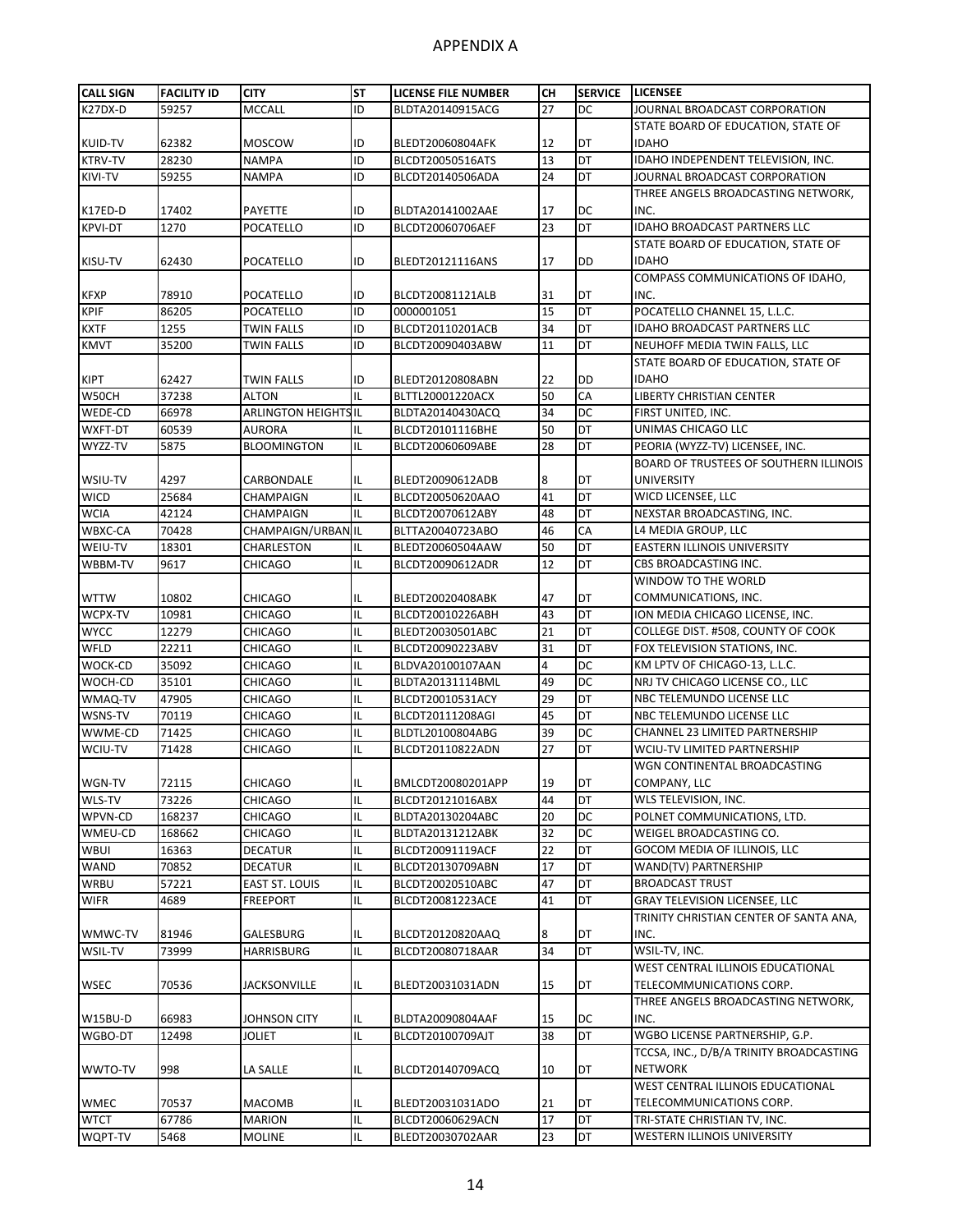| <b>CALL SIGN</b> | <b>FACILITY ID</b> | <b>CITY</b>         | <b>ST</b> | <b>LICENSE FILE NUMBER</b> | <b>CH</b>      | <b>SERVICE</b>  | <b>LICENSEE</b>                            |
|------------------|--------------------|---------------------|-----------|----------------------------|----------------|-----------------|--------------------------------------------|
| WQAD-TV          | 73319              | <b>MOLINE</b>       | IL        | BLCDT20031014AEO           | 38             | DT              | WQAD LICENSE, LLC                          |
| <b>WPXS</b>      | 40861              | <b>MOUNT VERNON</b> | IL        | BLCDT20081103AAG           | 21             | DT              | WPXS, INC.                                 |
|                  |                    |                     |           |                            |                |                 | <b>BOARD OF TRUSTEES SOUTHERN ILLINOIS</b> |
| WUSI-TV          | 4301               | <b>OLNEY</b>        | IL        | BLEDT20060619ABG           | 19             | DT              | <b>UNIVERSITY</b>                          |
| WHOI             | 6866               | <b>PEORIA</b>       | IL        | BLCDT20140723ACQ           | 19             | DT              | WHOI LICENSEE, LLC                         |
| WEEK-TV          | 24801              | PEORIA              | IL        | BLCDT20090413AER           | 25             | DT              | WEEK-TV LICENSE, INC.                      |
| <b>WTVP</b>      | 28311              | <b>PEORIA</b>       | IL        | BLEDT20040105ACV           | 46             | DT              | ILLINOIS VALLEY PUB TELECOMM CORP          |
| WMBD-TV          | 42121              | <b>PEORIA</b>       | IL        |                            | 30             | DT              | NEXSTAR BROADCASTING, INC.                 |
| <b>WAOE</b>      | 52280              | <b>PEORIA</b>       | IL        | BLCDT20061019ADD           | 39             | DT              | FOUR SEASONS PEORIA, LLC                   |
| WLPD-CD          |                    |                     |           | BLCDT20070801EOU           |                | DC              |                                            |
|                  | 189058             | <b>PLANO</b>        | IL        | 0000001443                 | 35             |                 | LOCUSPOINT WSPY LICENSEE, LLC              |
| <b>WTJR</b>      | 4593               | QUINCY              | IL        | BLCDT20091110ADL           | 32             | DT              | CHRISTIAN TELEVISION NETWORK, INC.         |
| WGEM-TV          | 54275              | QUINCY              | IL        | BMLCDT20130328AMI          | 10             | DT              | QUINCY BROADCASTING COMPANY                |
|                  |                    |                     |           |                            |                |                 | WEST CENTRAL ILLINOIS EDUCATIONAL          |
| <b>WQEC</b>      | 71561              | <b>QUINCY</b>       | IL        | BLEDT20040715ADL           | 34             | DT              | TELECOMMUNICATIONS CORP.                   |
| WHBF-TV          | 13950              | ROCK ISLAND         | IL        | BLCDT20100629AVD           | $\overline{a}$ | <b>DT</b>       | NEXSTAR BROADCASTING, INC.                 |
| <b>WQRF-TV</b>   | 52408              | <b>ROCKFORD</b>     | IL        | BLCDT20070404ABY           | 42             | DT              | NEXSTAR BROADCASTING, INC.                 |
| <b>WTVO</b>      | 72945              | <b>ROCKFORD</b>     | IL        | BLCDT20021024AAS           | 16             | DT              | MISSION BROADCASTING, INC.                 |
| <b>WREX</b>      | 73940              | <b>ROCKFORD</b>     | IL        | BLCDT20090414ACM           | 13             | DT              | WREX TELEVISION, LLC                       |
|                  |                    |                     |           |                            |                |                 | THREE ANGELS BROADCASTING NETWORK,         |
| W29CI-D          | 66996              | SALEM               | IL        | BLDTA20120913AAP           | 29             | DC              | INC.                                       |
| <b>WICS</b>      | 25686              | SPRINGFIELD         | IL        | BLCDT20050627AAI           | 42             | DT              | WICS LICENSEE, LLC                         |
| <b>WCIX</b>      | 42116              | SPRINGFIELD         | IL        | BLCDT20090615ACD           | 13             | DT              | NEXSTAR BROADCASTING, INC.                 |
| WRSP-TV          | 62009              | SPRINGFIELD         | IL        | BLCDT20050317ADQ           | 44             | DT              | GOCOM MEDIA OF ILLINOIS, LLC               |
| W40CN-D          | 71111              | <b>SUGAR GROVE</b>  | IL        | BLDTA20110103ACG           | 40             | <b>DC</b>       | LOCAL MEDIA TV CHICAGO, LLC                |
|                  |                    |                     |           |                            |                |                 | THE BOARD OF TRUSTEES OF THE UNIVERSITY    |
| WILL-TV          | 68939              | URBANA              | IL        | BLEDT20050920AEE           | 9              | DT              | OF ILLINOIS                                |
| <b>WCCU</b>      | 69544              | URBANA              | IL        | BLCDT20050317ADS           | 26             | DT              | GOCOM MEDIA OF ILLINOIS, LLC               |
| <b>WINM</b>      | 67787              | ANGOLA              | IN        | BLCDT20130711ABN           | 12             | $\overline{DT}$ | TRI-STATE CHRISTIAN TV, INC.               |
| WIPX-TV          | 10253              | <b>BLOOMINGTON</b>  | IN        | BLCDT20040406AAH           | 27             | DT              | ION MEDIA INDIANAPOLIS LICENSE, INC.       |
|                  |                    |                     |           |                            |                |                 |                                            |
| <b>WTTV</b>      | 56523              | <b>BLOOMINGTON</b>  | IN        | BLCDT20060630ACD           | 48             | DT              | TRIBUNE BROADCASTING INDIANAPOLIS, LLC     |
| WTIU             | 66536              | <b>BLOOMINGTON</b>  | IN        | BLEDT20030925AVS           | 14             | DT              | TRUSTEES OF INDIANA UNIVERSITY             |
|                  |                    |                     |           |                            |                |                 |                                            |
| WCLJ-TV          | 68007              | <b>BLOOMINGTON</b>  | IN        | BLCDT20090616ABL           | 42             | DT              | TRINITY BROADCASTING OF INDIANA, INC.      |
| WWJS-CD          | 6838               | CLARKSVILLE         | IN        | 0000001139                 | 15             | DC              | DOMINION MEDIA, INC.                       |
| WSJV             | 74007              | <b>ELKHART</b>      | IN        | BLCDT20100115AAE           | 28             | DT              | WSJV TELEVISION, INC.                      |
| <b>WTVW</b>      | 3661               | EVANSVILLE          | IN        | BLCDT20070612ABZ           | 28             | DT              | MISSION BROADCASTING, INC.                 |
| <b>WFIE</b>      | 13991              | EVANSVILLE          | IN        | BLCDT20050916ACR           | 46             | DT              | WFIE LICENSE SUBSIDIARY, LLC               |
| WYYW-CD          | 17742              | EVANSVILLE          | IN        | BLDTA20130109AGB           | 15             | DC              | EVANSVILLE LOW POWER PARTNERSHIP           |
| <b>WEHT</b>      | 24215              | <b>EVANSVILLE</b>   | IN        | <b>BLCDT20090928AKE</b>    | 7              | DT              | NEXSTAR BROADCASTING, INC.                 |
| WAZE-LP          | 61039              | EVANSVILLE          | IN        | BLTTL20000606ACN           | 17             | CA              | <b>BROADCAST TRUST</b>                     |
| <b>WNIN</b>      | 67802              | EVANSVILLE          | IN        | BLEDT20090612AGN           | 9              | DT              | WNIN TRI-STATE PUBLIC MEDIA, INC.          |
|                  |                    |                     |           |                            |                |                 | BAYOU CITY BROADCASTING EVANSVILLE,        |
| WEVV-TV          | 72041              | EVANSVILLE          | IN        | BLCDT20080404ACD           | 45             | DT              | INC.                                       |
| WTSN-CD          | 189735             | EVANSVILLE          | IN        | BLDTL20120328AJA           | 20             | DC              | EVANSVILLE LOW POWER PARTNERSHIP           |
| WISE-TV          | 13960              | FORT WAYNE          | IN        | BLCDT20091103ACK           | 18             | DT              | WISE-TV LICENSE, LLC                       |
| <b>WFWA</b>      | 22108              | FORT WAYNE          | IN        | BLEDT20130905ABC           | 40             | DT              | FORT WAYNE PUBLIC TELEVISION, INC.         |
| WFFT-TV          | 25040              | FORT WAYNE          | $\sf IN$  | BLCDT20090521AAQ           | 36             | DT              | NEXSTAR BROADCASTING, INC.                 |
| WANE-TV          | 39270              | <b>FORT WAYNE</b>   | IN        | BLCDT20090622ACE           | 31             | DT              | INDIANA BROADCASTING, LLC                  |
| WFWC-CD          | 67485              | FORT WAYNE          | IN        | 0000001444                 | 45             | DC              | TRAN STAR, LLC                             |
|                  |                    |                     |           |                            |                |                 | MALARA BROADCAST GROUP OF FORT             |
| <b>WPTA</b>      | 73905              | FORT WAYNE          | IN        | BLCDT20031031AGU           | 24             | DT              | WAYNE LICENSEE LLC                         |
| WPWR-TV          | 48772              | GARY                | IN        | BLCDT20050425ACE           | 51             | DT              | FOX TELEVISION STATIONS, INC.              |
|                  |                    |                     |           |                            |                |                 | NORTHWEST INDIANA PUBLIC                   |
|                  | 49803              | GARY                |           |                            |                |                 | BROADCASTING, INC.                         |
| <b>WYIN</b>      |                    | <b>HAMMOND</b>      | IN        | BLEDT20040206AAA           | 17<br>36       | DT<br><b>DT</b> |                                            |
| <b>WJYS</b>      | 32334              |                     | IN        | BLCDT20100922ABI           |                |                 | OXFORD MEDIA GROUP, INC.                   |
|                  |                    |                     |           |                            |                |                 |                                            |
| <b>WXIN</b>      | 146                | INDIANAPOLIS        | IN        | BLCDT20111013AAX           | 45             | DT              | TRIBUNE BROADCASTING INDIANAPOLIS, LLC     |
|                  |                    |                     |           |                            |                |                 |                                            |
| <b>WDTI</b>      | 7908               | <b>INDIANAPOLIS</b> | IN        | BLEDT20080519ABT           | 44             | DT              | INDIANAPOLIS COMMUNITY TELEVISION, INC.    |
| WDNI-CD          | 28199              | <b>INDIANAPOLIS</b> | IN        | BLDTA20090615ADH           | 19             | DC              | RADIO ONE OF INDIANA, LLC                  |
| WKOG-LP          | 34894              | <b>INDIANAPOLIS</b> | IN        | BLTTA20050708AAW           | 31             | CA              | KINGDOM OF GOD, INC.                       |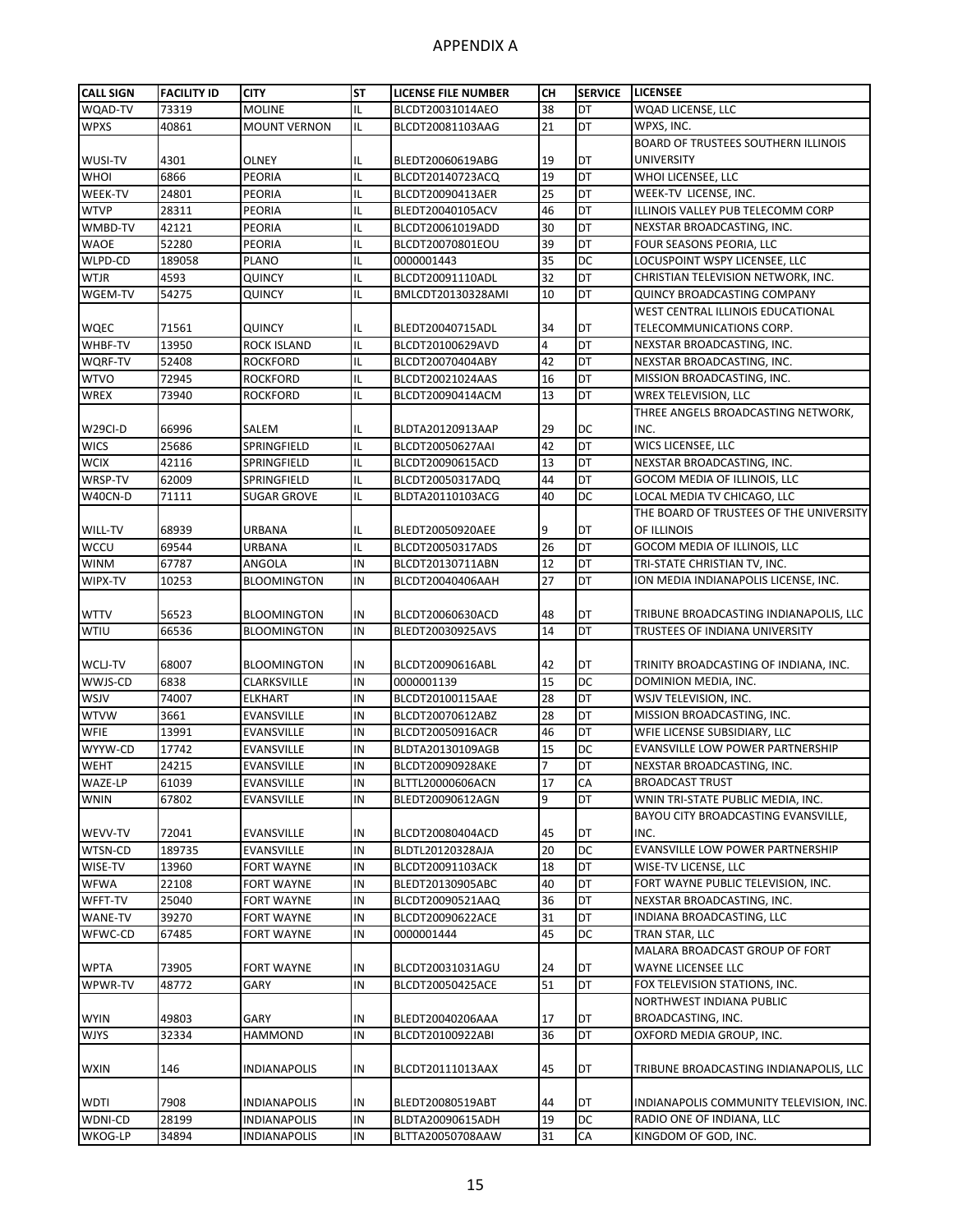| <b>CALL SIGN</b> | <b>FACILITY ID</b> | <b>CITY</b>         | <b>ST</b> | LICENSE FILE NUMBER | <b>CH</b> | <b>SERVICE</b>  | <b>LICENSEE</b>                        |
|------------------|--------------------|---------------------|-----------|---------------------|-----------|-----------------|----------------------------------------|
|                  |                    |                     |           |                     |           |                 | LESEA BROADCASTING OF INDIANAPOLIS,    |
| WHMB-TV          | 37102              | <b>INDIANAPOLIS</b> | IN        | BLCDT20120503AAT    | 20        | DT              | INC.                                   |
| WISH-TV          | 39269              | <b>INDIANAPOLIS</b> | IN        | BLCDT20090622ABX    | 9         | $\overline{DT}$ | INDIANA BROADCASTING, LLC              |
| <b>WRTV</b>      | 40877              | <b>INDIANAPOLIS</b> | IN        | BLCDT20090623ACJ    | 25        | DT              | SCRIPPS MEDIA, INC.                    |
|                  |                    |                     |           |                     |           |                 | METROPOLITAN INDIANAPOLIS PUBLIC       |
| WFYI             | 41397              | <b>INDIANAPOLIS</b> | IN        | BLEDT20100803ADB    | 21        | DT              | BROADCASTING, INC.                     |
| WALV-CD          | 70161              | <b>INDIANAPOLIS</b> | IN        | BLDTA20111229AAU    | 46        | DC              | VIDEOHIO, INC                          |
| <b>WTHR</b>      | 70162              | <b>INDIANAPOLIS</b> | IN        | BLCDT20120127AIE    | 13        | DT              | VIDEOINDIANA, INC.                     |
| <b>WBXI-CA</b>   | 70416              | <b>INDIANAPOLIS</b> | IN        | BLTTL20000211AAQ    | 47        | CA              | <b>CBS OPERATIONS INC.</b>             |
| WIIH-CD          | 167765             | <b>INDIANAPOLIS</b> | IN        | BLDVL20090902ACB    | 8         | <b>DC</b>       | INDIANA BROADCASTING, LLC              |
| WJTS-CD          | 168419             | <b>JASPER</b>       | IN        | BLDTL20090212ABK    | 18        | DC              | KNIES, PAUL E                          |
| WJYL-CD          | 6837               | JEFFERSONVILLE      | IN        | 0000001140          | 16        | DC              | DOMINION MEDIA, INC.                   |
|                  |                    |                     |           |                     |           |                 |                                        |
| <b>WTTK</b>      | 56526              | <b>KOKOMO</b>       | IN        | BLCDT20090930ABD    | 29        | DT              | TRIBUNE BROADCASTING INDIANAPOLIS, LLC |
| WLFI-TV          | 73204              | LAFAYETTE           | IN        | BLCDT20040520AIX    | 11        | DT              | PRIMELAND LLC                          |
| WNDY-TV          | 28462              | <b>MARION</b>       | IN        | BLCDT20110706ABJ    | 32        | DT              | INDIANA BROADCASTING, LLC              |
| WIWU-CD          | 29292              | <b>MARION</b>       | IN        | BLDTA20090611ABQ    | 51        | DC              | INDIANA WESLEYAN UNIVERSITY            |
| <b>WIPB</b>      | 3646               | <b>MUNCIE</b>       | IN        | BLEDT20090717ABL    | 23        | DT              | <b>BALL STATE UNIVERSITY</b>           |
|                  |                    |                     |           |                     |           |                 |                                        |
|                  | 67869              |                     |           |                     | 39        | DT              |                                        |
| <b>WKOI-TV</b>   |                    | RICHMOND            | IN        | BLCDT20130430AAI    |           | DT              | TRINITY BROADCASTING OF INDIANA, INC.  |
| <b>WMYO</b>      | 34167              | SALEM               | IN<br>IN  | BLCDT20091009AAS    | 51        | DC              | INDEPENDENCE TELEVISION COMPANY        |
| WRLW-CD          | 55315              | SALEM               |           | 0000001523          | 41        |                 | REBECCA L. WHITE                       |
|                  |                    |                     |           |                     |           |                 |                                        |
| <b>WHME-TV</b>   | 36117              | <b>SOUTH BEND</b>   | IN        | BLCDT20140611AAT    | 48        | DT              | LESEA BROADCASTING OF SOUTH BEND, INC. |
|                  |                    |                     |           |                     |           |                 | MICHIANA PUBLIC BROADCASTING           |
| <b>WNIT</b>      | 41671              | <b>SOUTH BEND</b>   | IN        | BLEDT20110516ADN    | 35        | DT              | CORPORATION                            |
| WNDU-TV          | 41674              | <b>SOUTH BEND</b>   | IN        | BLCDT20120514ACQ    | 42        | DT              | <b>GRAY TELEVISION LICENSEE, LLC</b>   |
| WSBT-TV          | 73983              | <b>SOUTH BEND</b>   | IN        | BLCDT20090224ABF    | 22        | DT              | WSBT, INC.                             |
| <b>WTWO</b>      | 20426              | <b>TERRE HAUTE</b>  | IN        | BLCDT20090107AIQ    | 36        | DT              | NEXSTAR BROADCASTING, INC.             |
| WAWV-TV          | 65247              | <b>TERRE HAUTE</b>  | IN        | BLCDT20090618AAW    | 39        | DT              | MISSION BROADCASTING, INC.             |
| WTHI-TV          | 70655              | <b>TERRE HAUTE</b>  | IN        | BLCDT20090622ACG    | 10        | DT              | INDIANA BROADCASTING, LLC              |
|                  |                    |                     |           |                     |           |                 | BOARD OF TRUSTEES FOR THE VINCENNES    |
| <b>WVUT</b>      | 4329               | VINCENNES           | IN        | BLEDT20090709AFJ    | 22        | DT              | UNIV.                                  |
| <b>KLBY</b>      | 65523              | <b>COLBY</b>        | KS        | BLCDT20081215ABD    | 17        | DT              | <b>GRAY TELEVISION LICENSEE, LLC</b>   |
| <b>KWKS</b>      | 162115             | <b>COLBY</b>        | KS        | BLEDT20070601ATA    | 19        | DT              | SMOKY HILLS PUBLIC TELEVISION CORP.    |
| KDCU-DT          | 166332             | <b>DERBY</b>        | KS        | BLCDT20090821AAM    | 31        | DT              | <b>ENTRAVISION HOLDINGS, LLC</b>       |
| <b>KDCK</b>      | 79258              | <b>DODGE CITY</b>   | KS        | BLEDT20030423ABG    | 21        | DT              | SMOKY HILLS PUBLIC TELEVISION CORP.    |
| <b>KBSD-DT</b>   | 66414              | <b>ENSIGN</b>       | KS        | BLCDT20090717AAS    | 6         | DT              | SUNFLOWER BROADCASTING, INC.           |
| <b>KUPK</b>      | 65535              | <b>GARDEN CITY</b>  | KS        | BLCDT20090226ABS    | 13        | DT              | <b>GRAY TELEVISION LICENSEE, LLC</b>   |
| <b>KSNG</b>      | 72361              | <b>GARDEN CITY</b>  | KS        | BLCDT20090630AAP    | 11        | DT              | LIN LICENSE COMPANY, LLC               |
| <b>KBSL-DT</b>   | 66416              | <b>GOODLAND</b>     | <b>KS</b> | BLCDT20130318ADJ    | 10        | DT              | SUNFLOWER BROADCASTING, INC.           |
| <b>KSNC</b>      | 72359              | <b>GREAT BEND</b>   | KS        | BLCDT20081112AIQ    | 22        | DT              | LIN LICENSE COMPANY, LLC               |
| KOOD             | 60675              | HAYS                | KS        | BLEDT20030423ABE    | 16        | DT              | SMOKY HILLS PUBLIC TELEVISION CORP.    |
| KBSH-DT          | 66415              | HAYS                | KS        | BLCDT20090715AHL    | 7         | DT              | SUNFLOWER BROADCASTING, INC.           |
| <b>KOCW</b>      | 83181              | HOISINGTON          | KS        | BLCDT20090622AFO    | 14        | DT              | KSAS LICENSEE, LLC                     |
|                  |                    |                     |           |                     |           |                 | KANSAS PUBLIC TELECOMMUNICATIONS       |
| <b>KPTS</b>      | 33345              | HUTCHINSON          | KS        | 0000001436          | 8         | DT              | SERVICE, INC.                          |
| KWCH-DT          | 66413              | HUTCHINSON          | KS        | BLCDT20090929ACC    | 19        | DT              | SUNFLOWER BROADCASTING, INC.           |
|                  |                    |                     |           |                     |           |                 |                                        |
| <b>KMTW</b>      | 77063              | HUTCHINSON          | KS        | BLCDT20030117AAE    | 35        | DT              | MERCURY BROADCASTING COMPANY, INC.     |
| <b>KSWK</b>      | 60683              | LAKIN               | KS        | BLEDT20050203ADS    | 8         | DT              | SMOKY HILLS PUBLIC TELEVISION CORP.    |
| <b>KMCI-TV</b>   | 42636              | LAWRENCE            | KS        | BLCDT20110421AAR    | 41        | DT              | SCRIPPS MEDIA, INC.                    |
|                  |                    |                     |           |                     |           |                 |                                        |
| <b>KOAM-TV</b>   | 58552              | PITTSBURG           | <b>KS</b> | BLCDT20090612ADQ    |           | DT              | SAGA QUAD STATES COMMUNICATIONS, LLC   |
| <b>KFJX</b>      | 83992              | <b>PITTSBURG</b>    | <b>KS</b> | BLCDT20110906AFG    | 13        | DT              | <b>SURTSEY MEDIA, LLC</b>              |
| <b>KAAS-TV</b>   | 11912              | SALINA              | KS        | BLCDT20021120AAP    | 17        | DT              | KSAS LICENSEE, LLC                     |
| <b>KTMJ-CD</b>   | 43649              | TOPEKA              | KS        | BLDTA20120315ADP    | 43        | DC              | LIN LICENSE COMPANY, LLC               |
| <b>KTKA-TV</b>   | 49397              | TOPEKA              | KS        | BLCDT20090612AIV    | 49        | DT              | KTKA TELEVISION, LLC                   |
| WIBW-TV          | 63160              | <b>TOPEKA</b>       | KS        | BLCDT20110111ABO    | 13        | DT              | GRAY TELEVISION LICENSEE, LLC          |
| <b>KSNT</b>      | 67335              | <b>TOPEKA</b>       | KS        | BLCDT20090910ABY    | 27        | DT              | LIN LICENSE COMPANY, LLC               |
| <b>KTWU</b>      | 70938              | ТОРЕКА              | KS        | BLEDT20090917AAW    | 11        | DT              | WASHBURN UNIVERSITY OF TOPEKA          |
| KSQA             | 166546             | TOPEKA              | KS        | BLCDT20110919ABN    | 12        | DT              | KSQA, LLC                              |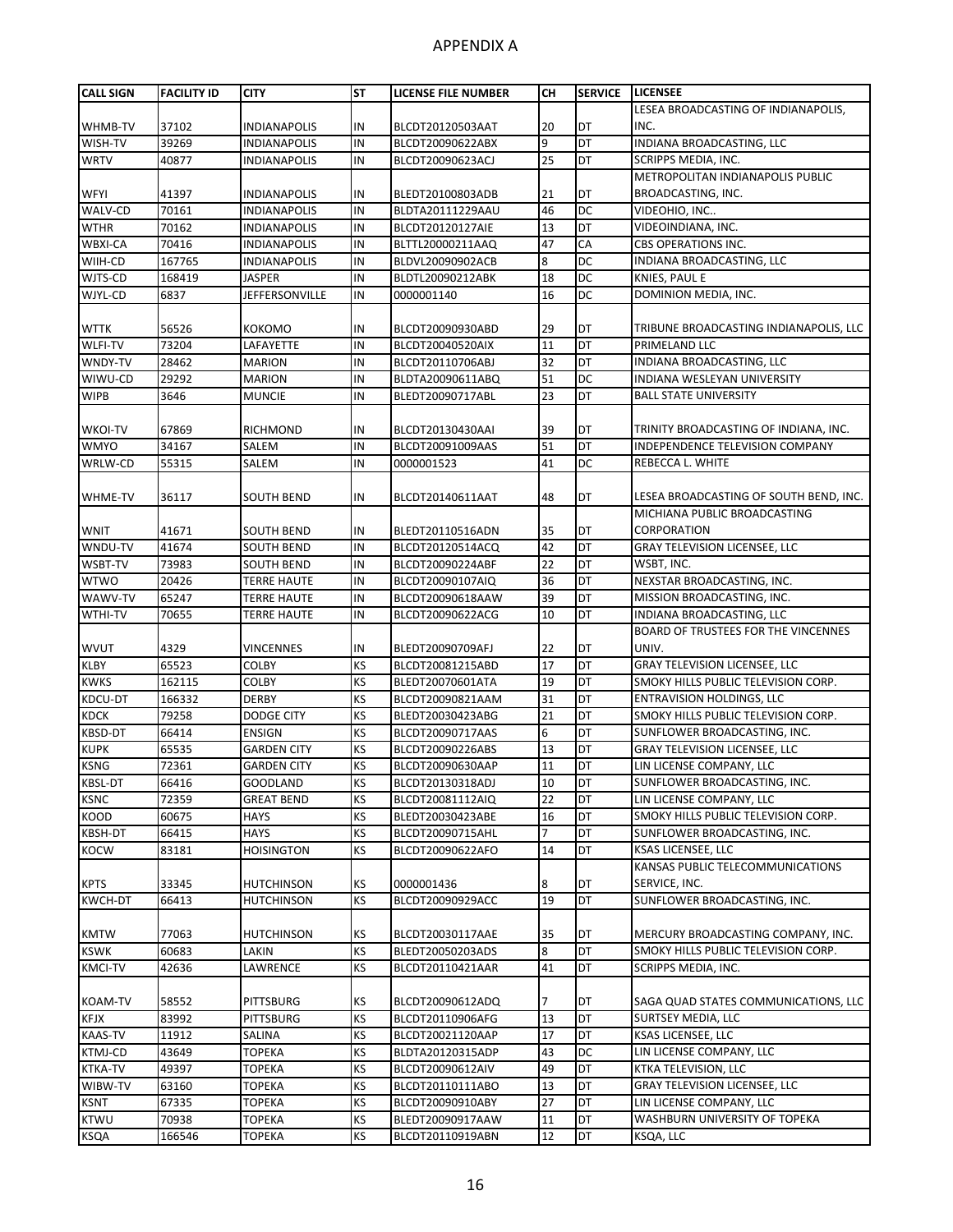| KS<br><b>KSAS-TV</b><br>26<br>DT<br>11911<br><b>WICHITA</b><br>BLCDT20021120AAN<br>KSAS LICENSEE, LLC<br>KS<br>DT<br><b>KAKE</b><br>65522<br>10<br><b>GRAY TELEVISION LICENSEE, LLC</b><br><b>WICHITA</b><br>BLCDT20090410ABG<br>DT<br>72348<br>KS<br>12<br>SUNFLOWER BROADCASTING, INC.<br><b>KSCW-DT</b><br>WICHITA<br>BLCDT20110203ACC<br>KS<br>DT<br><b>KSNW</b><br>45<br>LIN LICENSE COMPANY, LLC<br>72358<br>WICHITA<br>BLCDT20041029AJF<br>DC<br>KS<br>24<br><b>GREAT PLAINS TV NETWORK LLC.</b><br><b>KGPT-CD</b><br>190120<br>WICHITA<br>BLDTA20130404ABI<br>KY<br><b>WKAS</b><br>34171<br>ASHLAND<br>26<br>DT<br>BLEDT20020404ABM<br>KENTUCKY AUTHORITY FOR EDUCATIONAL TV<br>67798<br>KY<br>DT<br><b>WTSF</b><br>44<br>ASHLAND<br>BLCDT20080512AEM<br>TRI STATE FAMILY BROADCASTING, INC.<br>WLJC-TV<br>KY<br>7<br>DT<br>27696<br><b>BEATTYVILLE</b><br>BLCDT20120217AAO<br>HOUR OF HARVEST, INC.<br>DT<br><b>GRAY TELEVISION LICENSEE, LLC</b><br><b>WBKO</b><br>4692<br><b>BOWLING GREEN</b><br>KY<br>BLCDT20090423ABM<br>13<br>KY<br>34177<br>48<br>DT<br>KENTUCKY AUTHORITY FOR EDUCATIONAL TV<br>WKGB-TV<br><b>BOWLING GREEN</b><br><b>BMLEDT20120702ACF</b><br>DT<br>KY<br>16<br>MMK LICENSE LLC<br><b>WNKY</b><br>61217<br><b>BOWLING GREEN</b><br>BLCDT20071220AAY<br>DT<br>WKYU-TV<br>71861<br>KY<br><b>BOWLING GREEN</b><br>BLEDT20040803AAG<br>18<br>WESTERN KENTUCKY UNIVERSITY<br>KY<br>23<br>DC<br>WLCU-CD<br>8500<br>CAMPBELLSVILLE<br>CAMPBELLSVILLE UNIVERSITY<br>0000001583<br>KY<br>DT<br>25173<br>19<br><b>WBKI-TV</b><br>CAMPBELLSVILLE<br>BLCDT20080811ABA<br>L.M. COMMUNICATIONS, TELEVISION LLC<br>34204<br>KY<br>DT<br>WCVN-TV<br>COVINGTON<br>BLEDT20020201ABJ<br>24<br>KENTUCKY AUTHORITY FOR EDUCATIONAL TV<br>31<br>DT<br>KY<br><b>WDKY LICENSEE, LLC</b><br>WDKY-TV<br>64017<br>DANVILLE<br>BLCDT20120308AAK<br>KY<br>43<br>DT<br>KENTUCKY AUTHORITY FOR EDUCATIONAL TV<br>WKZT-TV<br>34181<br><b>ELIZABETHTOWN</b><br>BLEDT20011221ABK<br>KY<br>51<br>DT<br>37809<br>LIVING FAITH MINISTRIES, INC.<br>WAGV<br><b>HARLAN</b><br>BLCDT20061012AAS<br>KY<br>12<br>DT<br><b>GRAY TELEVISION LICENSEE, LLC</b><br>WYMT-TV<br>24915<br>HAZARD<br>BLCDT20040109ACY<br>KY<br>DT<br>KENTUCKY AUTHORITY FOR EDUCATIONAL TV<br><b>WKHA</b><br>34196<br>HAZARD<br>0000001625<br>16<br>KY<br>DT<br>36<br><b>WKYT-TV</b><br>24914<br>BLCDT20100902ACB<br><b>GRAY TELEVISION LICENSEE, LLC</b><br>LEXINGTON<br>34207<br><b>WKLE</b><br>KY<br>42<br>DT<br>KENTUCKY AUTHORITY FOR EDUCATIONAL TV<br>LEXINGTON<br>BMLEDT20120619ABJ<br>DT<br>WTVQ-DT<br>51597<br>KY<br>40<br>WTVQ-TV, LLC<br>LEXINGTON<br>BLCDT20090519ACB<br>KY<br>39<br>DT<br>WLEX COMMUNICATIONS, LLC<br>WLEX-TV<br>73203<br>LEXINGTON<br>BLCDT20050728AOX<br>DT<br>KY<br>47<br>WAVE LICENSE SUBSIDIARY, LLC<br><b>WAVE</b><br>13989<br>LOUISVILLE<br>BLCDT20030306ABQ<br>KY<br>DT<br><b>WKPC-TV</b><br>21432<br>LOUISVILLE<br>BMLEDT20120625ABZ<br>17<br>KENTUCKY AUTHORITY FOR EDUCATIONAL TV<br>WKYI-CD<br>25078<br>KY<br>24<br>DC<br>LOUISVILLE<br>BLDTA20091030AGQ<br>NEW ALBANY BROADCASTING CO. INC.<br>DT<br>KY<br><b>WDRB</b><br>28476<br>LOUISVILLE<br>BLCDT20091009AAQ<br>49<br>INDEPENDENCE TELEVISION COMPANY<br>SANDER OPERATING CO. I LLC D/B/A WHAS<br>KY<br><b>WHAS-TV</b><br>32327<br>LOUISVILLE<br>11<br>DT<br><b>TELEVISION</b><br>BLCDT20100628AWQ<br>KY<br>DT<br>WKMJ-TV<br>34195<br>LOUISVILLE<br>BLEDT20030410AAK<br>38<br>KENTUCKY AUTHORITY FOR EDUCATIONAL TV<br><b>WLKY</b><br>53939<br>LOUISVILLE<br>KY<br>BLCDT20030129AFL<br>26<br>DT<br>WLKY HEARST TELEVISION INC.<br>KY<br>8<br>DT<br>WORD BROADCASTING NETWORK, INC.<br><b>WBNA</b><br>73692<br>LOUISVILLE<br>BLCDT20021024AAB<br>DT<br>KENTUCKY AUTHORITY FOR EDUCATIONAL TV<br>34212<br>MADISONVILLE<br>KY<br>BMLEDT20120608AAJ<br>42<br>WKMA-TV<br>21<br>DT<br>WUPX-TV<br>KY<br>ION MEDIA LEXINGTON LICENSE, INC.<br>23128<br>MOREHEAD<br>BLCDT20040901ACJ<br>15<br>34202<br>KY<br>DT<br>KENTUCKY AUTHORITY FOR EDUCATIONAL TV<br><b>WKMR</b><br>MOREHEAD<br>BMLEDT20120503ADU<br>KY<br><b>WKMU</b><br>34174<br><b>MURRAY</b><br>BMLEDT20120522ACG<br>36<br>DT<br>KENTUCKY AUTHORITY FOR EDUCATIONAL TV<br>KY<br>29<br>DT<br>WXIX-TV<br>39738<br><b>NEWPORT</b><br>BLCDT20000908ABI<br>WXIX LICENSE SUBSIDIARY, LLC<br><b>WKOH</b><br>34205<br>KY<br>30<br>DT<br>OWENSBORO<br>BLEDT20020304ALJ<br>KENTUCKY AUTHORITY FOR EDUCATIONAL TV<br><b>WKON</b><br>34211<br>OWENTON<br>KY<br>44<br>DT<br>KENTUCKY AUTHORITY FOR EDUCATIONAL TV<br>BLEDT20011121ABI<br>KY<br>DT<br><b>WDKA</b><br>39561<br>49<br><b>WDKA ACQUISITION CORPORATION</b><br>PADUCAH<br>BLCDT20100216ADH<br>32<br>DT<br>WPSD-TV<br>KY<br>WPSD-TV, LLC<br>51991<br>PADUCAH<br>BLCDT20040227ABD<br><b>WKPD</b><br>65758<br>KY<br>41<br>DT<br>KENTUCKY AUTHORITY FOR EDUCATIONAL TV<br>PADUCAH<br>BMLEDT20120509AEI<br>KY<br>DT<br>KENTUCKY AUTHORITY FOR EDUCATIONAL TV<br><b>WKPI-TV</b><br>34200<br>PIKEVILLE<br>BLEDT20020313ABL<br>24<br>DC<br>KY<br>46<br>PROCLAIM BROADCASTING, INC.<br>WPBM-CD<br>30580<br><b>SCOTTSVILLE</b><br>BLDTA20100519ABW | <b>CALL SIGN</b> | <b>FACILITY ID</b> | <b>CITY</b> | <b>ST</b> | <b>LICENSE FILE NUMBER</b> | CН | <b>SERVICE</b> | <b>LICENSEE</b> |
|----------------------------------------------------------------------------------------------------------------------------------------------------------------------------------------------------------------------------------------------------------------------------------------------------------------------------------------------------------------------------------------------------------------------------------------------------------------------------------------------------------------------------------------------------------------------------------------------------------------------------------------------------------------------------------------------------------------------------------------------------------------------------------------------------------------------------------------------------------------------------------------------------------------------------------------------------------------------------------------------------------------------------------------------------------------------------------------------------------------------------------------------------------------------------------------------------------------------------------------------------------------------------------------------------------------------------------------------------------------------------------------------------------------------------------------------------------------------------------------------------------------------------------------------------------------------------------------------------------------------------------------------------------------------------------------------------------------------------------------------------------------------------------------------------------------------------------------------------------------------------------------------------------------------------------------------------------------------------------------------------------------------------------------------------------------------------------------------------------------------------------------------------------------------------------------------------------------------------------------------------------------------------------------------------------------------------------------------------------------------------------------------------------------------------------------------------------------------------------------------------------------------------------------------------------------------------------------------------------------------------------------------------------------------------------------------------------------------------------------------------------------------------------------------------------------------------------------------------------------------------------------------------------------------------------------------------------------------------------------------------------------------------------------------------------------------------------------------------------------------------------------------------------------------------------------------------------------------------------------------------------------------------------------------------------------------------------------------------------------------------------------------------------------------------------------------------------------------------------------------------------------------------------------------------------------------------------------------------------------------------------------------------------------------------------------------------------------------------------------------------------------------------------------------------------------------------------------------------------------------------------------------------------------------------------------------------------------------------------------------------------------------------------------------------------------------------------------------------------------------------------------------------------------------------------------------------------------------------------------------------------------------------------------------------------------------------------------------------------------------------------------------------------------------------------------------------------------------------------------------------------------------------------------------------------------------------------------------------------------------------------------------------------------------------------------------------------------------------------------------------------------------------------------------------------------------------------------------------------------------------------------------------------------------------------------------------------------------------------------------------------------------------------------------------------------------------------------------------------|------------------|--------------------|-------------|-----------|----------------------------|----|----------------|-----------------|
|                                                                                                                                                                                                                                                                                                                                                                                                                                                                                                                                                                                                                                                                                                                                                                                                                                                                                                                                                                                                                                                                                                                                                                                                                                                                                                                                                                                                                                                                                                                                                                                                                                                                                                                                                                                                                                                                                                                                                                                                                                                                                                                                                                                                                                                                                                                                                                                                                                                                                                                                                                                                                                                                                                                                                                                                                                                                                                                                                                                                                                                                                                                                                                                                                                                                                                                                                                                                                                                                                                                                                                                                                                                                                                                                                                                                                                                                                                                                                                                                                                                                                                                                                                                                                                                                                                                                                                                                                                                                                                                                                                                                                                                                                                                                                                                                                                                                                                                                                                                                                                                                                                          |                  |                    |             |           |                            |    |                |                 |
|                                                                                                                                                                                                                                                                                                                                                                                                                                                                                                                                                                                                                                                                                                                                                                                                                                                                                                                                                                                                                                                                                                                                                                                                                                                                                                                                                                                                                                                                                                                                                                                                                                                                                                                                                                                                                                                                                                                                                                                                                                                                                                                                                                                                                                                                                                                                                                                                                                                                                                                                                                                                                                                                                                                                                                                                                                                                                                                                                                                                                                                                                                                                                                                                                                                                                                                                                                                                                                                                                                                                                                                                                                                                                                                                                                                                                                                                                                                                                                                                                                                                                                                                                                                                                                                                                                                                                                                                                                                                                                                                                                                                                                                                                                                                                                                                                                                                                                                                                                                                                                                                                                          |                  |                    |             |           |                            |    |                |                 |
|                                                                                                                                                                                                                                                                                                                                                                                                                                                                                                                                                                                                                                                                                                                                                                                                                                                                                                                                                                                                                                                                                                                                                                                                                                                                                                                                                                                                                                                                                                                                                                                                                                                                                                                                                                                                                                                                                                                                                                                                                                                                                                                                                                                                                                                                                                                                                                                                                                                                                                                                                                                                                                                                                                                                                                                                                                                                                                                                                                                                                                                                                                                                                                                                                                                                                                                                                                                                                                                                                                                                                                                                                                                                                                                                                                                                                                                                                                                                                                                                                                                                                                                                                                                                                                                                                                                                                                                                                                                                                                                                                                                                                                                                                                                                                                                                                                                                                                                                                                                                                                                                                                          |                  |                    |             |           |                            |    |                |                 |
|                                                                                                                                                                                                                                                                                                                                                                                                                                                                                                                                                                                                                                                                                                                                                                                                                                                                                                                                                                                                                                                                                                                                                                                                                                                                                                                                                                                                                                                                                                                                                                                                                                                                                                                                                                                                                                                                                                                                                                                                                                                                                                                                                                                                                                                                                                                                                                                                                                                                                                                                                                                                                                                                                                                                                                                                                                                                                                                                                                                                                                                                                                                                                                                                                                                                                                                                                                                                                                                                                                                                                                                                                                                                                                                                                                                                                                                                                                                                                                                                                                                                                                                                                                                                                                                                                                                                                                                                                                                                                                                                                                                                                                                                                                                                                                                                                                                                                                                                                                                                                                                                                                          |                  |                    |             |           |                            |    |                |                 |
|                                                                                                                                                                                                                                                                                                                                                                                                                                                                                                                                                                                                                                                                                                                                                                                                                                                                                                                                                                                                                                                                                                                                                                                                                                                                                                                                                                                                                                                                                                                                                                                                                                                                                                                                                                                                                                                                                                                                                                                                                                                                                                                                                                                                                                                                                                                                                                                                                                                                                                                                                                                                                                                                                                                                                                                                                                                                                                                                                                                                                                                                                                                                                                                                                                                                                                                                                                                                                                                                                                                                                                                                                                                                                                                                                                                                                                                                                                                                                                                                                                                                                                                                                                                                                                                                                                                                                                                                                                                                                                                                                                                                                                                                                                                                                                                                                                                                                                                                                                                                                                                                                                          |                  |                    |             |           |                            |    |                |                 |
|                                                                                                                                                                                                                                                                                                                                                                                                                                                                                                                                                                                                                                                                                                                                                                                                                                                                                                                                                                                                                                                                                                                                                                                                                                                                                                                                                                                                                                                                                                                                                                                                                                                                                                                                                                                                                                                                                                                                                                                                                                                                                                                                                                                                                                                                                                                                                                                                                                                                                                                                                                                                                                                                                                                                                                                                                                                                                                                                                                                                                                                                                                                                                                                                                                                                                                                                                                                                                                                                                                                                                                                                                                                                                                                                                                                                                                                                                                                                                                                                                                                                                                                                                                                                                                                                                                                                                                                                                                                                                                                                                                                                                                                                                                                                                                                                                                                                                                                                                                                                                                                                                                          |                  |                    |             |           |                            |    |                |                 |
|                                                                                                                                                                                                                                                                                                                                                                                                                                                                                                                                                                                                                                                                                                                                                                                                                                                                                                                                                                                                                                                                                                                                                                                                                                                                                                                                                                                                                                                                                                                                                                                                                                                                                                                                                                                                                                                                                                                                                                                                                                                                                                                                                                                                                                                                                                                                                                                                                                                                                                                                                                                                                                                                                                                                                                                                                                                                                                                                                                                                                                                                                                                                                                                                                                                                                                                                                                                                                                                                                                                                                                                                                                                                                                                                                                                                                                                                                                                                                                                                                                                                                                                                                                                                                                                                                                                                                                                                                                                                                                                                                                                                                                                                                                                                                                                                                                                                                                                                                                                                                                                                                                          |                  |                    |             |           |                            |    |                |                 |
|                                                                                                                                                                                                                                                                                                                                                                                                                                                                                                                                                                                                                                                                                                                                                                                                                                                                                                                                                                                                                                                                                                                                                                                                                                                                                                                                                                                                                                                                                                                                                                                                                                                                                                                                                                                                                                                                                                                                                                                                                                                                                                                                                                                                                                                                                                                                                                                                                                                                                                                                                                                                                                                                                                                                                                                                                                                                                                                                                                                                                                                                                                                                                                                                                                                                                                                                                                                                                                                                                                                                                                                                                                                                                                                                                                                                                                                                                                                                                                                                                                                                                                                                                                                                                                                                                                                                                                                                                                                                                                                                                                                                                                                                                                                                                                                                                                                                                                                                                                                                                                                                                                          |                  |                    |             |           |                            |    |                |                 |
|                                                                                                                                                                                                                                                                                                                                                                                                                                                                                                                                                                                                                                                                                                                                                                                                                                                                                                                                                                                                                                                                                                                                                                                                                                                                                                                                                                                                                                                                                                                                                                                                                                                                                                                                                                                                                                                                                                                                                                                                                                                                                                                                                                                                                                                                                                                                                                                                                                                                                                                                                                                                                                                                                                                                                                                                                                                                                                                                                                                                                                                                                                                                                                                                                                                                                                                                                                                                                                                                                                                                                                                                                                                                                                                                                                                                                                                                                                                                                                                                                                                                                                                                                                                                                                                                                                                                                                                                                                                                                                                                                                                                                                                                                                                                                                                                                                                                                                                                                                                                                                                                                                          |                  |                    |             |           |                            |    |                |                 |
|                                                                                                                                                                                                                                                                                                                                                                                                                                                                                                                                                                                                                                                                                                                                                                                                                                                                                                                                                                                                                                                                                                                                                                                                                                                                                                                                                                                                                                                                                                                                                                                                                                                                                                                                                                                                                                                                                                                                                                                                                                                                                                                                                                                                                                                                                                                                                                                                                                                                                                                                                                                                                                                                                                                                                                                                                                                                                                                                                                                                                                                                                                                                                                                                                                                                                                                                                                                                                                                                                                                                                                                                                                                                                                                                                                                                                                                                                                                                                                                                                                                                                                                                                                                                                                                                                                                                                                                                                                                                                                                                                                                                                                                                                                                                                                                                                                                                                                                                                                                                                                                                                                          |                  |                    |             |           |                            |    |                |                 |
|                                                                                                                                                                                                                                                                                                                                                                                                                                                                                                                                                                                                                                                                                                                                                                                                                                                                                                                                                                                                                                                                                                                                                                                                                                                                                                                                                                                                                                                                                                                                                                                                                                                                                                                                                                                                                                                                                                                                                                                                                                                                                                                                                                                                                                                                                                                                                                                                                                                                                                                                                                                                                                                                                                                                                                                                                                                                                                                                                                                                                                                                                                                                                                                                                                                                                                                                                                                                                                                                                                                                                                                                                                                                                                                                                                                                                                                                                                                                                                                                                                                                                                                                                                                                                                                                                                                                                                                                                                                                                                                                                                                                                                                                                                                                                                                                                                                                                                                                                                                                                                                                                                          |                  |                    |             |           |                            |    |                |                 |
|                                                                                                                                                                                                                                                                                                                                                                                                                                                                                                                                                                                                                                                                                                                                                                                                                                                                                                                                                                                                                                                                                                                                                                                                                                                                                                                                                                                                                                                                                                                                                                                                                                                                                                                                                                                                                                                                                                                                                                                                                                                                                                                                                                                                                                                                                                                                                                                                                                                                                                                                                                                                                                                                                                                                                                                                                                                                                                                                                                                                                                                                                                                                                                                                                                                                                                                                                                                                                                                                                                                                                                                                                                                                                                                                                                                                                                                                                                                                                                                                                                                                                                                                                                                                                                                                                                                                                                                                                                                                                                                                                                                                                                                                                                                                                                                                                                                                                                                                                                                                                                                                                                          |                  |                    |             |           |                            |    |                |                 |
|                                                                                                                                                                                                                                                                                                                                                                                                                                                                                                                                                                                                                                                                                                                                                                                                                                                                                                                                                                                                                                                                                                                                                                                                                                                                                                                                                                                                                                                                                                                                                                                                                                                                                                                                                                                                                                                                                                                                                                                                                                                                                                                                                                                                                                                                                                                                                                                                                                                                                                                                                                                                                                                                                                                                                                                                                                                                                                                                                                                                                                                                                                                                                                                                                                                                                                                                                                                                                                                                                                                                                                                                                                                                                                                                                                                                                                                                                                                                                                                                                                                                                                                                                                                                                                                                                                                                                                                                                                                                                                                                                                                                                                                                                                                                                                                                                                                                                                                                                                                                                                                                                                          |                  |                    |             |           |                            |    |                |                 |
|                                                                                                                                                                                                                                                                                                                                                                                                                                                                                                                                                                                                                                                                                                                                                                                                                                                                                                                                                                                                                                                                                                                                                                                                                                                                                                                                                                                                                                                                                                                                                                                                                                                                                                                                                                                                                                                                                                                                                                                                                                                                                                                                                                                                                                                                                                                                                                                                                                                                                                                                                                                                                                                                                                                                                                                                                                                                                                                                                                                                                                                                                                                                                                                                                                                                                                                                                                                                                                                                                                                                                                                                                                                                                                                                                                                                                                                                                                                                                                                                                                                                                                                                                                                                                                                                                                                                                                                                                                                                                                                                                                                                                                                                                                                                                                                                                                                                                                                                                                                                                                                                                                          |                  |                    |             |           |                            |    |                |                 |
|                                                                                                                                                                                                                                                                                                                                                                                                                                                                                                                                                                                                                                                                                                                                                                                                                                                                                                                                                                                                                                                                                                                                                                                                                                                                                                                                                                                                                                                                                                                                                                                                                                                                                                                                                                                                                                                                                                                                                                                                                                                                                                                                                                                                                                                                                                                                                                                                                                                                                                                                                                                                                                                                                                                                                                                                                                                                                                                                                                                                                                                                                                                                                                                                                                                                                                                                                                                                                                                                                                                                                                                                                                                                                                                                                                                                                                                                                                                                                                                                                                                                                                                                                                                                                                                                                                                                                                                                                                                                                                                                                                                                                                                                                                                                                                                                                                                                                                                                                                                                                                                                                                          |                  |                    |             |           |                            |    |                |                 |
|                                                                                                                                                                                                                                                                                                                                                                                                                                                                                                                                                                                                                                                                                                                                                                                                                                                                                                                                                                                                                                                                                                                                                                                                                                                                                                                                                                                                                                                                                                                                                                                                                                                                                                                                                                                                                                                                                                                                                                                                                                                                                                                                                                                                                                                                                                                                                                                                                                                                                                                                                                                                                                                                                                                                                                                                                                                                                                                                                                                                                                                                                                                                                                                                                                                                                                                                                                                                                                                                                                                                                                                                                                                                                                                                                                                                                                                                                                                                                                                                                                                                                                                                                                                                                                                                                                                                                                                                                                                                                                                                                                                                                                                                                                                                                                                                                                                                                                                                                                                                                                                                                                          |                  |                    |             |           |                            |    |                |                 |
|                                                                                                                                                                                                                                                                                                                                                                                                                                                                                                                                                                                                                                                                                                                                                                                                                                                                                                                                                                                                                                                                                                                                                                                                                                                                                                                                                                                                                                                                                                                                                                                                                                                                                                                                                                                                                                                                                                                                                                                                                                                                                                                                                                                                                                                                                                                                                                                                                                                                                                                                                                                                                                                                                                                                                                                                                                                                                                                                                                                                                                                                                                                                                                                                                                                                                                                                                                                                                                                                                                                                                                                                                                                                                                                                                                                                                                                                                                                                                                                                                                                                                                                                                                                                                                                                                                                                                                                                                                                                                                                                                                                                                                                                                                                                                                                                                                                                                                                                                                                                                                                                                                          |                  |                    |             |           |                            |    |                |                 |
|                                                                                                                                                                                                                                                                                                                                                                                                                                                                                                                                                                                                                                                                                                                                                                                                                                                                                                                                                                                                                                                                                                                                                                                                                                                                                                                                                                                                                                                                                                                                                                                                                                                                                                                                                                                                                                                                                                                                                                                                                                                                                                                                                                                                                                                                                                                                                                                                                                                                                                                                                                                                                                                                                                                                                                                                                                                                                                                                                                                                                                                                                                                                                                                                                                                                                                                                                                                                                                                                                                                                                                                                                                                                                                                                                                                                                                                                                                                                                                                                                                                                                                                                                                                                                                                                                                                                                                                                                                                                                                                                                                                                                                                                                                                                                                                                                                                                                                                                                                                                                                                                                                          |                  |                    |             |           |                            |    |                |                 |
|                                                                                                                                                                                                                                                                                                                                                                                                                                                                                                                                                                                                                                                                                                                                                                                                                                                                                                                                                                                                                                                                                                                                                                                                                                                                                                                                                                                                                                                                                                                                                                                                                                                                                                                                                                                                                                                                                                                                                                                                                                                                                                                                                                                                                                                                                                                                                                                                                                                                                                                                                                                                                                                                                                                                                                                                                                                                                                                                                                                                                                                                                                                                                                                                                                                                                                                                                                                                                                                                                                                                                                                                                                                                                                                                                                                                                                                                                                                                                                                                                                                                                                                                                                                                                                                                                                                                                                                                                                                                                                                                                                                                                                                                                                                                                                                                                                                                                                                                                                                                                                                                                                          |                  |                    |             |           |                            |    |                |                 |
|                                                                                                                                                                                                                                                                                                                                                                                                                                                                                                                                                                                                                                                                                                                                                                                                                                                                                                                                                                                                                                                                                                                                                                                                                                                                                                                                                                                                                                                                                                                                                                                                                                                                                                                                                                                                                                                                                                                                                                                                                                                                                                                                                                                                                                                                                                                                                                                                                                                                                                                                                                                                                                                                                                                                                                                                                                                                                                                                                                                                                                                                                                                                                                                                                                                                                                                                                                                                                                                                                                                                                                                                                                                                                                                                                                                                                                                                                                                                                                                                                                                                                                                                                                                                                                                                                                                                                                                                                                                                                                                                                                                                                                                                                                                                                                                                                                                                                                                                                                                                                                                                                                          |                  |                    |             |           |                            |    |                |                 |
|                                                                                                                                                                                                                                                                                                                                                                                                                                                                                                                                                                                                                                                                                                                                                                                                                                                                                                                                                                                                                                                                                                                                                                                                                                                                                                                                                                                                                                                                                                                                                                                                                                                                                                                                                                                                                                                                                                                                                                                                                                                                                                                                                                                                                                                                                                                                                                                                                                                                                                                                                                                                                                                                                                                                                                                                                                                                                                                                                                                                                                                                                                                                                                                                                                                                                                                                                                                                                                                                                                                                                                                                                                                                                                                                                                                                                                                                                                                                                                                                                                                                                                                                                                                                                                                                                                                                                                                                                                                                                                                                                                                                                                                                                                                                                                                                                                                                                                                                                                                                                                                                                                          |                  |                    |             |           |                            |    |                |                 |
|                                                                                                                                                                                                                                                                                                                                                                                                                                                                                                                                                                                                                                                                                                                                                                                                                                                                                                                                                                                                                                                                                                                                                                                                                                                                                                                                                                                                                                                                                                                                                                                                                                                                                                                                                                                                                                                                                                                                                                                                                                                                                                                                                                                                                                                                                                                                                                                                                                                                                                                                                                                                                                                                                                                                                                                                                                                                                                                                                                                                                                                                                                                                                                                                                                                                                                                                                                                                                                                                                                                                                                                                                                                                                                                                                                                                                                                                                                                                                                                                                                                                                                                                                                                                                                                                                                                                                                                                                                                                                                                                                                                                                                                                                                                                                                                                                                                                                                                                                                                                                                                                                                          |                  |                    |             |           |                            |    |                |                 |
|                                                                                                                                                                                                                                                                                                                                                                                                                                                                                                                                                                                                                                                                                                                                                                                                                                                                                                                                                                                                                                                                                                                                                                                                                                                                                                                                                                                                                                                                                                                                                                                                                                                                                                                                                                                                                                                                                                                                                                                                                                                                                                                                                                                                                                                                                                                                                                                                                                                                                                                                                                                                                                                                                                                                                                                                                                                                                                                                                                                                                                                                                                                                                                                                                                                                                                                                                                                                                                                                                                                                                                                                                                                                                                                                                                                                                                                                                                                                                                                                                                                                                                                                                                                                                                                                                                                                                                                                                                                                                                                                                                                                                                                                                                                                                                                                                                                                                                                                                                                                                                                                                                          |                  |                    |             |           |                            |    |                |                 |
|                                                                                                                                                                                                                                                                                                                                                                                                                                                                                                                                                                                                                                                                                                                                                                                                                                                                                                                                                                                                                                                                                                                                                                                                                                                                                                                                                                                                                                                                                                                                                                                                                                                                                                                                                                                                                                                                                                                                                                                                                                                                                                                                                                                                                                                                                                                                                                                                                                                                                                                                                                                                                                                                                                                                                                                                                                                                                                                                                                                                                                                                                                                                                                                                                                                                                                                                                                                                                                                                                                                                                                                                                                                                                                                                                                                                                                                                                                                                                                                                                                                                                                                                                                                                                                                                                                                                                                                                                                                                                                                                                                                                                                                                                                                                                                                                                                                                                                                                                                                                                                                                                                          |                  |                    |             |           |                            |    |                |                 |
|                                                                                                                                                                                                                                                                                                                                                                                                                                                                                                                                                                                                                                                                                                                                                                                                                                                                                                                                                                                                                                                                                                                                                                                                                                                                                                                                                                                                                                                                                                                                                                                                                                                                                                                                                                                                                                                                                                                                                                                                                                                                                                                                                                                                                                                                                                                                                                                                                                                                                                                                                                                                                                                                                                                                                                                                                                                                                                                                                                                                                                                                                                                                                                                                                                                                                                                                                                                                                                                                                                                                                                                                                                                                                                                                                                                                                                                                                                                                                                                                                                                                                                                                                                                                                                                                                                                                                                                                                                                                                                                                                                                                                                                                                                                                                                                                                                                                                                                                                                                                                                                                                                          |                  |                    |             |           |                            |    |                |                 |
|                                                                                                                                                                                                                                                                                                                                                                                                                                                                                                                                                                                                                                                                                                                                                                                                                                                                                                                                                                                                                                                                                                                                                                                                                                                                                                                                                                                                                                                                                                                                                                                                                                                                                                                                                                                                                                                                                                                                                                                                                                                                                                                                                                                                                                                                                                                                                                                                                                                                                                                                                                                                                                                                                                                                                                                                                                                                                                                                                                                                                                                                                                                                                                                                                                                                                                                                                                                                                                                                                                                                                                                                                                                                                                                                                                                                                                                                                                                                                                                                                                                                                                                                                                                                                                                                                                                                                                                                                                                                                                                                                                                                                                                                                                                                                                                                                                                                                                                                                                                                                                                                                                          |                  |                    |             |           |                            |    |                |                 |
|                                                                                                                                                                                                                                                                                                                                                                                                                                                                                                                                                                                                                                                                                                                                                                                                                                                                                                                                                                                                                                                                                                                                                                                                                                                                                                                                                                                                                                                                                                                                                                                                                                                                                                                                                                                                                                                                                                                                                                                                                                                                                                                                                                                                                                                                                                                                                                                                                                                                                                                                                                                                                                                                                                                                                                                                                                                                                                                                                                                                                                                                                                                                                                                                                                                                                                                                                                                                                                                                                                                                                                                                                                                                                                                                                                                                                                                                                                                                                                                                                                                                                                                                                                                                                                                                                                                                                                                                                                                                                                                                                                                                                                                                                                                                                                                                                                                                                                                                                                                                                                                                                                          |                  |                    |             |           |                            |    |                |                 |
|                                                                                                                                                                                                                                                                                                                                                                                                                                                                                                                                                                                                                                                                                                                                                                                                                                                                                                                                                                                                                                                                                                                                                                                                                                                                                                                                                                                                                                                                                                                                                                                                                                                                                                                                                                                                                                                                                                                                                                                                                                                                                                                                                                                                                                                                                                                                                                                                                                                                                                                                                                                                                                                                                                                                                                                                                                                                                                                                                                                                                                                                                                                                                                                                                                                                                                                                                                                                                                                                                                                                                                                                                                                                                                                                                                                                                                                                                                                                                                                                                                                                                                                                                                                                                                                                                                                                                                                                                                                                                                                                                                                                                                                                                                                                                                                                                                                                                                                                                                                                                                                                                                          |                  |                    |             |           |                            |    |                |                 |
|                                                                                                                                                                                                                                                                                                                                                                                                                                                                                                                                                                                                                                                                                                                                                                                                                                                                                                                                                                                                                                                                                                                                                                                                                                                                                                                                                                                                                                                                                                                                                                                                                                                                                                                                                                                                                                                                                                                                                                                                                                                                                                                                                                                                                                                                                                                                                                                                                                                                                                                                                                                                                                                                                                                                                                                                                                                                                                                                                                                                                                                                                                                                                                                                                                                                                                                                                                                                                                                                                                                                                                                                                                                                                                                                                                                                                                                                                                                                                                                                                                                                                                                                                                                                                                                                                                                                                                                                                                                                                                                                                                                                                                                                                                                                                                                                                                                                                                                                                                                                                                                                                                          |                  |                    |             |           |                            |    |                |                 |
|                                                                                                                                                                                                                                                                                                                                                                                                                                                                                                                                                                                                                                                                                                                                                                                                                                                                                                                                                                                                                                                                                                                                                                                                                                                                                                                                                                                                                                                                                                                                                                                                                                                                                                                                                                                                                                                                                                                                                                                                                                                                                                                                                                                                                                                                                                                                                                                                                                                                                                                                                                                                                                                                                                                                                                                                                                                                                                                                                                                                                                                                                                                                                                                                                                                                                                                                                                                                                                                                                                                                                                                                                                                                                                                                                                                                                                                                                                                                                                                                                                                                                                                                                                                                                                                                                                                                                                                                                                                                                                                                                                                                                                                                                                                                                                                                                                                                                                                                                                                                                                                                                                          |                  |                    |             |           |                            |    |                |                 |
|                                                                                                                                                                                                                                                                                                                                                                                                                                                                                                                                                                                                                                                                                                                                                                                                                                                                                                                                                                                                                                                                                                                                                                                                                                                                                                                                                                                                                                                                                                                                                                                                                                                                                                                                                                                                                                                                                                                                                                                                                                                                                                                                                                                                                                                                                                                                                                                                                                                                                                                                                                                                                                                                                                                                                                                                                                                                                                                                                                                                                                                                                                                                                                                                                                                                                                                                                                                                                                                                                                                                                                                                                                                                                                                                                                                                                                                                                                                                                                                                                                                                                                                                                                                                                                                                                                                                                                                                                                                                                                                                                                                                                                                                                                                                                                                                                                                                                                                                                                                                                                                                                                          |                  |                    |             |           |                            |    |                |                 |
|                                                                                                                                                                                                                                                                                                                                                                                                                                                                                                                                                                                                                                                                                                                                                                                                                                                                                                                                                                                                                                                                                                                                                                                                                                                                                                                                                                                                                                                                                                                                                                                                                                                                                                                                                                                                                                                                                                                                                                                                                                                                                                                                                                                                                                                                                                                                                                                                                                                                                                                                                                                                                                                                                                                                                                                                                                                                                                                                                                                                                                                                                                                                                                                                                                                                                                                                                                                                                                                                                                                                                                                                                                                                                                                                                                                                                                                                                                                                                                                                                                                                                                                                                                                                                                                                                                                                                                                                                                                                                                                                                                                                                                                                                                                                                                                                                                                                                                                                                                                                                                                                                                          |                  |                    |             |           |                            |    |                |                 |
|                                                                                                                                                                                                                                                                                                                                                                                                                                                                                                                                                                                                                                                                                                                                                                                                                                                                                                                                                                                                                                                                                                                                                                                                                                                                                                                                                                                                                                                                                                                                                                                                                                                                                                                                                                                                                                                                                                                                                                                                                                                                                                                                                                                                                                                                                                                                                                                                                                                                                                                                                                                                                                                                                                                                                                                                                                                                                                                                                                                                                                                                                                                                                                                                                                                                                                                                                                                                                                                                                                                                                                                                                                                                                                                                                                                                                                                                                                                                                                                                                                                                                                                                                                                                                                                                                                                                                                                                                                                                                                                                                                                                                                                                                                                                                                                                                                                                                                                                                                                                                                                                                                          |                  |                    |             |           |                            |    |                |                 |
|                                                                                                                                                                                                                                                                                                                                                                                                                                                                                                                                                                                                                                                                                                                                                                                                                                                                                                                                                                                                                                                                                                                                                                                                                                                                                                                                                                                                                                                                                                                                                                                                                                                                                                                                                                                                                                                                                                                                                                                                                                                                                                                                                                                                                                                                                                                                                                                                                                                                                                                                                                                                                                                                                                                                                                                                                                                                                                                                                                                                                                                                                                                                                                                                                                                                                                                                                                                                                                                                                                                                                                                                                                                                                                                                                                                                                                                                                                                                                                                                                                                                                                                                                                                                                                                                                                                                                                                                                                                                                                                                                                                                                                                                                                                                                                                                                                                                                                                                                                                                                                                                                                          |                  |                    |             |           |                            |    |                |                 |
|                                                                                                                                                                                                                                                                                                                                                                                                                                                                                                                                                                                                                                                                                                                                                                                                                                                                                                                                                                                                                                                                                                                                                                                                                                                                                                                                                                                                                                                                                                                                                                                                                                                                                                                                                                                                                                                                                                                                                                                                                                                                                                                                                                                                                                                                                                                                                                                                                                                                                                                                                                                                                                                                                                                                                                                                                                                                                                                                                                                                                                                                                                                                                                                                                                                                                                                                                                                                                                                                                                                                                                                                                                                                                                                                                                                                                                                                                                                                                                                                                                                                                                                                                                                                                                                                                                                                                                                                                                                                                                                                                                                                                                                                                                                                                                                                                                                                                                                                                                                                                                                                                                          |                  |                    |             |           |                            |    |                |                 |
|                                                                                                                                                                                                                                                                                                                                                                                                                                                                                                                                                                                                                                                                                                                                                                                                                                                                                                                                                                                                                                                                                                                                                                                                                                                                                                                                                                                                                                                                                                                                                                                                                                                                                                                                                                                                                                                                                                                                                                                                                                                                                                                                                                                                                                                                                                                                                                                                                                                                                                                                                                                                                                                                                                                                                                                                                                                                                                                                                                                                                                                                                                                                                                                                                                                                                                                                                                                                                                                                                                                                                                                                                                                                                                                                                                                                                                                                                                                                                                                                                                                                                                                                                                                                                                                                                                                                                                                                                                                                                                                                                                                                                                                                                                                                                                                                                                                                                                                                                                                                                                                                                                          |                  |                    |             |           |                            |    |                |                 |
|                                                                                                                                                                                                                                                                                                                                                                                                                                                                                                                                                                                                                                                                                                                                                                                                                                                                                                                                                                                                                                                                                                                                                                                                                                                                                                                                                                                                                                                                                                                                                                                                                                                                                                                                                                                                                                                                                                                                                                                                                                                                                                                                                                                                                                                                                                                                                                                                                                                                                                                                                                                                                                                                                                                                                                                                                                                                                                                                                                                                                                                                                                                                                                                                                                                                                                                                                                                                                                                                                                                                                                                                                                                                                                                                                                                                                                                                                                                                                                                                                                                                                                                                                                                                                                                                                                                                                                                                                                                                                                                                                                                                                                                                                                                                                                                                                                                                                                                                                                                                                                                                                                          |                  |                    |             |           |                            |    |                |                 |
|                                                                                                                                                                                                                                                                                                                                                                                                                                                                                                                                                                                                                                                                                                                                                                                                                                                                                                                                                                                                                                                                                                                                                                                                                                                                                                                                                                                                                                                                                                                                                                                                                                                                                                                                                                                                                                                                                                                                                                                                                                                                                                                                                                                                                                                                                                                                                                                                                                                                                                                                                                                                                                                                                                                                                                                                                                                                                                                                                                                                                                                                                                                                                                                                                                                                                                                                                                                                                                                                                                                                                                                                                                                                                                                                                                                                                                                                                                                                                                                                                                                                                                                                                                                                                                                                                                                                                                                                                                                                                                                                                                                                                                                                                                                                                                                                                                                                                                                                                                                                                                                                                                          |                  |                    |             |           |                            |    |                |                 |
|                                                                                                                                                                                                                                                                                                                                                                                                                                                                                                                                                                                                                                                                                                                                                                                                                                                                                                                                                                                                                                                                                                                                                                                                                                                                                                                                                                                                                                                                                                                                                                                                                                                                                                                                                                                                                                                                                                                                                                                                                                                                                                                                                                                                                                                                                                                                                                                                                                                                                                                                                                                                                                                                                                                                                                                                                                                                                                                                                                                                                                                                                                                                                                                                                                                                                                                                                                                                                                                                                                                                                                                                                                                                                                                                                                                                                                                                                                                                                                                                                                                                                                                                                                                                                                                                                                                                                                                                                                                                                                                                                                                                                                                                                                                                                                                                                                                                                                                                                                                                                                                                                                          |                  |                    |             |           |                            |    |                |                 |
|                                                                                                                                                                                                                                                                                                                                                                                                                                                                                                                                                                                                                                                                                                                                                                                                                                                                                                                                                                                                                                                                                                                                                                                                                                                                                                                                                                                                                                                                                                                                                                                                                                                                                                                                                                                                                                                                                                                                                                                                                                                                                                                                                                                                                                                                                                                                                                                                                                                                                                                                                                                                                                                                                                                                                                                                                                                                                                                                                                                                                                                                                                                                                                                                                                                                                                                                                                                                                                                                                                                                                                                                                                                                                                                                                                                                                                                                                                                                                                                                                                                                                                                                                                                                                                                                                                                                                                                                                                                                                                                                                                                                                                                                                                                                                                                                                                                                                                                                                                                                                                                                                                          |                  |                    |             |           |                            |    |                |                 |
|                                                                                                                                                                                                                                                                                                                                                                                                                                                                                                                                                                                                                                                                                                                                                                                                                                                                                                                                                                                                                                                                                                                                                                                                                                                                                                                                                                                                                                                                                                                                                                                                                                                                                                                                                                                                                                                                                                                                                                                                                                                                                                                                                                                                                                                                                                                                                                                                                                                                                                                                                                                                                                                                                                                                                                                                                                                                                                                                                                                                                                                                                                                                                                                                                                                                                                                                                                                                                                                                                                                                                                                                                                                                                                                                                                                                                                                                                                                                                                                                                                                                                                                                                                                                                                                                                                                                                                                                                                                                                                                                                                                                                                                                                                                                                                                                                                                                                                                                                                                                                                                                                                          |                  |                    |             |           |                            |    |                |                 |
|                                                                                                                                                                                                                                                                                                                                                                                                                                                                                                                                                                                                                                                                                                                                                                                                                                                                                                                                                                                                                                                                                                                                                                                                                                                                                                                                                                                                                                                                                                                                                                                                                                                                                                                                                                                                                                                                                                                                                                                                                                                                                                                                                                                                                                                                                                                                                                                                                                                                                                                                                                                                                                                                                                                                                                                                                                                                                                                                                                                                                                                                                                                                                                                                                                                                                                                                                                                                                                                                                                                                                                                                                                                                                                                                                                                                                                                                                                                                                                                                                                                                                                                                                                                                                                                                                                                                                                                                                                                                                                                                                                                                                                                                                                                                                                                                                                                                                                                                                                                                                                                                                                          |                  |                    |             |           |                            |    |                |                 |
|                                                                                                                                                                                                                                                                                                                                                                                                                                                                                                                                                                                                                                                                                                                                                                                                                                                                                                                                                                                                                                                                                                                                                                                                                                                                                                                                                                                                                                                                                                                                                                                                                                                                                                                                                                                                                                                                                                                                                                                                                                                                                                                                                                                                                                                                                                                                                                                                                                                                                                                                                                                                                                                                                                                                                                                                                                                                                                                                                                                                                                                                                                                                                                                                                                                                                                                                                                                                                                                                                                                                                                                                                                                                                                                                                                                                                                                                                                                                                                                                                                                                                                                                                                                                                                                                                                                                                                                                                                                                                                                                                                                                                                                                                                                                                                                                                                                                                                                                                                                                                                                                                                          |                  |                    |             |           |                            |    |                |                 |
|                                                                                                                                                                                                                                                                                                                                                                                                                                                                                                                                                                                                                                                                                                                                                                                                                                                                                                                                                                                                                                                                                                                                                                                                                                                                                                                                                                                                                                                                                                                                                                                                                                                                                                                                                                                                                                                                                                                                                                                                                                                                                                                                                                                                                                                                                                                                                                                                                                                                                                                                                                                                                                                                                                                                                                                                                                                                                                                                                                                                                                                                                                                                                                                                                                                                                                                                                                                                                                                                                                                                                                                                                                                                                                                                                                                                                                                                                                                                                                                                                                                                                                                                                                                                                                                                                                                                                                                                                                                                                                                                                                                                                                                                                                                                                                                                                                                                                                                                                                                                                                                                                                          |                  |                    |             |           |                            |    |                |                 |
|                                                                                                                                                                                                                                                                                                                                                                                                                                                                                                                                                                                                                                                                                                                                                                                                                                                                                                                                                                                                                                                                                                                                                                                                                                                                                                                                                                                                                                                                                                                                                                                                                                                                                                                                                                                                                                                                                                                                                                                                                                                                                                                                                                                                                                                                                                                                                                                                                                                                                                                                                                                                                                                                                                                                                                                                                                                                                                                                                                                                                                                                                                                                                                                                                                                                                                                                                                                                                                                                                                                                                                                                                                                                                                                                                                                                                                                                                                                                                                                                                                                                                                                                                                                                                                                                                                                                                                                                                                                                                                                                                                                                                                                                                                                                                                                                                                                                                                                                                                                                                                                                                                          |                  |                    |             |           |                            |    |                |                 |
|                                                                                                                                                                                                                                                                                                                                                                                                                                                                                                                                                                                                                                                                                                                                                                                                                                                                                                                                                                                                                                                                                                                                                                                                                                                                                                                                                                                                                                                                                                                                                                                                                                                                                                                                                                                                                                                                                                                                                                                                                                                                                                                                                                                                                                                                                                                                                                                                                                                                                                                                                                                                                                                                                                                                                                                                                                                                                                                                                                                                                                                                                                                                                                                                                                                                                                                                                                                                                                                                                                                                                                                                                                                                                                                                                                                                                                                                                                                                                                                                                                                                                                                                                                                                                                                                                                                                                                                                                                                                                                                                                                                                                                                                                                                                                                                                                                                                                                                                                                                                                                                                                                          |                  |                    |             |           |                            |    |                |                 |
|                                                                                                                                                                                                                                                                                                                                                                                                                                                                                                                                                                                                                                                                                                                                                                                                                                                                                                                                                                                                                                                                                                                                                                                                                                                                                                                                                                                                                                                                                                                                                                                                                                                                                                                                                                                                                                                                                                                                                                                                                                                                                                                                                                                                                                                                                                                                                                                                                                                                                                                                                                                                                                                                                                                                                                                                                                                                                                                                                                                                                                                                                                                                                                                                                                                                                                                                                                                                                                                                                                                                                                                                                                                                                                                                                                                                                                                                                                                                                                                                                                                                                                                                                                                                                                                                                                                                                                                                                                                                                                                                                                                                                                                                                                                                                                                                                                                                                                                                                                                                                                                                                                          |                  |                    |             |           |                            |    |                |                 |
|                                                                                                                                                                                                                                                                                                                                                                                                                                                                                                                                                                                                                                                                                                                                                                                                                                                                                                                                                                                                                                                                                                                                                                                                                                                                                                                                                                                                                                                                                                                                                                                                                                                                                                                                                                                                                                                                                                                                                                                                                                                                                                                                                                                                                                                                                                                                                                                                                                                                                                                                                                                                                                                                                                                                                                                                                                                                                                                                                                                                                                                                                                                                                                                                                                                                                                                                                                                                                                                                                                                                                                                                                                                                                                                                                                                                                                                                                                                                                                                                                                                                                                                                                                                                                                                                                                                                                                                                                                                                                                                                                                                                                                                                                                                                                                                                                                                                                                                                                                                                                                                                                                          |                  |                    |             |           |                            |    |                |                 |
|                                                                                                                                                                                                                                                                                                                                                                                                                                                                                                                                                                                                                                                                                                                                                                                                                                                                                                                                                                                                                                                                                                                                                                                                                                                                                                                                                                                                                                                                                                                                                                                                                                                                                                                                                                                                                                                                                                                                                                                                                                                                                                                                                                                                                                                                                                                                                                                                                                                                                                                                                                                                                                                                                                                                                                                                                                                                                                                                                                                                                                                                                                                                                                                                                                                                                                                                                                                                                                                                                                                                                                                                                                                                                                                                                                                                                                                                                                                                                                                                                                                                                                                                                                                                                                                                                                                                                                                                                                                                                                                                                                                                                                                                                                                                                                                                                                                                                                                                                                                                                                                                                                          |                  |                    |             |           |                            |    |                |                 |
|                                                                                                                                                                                                                                                                                                                                                                                                                                                                                                                                                                                                                                                                                                                                                                                                                                                                                                                                                                                                                                                                                                                                                                                                                                                                                                                                                                                                                                                                                                                                                                                                                                                                                                                                                                                                                                                                                                                                                                                                                                                                                                                                                                                                                                                                                                                                                                                                                                                                                                                                                                                                                                                                                                                                                                                                                                                                                                                                                                                                                                                                                                                                                                                                                                                                                                                                                                                                                                                                                                                                                                                                                                                                                                                                                                                                                                                                                                                                                                                                                                                                                                                                                                                                                                                                                                                                                                                                                                                                                                                                                                                                                                                                                                                                                                                                                                                                                                                                                                                                                                                                                                          |                  |                    |             |           |                            |    |                |                 |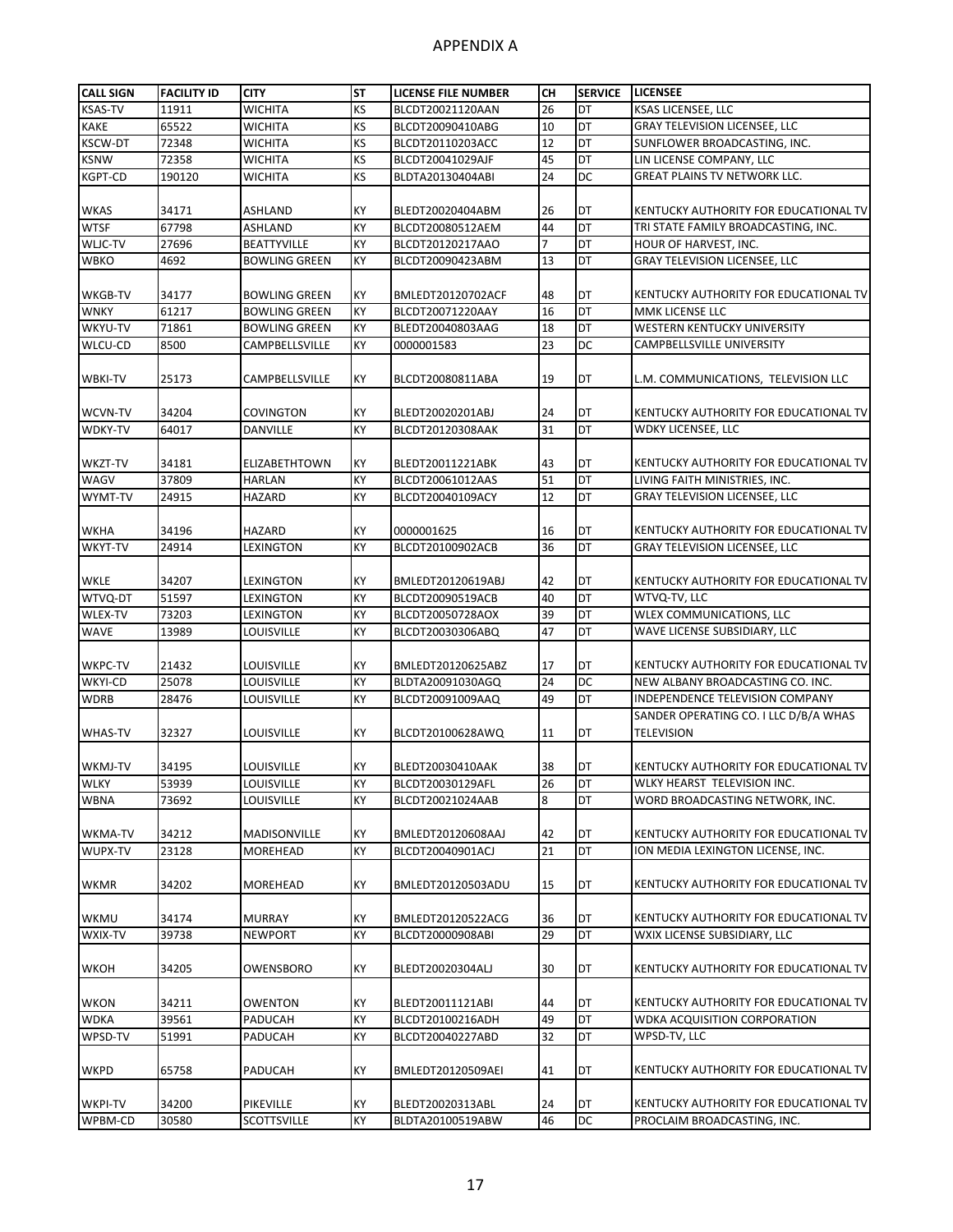| <b>CALL SIGN</b>          | <b>FACILITY ID</b> | <b>CITY</b>                              | <b>ST</b> | <b>LICENSE FILE NUMBER</b>           | CН             | <b>SERVICE</b>         | <b>LICENSEE</b>                                                 |
|---------------------------|--------------------|------------------------------------------|-----------|--------------------------------------|----------------|------------------------|-----------------------------------------------------------------|
|                           |                    |                                          |           |                                      |                |                        |                                                                 |
| WKSO-TV                   | 34222              | SOMERSET                                 | KY        | BMLEDT20120608AAL                    | 14             | DT                     | KENTUCKY AUTHORITY FOR EDUCATIONAL TV                           |
| <b>KBCA</b>               | 16940              | ALEXANDRIA                               | LA        | BLCDT20090618AAN                     | 41             | ЪL                     | WILDERNESS COMMUNICATIONS, LLC                                  |
|                           |                    |                                          |           |                                      |                |                        | LOUISIANA EDUCATIONAL TELEVISION                                |
| <b>KLPA-TV</b>            | 38590              | ALEXANDRIA                               | LA        | BLEDT20100811AAY                     | 26             | DT                     | <b>AUTHORITY</b>                                                |
| <b>KALB-TV</b>            | 51598              | <b>ALEXANDRIA</b>                        | LA        | BLCDT20090924AAC                     | 35             | DT                     | <b>GRAY TELEVISION LICENSEE, LLC</b>                            |
|                           |                    |                                          |           |                                      |                |                        | POLLACK/BELZ COMMUNICATION COMPANY,                             |
| <b>KLAX-TV</b>            | 52907              | ALEXANDRIA                               | LA        | BLCDT20090622AGN                     | 31             | DT                     | <b>INC</b>                                                      |
| <b>WAFB</b>               | 589                | <b>BATON ROUGE</b>                       | LA        | BLCDT20090622AAU                     | 9              | DT                     | WAFB LICENSE SUBSIDIARY, LLC                                    |
| <b>WLFT-CD</b>            | 8653               | <b>BATON ROUGE</b>                       | LA        | BLDTA20110912ACB                     | 30             | DC                     | BETHANY WORLD PRAYER CENTER, INC.                               |
| WGMB-TV                   | 12520              | <b>BATON ROUGE</b>                       | LA        | BLCDT20060103ACW                     | 45             | DT                     | NEXSTAR BROADCASTING, INC.                                      |
|                           |                    |                                          |           |                                      |                |                        | KNIGHT BROADCASTING OF BATON ROUGE                              |
| KZUP-CD                   | 24975              | <b>BATON ROUGE</b>                       | LA<br>LA  | BLDTA20100308ABT                     | 20<br>21       | <b>DC</b><br><b>DC</b> | LICENSE CORP.<br>NEXSTAR BROADCASTING, INC.                     |
| <b>WBRL-CD</b>            | 24976              | <b>BATON ROUGE</b>                       |           | BLDTA20100908AAP                     |                |                        | LOUISIANA TELEVISION BROADCASTING,                              |
|                           | 24977              | <b>BATON ROUGE</b>                       | LA        | 0000001582                           | 41             |                        | L.L.C.                                                          |
| <b>KBTR-CA</b>            |                    |                                          |           |                                      |                | DC                     | LOUISIANA EDUCATIONAL TELEVISION                                |
| WLPB-TV                   | 38586              | <b>BATON ROUGE</b>                       | LA        | BLEDT20101201ALR                     | 25             | DT                     | <b>AUTHORITY</b>                                                |
|                           |                    |                                          |           |                                      |                |                        |                                                                 |
| WBRZ-TV                   | 38616              | <b>BATON ROUGE</b>                       | LA        | BLCDT20110420ABI                     | 13             | DT                     | LOUISIANA TELEVISION BROADCASTING, LLC                          |
| WBXH-CD                   | 51806              | <b>BATON ROUGE</b>                       | LA        | BLDTA20141104ADN                     | 39             | DC                     | WAFB LICENSE SUBSIDIARY, LLC                                    |
|                           |                    |                                          |           |                                      |                |                        | KNIGHT BROADCASTING OF BATON ROUGE                              |
| <b>WVLA-TV</b>            | 70021              | <b>BATON ROUGE</b>                       | LA        | BLCDT20051221AOO                     | 34             | DT                     | LICENSE CORP.                                                   |
|                           |                    |                                          |           |                                      |                |                        | PARKER BROADCASTING OF LOUISIANA                                |
| <b>KMLU</b>               | 52046              | <b>COLUMBIA</b>                          | LA        | BLCDT20121106AAT                     | 11             | <b>DT</b>              | LICENSE, LLC                                                    |
| <b>KAGN-LP</b>            | 22826              | <b>CROWLEY</b>                           | LA        | 0000001651                           | 31             | DС                     | AGAPE BROADCASTERS, INC.                                        |
| <b>KGLA-DT</b>            | 83945              | <b>HAMMOND</b>                           | LA        | 0000001678                           | 42             | <b>DT</b>              | MAYAVISION, INC.                                                |
| <b>KFOL-CD</b>            | 24978              | <b>HOUMA</b>                             | LA        | BLDTA20100111AGW                     | 30             | DC                     | FOLSE COMMUNICATIONS, L.L.C.                                    |
| <b>KAJN-CD</b>            | 21149              | LAFAYETTE                                | LA        | BLDTA20100813BHM                     | 40             | DC                     | AGAPE BROADCASTERS, INC.                                        |
| <b>KADN-TV</b>            | 33261              | LAFAYETTE                                | LA        | BLCDT20060630AFZ                     | 16             | DT                     | NEXSTAR BROADCASTING, INC.                                      |
| <b>KATC</b>               | 33471              | LAFAYETTE                                | LA        | BLCDT20071109AAV                     | 28             | <b>DT</b>              | KATC COMMUNICATIONS, LLC                                        |
| <b>KLFY-TV</b>            | 35059              | LAFAYETTE                                | LA        | BLCDT20090622AED                     | 10             | DT                     | KLFY, L.P.                                                      |
|                           |                    |                                          |           |                                      |                |                        | LOUISIANA EDUCATIONAL TELEVISION                                |
| <b>KLPB-TV</b>            | 38588              | LAFAYETTE                                | LA        | BLEDT20130820AAH                     | 23             | DT                     | <b>AUTHORITY</b>                                                |
| <b>KPLC</b>               | 13994              | <b>LAKE CHARLES</b>                      | LA        | BLCDT20091202ABY                     | $\overline{7}$ | ЪL                     | KPLC LICENSE SUBSIDIARY, LLC                                    |
| <b>KVHP</b>               | 35852              | LAKE CHARLES                             | LA        | BLCDT20090127AAE                     | 30             | <b>DT</b>              | NATIONAL COMMUNICATIONS, INC.                                   |
|                           |                    |                                          |           |                                      |                |                        | LOUISIANA EDUCATIONAL TELEVISION                                |
| <b>KLTL-TV</b>            | 38587              | LAKE CHARLES                             | LA        | BLEDT20100216ABR                     | 20             | DT                     | <b>AUTHORITY</b>                                                |
| <b>KFAM-CD</b>            | 59500              | LAKE CHARLES                             | LA        | BLDTA20120203AAA                     | 14             | DC                     | AGAPE BROADCASTERS, INC.                                        |
| <b>KPXJ</b>               | 81507              | <b>MINDEN</b>                            | LA        | BLCDT20050930AAL                     | 21             | <b>DT</b>              | KTBS, LLC                                                       |
|                           |                    |                                          |           |                                      |                |                        | LOUISIANA EDUCATIONAL TELEVISION                                |
| <b>KLTM-TV</b>            | 38589              | <b>MONROE</b>                            | LA        | BLEDT20090619ABS                     | 13             | DT                     | <b>AUTHORITY</b>                                                |
| <b>KNOE-TV</b>            | 48975<br>24218     | <b>MONROE</b>                            | LA<br>LA  | BLCDT20090223ABC                     | 8<br>22        | DT<br><b>DC</b>        | <b>GRAY TELEVISION LICENSEE, LLC</b><br>PRICE MEDIA CORPORATION |
| <b>KWBJ-CD</b><br>KJUN-CD | 24979              | <b>MORGAN CITY</b><br><b>MORGAN CITY</b> | LA        | BLDTA20090512AAZ<br>BLDVA20141024ACD | 7              | <b>DC</b>              | FOLSE COMMUNICATIONS, L.L.C.                                    |
| <b>KLWB</b>               | 82476              | <b>NEW IBERIA</b>                        | LA        | BLCDT20090618AAQ                     | 50             | DT                     | WILDERNESS COMMUNICATIONS, LLC                                  |
| WVUE-DT                   | 4149               | NEW ORLEANS                              | LA        | BLCDT20110502AEC                     | 29             | DT                     | LOUISIANA MEDIA COMPANY, LLC                                    |
|                           |                    |                                          |           |                                      |                |                        | EDUCATIONAL BROADCASTING                                        |
| <b>WLAE-TV</b>            | 18819              | <b>NEW ORLEANS</b>                       | LA        | BLEDT20090205AAL                     | 31             | DT                     | FOUNDATION, INC.                                                |
| WPXL-TV                   | 21729              | <b>NEW ORLEANS</b>                       | LA        | 0000001652                           | 50             | <b>DT</b>              | ION MEDIA NEW ORLEANS LICENSE, INC.                             |
|                           |                    |                                          |           |                                      |                |                        |                                                                 |
| WTNO-LP                   | 24981              | <b>NEW ORLEANS</b>                       | LA        | 0000001586                           | 22             | DC                     | NORTHSTAR NEW ORLEANS LICENSE, LLC                              |
|                           |                    |                                          |           |                                      |                |                        |                                                                 |
|                           |                    |                                          |           |                                      |                |                        | THE GREATER NEW ORLEANS EDUCATIONAL                             |
| WYES-TV                   | 25090              | <b>NEW ORLEANS</b>                       | LA        | BLEDT20090818AAE                     | 11             | DT                     | TELEVISION FOUNDATION                                           |
|                           |                    |                                          |           |                                      |                |                        | LESEA BROADCASTING OF NEW ORLEANS,                              |
| <b>WHNO</b>               | 37106              | <b>NEW ORLEANS</b>                       | LA        | BLCDT20050413AAK                     | 21             | DT                     | INC.                                                            |
|                           |                    |                                          |           |                                      |                |                        |                                                                 |
| WNOL-TV                   | 54280              | <b>NEW ORLEANS</b>                       | LA        | BLCDT20121019AAR                     | 15             | DT                     | TRIBUNE TELEVISION NEW ORLEANS, INC.                            |
| <b>KNOV-CD</b>            | 64048              | <b>NEW ORLEANS</b>                       | LA        | BLDTL20071019AXQ                     | 41             | <b>DC</b>              | BEACH TV PROPERTIES, INC.                                       |
| WBXN-CD                   | 70419              | <b>NEW ORLEANS</b>                       | LA        | BLDTA20131104ARF                     | 18             | <b>DC</b>              | BELO TV, INC.                                                   |
| WDSU                      | 71357              | <b>NEW ORLEANS</b>                       | LA        | BLCDT20121015AAW                     | 43             | DT                     | NEW ORLEANS HEARST TELEVISION INC.                              |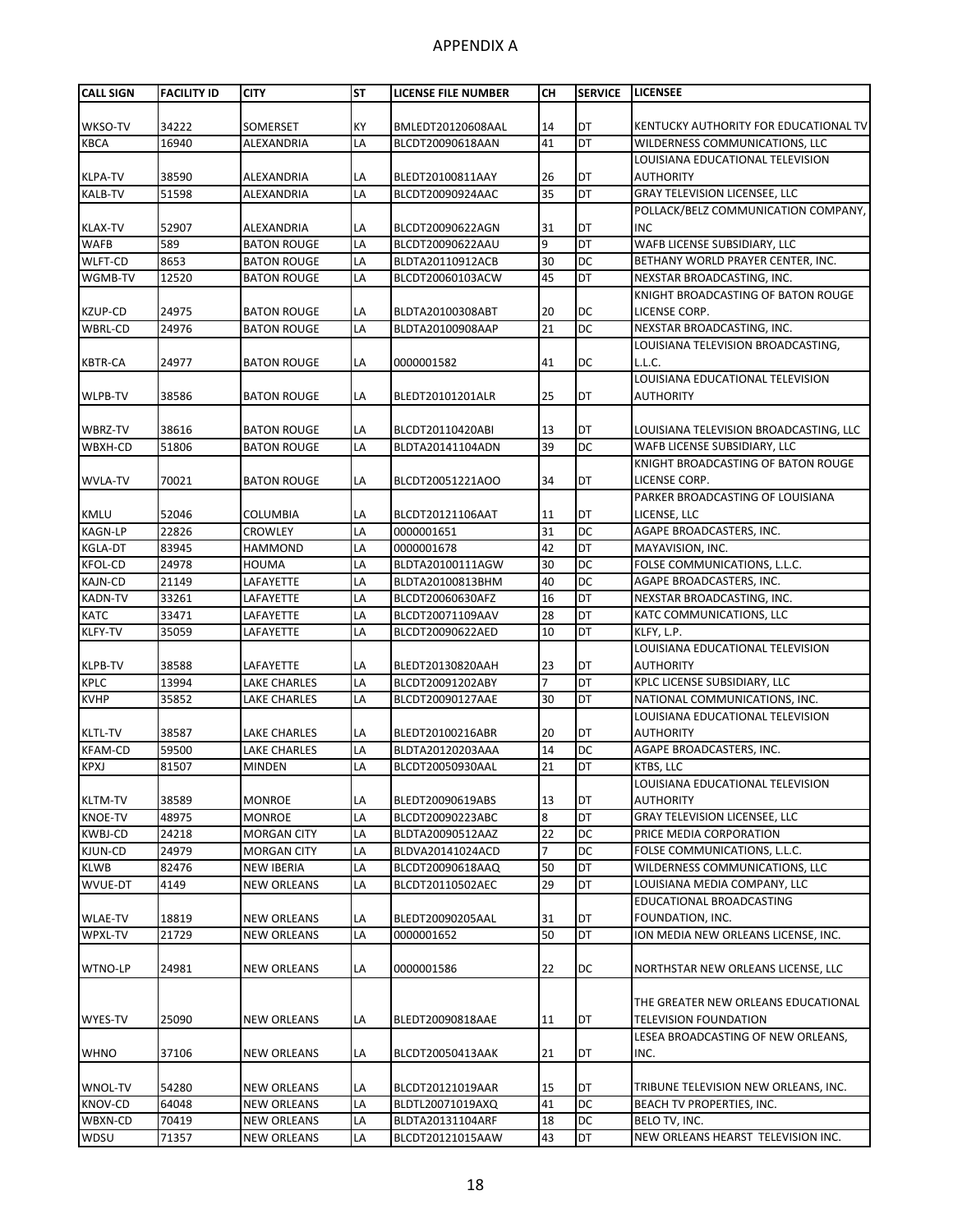| <b>CALL SIGN</b>       | <b>FACILITY ID</b> | <b>CITY</b>                    | <b>ST</b> | LICENSE FILE NUMBER                  | CН       | <b>SERVICE</b>  | <b>LICENSEE</b>                                              |
|------------------------|--------------------|--------------------------------|-----------|--------------------------------------|----------|-----------------|--------------------------------------------------------------|
|                        |                    |                                |           |                                      |          |                 |                                                              |
| <b>WGNO</b>            | 72119              | <b>NEW ORLEANS</b>             | LA        | BLCDT20121019AAK                     | 26       | DT              | TRIBUNE TELEVISION NEW ORLEANS, INC.                         |
| WWL-TV                 | 74192              | <b>NEW ORLEANS</b>             | LA        | BLCDT20080730AKH                     | 36       | $\overline{DT}$ | WWL-TV, INC.                                                 |
| KDCG-CD                | 349                | <b>OPELOUSAS</b>               | LA        | BLDTA20140813AAQ                     | 22       | DC              | <b>DELTA MEDIA CORPORATION</b>                               |
|                        |                    |                                |           |                                      |          |                 |                                                              |
| <b>KMSS-TV</b>         | 12525              | <b>SHREVEPORT</b>              | LA        | BLCDT20050705AAB                     | 34       | DT              | MARSHALL BROADCASTING GROUP, INC.                            |
| <b>KTBS-TV</b>         | 35652              | <b>SHREVEPORT</b>              | LA        | BLCDT20020911ABZ                     | 28       | DT              | KTBS, LLC                                                    |
| KADO-LP                | 38497              | SHREVEPORT                     | LA        | 0000001607                           | 40       | DC              | WORD OF LIFE MINISTRIES, INC.                                |
|                        |                    |                                |           |                                      |          |                 | LOUISIANA EDUCATIONAL TELEVISION                             |
| <b>KLTS-TV</b>         | 38591              | <b>SHREVEPORT</b>              | LA        | BLEDT20100216ABQ                     | 24<br>17 | DT<br>DT        | AUTHORITY                                                    |
| <b>KSLA</b>            | 70482              | SHREVEPORT                     | LA        | BLCDT20020501AAS                     |          |                 | KSLA LICENSE SUBSIDIARY, LLC<br>WHITE KNIGHT BROADCASTING OF |
| <b>KSHV-TV</b>         | 73706              | <b>SHREVEPORT</b>              | LA        | BLCDT20060215ACP                     | 44       | DT              | SHREVEPORT LICENSE CORP.                                     |
| <b>WUPL</b>            | 13938              | <b>SLIDELL</b>                 | LA        | BLCDT20040812AAA                     | 24       | DT              | BELO TV, INC.                                                |
| <b>KARD</b>            | 3658               | <b>WEST MONROE</b>             | LA        | BLCDT20080116ABD                     | 36       | DT              | NEXSTAR BROADCASTING, INC.                                   |
|                        |                    |                                |           |                                      |          |                 |                                                              |
| <b>KMCT-TV</b>         | 38584              | WEST MONROE                    | LA        | BMLCDT20090915ADF                    | 38       | DT              | FIRST ASSEMBLY OF GOD OF WEST MONROE                         |
| WCDC-TV                | 74419              | <b>ADAMS</b>                   | МA        | BLCDT20080718AAO                     | 36       | DT              | YOUNG BROADCASTING OF ALBANY, INC.                           |
| <b>WFXT</b>            | 6463               | <b>BOSTON</b>                  | MA        | BLCDT20090422ABH                     | 31       | DT              | COX MEDIA GROUP NORTHEAST, LLC                               |
| WBPX-TV                | 7692               | <b>BOSTON</b>                  | MA        | BLCDT20040723ACG                     | 32       | DT              | ION MEDIA BOSTON LICENSE, INC.                               |
| WBZ-TV                 | 25456              | <b>BOSTON</b>                  | MA        | BLCDT20060420ABG                     | 30       | DT              | <b>CBS TELEVISION LICENSES LLC</b>                           |
| WFXZ-CD                | 64833              | <b>BOSTON</b>                  | MA        | 0000001384                           | 24       | DC              | WFXZ-CD STATION, LLC                                         |
| WCVB-TV                | 65684              | <b>BOSTON</b>                  | MA        | BLCDT20020102AAH                     | 20       | DT              | WCVB HEARST TELEVISION INC.                                  |
| WGBX-TV                | 72098              | <b>BOSTON</b>                  | MA        | BLEDT20021219AAN                     | 43       | DT              | WGBH EDUCATIONAL FOUNDATION                                  |
| WGBH-TV                | 72099              | <b>BOSTON</b>                  | MA        | BLEDT20021219AAM                     | 19       | DT              | WGBH EDUCATIONAL FOUNDATION                                  |
| WHDH                   | 72145<br>73982     | <b>BOSTON</b>                  | MA<br>MA  | BLCDT20101217AAX                     | 42<br>39 | DT<br>DT        | WHDH-TV                                                      |
| WSBK-TV<br><b>WLVI</b> | 73238              | <b>BOSTON</b><br>CAMBRIDGE     | MA        | BLCDT20021009AAF<br>BLCDT20110325AAM | 41       | DT              | CBS TELEVISION LICENSES LLC<br>WHDH-TV                       |
| <b>WMFP</b>            | 41436              | LAWRENCE                       | MA        | BLCDT20061219ACO                     | 18       | DT              | NRJ TV BOSTON LICENSE CO, LLC                                |
| WUTF-DT                | 60551              | MARLBOROUGH                    | MA        | BLCDT20120821ABC                     | 27       | DT              | UNIMAS BOSTON LLC                                            |
| <b>WLWC</b>            | 3978               | NEW BEDFORD                    | MA        | BLCDT20130130AFX                     | 22       | DT              | OTA BROADCASTING (PVD), LLC                                  |
| <b>WLNE-TV</b>         | 22591              | <b>NEW BEDFORD</b>             | MA        | BLCDT20040930BBS                     | 49       | DT              | CITADEL COMMUNICATIONS, LLC                                  |
| <b>WWDP</b>            | 23671              | <b>NORWELL</b>                 | MA        | BLCDT20090227ABX                     | 10       | DT              | EVINE LIVE, INC.                                             |
| <b>WNYA</b>            | 136751             | PITTSFIELD                     | MA        | BLCDT20090619ADK                     | 13       | DT              | WNYT-TV, LLC                                                 |
| WFXQ-CD                | 2650               | SPRINGFIELD                    | MA        | BLDTA20100126ADA                     | 28       | DC              | WWLP BROADCASTING, LLC                                       |
| <b>WWLP</b>            | 6868               | SPRINGFIELD                    | MA        | BLCDT20090612AJV                     | 11       | DT              | WWLP BROADCASTING, LLC                                       |
| WGGB-TV                | 25682              | SPRINGFIELD                    | MA        | BLCDT20100702BBL                     | 40       | DT              | <b>MEREDITH CORPORATION</b>                                  |
| WGBY-TV                | 72096              | SPRINGFIELD                    | MA        | BLEDT20090612ACH                     | 22       | DT              | WGBH EDUCATIONAL FOUNDATION                                  |
| WDPX-TV                | 6476               | <b>VINEYARD HAVEN</b>          | MA        | BLCDT20110615ABP                     | 40       | DT              | ION MEDIA BOSTON LICENSE, INC.                               |
| WVMA-CD                | 48413              | WINCHENDON                     | МA        | BLDTA20141217ABE                     | 47       | <b>DC</b>       | NOVIA COMMUNICATIONS, LLC                                    |
| <b>WYDN</b>            | 18783              | WORCESTER                      | MA        | 0000001053                           | 47       | DT              | EDUCATIONAL PUBLIC TV CORPORATION                            |
| <b>WUNI</b>            | 30577              | WORCESTER                      | MA        | 0000001072                           | 29       | DT              | <b>ENTRAVISION HOLDINGS, LLC</b>                             |
|                        |                    |                                |           |                                      |          |                 | MARYLAND PUBLIC BROADCASTING                                 |
| <b>WMPT</b>            | 65942              | <b>ANNAPOLIS</b>               | MD        | BLEDT20100813BHC                     | 42       | DT              | <b>COMMISSION</b>                                            |
| <b>WNUV</b>            | 7933               | <b>BALTIMORE</b>               | <b>MD</b> | BMLCDT20110131ASB                    | 40       | DT              | BALTIMORE (WNUV-TV) LICENSEE, INC.                           |
| <b>WBFF</b>            | 10758              | <b>BALTIMORE</b>               | <b>MD</b> | BLCDT20110131ASE                     | 46       | DT              | CHESAPEAKE TELEVISION LICENSEE, LLC                          |
| WJZ-TV                 | 25455              | <b>BALTIMORE</b>               | <b>MD</b> | BLCDT20110914AAS                     | 13       | DT              | CBS TELEVISION LICENSES LLC                                  |
| WMAR-TV                | 59442              | <b>BALTIMORE</b>               | MD        | BLCDT20090619ACA                     | 38       | DT              | SCRIPPS MEDIA, INC.                                          |
|                        |                    |                                |           |                                      |          |                 | DEERFIELD MEDIA (BALTIMORE) LICENSEE,                        |
| <b>WUTB</b>            | 60552              | <b>BALTIMORE</b>               | <b>MD</b> | BLCDT20100809CHT                     | 41       | DT              | LLC                                                          |
| WBAL-TV                | 65696              | BALTIMORE                      | MD        | BLCDT20111102ACP                     | 11       | DT              | WBAL HEARST TELEVISION INC.                                  |
|                        |                    |                                |           |                                      |          |                 | MARYLAND PUBLIC BROADCASTING                                 |
| <b>WMPB</b>            | 65944              | <b>BALTIMORE</b>               | MD        | BLEDT20090330AEX                     | 29       | DT              | <b>COMMISSION</b>                                            |
| <b>WFPT</b>            | 40626              |                                | MD        |                                      |          |                 | MARYLAND PUBLIC BROADCASTING<br><b>COMMISSION</b>            |
| <b>WJAL</b>            | 10259              | <b>FREDERICK</b><br>HAGERSTOWN | MD        | BLEDT20090330AFA<br>BLCDT20090804ACD | 28<br>39 | DT<br>DT        | ENTRAVISION HOLDINGS, LLC                                    |
| WHAG-TV                | 25045              | HAGERSTOWN                     | <b>MD</b> | BLCDT20090612AFP                     | 26       | DT              | NEXSTAR BROADCASTING, INC.                                   |
|                        |                    |                                |           |                                      |          |                 | MARYLAND PUBLIC BROADCASTING                                 |
| <b>WWPB</b>            | 65943              | <b>HAGERSTOWN</b>              | MD        | BLEDT20110509ACP                     | 44       | DT              | <b>COMMISSION</b>                                            |
|                        |                    |                                |           |                                      |          |                 |                                                              |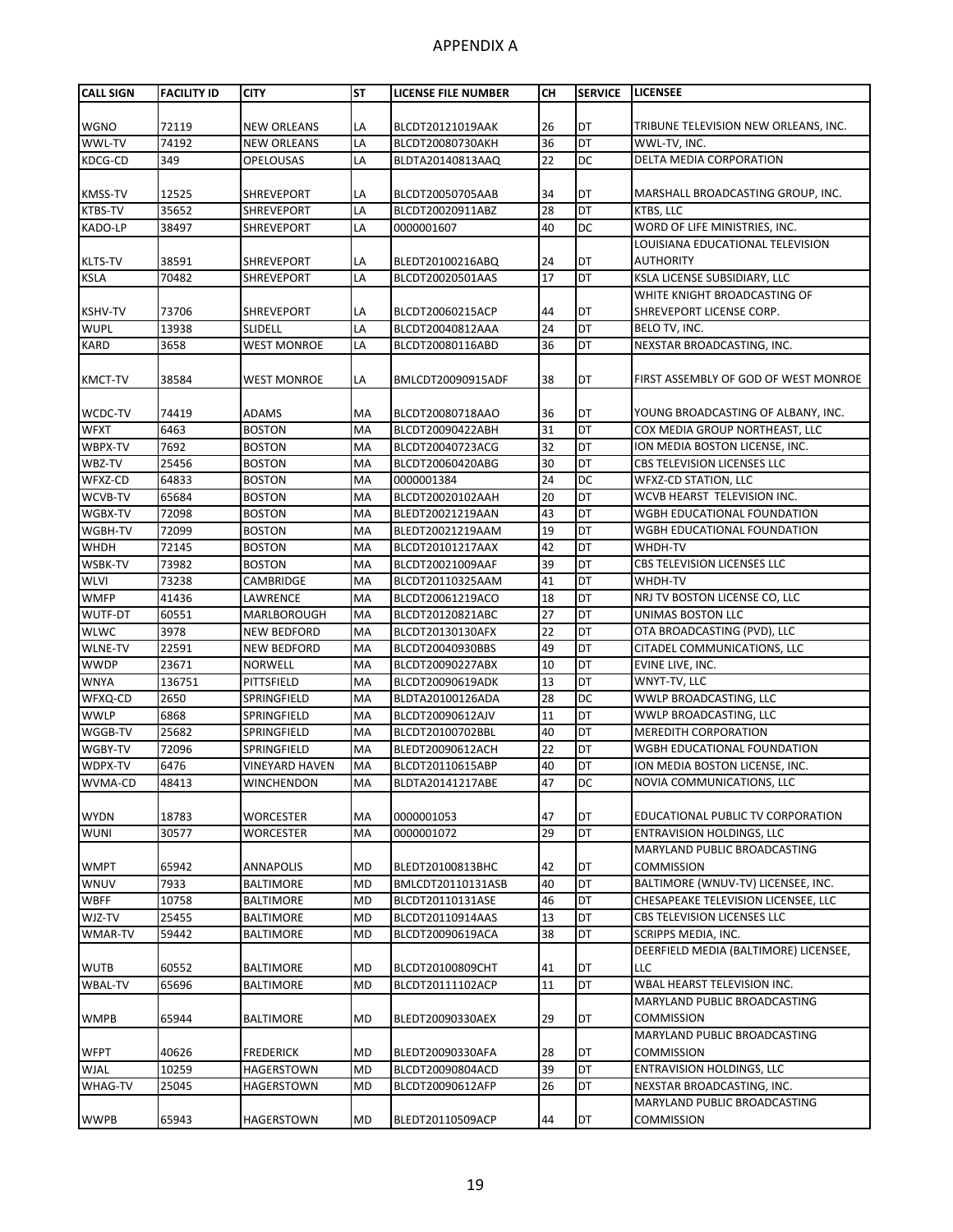| <b>CALL SIGN</b> | <b>FACILITY ID</b> | <b>CITY</b>         | <b>ST</b> | <b>LICENSE FILE NUMBER</b> | <b>CH</b> | <b>SERVICE</b> | <b>LICENSEE</b>                          |
|------------------|--------------------|---------------------|-----------|----------------------------|-----------|----------------|------------------------------------------|
|                  |                    |                     |           |                            |           |                | MARYLAND PUBLIC BROADCASTING             |
| <b>WGPT</b>      | 40619              | <b>OAKLAND</b>      | <b>MD</b> | BLEDT20110509ACO           | 36        | DT             | <b>COMMISSION</b>                        |
| <b>WMDT</b>      | 16455              | SALISBURY           | <b>MD</b> | BLCDT20090319ADC           | 47        | DT             | MARQUEE BROADCASTING INC.                |
|                  |                    |                     |           |                            |           |                | <b>MARYLAND PUBLIC BROADCASTING</b>      |
| <b>WCPB</b>      | 40618              | SALISBURY           | <b>MD</b> | BLEDT20090209AEM           | 28        | DT             | <b>COMMISSION</b>                        |
| WBOC-TV          | 71218              | SALISBURY           | <b>MD</b> | BLCDT20090618ABK           | 21        | DT             | WBOC, INC.                               |
| WMJF-CD          | 191262             | TOWSON              | <b>MD</b> | BLDTL20140121ACM           | 39        | DC             | LOCUSPOINT WMJF LICENSEE, LLC            |
|                  |                    |                     |           |                            |           |                | MAINE PUBLIC BROADCASTING                |
|                  |                    |                     |           |                            |           |                | CORPORATION                              |
| <b>WCBB</b>      | 39659              | AUGUSTA             | <b>ME</b> | BLEDT20090227AAF           | 10<br>7   | DT<br>DT       |                                          |
| WVII-TV          | 3667               | <b>BANGOR</b>       | <b>ME</b> | BLCDT20090225AAR           |           |                | BANGOR COMMUNICATIONS, LLC.              |
| <b>WABI-TV</b>   | 17005              | <b>BANGOR</b>       | <b>ME</b> | BLCDT20101215AIS           | 13        | DT             | COMMUNITY BROADCASTING SERVICE           |
| <b>WLBZ</b>      | 39644              | <b>BANGOR</b>       | ME        | BLCDT20090909AAK           | 2         | DT             | PACIFIC AND SOUTHERN, LLC                |
|                  |                    |                     |           |                            |           |                | MAINE PUBLIC BROADCASTING                |
| <b>WMEA-TV</b>   | 39656              | <b>BIDDEFORD</b>    | <b>ME</b> | BLEDT20021017AAR           | 45        | DT             | CORPORATION                              |
|                  |                    |                     |           |                            |           |                | MAINE PUBLIC BROADCASTING                |
| WMED-TV          | 39649              | CALAIS              | <b>ME</b> | BLEDT20030307AAM           | 10        | DT             | CORPORATION                              |
|                  |                    |                     |           |                            |           |                | COTTONWOOD COMMUNICATIONS                |
| <b>WPME</b>      | 48408              | LEWISTON            | <b>ME</b> | BLCDT20081103ADE           | 35        | DT             | PORTLAND, LLC                            |
|                  |                    |                     |           |                            |           |                | MAINE PUBLIC BROADCASTING                |
| WMEB-TV          | 39648              | <b>ORONO</b>        | <b>ME</b> | BLEDT20020508AAS           | 9         | DT             | CORPORATION                              |
| <b>WMTW</b>      | 73288              | POLAND SPRING       | <b>ME</b> | BLCDT20090622ACH           | 8         | DT             | <b>HEARST PROPERTIES INC.</b>            |
| WGME-TV          | 25683              | PORTLAND            | <b>ME</b> | BLCDT20061206ACS           | 38        | DT             | WGME LICENSEE, LLC                       |
| <b>WCSH</b>      | 39664              | PORTLAND            | ME        | BLCDT20050705AAH           | 44        | DT             | PACIFIC AND SOUTHERN, LLC                |
|                  |                    |                     |           |                            |           |                | IRONWOOD COMMUNICATIONS PORTLAND.        |
| <b>WPXT</b>      | 53065              | PORTLAND            | <b>ME</b> | BLCDT20060714ABB           | 43        | DT             | LLC                                      |
|                  |                    |                     |           |                            |           |                | MAINE PUBLIC BROADCASTING                |
| WMEM-TV          | 39662              | PRESQUE ISLE        | ME        | BLEDT20090121ABS           | 10        | DT             | CORPORATION                              |
| WAGM-TV          | 48305              | PRESQUE ISLE        | <b>ME</b> | BMLCDT20121003ABP          | 8         | DT             | NEPSK, INC.                              |
| <b>WPFO</b>      | 84088              | WATERVILLE          | ME        | BLCDT20090612ABJ           | 23        | DT             | CMCG PORTLAND LICENSE LLC                |
| <b>WCML</b>      | 9917               | <b>ALPENA</b>       | MI        | BLEDT20110707ABQ           | 24        | DT             | CENTRAL MICHIGAN UNIVERSITY              |
|                  |                    |                     |           |                            |           |                | THUNDER BAY BROADCASTING                 |
| WBKB-TV          | 67048              | ALPENA              | MI        | BLCDT20090623AAS           | 11        | DT             | CORPORATION.                             |
| WPXD-TV          | 5800               | <b>ANN ARBOR</b>    | MI        | BLCDT20120801ADY           | 50        | DT             | ION MEDIA LICENSE COMPANY, LLC           |
| WDCQ-TV          | 16530              | <b>BAD AXE</b>      | MI        | BLEDT20030922ABG           | 15        | DT             | <b>DELTA COLLEGE</b>                     |
| <b>WOTV</b>      | 10212              | <b>BATTLE CREEK</b> | MI        | BLCDT20130207AAQ           | 20        | <b>DT</b>      | WOOD LICENSE COMPANY, LLC                |
| WOBC-CD          | 67001              | <b>BATTLE CREEK</b> | MI        | BLDTA20120403ADU           | 14        | DC             | WOOD LICENSE COMPANY, LLC                |
| WZPX-TV          | 71871              | <b>BATTLE CREEK</b> | MI        | BLCDT20020510AAG           | 44        | DT             | ION MEDIA BATTLE CREEK LICENSE, INC.     |
| WNEM-TV          | 41221              | <b>BAY CITY</b>     | MI        | BLCDT20050615ACI           | 22        | DT             | <b>MEREDITH CORPORATION</b>              |
| <b>WBSF</b>      | 82627              | <b>BAY CITY</b>     | MI        | BLCDT20090622AFF           | 46        | DT             | FLINT (WBSF-TV) LICENSEE, INC.           |
| <b>WCMV</b>      | 9922               | CADILLAC            | MI        | BLEDT20050914AAI           | 17        | DT             | CENTRAL MICHIGAN UNIVERSITY              |
| WFQX-TV          | 25396              | CADILLAC            | MI        | BLCDT20091217ACU           | 32        | DT             | CADILLAC TELECASTING CO.                 |
|                  |                    |                     |           |                            |           |                | HERITAGE BROADCASTING COMPANY OF         |
| <b>WWTV</b>      | 26994              | CADILLAC            | MI        | BLCDT20091217ACZ           | 9         | DT             | MICHIGAN                                 |
|                  |                    |                     |           |                            |           |                | LAKE SUPERIOR COMMUNITY                  |
| <b>WBKP</b>      | 76001              | CALUMET             | MI        | BLCDT20090818ABS           | 5         | DT             | <b>BROADCASTING CORPORATION</b>          |
| WTOM-TV          | 21254              | CHEBOYGAN           | MI        | BLCDT20040420AAI           | 35        | DT             | WPBN LICENSEE, LLC                       |
| WXYZ-TV          | 10267              | DETROIT             | MI        | BLCDT20081222AAS           | 41        | DT             | SCRIPPS MEDIA, INC.                      |
|                  |                    |                     |           |                            |           |                | DETROIT EDUCATIONAL TELEVISION           |
| <b>WTVS</b>      | 16817              | <b>DETROIT</b>      | MI        | BLEDT20091014ACH           | 43        | DT             | <b>FOUNDATION</b>                        |
| W33BY-D          | 25722              | <b>DETROIT</b>      | MI        | BLDTA20150115AAJ           | 33        | DC             | LOCUSPOINT W33BY LICENSEE, LLC           |
|                  |                    |                     |           |                            |           |                |                                          |
| WKBD-TV          | 51570              | <b>DETROIT</b>      | MI        | BLCDT20090202AHW           | 14        | DT             | DETROIT TELEVISION STATION WKBD INC      |
|                  |                    |                     |           |                            |           |                |                                          |
| WDIV-TV          | 53114              | <b>DETROIT</b>      | MI        | BLCDT20090624ABW           | 45        | DT             | GRAHAM MEDIA GROUP, MICHIGAN, INC.       |
| WDWO-CD          | 68444              | <b>DETROIT</b>      | MI        | BLDTA20130108ABZ           | 18        | DC             | LOCUSPOINT WDWO LICENSEE, LLC            |
| WWJ-TV           | 72123              | <b>DETROIT</b>      | MI        | BLCDT20100419AAS           | 44        | DT             | CBS BROADCASTING INC.                    |
|                  |                    |                     |           |                            |           |                | NEW WORLD COMMUNICATIONS OF              |
| <b>WJBK</b>      | 73123              | <b>DETROIT</b>      | MI        | BLCDT20090813ABG           | 7         | DT             | DETROIT, INC.                            |
| <b>WMYD</b>      | 74211              | <b>DETROIT</b>      | MI        | BLCDT20040524AOG           | 21        | DT             | SCRIPPS MEDIA, INC.                      |
| WLPC-CD          | 168471             | <b>DETROIT</b>      | MI        | BLDTL20111202AEE           | 40        | DC             | GLENN R. AND KARIN A. PLUMMER            |
|                  |                    |                     |           |                            |           |                | <b>BOARD OF TRUSTEES, MICHIGAN STATE</b> |
| WKAR-TV          | 6104               | <b>EAST LANSING</b> | MI        | BLEDT20110817ACE           | 40        | DT             | <b>UNIVERSITY</b>                        |
|                  |                    |                     |           |                            |           |                |                                          |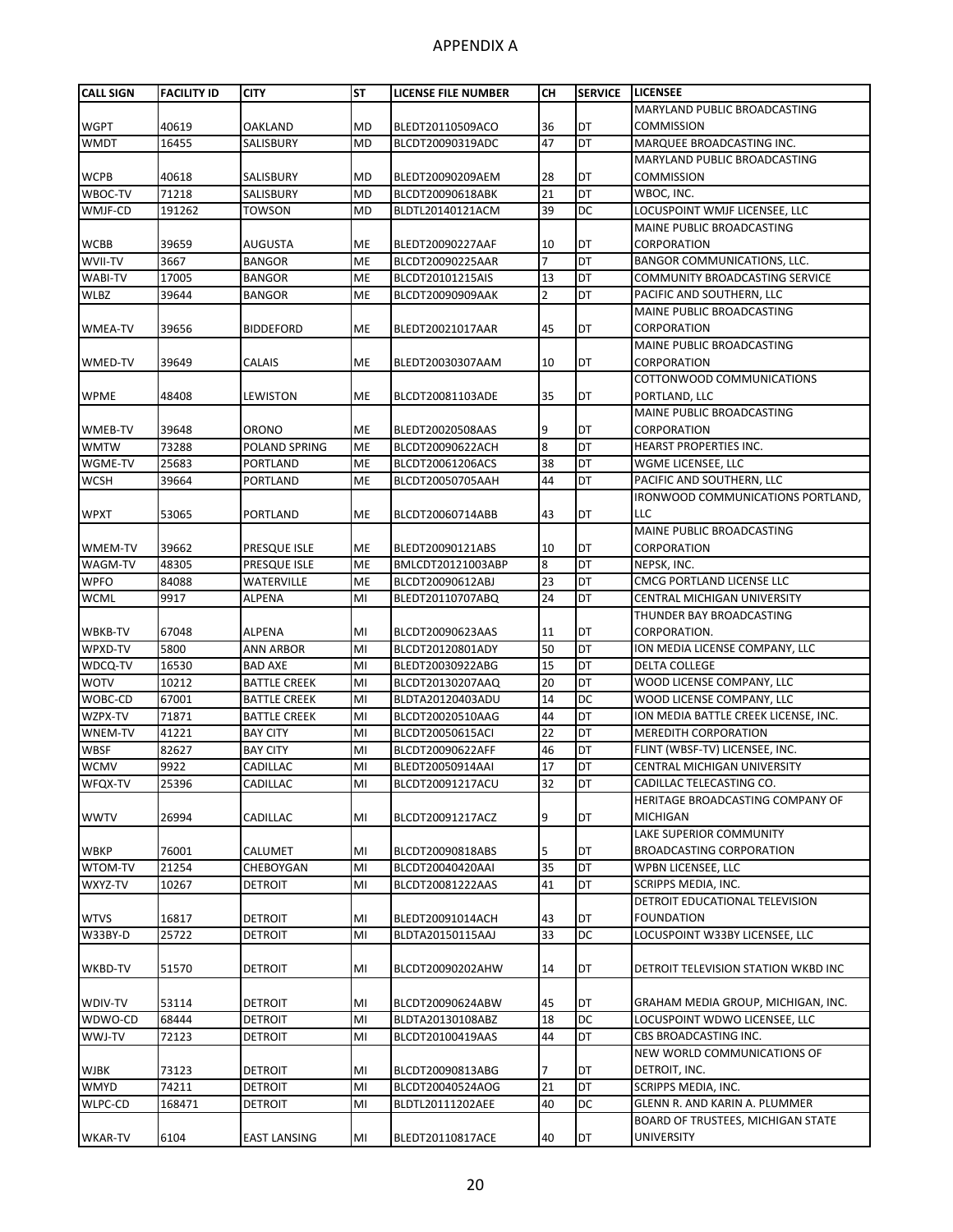| <b>CALL SIGN</b> | <b>FACILITY ID</b> | <b>CITY</b>            | <b>ST</b> | <b>LICENSE FILE NUMBER</b>           | CН             | <b>SERVICE</b> | <b>LICENSEE</b>                          |
|------------------|--------------------|------------------------|-----------|--------------------------------------|----------------|----------------|------------------------------------------|
| WJMN-TV          | 9630               | <b>ESCANABA</b>        | MI        | BLCDT20101008ABV                     | 48             | DT             | NEXSTAR BROADCASTING, INC.               |
| WJRT-TV          | 21735              | <b>FLINT</b>           | MI        | BLCDT20100503ACT                     | 12             | DT             | <b>GRAY TELEVISION LICENSEE, LLC</b>     |
| <b>WSMH</b>      | 21737              | <b>FLINT</b>           | MI        | BLCDT20090804ABG                     | 16             | DT             | WSMH LICENSEE, LLC                       |
| WCMZ-TV          | 69273              | <b>FLINT</b>           | MI        | BLEDT20110218AAR                     | 28             | DT             | CENTRAL MICHIGAN UNIVERSITY              |
| WGVU-TV          | 24784              | <b>GRAND RAPIDS</b>    | MI        | BLEDT20100827ABE                     | 11             | DT             | <b>GRAND VALLEY STATE UNIVERSITY</b>     |
| WOOD-TV          | 36838              | <b>GRAND RAPIDS</b>    | MI        | BLCDT20040625ABO                     | $\overline{7}$ | DT             | WOOD LICENSE COMPANY, LLC                |
| WXSP-CD          | 36851              | <b>GRAND RAPIDS</b>    | MI        | BLDTA20100714AAG                     | 15             | DC             | WOOD LICENSE COMPANY, LLC                |
|                  |                    |                        |           |                                      |                |                | COMBINED COMMUNICATIONS OF               |
| <b>WZZM</b>      | 49713              | <b>GRAND RAPIDS</b>    | MI        | BLCDT20100726AKV                     | 13             | DT             | OKLAHOMA, LLC                            |
| WXMI             | 68433              | <b>GRAND RAPIDS</b>    | MI        | BLCDT20030117ABD                     | 19             | DT             | WXMI, LLC                                |
| WOLP-CD          | 167892             | <b>GRAND RAPIDS</b>    | MI        | BLDTL20101006AAU                     | 41             | DC             | WOOD LICENSE COMPANY, LLC                |
| WOGC-CD          | 17203              | <b>HOLLAND</b>         | MI        | BLDTA20120316ADA                     | 25             | DC             | WOOD LICENSE COMPANY, LLC                |
| WOHO-CD          | 28926              | HOLLAND                | MI        | BLDTA20120316ACT                     | 33             | DC             | WOOD LICENSE COMPANY, LLC                |
|                  |                    |                        |           |                                      |                |                | ESTATE OF W. RUSSELL WITHERS, JR., DANA  |
| <b>WDHS</b>      | 15498              | IRON MOUNTAIN          | MI        | BLCDT20090612AKA                     | 8              | DT             | R. WITHERS, EXECUTOR                     |
|                  |                    |                        |           |                                      |                |                | LAKE SUPERIOR COMMUNITY                  |
| WBUP             | 59281              | <b>ISHPEMING</b>       | MI        | BLCDT20090623AAK                     | 10             | DT             | <b>BROADCASTING CORPORATION</b>          |
| <b>WHTV</b>      | 29706              | <b>JACKSON</b>         | MI        | BLCDT20130927AWH                     | 34             | DT             | SPARTAN-TV, L.L.C.                       |
| <b>WLLA</b>      | 11033              | KALAMAZOO              | MI        | BLCDT20070529AEA                     | 45             | DT             | CHRISTIAN FAITH BROADCAST, INC.          |
| <b>WGVK</b>      | 24783              | <b>KALAMAZOO</b>       | MI        | BLEDT20060703ABQ                     | 5              | DT             | <b>GRAND VALLEY STATE UNIVERSITY</b>     |
| WOKZ-CD          |                    |                        | MI        |                                      | 50             | DC             | WOOD LICENSE COMPANY, LLC                |
| <b>WWMT</b>      | 36841<br>74195     | KALAMAZOO<br>KALAMAZOO | MI        | BLDTA20120306AAW<br>BLCDT20090616AAV | 8              | DT             |                                          |
|                  |                    | LANSING                |           |                                      | 25             | DT             | WWMT LICENSEE, LLC<br><b>WLAJ-TV LLC</b> |
| <b>WLAJ</b>      | 36533              |                        | MI        | 0000001564                           |                |                | JOURNAL BROADCAST CORPORATION            |
| WSYM-TV          | 74094              | LANSING                | MI        | BLCDT20061107ADX                     | 38             | DT             |                                          |
|                  |                    |                        |           |                                      |                |                |                                          |
| WLNS-TV          | 74420              | LANSING                | MI        | BLCDT20090720ADT                     | 36             | DT             | YOUNG BROADCASTING OF LANSING, INC.      |
| <b>WCMW</b>      | 9913               | <b>MANISTEE</b>        | MI        | BLEDT20090612ABH                     | 21             | DT             | CENTRAL MICHIGAN UNIVERSITY              |
|                  |                    |                        |           |                                      |                |                | BOARD OF CONTROL, NORTHERN MICHIGAN      |
| WNMU             | 4318               | <b>MARQUETTE</b>       | MI        | BLEDT20090609ACL                     | 13             | DT             | <b>UNIVERSITY</b>                        |
| WLUC-TV          | 21259              | <b>MARQUETTE</b>       | MI        | BLCDT20040202ALY                     | 35             | DT             | WLUC LICENSEE, LLC                       |
| <b>WZMQ</b>      | 81448              | <b>MARQUETTE</b>       | MI        | BLCDT20100928AJX                     | 19             | DT             | MMMRC, LLC                               |
| <b>WADL</b>      | 455                | <b>MOUNT CLEMENS</b>   | MI        | BLCDT20020507AAO                     | 39             | DT             | ADELL BROADCASTING CORPORATION           |
| WCMU-TV          | 9908               | <b>MOUNT PLEASANT</b>  | MI        | BLEDT20130710ABN                     | 26             | DT             | CENTRAL MICHIGAN UNIVERSITY              |
| WMKG-CD          | 33869              | <b>MUSKEGON</b>        | MI        | BLDTL20140514ADO                     | 49             | DC             | KELLEY ENTERPRISES OF MUSKEGON INC       |
| <b>WTLJ</b>      | 67781              | <b>MUSKEGON</b>        | MI        | 0000001674                           | 24             | DT             | TCT OF MICHIGAN, INC.                    |
| WOMS-CD          | 67895              | <b>MUSKEGON</b>        | MI        | BLDTA20110812ACT                     | 29             | DC             | WOOD LICENSE COMPANY, LLC                |
| WILX-TV          | 6863               | ONONDAGA               | MI        | BLCDT20120404ACG                     | 10             | DT             | <b>GRAY TELEVISION LICENSEE, LLC</b>     |
| <b>WAQP</b>      | 67792              | SAGINAW                | MI        | BLCDT20060824ADS                     | 48             | DT             | TCT OF MICHIGAN, INC.                    |
| WEYI-TV          | 72052              | SAGINAW                | MI        | BLCDT20040123ASH                     | 30             | DT             | HSH FLINT (WEYI) LICENSEE, LLC           |
|                  |                    |                        |           |                                      |                |                | HERITAGE BROADCASTING COMPANY OF         |
| WWUP-TV          | 26993              | SAULT STE. MARIE       | MI        | BLCDT20100823ABU                     | 10             | DT             | MICHIGAN                                 |
|                  |                    |                        |           |                                      |                |                |                                          |
| <b>WGTQ</b>      | 59279              | SAULT STE. MARIE       | MI        | BLCDT20090622AFG                     | 8              | DT             | TRAVERSE CITY (WGTU-TV) LICENSEE, INC.   |
| WPBN-TV          | 21253              | <b>TRAVERSE CITY</b>   | MI        | BLCDT20091203AHC                     | 47             | DT             | WPBN LICENSEE, LLC                       |
|                  |                    |                        |           |                                      |                |                |                                          |
| <b>WGTU</b>      | 59280              | TRAVERSE CITY          | MI        | BLCDT20090622AFH                     | 29             | DT             | TRAVERSE CITY (WGTU-TV) LICENSEE, INC.   |
| <b>WFUP</b>      | 25395              | VANDERBILT             | MI        | BLCDT20091217ACW                     | 45             | DT             | CADILLAC TELECASTING CO.                 |
| KCCO-TV          | 9632               | ALEXANDRIA             | MN        | BLCDT20090615AAB                     | $\overline{7}$ | DT             | CBS BROADCASTING INC.                    |
| <b>KSAX</b>      | 35584              | ALEXANDRIA             | MN        | BLCDT20090622ACC                     | 42             | DT             | KSAX-TV, INC.                            |
|                  |                    |                        |           |                                      |                |                | WEST CENTRAL MINNESOTA EDUCATIONAL       |
| <b>KWCM-TV</b>   | 71549              | APPLETON               | MN        | BLEDT20091217ADE                     | 10             | DT             | TV CORP.                                 |
| KAAL             | 18285              | AUSTIN                 | MN        | BLCDT20091110AAF                     | 36             | DT             | KAAL-TV, LLC                             |
| <b>KSMQ-TV</b>   | 28510              | AUSTIN                 | MN        | BLEDT20081223AAK                     | 20             | DT             | KSMQ PUBLIC SERVICE MEDIA, INC.          |
|                  |                    |                        |           |                                      |                |                | NORTHERN MINNESOTA PUBLIC TELEVISION,    |
| KAWE             | 49578              | BEMIDJI                | MN        | BLEDT20091026ABU                     | 9              | DT             | INC.                                     |
| <b>KFTC</b>      | 83714              | <b>BEMIDJI</b>         | MN        | BLCDT20090206AAG                     | 26             | DT             | FOX TELEVISION STATIONS, INC.            |
|                  |                    |                        |           |                                      |                |                | NORTHERN MINNESOTA PUBLIC TELEVISION,    |
| KAWB             | 49579              | <b>BRAINERD</b>        | MN        | BLEDT20101012ADI                     | 28             | DT             | INC.                                     |
| KRII             | 82698              | <b>CHISHOLM</b>        | <b>MN</b> | BLCDT20090625ABG                     | 11             | DT             | CHANNEL 11 LICENSE, INC.                 |
| <b>KCGE-DT</b>   | 132606             | CROOKSTON              | MN        | BLEDT20031024AAC                     | 16             | DT             | PRAIRIE PUBLIC BROADCASTING INC.         |
|                  |                    |                        |           |                                      |                |                | MALARA BROADCAST GROUP OF DULUTH         |
| KDLH             | 4691               | <b>DULUTH</b>          | MN        | 0000001644                           | 33             | DT             | LICENSEE LLC                             |
|                  |                    |                        |           |                                      |                |                |                                          |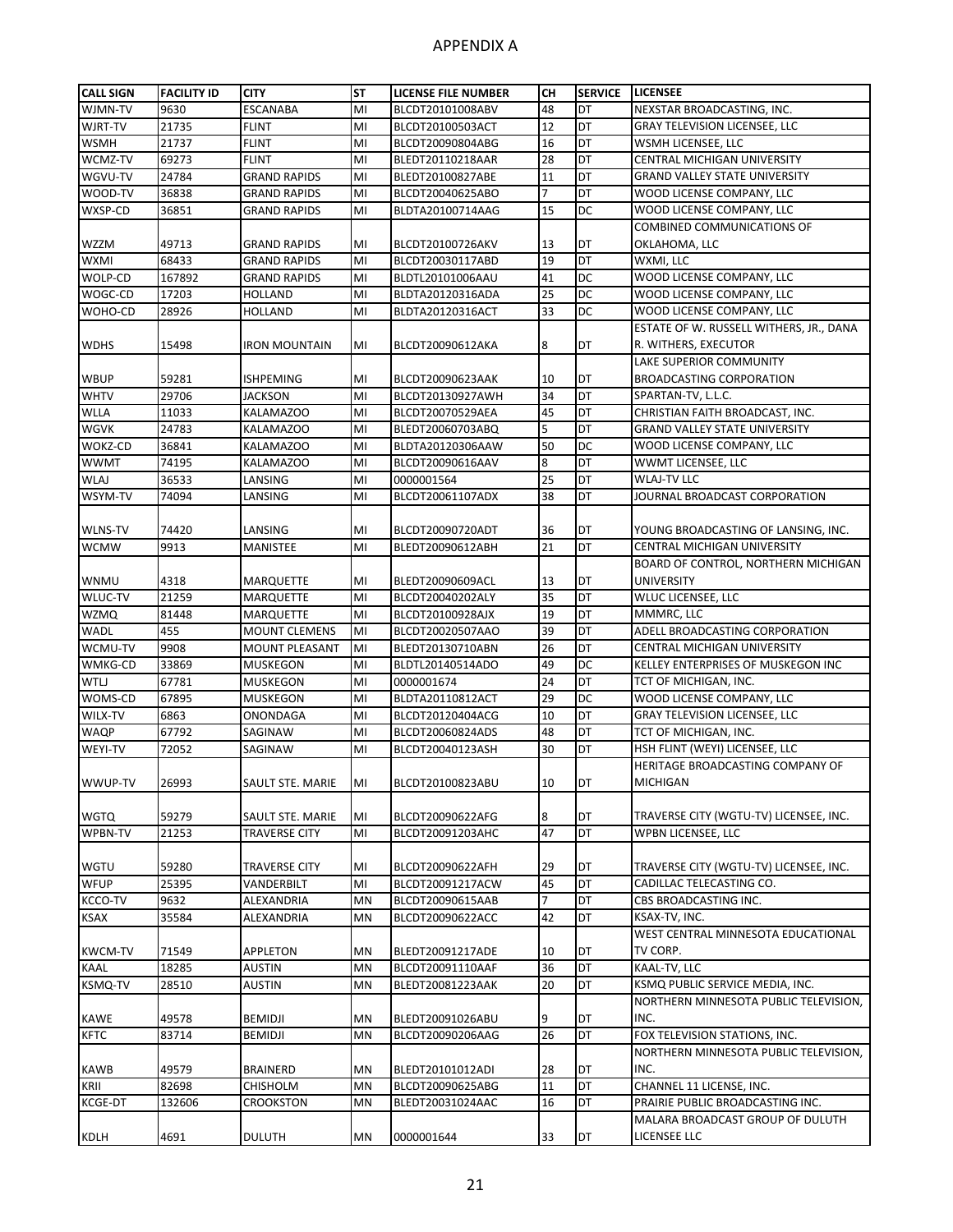| <b>CALL SIGN</b>              | <b>FACILITY ID</b> | <b>CITY</b>                   | <b>ST</b> | LICENSE FILE NUMBER                  | <b>CH</b>      | <b>SERVICE</b> | <b>LICENSEE</b>                                                            |
|-------------------------------|--------------------|-------------------------------|-----------|--------------------------------------|----------------|----------------|----------------------------------------------------------------------------|
|                               |                    |                               |           |                                      |                |                | DULUTH-SUPERIOR AREA EDUCATIONAL                                           |
| <b>WDSE</b>                   | 17726              | <b>DULUTH</b>                 | ΜN        | BLEDT20090618ABE                     | 8              | DT             | <b>TELEVISION CORPORATION</b>                                              |
| <b>KQDS-TV</b>                | 35525              | <b>DULUTH</b>                 | MN        | BLCDT20060707ADN                     | 17             | DT             | KQDS ACQUISITION CORP.                                                     |
| WDIO-DT                       | 71338              | <b>DULUTH</b>                 | MN        | BLCDT20090917AAY                     | 10             | DT             | WDIO-TV, LLC                                                               |
| <b>KCWV</b>                   | 166511             | <b>DULUTH</b>                 | MN        | BLCDT20091201AQC                     | 27             | DT             | <b>GEORGE S. FLINN III</b>                                                 |
| WIRT-DT                       | 71336              | HIBBING                       | MN        | BLCDT20090417ABE                     | 13             | <b>DT</b>      | WDIO-TV, LLC                                                               |
|                               |                    |                               |           |                                      |                |                | DULUTH-SUPERIOR AREA EDUCATIONAL                                           |
| <b>WRPT</b>                   | 159007             | <b>HIBBING</b>                | MN        | BLEDT20090603AAY                     | 31             | DT             | <b>TELEVISION CORPORATION</b>                                              |
| <b>KQEG-CA</b>                | 72207              | LA CRESCENT                   | <b>MN</b> | 0000001542                           | 23             | <b>DC</b>      | MAGNUM RADIO, INC.                                                         |
|                               |                    |                               |           |                                      |                |                |                                                                            |
| <b>KEYC-TV</b>                | 68853              | <b>MANKATO</b>                | MN        | BLCDT20120918AFE                     | 12             | DT             | UNITED COMMUNICATIONS CORPORATION                                          |
| WCCO-TV                       | 9629               | MINNEAPOLIS                   | MN        | BMLCDT20120907ABQ                    | 32             | DT             | CBS BROADCASTING INC.                                                      |
| <b>WFTC</b>                   | 11913              | <b>MINNEAPOLIS</b>            | MN        | BLCDT20100809CJF                     | 29             | DT             | FOX TELEVISION STATIONS, INC.                                              |
| <b>KARE</b>                   | 23079              | <b>MINNEAPOLIS</b>            | MN        | 0000001486                           | 11             | DT             | MULTIMEDIA HOLDINGS CORPORATION                                            |
| KSTC-TV                       | 35843              | <b>MINNEAPOLIS</b>            | MN        | BLCDT20090619ACD                     | 45             | DT             | KSTC-TV, LLC                                                               |
| <b>WUCW</b>                   | 36395              | MINNEAPOLIS                   | MN        | BLCDT20060405AAI                     | 22             | DT             | <b>KLGT LICENSEE, LLC</b>                                                  |
|                               |                    |                               |           |                                      |                |                | THREE ANGELS BROADCASTING NETWORK,                                         |
| K33LN-D                       | 67002              | <b>MINNEAPOLIS</b>            | MN        | BLDTA20111219AEB                     | 33             | DC             | INC.                                                                       |
| <b>KMSP-TV</b>                | 68883              | <b>MINNEAPOLIS</b>            | <b>MN</b> | BMLCDT20140703AAU                    | 9              | DT             | FOX TELEVISION STATIONS, INC.                                              |
| <b>KRWF</b>                   | 35585              | REDWOOD FALLS                 | MN        | BLCDT20080502ABG                     | 27             | DT             | KSAX-TV, INC.                                                              |
| <b>KTTC</b>                   | 35678              | <b>ROCHESTER</b>              | ΜN        | BLCDT20101102ACA                     | 10             | DT             | KTTC TELEVISION, INC.                                                      |
|                               |                    |                               |           |                                      |                |                | SAGAMOREHILL OF MINNESOTA LICENSES,                                        |
| <b>KXLT-TV</b>                | 35906              | <b>ROCHESTER</b>              | MN        | BLCDT20060925AJB                     | 46             | DT             | LLC                                                                        |
| <b>KPXM-TV</b>                | 35907              | ST. CLOUD                     | MN        | BLCDT20030903AAU                     | 40             | DT             | ION MEDIA MINNEAPOLIS LICENSE, INC.                                        |
| <b>KSTP-TV</b>                | 28010              | <b>ST. PAUL</b>               | MN        | BLCDT20090622ABR                     | 35             | DT             | KSTP-TV, LLC                                                               |
| <b>KTCA-TV</b>                | 68594              | ST. PAUL                      | MN        | BLEDT20060802AAO                     | 34             | DT<br>DT       | TWIN CITIES PUBLIC TELEVISION, INC.<br>TWIN CITIES PUBLIC TELEVISION, INC. |
| <b>KTCI-TV</b>                | 68597<br>55370     | ST. PAUL<br>THIEF RIVER FALLS | MN<br>MN  | BLEDT20100326AAI<br>BLCDT20090723ADD | 23<br>10       | DT             | RED RIVER BROADCAST CO., LLC                                               |
| <b>KBRR</b><br><b>KCCW-TV</b> | 9640               | WALKER                        | <b>MN</b> | BLCDT20100811ABF                     | 12             | DT             | CBS BROADCASTING INC.                                                      |
|                               |                    |                               |           |                                      |                |                | WEST CENTRAL MINNESOTA EDUCATIONAL                                         |
| <b>KSMN</b>                   | 71558              | <b>WORTHINGTON</b>            | MN        | BLEDT20051219AGX                     | 15             | DT             | TV CORP.                                                                   |
| <b>KBNS-CD</b>                | 168219             | <b>BRANSON</b>                | <b>MO</b> | BLDTL20100315ADB                     | 36             | <b>DC</b>      | THE VACATION CHANNEL, LLC                                                  |
| <b>KFVS-TV</b>                | 592                | <b>CAPE GIRARDEAU</b>         | <b>MO</b> | BLCDT20090622AAR                     | 12             | DT             | KFVS LICENSE SUBSIDIARY, LLC                                               |
| <b>KBSI</b>                   | 19593              | <b>CAPE GIRARDEAU</b>         | <b>MO</b> | BLCDT20110608ABZ                     | 22             | DT             | <b>KBSI LICENSEE L.P.</b>                                                  |
| KMIZ                          | 63164              | COLUMBIA                      | <b>MO</b> | BLCDT20110722ADS                     | 17             | DT             | NPG OF MISSOURI, LLC                                                       |
|                               |                    |                               |           |                                      |                |                | THE CURATORS OF THE UNIVERSITY OF                                          |
| KOMU-TV                       | 65583              | COLUMBIA                      | MO        | BLCDT20090612AFB                     | 8              | DT             | <b>MISSOURI</b>                                                            |
| KHQA-TV                       | 4690               | HANNIBAL                      | <b>MO</b> | BLCDT20090622AFC                     | $\overline{7}$ | DT             | KHQA LICENSEE, LLC                                                         |
| <b>KRCG</b>                   | 41110              | JEFFERSON CITY                | <b>MO</b> | BLCDT20030709ABP                     | 12             | DT             | KRCG LICENSEE, LLC                                                         |
| <b>KNLJ</b>                   | 48521              | JEFFERSON CITY                | <b>MO</b> | BLCDT20110121ACA                     | 20             | DT             | CHRISTIAN TELEVISION NETWORK, INC.                                         |
| KODE-TV                       | 18283              | <b>JOPLIN</b>                 | <b>MO</b> | BLCDT20090424ABE                     | 43             | DT             | MISSION BROADCASTING, INC.                                                 |
|                               |                    |                               |           |                                      |                |                | <b>BOARD OF GOVERNORS OF MISSOURI STATE</b>                                |
| KOZJ                          | 51101              | <b>JOPLIN</b>                 | MO        | BLEDT20060620ABP                     | 25             | DT             | <b>UNIVERSITY</b>                                                          |
| <b>KSNF</b>                   | 67766              | <b>JOPLIN</b>                 | <b>MO</b> | BLCDT20091112AEU                     | 46             | <b>DT</b>      | NEXSTAR BROADCASTING, INC.                                                 |
| <b>WDAF-TV</b>                | 11291              | <b>KANSAS CITY</b>            | <b>MO</b> | BLCDT20091008AAW                     | 34             | DT             | WDAF LICENSE, INC.                                                         |
| <b>KSMO-TV</b>                | 33336              | <b>KANSAS CITY</b>            | <b>MO</b> | BMLCDT20130124ABN                    | 47             | DT             | <b>MEREDITH CORPORATION</b>                                                |
| <b>KPXE-TV</b>                | 33337              | <b>KANSAS CITY</b>            | <b>MO</b> | BMLCDT20041112AAI                    | 51             | DT             | ION MEDIA KANSAS CITY LICENSE, INC.                                        |
| <b>KCTV</b>                   | 41230              | <b>KANSAS CITY</b>            | MO        | BLCDT20110405ABD                     | 24             | DT             | <b>MEREDITH CORPORATION</b>                                                |
| <b>KCPT</b>                   | 53843              | <b>KANSAS CITY</b>            | <b>MO</b> | BLEDT20090821AAU                     | 18             | DT             | PUBLIC TELEVISION 19, INC.                                                 |
| <b>KSHB-TV</b>                | 59444              | <b>KANSAS CITY</b>            | <b>MO</b> | BLCDT20110421AAQ                     | 42             | DT             | SCRIPPS MEDIA, INC.                                                        |
| <b>KCWE</b>                   | 64444              | KANSAS CITY                   | <b>MO</b> | BLCDT20051014ABT                     | 31             | DT             | HEARST STATIONS INC.                                                       |
| KMBC-TV                       | 65686              | KANSAS CITY                   | <b>MO</b> | BLCDT20090618ACY                     | 29             | DT             | KMBC HEARST TELEVISION INC.                                                |
| <b>KTVO</b>                   | 21251              | KIRKSVILLE                    | MO        | BLCDT20030604AAC                     | 33             | DT             | KTVO LICENSEE, LLC                                                         |
| <b>KRBK</b>                   | 166319             | OSAGE BEACH                   | <b>MO</b> | BLCDT20120412ACM                     | 49             | <b>DD</b>      | <b>KRBK LLC</b>                                                            |
| <b>KPOB-TV</b>                | 73998              | POPLAR BLUFF                  | <b>MO</b> | BLCDT20090623ABU                     | 15             | DT             | WSIL-TV, INC.                                                              |
| <b>KMOS-TV</b>                | 4326               | SEDALIA                       | <b>MO</b> | BLEDT20030108ABK                     | 15             | DT             | THE UNIVERSITY OF CENTRAL MISSOURI                                         |
| KOZL-TV                       | 3659               | SPRINGFIELD                   | <b>MO</b> | BLCDT20070213ABB                     | 28             | DT             | NEXSTAR BROADCASTING, INC.                                                 |
| <b>KOLR</b>                   | 28496              | SPRINGFIELD                   | MO        | BLCDT20090810ACN                     | 10             | DT             | MISSION BROADCASTING, INC.                                                 |
| <b>KSPR</b>                   | 35630              | SPRINGFIELD                   | <b>MO</b> | BLCDT20080818ABH                     | 19             | DT             | PERKIN MEDIA, LLC                                                          |
| <b>KYTV</b>                   | 36003              | SPRINGFIELD                   | MO        | BLCDT20020213AAA                     | 44             | DT             | KY3, INC.                                                                  |
|                               |                    |                               |           |                                      |                |                | BOARD OF GOVERNORS OF MISSOURI STATE                                       |
| KOZK                          | 51102              | SPRINGFIELD                   | MO        | BLEDT20030911AAS                     | 23             | DT             | <b>UNIVERSITY</b>                                                          |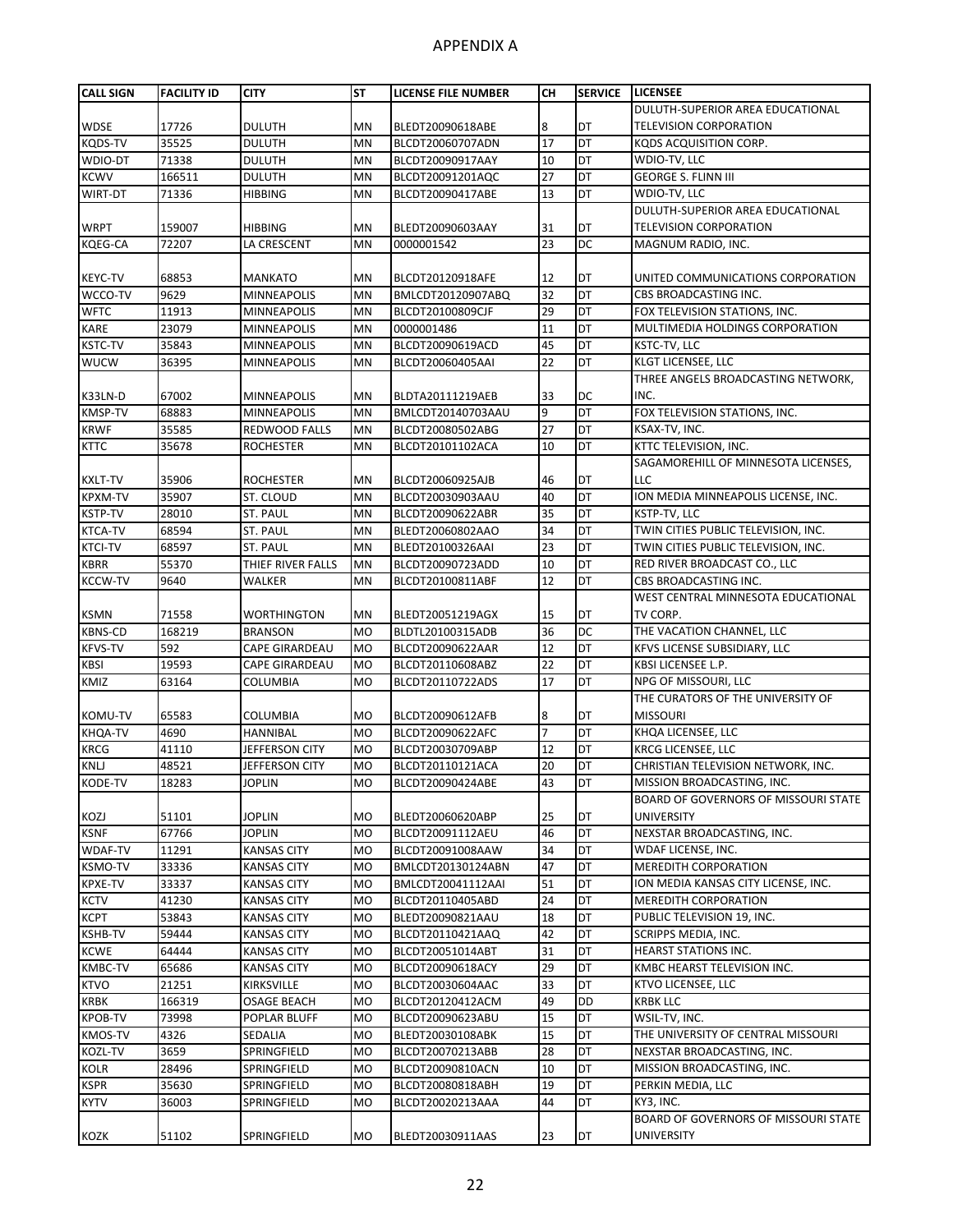| <b>CALL SIGN</b> | <b>FACILITY ID</b> | <b>CITY</b>          | <b>ST</b> | LICENSE FILE NUMBER | CН             | <b>SERVICE</b>  | <b>LICENSEE</b>                         |
|------------------|--------------------|----------------------|-----------|---------------------|----------------|-----------------|-----------------------------------------|
| <b>KSDK</b>      | 46981              | ST. LOUIS            | <b>MO</b> | BLCDT19991202ABM    | 35             | DT              | MULTIMEDIA KSDK, LLC                    |
|                  |                    |                      |           |                     |                |                 | TCCSA, INC., D/B/A TRINITY BROADCASTING |
| <b>KTAJ-TV</b>   | 999                | ST. JOSEPH           | <b>MO</b> | BLCDT20060703AAK    | 21             | DT              | <b>NETWORK</b>                          |
| <b>KQTV</b>      | 20427              | ST. JOSEPH           | <b>MO</b> | BLCDT20091124AFJ    | $\overline{7}$ | DT              | NEXSTAR BROADCASTING, INC.              |
| <b>KEFN-CA</b>   | 9375               | ST. LOUIS            | <b>MO</b> | 0000001621          | 49             | DC              | ETERNAL FAMILY NETWORK                  |
| <b>KPLR-TV</b>   | 35417              | ST. LOUIS            | <b>MO</b> | BLCDT20030812ABY    | 26             | DT              | KPLR, INC.                              |
| <b>KTVI</b>      | 35693              | ST. LOUIS            | <b>MO</b> | BLCDT20040903AAY    | 43             | DT              | <b>KTVI LICENSE, LLC</b>                |
| <b>KNLC</b>      | 48525              | ST. LOUIS            | <b>MO</b> | BLCDT20061228AAC    | 14             | DT              | NEW LIFE EVANGELISTIC CENTER, INC.      |
| <b>KDNL-TV</b>   | 56524              | ST. LOUIS            | <b>MO</b> | BLCDT20021216AAE    | 31             | DT              | KDNL LICENSEE, LLC                      |
|                  |                    |                      |           |                     |                |                 |                                         |
| <b>KETC</b>      | 62182              | ST. LOUIS            | <b>MO</b> | BLEDT20090804ABV    | 39             | DT              | ST. LOUIS REGIONAL PUBLIC MEDIA, INC.   |
| <b>KMOV</b>      | 70034              | ST. LOUIS            | <b>MO</b> | BLCDT20090626ACG    | 24             | DT              | <b>MEREDITH CORPORATION</b>             |
|                  |                    |                      |           |                     |                |                 | THREE ANGELS BROADCASTING NETWORK,      |
| K25NG-D          | 190156             | <b>ST. LOUIS</b>     | <b>MO</b> | BLDTL20130805ABR    | 25             | DC              | INC.                                    |
| <b>WLOX</b>      | 13995              | <b>BILOXI</b>        | <b>MS</b> | BLCDT20091217AEF    | 39             | <b>DT</b>       | WLOX LICENSE SUBSIDIARY, LLC            |
|                  |                    |                      |           |                     |                |                 | MISSISSIPPI AUTHORITY FOR EDUCATIONAL   |
| WMAH-TV          | 43197              | <b>BILOXI</b>        | <b>MS</b> | BLEDT20110404AGM    | 16             | DT              | TELEVISION                              |
|                  |                    |                      |           |                     |                |                 | MISSISSIPPI AUTHORITY FOR EDUCATIONAL   |
| <b>WMAE-TV</b>   | 43170              | <b>BOONEVILLE</b>    | <b>MS</b> | BLEDT20091222ALO    | 12             | DT              | <b>TV</b>                               |
| W34DV-D          | 68905              | <b>BOONEVILLE</b>    | <b>MS</b> | 0000001528          | 34             | DC              | UNITY BROADCASTING, INC.                |
|                  |                    |                      |           |                     |                |                 | MISSISSIPPI AUTHORITY FOR EDUCATIONAL   |
| WMAU-TV          | 43184              | <b>BUDE</b>          | <b>MS</b> | BLEDT20090327ABW    | 18             | DT              | TV                                      |
| WCBI-TV          | 12477              | <b>COLUMBUS</b>      | <b>MS</b> | BLCDT20020822ABO    | 35             | DT              | WCBI-TV, LLC                            |
| W39CA-D          | 68910              | <b>FULTON</b>        | <b>MS</b> | 0000001530          | 39             | DC              | UNITY BROADCASTING, INC.                |
| <b>WXVT</b>      | 25236              | <b>GREENVILLE</b>    | <b>MS</b> | BLCDT20090612ACI    | 15             | DT              | H3 COMMUNICATIONS, LLC                  |
|                  |                    |                      |           |                     |                |                 | MISSISSIPPI AUTHORITY FOR EDUCATIONAL   |
| WMAO-TV          | 43176              | GREENWOOD            | <b>MS</b> | BLEDT20090612AAI    | 25             | DT              | TV                                      |
|                  |                    |                      |           |                     |                |                 | COMMONWEALTH BROADCASTING GROUP,        |
| WABG-TV          | 43203              | <b>GREENWOOD</b>     | <b>MS</b> | BLCDT20051024ABR    | 32             | DT              | INC.                                    |
| WXXV-TV          | 53517              | <b>GULFPORT</b>      | <b>MS</b> | BLCDT20070809ABD    | 48             | DT              | MORRIS NETWORK OF MISSISSIPPI, INC.     |
|                  |                    |                      |           |                     |                |                 | MEDIA GENERAL COMMUNICATIONS            |
| <b>WHLT</b>      | 48668              | <b>HATTIESBURG</b>   | <b>MS</b> | BLCDT20091216AAL    | 22             | DT              | <b>HOLDINGS, LLC</b>                    |
| WBII-CD          | 41883              | <b>HOLLY SPRINGS</b> | <b>MS</b> | BLDTA20090513AFM    | 20             | DС              | MID-SOUTH BROADCASTING                  |
|                  |                    |                      |           |                     |                |                 | TCCSA, INC., D/B/A TRINITY BROADCASTING |
| WBUY-TV          | 60830              | <b>HOLLY SPRINGS</b> | <b>MS</b> | BLCDT20110719ACL    | 41             | DT              | <b>NETWORK</b>                          |
|                  |                    |                      |           |                     |                |                 | MISSISSIPPI AUTHORITY FOR EDUCATIONAL   |
| WMPN-TV          | 43168              | JACKSON              | <b>MS</b> | BLEDT20080807AAP    | 20             | DT              | <b>TV</b>                               |
|                  |                    |                      |           |                     |                |                 | MEDIA GENERAL COMMUNICATIONS            |
| <b>WJTV</b>      | 48667              | JACKSON              | <b>MS</b> | BLCDT20111014ABR    | 12             | DT              | HOLDINGS, LLC                           |
| <b>WAPT</b>      | 49712              | <b>JACKSON</b>       | <b>MS</b> | BLCDT20081126ALZ    | 21             | DT              | WAPT HEARST TELEVISON INC.              |
| <b>WLBT</b>      | 68542              | <b>JACKSON</b>       | <b>MS</b> | BLCDT20100119AEE    | 30             | DT              | WLBT LICENSE SUBSIDIARY, LLC            |
| <b>WDBD</b>      | 71326              | <b>JACKSON</b>       | <b>MS</b> | BLCDT20090612ADU    | 40             | DT              | WDBD LICENSE SUBSIDIARY, LLC            |
| <b>WWJX</b>      | 166512             | JACKSON              | <b>MS</b> | BLCDT20110824ABD    | 23             | DT              | GEORGE S. FLINN, JR.                    |
| <b>WDAM-TV</b>   | 21250              | LAUREL               | <b>MS</b> | BLCDT20100129ABY    | 7              | DT              | WDAM LICENSE SUBSIDIARY, LLC            |
|                  |                    |                      |           |                     |                |                 | TRINITY CHRISTIAN CENTER OF SANTA ANA,  |
| WRBJ-TV          | 136749             | MAGEE                | <b>MS</b> | BLCDT20110511AGB    | 34             | DT              | INC.                                    |
| WTOK-TV          | 4686               | MERIDIAN             | <b>MS</b> | BLCDT20120203AAH    | 11             | DT              | GRAY TELEVISION LICENSEE, LLC.          |
| <b>WGBC</b>      | 24314              | MERIDIAN             | <b>MS</b> | BLCDT20071024AAK    | 31             | DT              | WGBC-TV, LLC                            |
|                  |                    |                      |           |                     |                |                 | MISSISSIPPI AUTHORITY FOR EDUCATIONAL   |
| WMAW-TV          | 43169              | MERIDIAN             | <b>MS</b> | BLEDT20100217AAZ    | 44             | DT              | <b>TV</b>                               |
| <b>WMDN</b>      | 73255              | MERIDIAN             | <b>MS</b> | BLCDT20090304ADW    | 24             | DT              | WMDN TV, LLC                            |
|                  |                    |                      |           |                     |                |                 | MISSISSIPPI AUTHORITY FOR EDUCATIONAL   |
| WMAB-TV          | 43192              | MISSISSIPPI STATE    | <b>MS</b> | BLEDT20090612AAH    | 10             | DT              | TV                                      |
| WNTZ-TV          | 16539              | NATCHEZ              | <b>MS</b> | BLCDT20060630AAV    | 49             | $\overline{DT}$ | NEXSTAR BROADCASTING, INC.              |
|                  |                    |                      |           |                     |                |                 | MISSISSIPPI AUTHORITY FOR EDUCATIONAL   |
| WMAV-TV          | 43193              | OXFORD               | <b>MS</b> | BLEDT20090612AAK    | 36             | DT              | TELEVISION                              |
|                  |                    |                      |           |                     |                |                 |                                         |
| <b>WWTW</b>      | 84214              | SENATOBIA            | <b>MS</b> | BLEDT20101210ACS    | 34             | DT              | BROADCASTING FOR THE CHALLENGED, INC.   |
| <b>WTVA</b>      | 74148              | <b>TUPELO</b>        | <b>MS</b> | BLCDT20090612AGU    | 8              | DT              | MISSISSIPPI TV LICENSE COMPANY, LLC     |
|                  |                    |                      |           |                     |                |                 | CHRISTIAN TELEVISION NETWORK OF         |
| WEPH             | 83946              | <b>TUPELO</b>        | <b>MS</b> | BLCDT20110308AAO    | 49             | DT              | MISSISSIPPI, INC.                       |
|                  | 84253              |                      |           |                     | 41             | DT              | <b>TOUGALOO COLLEGE</b>                 |
| <b>WLOO</b>      |                    | VICKSBURG            | <b>MS</b> | BLCDT20090603AAQ    |                |                 |                                         |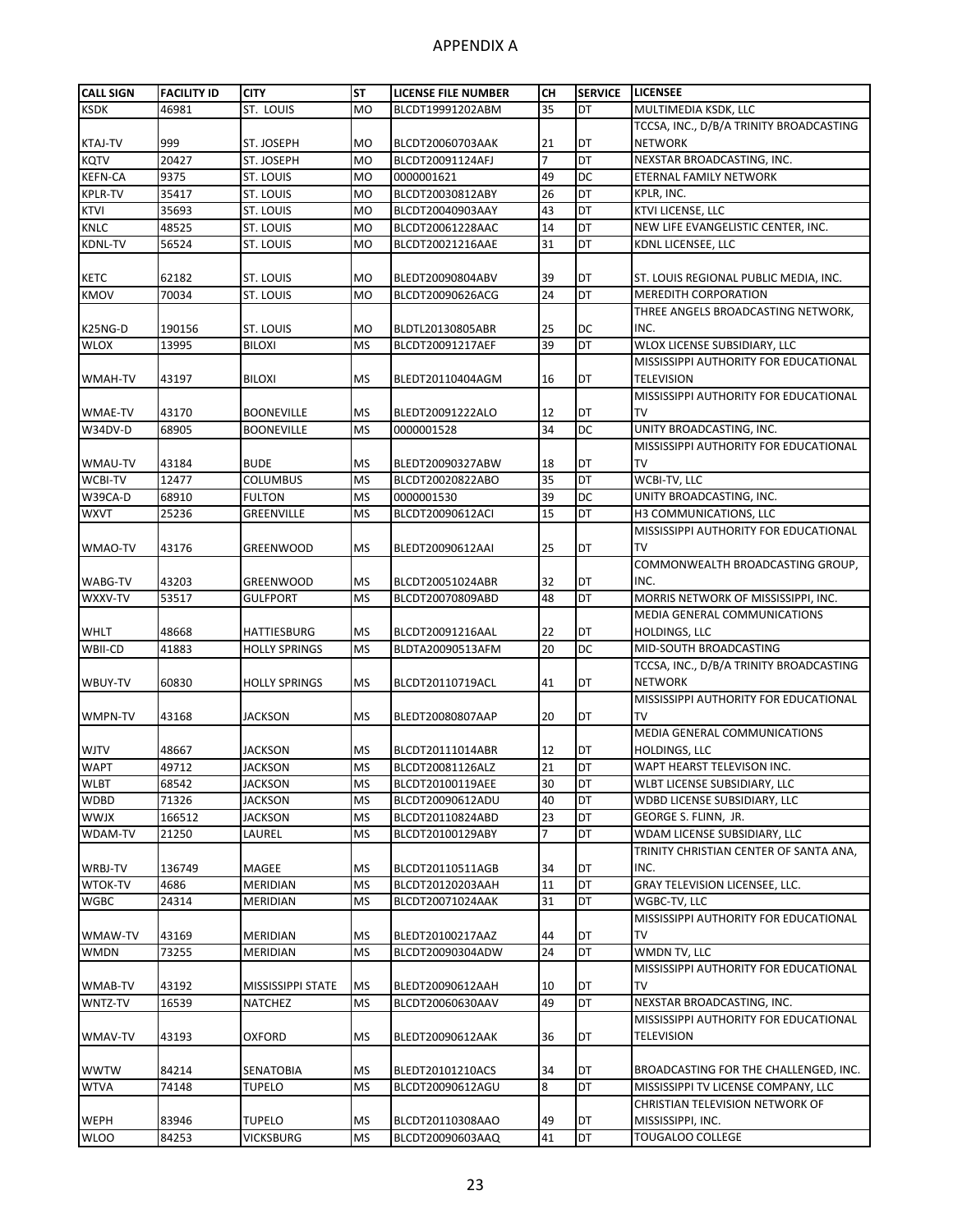| <b>CALL SIGN</b> | <b>FACILITY ID</b> | <b>CITY</b>         | <b>ST</b> | LICENSE FILE NUMBER | CН             | <b>SERVICE</b>  | <b>LICENSEE</b>                        |
|------------------|--------------------|---------------------|-----------|---------------------|----------------|-----------------|----------------------------------------|
|                  |                    |                     |           |                     |                |                 | COASTAL TELEVISION BROADCASTING        |
| WLOV-TV          | 37732              | <b>WEST POINT</b>   | <b>MS</b> | BLCDT20070405ABC    | 16             | DT              | <b>COMPANY LLC</b>                     |
| <b>KSVI</b>      | 5243               | <b>BILLINGS</b>     | MT        | BLCDT20090205ABS    | 18             | DT              | NEXSTAR BROADCASTING, INC.             |
| <b>KTVQ</b>      | 35694              | <b>BILLINGS</b>     | MT        | BLCDT20060802AYX    | 10             | DT              | KTVQ COMMUNICATIONS, LLC               |
| <b>KULR-TV</b>   | 35724              | <b>BILLINGS</b>     | MT        | BLCDT20070521AFW    | 11             | DT              | <b>COWLES MONTANA MEDIA COMPANY</b>    |
|                  |                    |                     |           |                     |                |                 | <b>BOARD OF REGENTS OF THE MONTANA</b> |
| <b>KBGS-TV</b>   | 169030             | <b>BILLINGS</b>     | MT        | BLEDT20090619ACP    | 16             | DT              | UNIVERSITY SYSTEM                      |
| KDBZ-CD          | 18083              | <b>BOZEMAN</b>      | MT        | BLDTA20110217AAJ    | 42             | DC              | BLUESTONE LICENSE HOLDINGS INC.        |
| <b>KBZK</b>      | 33756              | <b>BOZEMAN</b>      | MT        | BLCDT20050825AAQ    | 13             | DT              | KCTZ COMMUNICATIONS, LLC               |
| <b>KUSM-TV</b>   | 43567              | <b>BOZEMAN</b>      | MT        | BLEDT20050926ALC    | 8              | DT              | <b>MONTANA STATE UNIVERSITY</b>        |
| <b>KWYB</b>      | 14674              | <b>BUTTE</b>        | MT        | BLCDT20080424ABB    | 19             | DT              | <b>COWLES MONTANA MEDIA COMPANY</b>    |
| <b>KTVM-TV</b>   | 18066              | <b>BUTTE</b>        | MT        | BLCDT20100629AVB    | 6              | DT              | BLUESTONE LICENSE HOLDINGS INC.        |
| <b>KXLF-TV</b>   | 35959              | <b>BUTTE</b>        | MT        | BLCDT20080716AHR    | 5              | DT              | <b>KXLF COMMUNICATIONS, LLC</b>        |
| <b>KXGN-TV</b>   | 24287              | <b>GLENDIVE</b>     | MT        | BLCDT20090622AEF    | 5              | DT              | GLENDIVE BROADCASTING CORP.            |
| <b>KTGF</b>      | 13792              | <b>GREAT FALLS</b>  | MT        | BLCDT20101222AAH    | 45             | DT              | <b>KTGF LICENSE CORPORATION</b>        |
| <b>KFBB-TV</b>   | 34412              | <b>GREAT FALLS</b>  | MT        | BLCDT20071108ADA    | 8              | DT              | COWLES MONTANA MEDIA COMPANY           |
| <b>KRTV</b>      | 35567              | <b>GREAT FALLS</b>  | MT        | BLCDT20130701AAV    | 7              | DT              | KRTV COMMUNICATIONS, LLC               |
|                  |                    |                     |           |                     |                |                 | BOARD OF REGENTS OF THE MONTANA        |
| <b>KUGF</b>      | 169028             | <b>GREAT FALLS</b>  | MT        | BLEDT20101008ACG    | 21             | DT              | UNIVERSITY SYSTEM                      |
| <b>KHMT</b>      | 47670              | <b>HARDIN</b>       | MT        | BLCDT20090226AAD    | 22             | DT              | MISSION BROADCASTING, INC.             |
| <b>KTVH-DT</b>   | 5290               | HELENA              | MT        | 0000001181          | 12             | DT              | <b>GRAY TELEVISION LICENSEE, LLC</b>   |
| <b>KMTF</b>      | 68717              | HELENA              | MT        | 0000001180          | 29             | DT              | <b>GRAY TELEVISION LICENSEE, LLC</b>   |
| <b>KCFW-TV</b>   | 18079              | KALISPELL           | MT        | BLCDT20090622ADR    | 9              | DT              | BLUESTONE LICENSE HOLDINGS INC.        |
| <b>KAJJ-CD</b>   | 35453              | KALISPELL           | <b>MT</b> | BLDTA20120109ABE    | 39             | DC              | <b>KPAX COMMUNICATIONS, LLC</b>        |
|                  |                    |                     |           |                     |                |                 | BOARD OF REGENTS OF THE MONTANA        |
| <b>KUKL-TV</b>   | 169027             | KALISPELL           | MT        | BLEDT20121211ABR    | 46             | DT              | UNIVERSITY SYSTEM                      |
| <b>KYUS-TV</b>   | 5237               | MILES CITY          | MT        | BLCDT20090622AFD    | 3              | DT              | KYUS-TV BROADCASTING CORPORATION       |
| <b>KTMF</b>      | 14675              | <b>MISSOULA</b>     | MT        | BLCDT20090612AEQ    | 23             | DT              | COWLES MONTANA MEDIA COMPANY           |
| <b>KECI-TV</b>   | 18084              | <b>MISSOULA</b>     | MT        | BLCDT20100701BOM    | 13             | DT              | BLUESTONE LICENSE HOLDINGS INC.        |
| <b>KPAX-TV</b>   | 35455              | <b>MISSOULA</b>     | MT        | BLCDT20070209AAZ    | $\overline{7}$ | DT              | KPAX COMMUNICATIONS, LLC               |
| <b>KUFM-TV</b>   | 66611              | <b>MISSOULA</b>     | MT        | BLEDT20101008ACD    | 11             | DT              | THE UNIVERSITY OF MONTANA              |
| <b>KSKC-CD</b>   | 168332             | PABLO/RONAN         | MT        | BLDTL20090720ADP    | 27             | DC              | SALISH KOOTENAI COLLEGE                |
| <b>WLOS</b>      | 56537              | <b>ASHEVILLE</b>    | <b>NC</b> | BLCDT20101014ABR    | 13             | DT              | WLOS LICENSEE, LLC                     |
| WUNF-TV          | 69300              | <b>ASHEVILLE</b>    | <b>NC</b> | BLEDT20120615ACE    | 25             | DD              | UNIVERSITY OF NORTH CAROLINA           |
|                  |                    |                     |           |                     |                |                 | MEDIA GENERAL COMMUNICATIONS           |
| <b>WYCW</b>      | 70149              | ASHEVILLE           | <b>NC</b> | BLCDT20060615AAW    | 45             | DT              | HOLDINGS, LLC                          |
| <b>WJZY</b>      | 73152              | <b>BELMONT</b>      | <b>NC</b> | BLCDT20080717AAP    | 47             | DT              | FOX TELEVISION STATIONS, INC.          |
| WLNN-LP          | 60888              | <b>BOONE</b>        | <b>NC</b> | 0000001556          | 24             | DC              | <b>CAROLINA RAYS LLC</b>               |
| WGPX-TV          | 65074              | <b>BURLINGTON</b>   | <b>NC</b> |                     | 14             | DT              | ION MEDIA GREENSBORO LICENSE, INC.     |
|                  |                    | CANTON              | <b>NC</b> | BLCDT20060418ADO    | 27             | DT              | UNIVERSITY OF NORTH CAROLINA           |
| <b>WUNW</b>      | 83822              |                     |           | BLEDT20110921AAA    |                |                 |                                        |
| WUNC-TV          | 69080              | CHAPEL HILL         | NC.       | BLEDT20090824ABP    | 25             | DT              | UNIVERSITY OF NORTH CAROLINA           |
|                  | 10645              |                     |           |                     |                |                 | CENTRAL PIEDMONT COMMUNITY COLLEGE     |
| <b>WTVI</b>      |                    | CHARLOTTE           | <b>NC</b> | BLEDT20101222ABA    | 11             | DT<br><b>DT</b> |                                        |
| <b>WBTV</b>      | 30826              | <b>CHARLOTTE</b>    | <b>NC</b> | BLCDT19991025AEB    | 23             |                 | WBTV LICENSE SUBSIDIARY, LLC           |
| WCNC-TV          | 32326              | CHARLOTTE           | <b>NC</b> | BLCDT20031211ABN    | 22             | DT              | WCNC-TV, INC.                          |
|                  |                    |                     |           |                     |                |                 |                                        |
| <b>WCCB</b>      | 49157              | CHARLOTTE           | <b>NC</b> | BLCDT20020227AAZ    | 27             | DT              | NORTH CAROLINA BROADCASTING PARTNERS   |
|                  |                    |                     |           |                     |                |                 | THREE ANGELS BROADCASTING NETWORK,     |
| W21CK-D          | 67022              | CHARLOTTE           | <b>NC</b> | BLDTA20110706AAV    | 21             | DC              | INC.                                   |
| WGTB-CD          | 70097              | <b>CHARLOTTE</b>    | <b>NC</b> | BLDTA20121102ABD    | 28             | DC              | VICTORY CHRISTIAN CENTER, INC.         |
| WSOC-TV          | 74070              | CHARLOTTE           | <b>NC</b> | BLCDT20040526ANW    | 34             | DT              | WSOC TELEVISION, INC.                  |
| WUNG-TV          | 69124              | CONCORD             | <b>NC</b> | BLEDT20100812ABM    | 44             | DT              | UNIVERSITY OF NORTH CAROLINA           |
| <b>WTVD</b>      | 8617               | <b>DURHAM</b>       | <b>NC</b> | BMLCDT20120814AAG   | 11             | DT              | WTVD TELEVISION, LLC                   |
| <b>WRDC</b>      | 54963              | <b>DURHAM</b>       | <b>NC</b> | BLCDT20090612AID    | 28             | DT              | RALEIGH (WRDC-TV) LICENSEE, INC.       |
| WUBX-CD          | 70423              | DURHAM, ETC.        | <b>NC</b> | 0000001639          | 31             | DC              | L4 MEDIA GROUP, LLC                    |
| WUND-TV          | 69292              | <b>EDENTON</b>      | <b>NC</b> | BMLEDT20101027ABX   | 20             | DT              | UNIVERSITY OF NORTH CAROLINA           |
| WUVC-DT          | 16517              | FAYETTEVILLE        | <b>NC</b> | BLCDT20060912ACZ    | 38             | DT              | WUVC LICENSE PARTNERSHIP, G.P.         |
| WFPX-TV          | 21245              | <b>FAYETTEVILLE</b> | <b>NC</b> | BLCDT20021025AAD    | 36             | DT              | ION MEDIA LICENSE COMPANY, LLC         |
| WHFL-CD          | 22485              | GOLDSBORO           | <b>NC</b> | BLDTA20120113ACG    | 43             | DC              | FREE LIFE MINISTRIES, INC.             |
|                  |                    |                     |           |                     |                |                 | MEDIA GENERAL COMMUNICATIONS           |
| <b>WNCN</b>      | 50782              | GOLDSBORO           | <b>NC</b> | BMLCDT20140925AEP   | 17             | DT              | HOLDINGS, LLC                          |
| <b>WMYV</b>      | 25544              | GREENSBORO          | <b>NC</b> | BLCDT20020430ABD    | 33             | DT              | WUPN LICENSEE, LLC                     |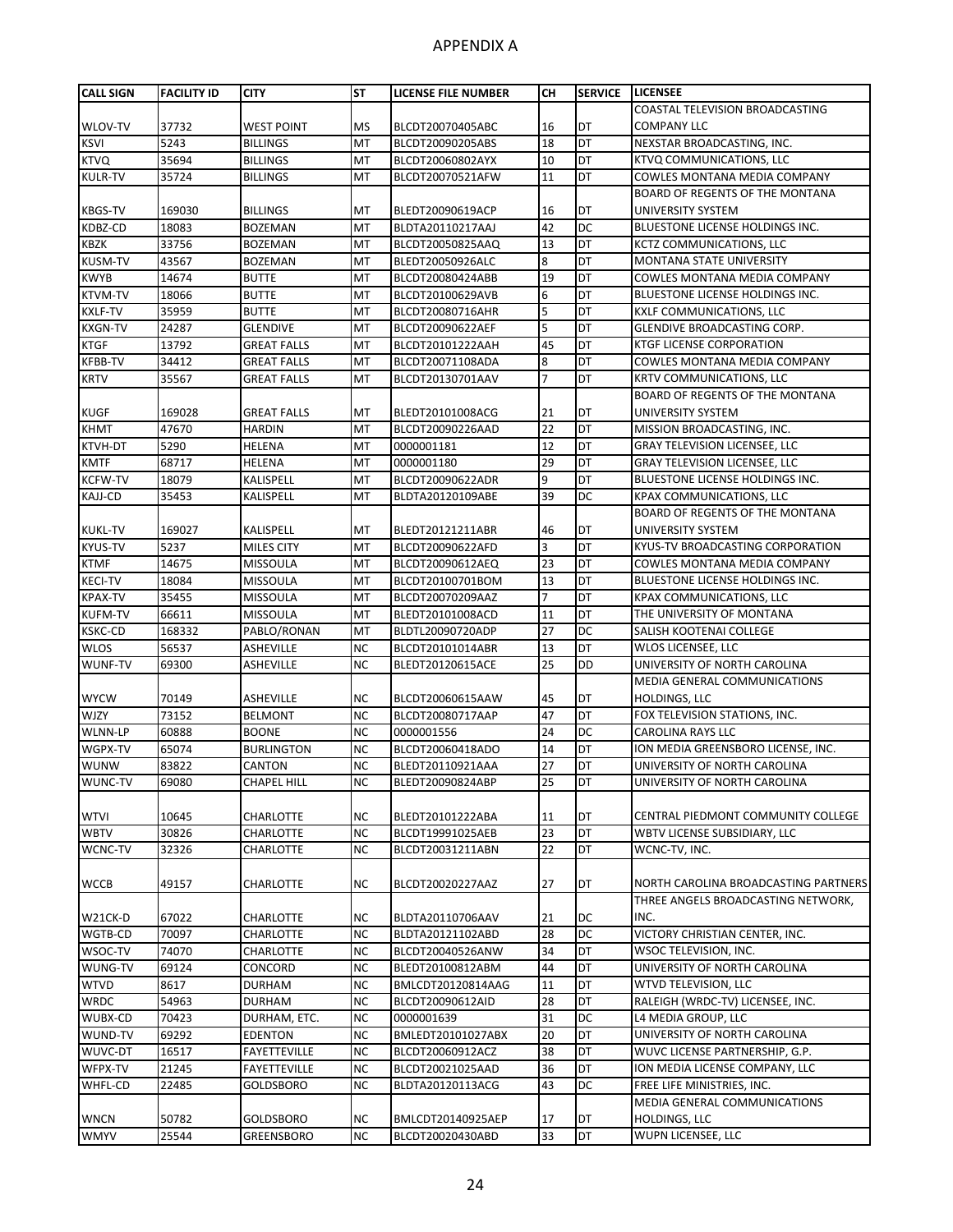| <b>CALL SIGN</b> | <b>FACILITY ID</b> | <b>CITY</b>              | <b>ST</b>              | LICENSE FILE NUMBER                   | CН       | <b>SERVICE</b> | <b>LICENSEE</b>                                                             |
|------------------|--------------------|--------------------------|------------------------|---------------------------------------|----------|----------------|-----------------------------------------------------------------------------|
| <b>WLXI</b>      | 54452              | <b>GREENSBORO</b>        | <b>NC</b>              | BLCDT20090204ABD                      | 43       | DT             | RADIANT LIFE MINISTRIES, INC.                                               |
| WFMY-TV          | 72064              | GREENSBORO               | <b>NC</b>              | BLCDT20050628AAB                      | 51       | DT             | WFMY TELEVISION, LLC                                                        |
|                  |                    |                          |                        |                                       |          |                | ESTEEM BROADCASTING OF NORTH                                                |
| <b>WYDO</b>      | 35582              | <b>GREENVILLE</b>        | <b>NC</b>              | BLCDT20090805AAL                      | 47       | DT             | <b>CAROLINA LLC</b>                                                         |
|                  |                    |                          |                        |                                       |          |                | MEDIA GENERAL COMMUNICATIONS                                                |
| <b>WNCT-TV</b>   | 57838              | <b>GREENVILLE</b>        | <b>NC</b>              | BLCDT20110504ACA                      | 10       | DT             | <b>HOLDINGS, LLC</b>                                                        |
| WUNK-TV          | 69149              | <b>GREENVILLE</b>        | <b>NC</b>              | BLEDT20100913ACD                      | 23       | DT             | UNIVERSITY OF NORTH CAROLINA                                                |
| WEPX-TV          | 81508              | <b>GREENVILLE</b>        | <b>NC</b>              | BLCDT20121029ACA                      | 26       | DT             | ION MEDIA GREENVILLE LICENSE, INC.                                          |
| WHKY-TV          | 65919              | <b>HICKORY</b>           | <b>NC</b>              | BLCDT20110927ACZ                      | 40       | <b>DD</b>      | LONG COMMUNICATIONS, LLC.                                                   |
| <b>WGHP</b>      | 72106              | <b>HIGH POINT</b>        | <b>NC</b>              | BLCDT20100315ABW                      | 35       | DT             | WGHP LICENSE, LLC                                                           |
| WPXU-TV          | 37971              | JACKSONVILLE             | <b>NC</b>              | BLCDT20021029AAD                      | 34       | DT             | ION MEDIA JACKSONVILLE LICENSE, INC.                                        |
| WUNM-TV          | 69444              | <b>JACKSONVILLE</b>      | <b>NC</b>              | BLEDT20090827AAT                      | 19       | DT             | UNIVERSITY OF NORTH CAROLINA                                                |
| WAXN-TV          | 12793              | <b>KANNAPOLIS</b>        | <b>NC</b>              | BLCDT20110721AAO                      | 50       | DT             | WSOC TELEVISION, INC.                                                       |
| WTBL-CD          | 54983              | LENOIR                   | <b>NC</b>              | BLDTA20120628ABE                      | 49       | DC             | <b>ERNESTO BUSTOS</b>                                                       |
| <b>WCWG</b>      | 35385              | LEXINGTON                | <b>NC</b>              | BLCDT20070418ACV                      | 19       | DT             | <b>GREENSBORO TV, LLC</b>                                                   |
| WUNE-TV          | 69114              | LINVILLE                 | <b>NC</b>              | BLEDT20091118ADR                      | 17       | DT             | UNIVERSITY OF NORTH CAROLINA                                                |
| <b>WUNU</b>      | 69416              | LUMBERTON                | <b>NC</b>              | BLEDT20091113ABG                      | 31       | DT             | UNIVERSITY OF NORTH CAROLINA                                                |
|                  |                    |                          |                        |                                       |          |                | BILLY RAY LOCKLEAR EVANGELISTIC                                             |
| WLPS-CD          | 167158             | LUMBERTON-PEMBRING       |                        | BLDTL20090217ACB                      | 14       | DC             | ASSOCIATION, INC.                                                           |
| <b>WSKY-TV</b>   | 76324              | <b>MANTEO</b>            | <b>NC</b>              | BLCDT20100514ADM                      | 9        | DT             | TIDEWATER TV LLC                                                            |
|                  |                    |                          |                        |                                       |          |                | ESTEEM BROADCASTING OF NORTH                                                |
| <b>WFXI</b>      | 37982              | MOREHEAD CITY            | <b>NC</b>              | BLCDT20090708AIS                      | 8        | DT             | CAROLINA LLC                                                                |
|                  |                    |                          |                        |                                       |          |                |                                                                             |
| <b>WCTI-TV</b>   | 18334              | <b>NEW BERN</b>          | <b>NC</b>              | BLCDT20090622ADO                      | 12       | DT             | NORTH CAROLINA LICENSE HOLDINGS, INC.                                       |
| WYBE-CD          | 40211              | PINEHURST                | <b>NC</b>              | 0000001468                            | 44       | DC             | MULTIMEDIA NETWORK OF NC, INC                                               |
|                  |                    |                          |                        |                                       |          |                |                                                                             |
| <b>WRAL-TV</b>   | 8688               | RALEIGH                  | <b>NC</b>              | BLCDT20090710AKG                      | 48       | DT             | CAPITOL BROADCASTING COMPANY, INC.                                          |
| WZGS-CD          | 41095              | RALEIGH                  | <b>NC</b>              | BLDTA20130513ADT                      | 44       | DC             | ZGS RALEIGH INC.                                                            |
| <b>WRAZ</b>      | 64611              | RALEIGH                  | <b>NC</b>              | BLCDT20050502ABD                      | 49       | <b>DT</b>      | WRAZ-TV, INC.                                                               |
| <b>WLFL</b>      | 73205              | RALEIGH                  | <b>NC</b>              | BLCDT20090612AIF                      | 27       | DT             | WLFL LICENSEE, LLC                                                          |
| WUNP-TV          | 69397              | <b>ROANOKE RAPIDS</b>    | <b>NC</b>              |                                       |          | DT             | UNIVERSITY OF NORTH CAROLINA                                                |
| WRPX-TV          | 20590              | ROCKY MOUNT              | <b>NC</b>              | BMLEDT20121116AGM<br>BLCDT20020510AAF | 36<br>15 | DT             | ION MEDIA RALEIGH LICENSE, INC.                                             |
|                  |                    |                          |                        |                                       |          |                | <b>ACTION COMMUNITY TELEVISION</b>                                          |
| WHIG-CD          | 168101             | <b>ROCKY MOUNT</b>       | <b>NC</b>              | BLDTL20100217AAK                      | 31       | DC             | <b>BROADCASTING NETWORK</b>                                                 |
|                  |                    |                          |                        |                                       |          |                |                                                                             |
| WBFT-CA          | 64400              | SANFORD                  | <b>NC</b>              | BLTTL19890630IK                       | 46       | СA             | SAN-LEE COMMUNITY BROADCASTING, INC.                                        |
|                  |                    |                          |                        |                                       |          |                |                                                                             |
| WARZ-CD          | 71089              | SMITHFIELD-SELMA         | <b>NC</b>              | 0000001105                            | 34       | DC             |                                                                             |
| WITN-TV          | 594                | <b>WASHINGTON</b>        | <b>NC</b>              | BLCDT20060615ABD                      | 32       | DT             | WATERS & BROCK COMMUNICATIONS, INC.<br><b>GRAY TELEVISION LICENSEE, LLC</b> |
| <b>WWAY</b>      | 12033              | <b>WILMINGTON</b>        | <b>NC</b>              | BLCDT20051221AOQ                      | 46       | DT             | WWAY-TV, LLC                                                                |
|                  | 48666              |                          |                        |                                       |          |                |                                                                             |
| <b>WECT</b>      |                    | <b>WILMINGTON</b>        | <b>NC</b><br><b>NC</b> | BLCDT20081031ABJ                      | 44<br>29 | DT<br>DT       | WECT LICENSE SUBSIDIARY, LLC                                                |
| WUNJ-TV          | 69332              | WILMINGTON<br>WILMINGTON |                        | BLEDT20080821AAH                      |          | DT             | UNIVERSITY OF NORTH CAROLINA                                                |
| WSFX-TV          | 72871              |                          | <b>NC</b><br><b>NC</b> | BLCDT20110209AAO                      | 30       | DT             | WSFX LICENSE SUBSIDIARY, LLC<br>RADIANT LIFE MINISTRIES, INC.               |
| <b>WRAY-TV</b>   | 10133              | WILSON                   |                        | BLCDT20060609AAX                      | 42       |                |                                                                             |
| WXLV-TV          | 414                | WINSTON-SALEM            | <b>NC</b>              | BLCDT20050624ABB                      | 29       | DT             | WXLV LICENSEE, LLC                                                          |
| WXII-TV          | 53921              | WINSTON-SALEM            | <b>NC</b>              | BLCDT20050627AAU                      | 31       | DT             | WXII HEARST TELEVISION INC.                                                 |
| <b>WUNL-TV</b>   | 69360              | WINSTON-SALEM            | <b>NC</b>              | BLEDT20091112ABR                      | 32       | DT             | UNIVERSITY OF NORTH CAROLINA                                                |
| <b>KBMY</b>      | 22121              | <b>BISMARCK</b>          | <b>ND</b>              | BLCDT20090701ADJ                      | 17       | DT             | KBMY-KMCY, LLC                                                              |
| <b>KFYR-TV</b>   | 41427              | <b>BISMARCK</b>          | <b>ND</b>              | BLCDT20071108ADF                      | 31       | DT             | <b>GRAY TELEVISION LICENSEE, LLC</b>                                        |
| <b>KBME-TV</b>   | 53324              | <b>BISMARCK</b>          | <b>ND</b>              | BLEDT20020122AAD                      | 22       | DT             | PRAIRIE PUBLIC BROADCASTING, INC.                                           |
| KXMB-TV          | 55686              | BISMARCK                 | <b>ND</b>              | BLCDT20090602ACO                      | 12       | DT             | REITEN TELEVISION, INC.                                                     |
| <b>KNDB</b>      | 82611              | <b>BISMARCK</b>          | <b>ND</b>              | BLCDT20100510AGW                      | 26       | DT             | LEGACY BROADCASTING, LLC                                                    |
| <b>KMDE</b>      | 162016             | <b>DEVILS LAKE</b>       | <b>ND</b>              | BLEDT20060207ABL                      | 25       | DT             | PRAIRIE PUBLIC BROADCASTING, INC.                                           |
| WDAZ-TV          | 22124              | DEVIL'S LAKE             | <b>ND</b>              | BLCDT20090223AAR                      | 8        | DT             | FORUM COMMUNICATIONS COMPANY                                                |
| <b>KQCD-TV</b>   | 41430              | <b>DICKINSON</b>         | <b>ND</b>              | BLCDT20090223ABH                      | 7        | DT             | GRAY TELEVISION LICENSEE, LLC                                               |
| <b>KDSE</b>      | 53329              | <b>DICKINSON</b>         | <b>ND</b>              | BLEDT20090806AAQ                      | 9        | DT             | PRAIRIE PUBLIC BROADCASTING, INC.                                           |
| <b>KXMA-TV</b>   | 55684              | <b>DICKINSON</b>         | <b>ND</b>              | BLCDT20090715AHZ                      | 19       | DT             | REITEN TELEVISION, INC.                                                     |
| <b>KJRE</b>      | 53315              | ELLENDALE                | <b>ND</b>              | BLEDT20041109AAB                      | 20       | DT             | PRAIRIE PUBLIC BROADCASTING, INC.                                           |
| WDAY-TV          | 22129              | FARGO                    | <b>ND</b>              | BLCDT20061222ABH                      | 21       | DT             | FORUM COMMUNICATIONS COMPANY                                                |
| <b>KFME</b>      | 53321              | <b>FARGO</b>             | <b>ND</b>              | BLEDT20090818ABM                      | 13       | DT             | PRAIRIE PUBLIC BROADCASTING, INC.                                           |
| <b>KVRR</b>      | 55372              | <b>FARGO</b>             | <b>ND</b>              | BLCDT20090820ABE                      | 19       | DT             | RED RIVER BROADCAST CO., LLC                                                |
| KVLY-TV          | 61961              | FARGO                    | <b>ND</b>              | BLCDT20070430AXW                      | 44       | DT             | <b>GRAY TELEVISION LICENSEE, LLC</b>                                        |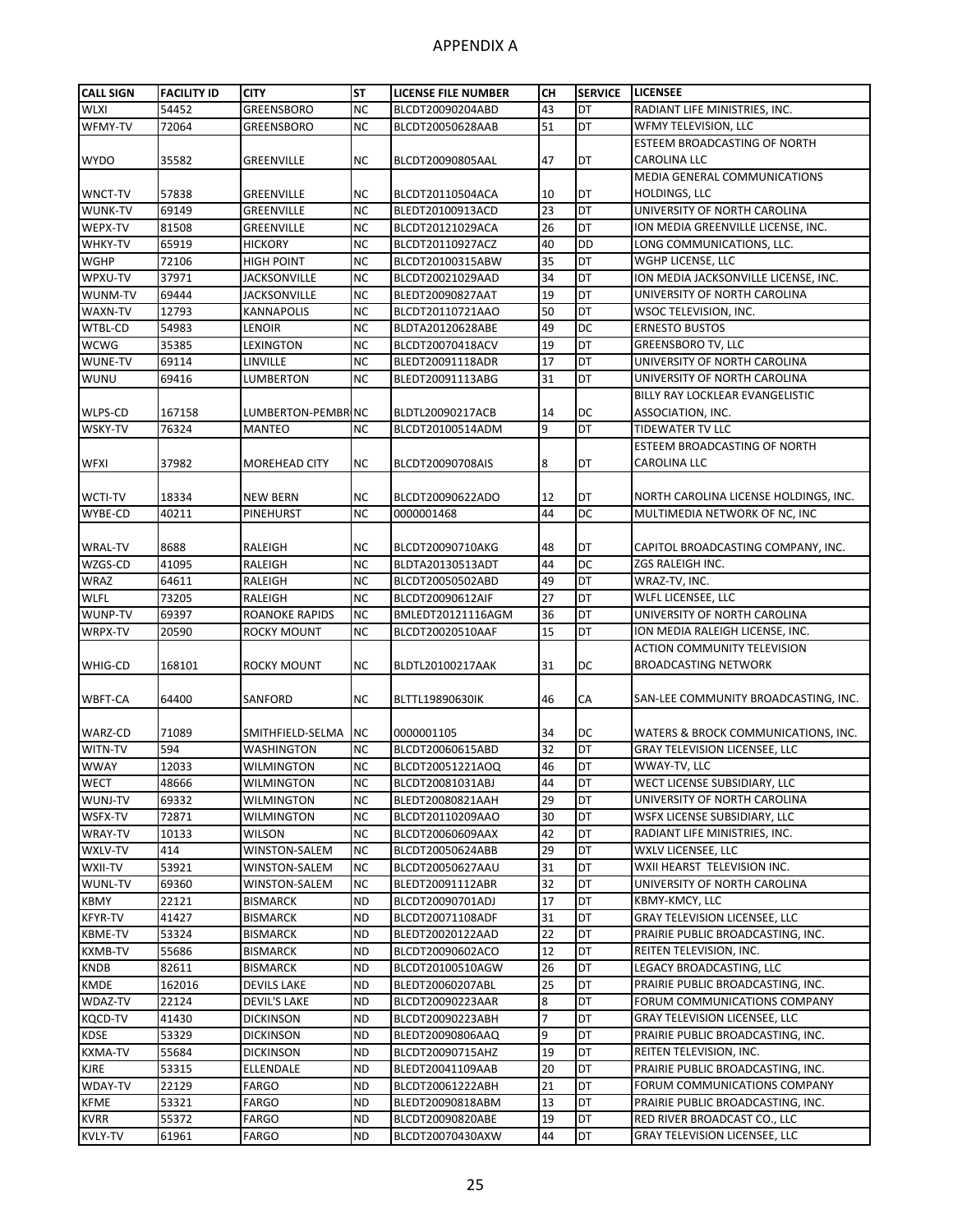| <b>CALL SIGN</b> | <b>FACILITY ID</b> | <b>CITY</b>         | <b>ST</b> | <b>LICENSE FILE NUMBER</b> | CН             | <b>SERVICE</b> | <b>LICENSEE</b>                      |
|------------------|--------------------|---------------------|-----------|----------------------------|----------------|----------------|--------------------------------------|
| KGFE             | 53320              | <b>GRAND FORKS</b>  | <b>ND</b> | BLEDT20090619ADI           | 15             | DT             | PRAIRIE PUBLIC BROADCASTING, INC.    |
| <b>KCPM</b>      | 86208              | <b>GRAND FORKS</b>  | <b>ND</b> | BLCDT20100623ACO           | 27             | DT             | G.I.G. OF NORTH DAKOTA, LLC          |
| <b>KJRR</b>      | 55364              | <b>JAMESTOWN</b>    | <b>ND</b> | BLCDT20090622AEP           | $\overline{7}$ | DT             | RED RIVER BROADCAST CO., LLC         |
| <b>KMCY</b>      | 22127              | MINOT               | <b>ND</b> | BLCDT20090203ADC           | 14             | DT             | KBMY-KMCY, LLC                       |
| KMOT             | 41425              | MINOT               | <b>ND</b> | BLCDT20090127AAR           | 10             | DT             | <b>GRAY TELEVISION LICENSEE, LLC</b> |
| KSRE             | 53313              | <b>MINOT</b>        | <b>ND</b> | BLEDT20031104ABX           | 40             | DT             | PRAIRIE PUBLIC BROADCASTING, INC.    |
| <b>KXMC-TV</b>   | 55685              | <b>MINOT</b>        | <b>ND</b> | BLCDT20090612AKC           | 13             | DT             | REITEN TELEVISION, INC.              |
| <b>KNDM</b>      | 82615              | <b>MINOT</b>        | <b>ND</b> | BLCDT20100510AHE           | 24             | DT             | LEGACY BROADCASTING, LLC             |
| <b>KNRR</b>      | 55362              | PEMBINA             | <b>ND</b> | BLCDT20091016AAS           | 12             | DT             | RED RIVER BROADCAST CO., LLC         |
|                  |                    |                     |           |                            |                |                | PARKER BROADCASTING OF DAKOTA        |
| <b>KRDK-TV</b>   | 49134              | VALLEY CITY         | <b>ND</b> | BLCDT20060831AAM           | 38             | DT             | LICENSE, LLC                         |
| <b>KUMV-TV</b>   | 41429              | WILLISTON           | <b>ND</b> | BLCDT20090223ABG           | 8              | DT             | <b>GRAY TELEVISION LICENSEE, LLC</b> |
| <b>KWSE</b>      | 53318              | <b>WILLISTON</b>    | <b>ND</b> | BLEDT20101124ADJ           | 11             | DT             | PRAIRIE PUBLIC BROADCASTING, INC.    |
| KXMD-TV          | 55683              | WILLISTON           | <b>ND</b> | BLCDT20090715AHY           | 14             | DT             | REITEN TELEVISION, INC.              |
|                  |                    |                     |           |                            |                |                | NEBRASKA EDUCATIONAL                 |
| <b>KTNE-TV</b>   | 47996              | ALLIANCE            | <b>NE</b> | BLEDT20090225ABJ           | 13             | DT             | TELECOMMUNICATIONS COMMISSION        |
|                  |                    |                     |           |                            |                |                | NEBRASKA EDUCATIONAL                 |
| <b>KMNE-TV</b>   | 47981              | <b>BASSETT</b>      | <b>NE</b> | BLEDT20090225ABN           | 7              | DT             | TELECOMMUNICATIONS COMMISSION        |
| <b>KGIN</b>      | 7894               | <b>GRAND ISLAND</b> | <b>NE</b> | BLCDT20090226AAZ           | 11             | DT             | <b>GRAY TELEVISION LICENSEE, LLC</b> |
|                  |                    |                     |           |                            |                |                | NEBRASKA EDUCATIONAL                 |
| <b>KHNE-TV</b>   | 47987              | <b>HASTINGS</b>     | <b>NE</b> | BLEDT20030409ABN           | 28             | DT             | TELECOMMUNICATIONS COMMISSION        |
| <b>KNHL</b>      | 48003              | HASTINGS            | <b>NE</b> | BLCDT20081205AFM           | 5              | DT             | HOAK MEDIA OF HASTINGS, LLC          |
|                  |                    |                     |           |                            |                |                | PAPPAS TELECASTING OF CENTRAL        |
|                  |                    |                     |           |                            |                |                |                                      |
| KWNB-TV          | 21162              | <b>HAYES CENTER</b> | <b>NE</b> | BLCDT20090604ABL           | 6              | DT             | NEBRASKA, L.P. (DE LTD P/SHIP)       |
|                  |                    |                     |           |                            |                |                | PAPPAS TELECASTING OF CENTRAL        |
| <b>KHGI-TV</b>   | 21160              | <b>KEARNEY</b>      | <b>NE</b> | 0000001675                 | 13             | DT             | NEBRASKA, L.P. (DE LTD P/SHIP)       |
|                  |                    |                     |           |                            |                |                | NEBRASKA EDUCATIONAL                 |
| <b>KLNE-TV</b>   | 47975              | LEXINGTON           | <b>NE</b> | BLEDT20070625ABT           | 26             | DT             | TELECOMMUNICATIONS COMMISSION        |
| <b>KOLN</b>      | 7890               | LINCOLN             | <b>NE</b> | BLCDT20090226AAR           | 10             | DT             | GRAY TELEVISION LICENSEE, LLC        |
| <b>KLKN</b>      | 11264              | LINCOLN             | <b>NE</b> | BLCDT20090618ACT           | 8              | DT             | CITADEL COMMUNICATIONS, LLC          |
| <b>KUON-TV</b>   | 66589              | LINCOLN             | <b>NE</b> | BLEDT20090406AIP           | 12             | DT             | THE UNIVERSITY OF NEBRASKA           |
| <b>KFXL-TV</b>   | 84453              | LINCOLN             | <b>NE</b> | 0000001045                 | 15             | DT             | LINCOLN BROADCASTING, LLC            |
| <b>KSNK</b>      | 72362              | <b>MCCOOK</b>       | <b>NE</b> | BLCDT20031017ABP           | 12             | DT             | LIN LICENSE COMPANY, LLC             |
|                  |                    |                     |           |                            |                |                | NEBRASKA EDUCATIONAL                 |
| <b>KRNE-TV</b>   | 47971              | MERRIMAN            | <b>NE</b> | BLEDT20090225ABL           | 12             | DT             | TELECOMMUNICATIONS COMMISSION        |
|                  |                    |                     |           |                            |                |                | NEBRASKA EDUCATIONAL                 |
| <b>KXNE-TV</b>   | 47995              | <b>NORFOLK</b>      | <b>NE</b> | BLEDT20090615ADS           | 19             | DT             | TELECOMMUNICATIONS COMMISSION        |
|                  |                    |                     |           |                            |                |                | NEBRASKA EDUCATIONAL                 |
| <b>KPNE-TV</b>   | 47973              | NORTH PLATTE        | <b>NE</b> | BLEDT20090225ABM           | 9              | DT             | TELECOMMUNICATIONS COMMISSION        |
| <b>KNOP-TV</b>   | 49273              | <b>NORTH PLATTE</b> | <b>NE</b> | BLCDT20110609ABG           | $\overline{2}$ | DT             | <b>GRAY TELEVISION LICENSEE, LLC</b> |
| KIIT-CA          | 49285              | <b>NORTH PLATTE</b> | <b>NE</b> | BLTVL19951018ID            | 11             | СA             | <b>GRAY TELEVISION LICENSEE, LLC</b> |
|                  |                    |                     |           |                            |                |                | PAPPAS TELECASTING OF CENTRAL        |
| <b>KHGI-CD</b>   | 168339             | <b>NORTH PLATTE</b> | <b>NE</b> | BLDTL20100120AAQ           | 27             | DC             | NEBRASKA, L.P.                       |
| <b>KXVO</b>      | 23277              | OMAHA               | <b>NE</b> | BLCDT20090604AAK           | 38             | DT             | MITTS TELECASTING COMPANY, LLC       |
| KMTV-TV          | 35190              | OMAHA               | <b>NE</b> | BLCDT20090610AAX           | 45             | DT             | JOURNAL BROADCAST CORPORATION        |
|                  |                    |                     |           |                            |                |                | NEBRASKA EDUCATIONAL                 |
| <b>KYNE-TV</b>   | 47974              | OMAHA               | <b>NE</b> | BLEDT20030409AAV           | 17             | DT             | TELECOMMUNICATIONS COMMISSION        |
| <b>KPTM</b>      | 51491              | <b>OMAHA</b>        | <b>NE</b> | BLCDT20051107AFO           | 43             | DT             | KPTM LICENSEE, LLC                   |
| <b>KETV</b>      | 53903              | OMAHA               | <b>NE</b> | BLCDT20041222AED           | 20             | DT             | KETV HEARST TELEVISION INC.          |
| <b>WOWT</b>      | 65528              | OMAHA               | <b>NE</b> | BLCDT20110509AAN           | 22             | DT             | <b>GRAY TELEVISION LICENSEE, LLC</b> |
| KDUH-TV          | 17683              | SCOTTSBLUFF         | <b>NE</b> | BLCDT20050914AAH           | $\overline{7}$ | DT             | NEW RUSHMORE RADIO, INC.             |
| KSTF             | 63182              | SCOTTSBLUFF         | <b>NE</b> | 0000001046                 | 29             | DT             | <b>GRAY TELEVISION LICENSEE, LLC</b> |
| K09YH-D          | 167559             | SCOTTSBLUFF         | <b>NE</b> | BLDVA20130321AED           | 9              | DC             | NEW RUSHMORE RADIO, INC.             |
| <b>KSNB-TV</b>   | 21161              | <b>SUPERIOR</b>     | <b>NE</b> | BLCDT20121001AOP           | $\overline{4}$ | DT             | GRAY TELEVISION LICENSEE, LLC        |
| WPXG-TV          | 48406              | CONCORD             | <b>NH</b> | BLCDT20031014AEP           | 33             | DT             | ION MEDIA BOSTON LICENSE, INC.       |
| WBIN-TV          | 14682              | DERRY               | <b>NH</b> | BLCDT20070126ACX           | 35             | DT             | WBIN, INC.                           |
|                  |                    |                     |           |                            |                |                |                                      |
| WENH-TV          | 69237              | DURHAM              | <b>NH</b> | BLEDT20090817ABS           | 11             | DT             | NEW HAMPSHIRE PUBLIC BROADCASTING    |
|                  |                    |                     |           |                            |                |                |                                      |
| WEKW-TV          | 69271              | KEENE               | <b>NH</b> | BLEDT20120831AAG           | 49             | DT             | NEW HAMPSHIRE PUBLIC BROADCASTING    |
|                  |                    |                     |           |                            |                |                |                                      |
| WLED-TV          | 69328              | LITTLETON           | <b>NH</b> | BLEDT20120831AAF           | 48             | DT             | NEW HAMPSHIRE PUBLIC BROADCASTING    |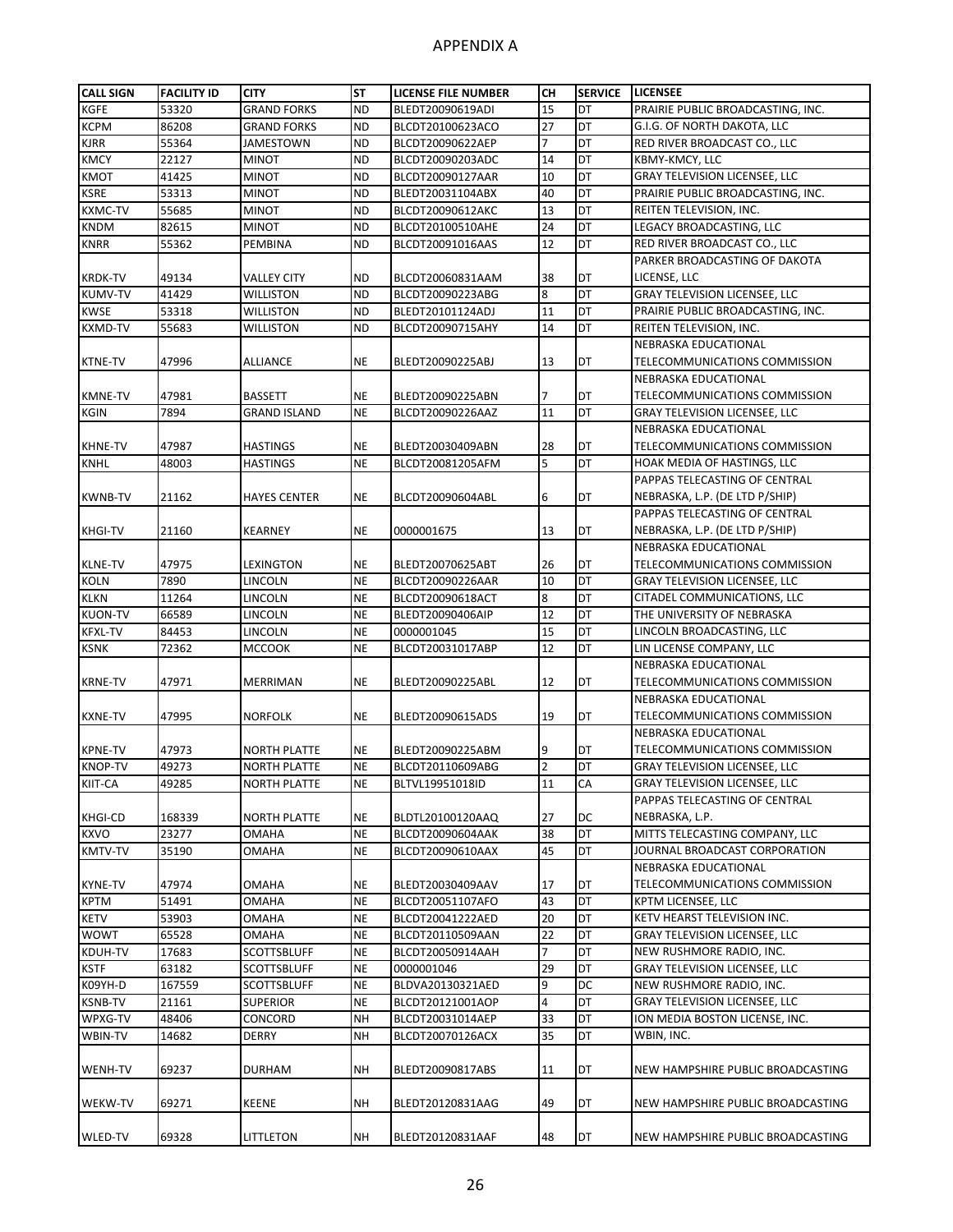| <b>CALL SIGN</b> | <b>FACILITY ID</b> | <b>CITY</b>          | <b>ST</b> | <b>LICENSE FILE NUMBER</b> | CН             | <b>SERVICE</b>  | <b>LICENSEE</b>                         |
|------------------|--------------------|----------------------|-----------|----------------------------|----------------|-----------------|-----------------------------------------|
| WMUR-TV          | 73292              | <b>MANCHESTER</b>    | <b>NH</b> | BLCDT20090616ABF           | 9              | DT              | <b>HEARST PROPERTIES INC.</b>           |
| WNEU             | 51864              | MERRIMACK            | <b>NH</b> | BLCDT20021028AAH           | 34             | DT              | NBC TELEMUNDO LICENSE LLC               |
| WYCN-CD          | 9766               | <b>NASHUA</b>        | <b>NH</b> | BLDTA20141008ABL           | 36             | DC              | OTA BROADCASTING (BOS), LLC             |
| WMCN-TV          | 9739               | <b>ATLANTIC CITY</b> | <b>NJ</b> | BLCDT20060707ACS           | 44             | DT              | WMCN LICENSE HOLDINGS, LLC              |
| wwsi             | 23142              | <b>ATLANTIC CITY</b> | <b>NJ</b> | BLCDT20131210CEO           | 49             | DT              | NBC TELEMUNDO LICENSE LLC               |
| <b>WACP</b>      |                    |                      | <b>NJ</b> | BMLCDT20140304AAS          | 4              | DT              | WESTERN PACIFIC BROADCAST LLC           |
|                  | 189358             | ATLANTIC CITY        |           |                            |                |                 |                                         |
|                  |                    |                      |           |                            |                |                 | TCCSA, INC., D/B/A TRINITY BROADCASTING |
| WGTW-TV          | 7623               | <b>BURLINGTON</b>    | <b>NJ</b> | BLCDT20060105AAR           | 27             | DT              | <b>NETWORK</b>                          |
|                  |                    |                      |           |                            |                |                 | NEW JERSEY PUBLIC BROADCASTING          |
| WNJS             | 48481              | CAMDEN               | <b>NJ</b> | BLEDT20070611AAY           | 22             | DT              | <b>AUTHORITY</b>                        |
| WQAV-CD          | 191822             | <b>GLASSBORO</b>     | <b>NJ</b> | 0000001571                 | 50             | DC              | WMT, LLC                                |
| WPSJ-CD          | 167543             | <b>HAMMONTON</b>     | <b>NJ</b> | BLDTA20130613ABN           | 38             | DC              | WPSJ-CD STATION, LLC                    |
| WNJU             | 73333              | LINDEN               | <b>NJ</b> | 0000001043                 | 36             | DT              | NBC TELEMUNDO LICENSE LLC               |
| <b>WJLP</b>      | 86537              | MIDDLETOWN TOWN NJ   |           | 0000001037                 | 3              | $\overline{DT}$ | PMCM TV, LLC                            |
|                  |                    |                      |           |                            |                |                 | NEW JERSEY PUBLIC BROADCASTING          |
| WNJN             | 48477              | MONTCLAIR            | <b>NJ</b> | BLEDT20061121ADG           | 51             | DT              | <b>AUTHORITY</b>                        |
|                  |                    |                      |           |                            |                |                 | NEW JERSEY PUBLIC BROADCASTING          |
| WNJB             | 48457              | <b>NEW BRUNSWICK</b> | NJ        | BLEDT20110427ABF           | 8              | DT              | <b>AUTHORITY</b>                        |
| <b>WNET</b>      | 18795              | <b>NEWARK</b>        | <b>NJ</b> | BMPCDT20090709AGX          | 13             | DT              | <b>WNET</b>                             |
| WFUT-DT          | 60555              | NEWARK               | <b>NJ</b> | BLCDT20090618ABZ           | 30             | DT              | UNIVISION NEW YORK LLC                  |
|                  |                    |                      |           |                            |                |                 |                                         |
| WMBC-TV          | 43952              | <b>NEWTON</b>        | <b>NJ</b> | BLCDT20101130AAX           | 18             | DD              | MOUNTAIN BROADCASTING CORPORATION       |
|                  |                    |                      |           |                            |                | DT              |                                         |
| WXTV-DT          | 74215              | <b>PATERSON</b>      | <b>NJ</b> | BLCDT20050214AGS           | 40             |                 | WXTV LICENSE PARTNERSHIP, G.P.          |
| WWOR-TV          | 74197              | <b>SECAUCUS</b>      | <b>NJ</b> | BLCDT20080807AAD           | 38             | DT              | FOX TELEVISION STATIONS, INC.           |
|                  |                    |                      |           |                            |                |                 | NEW JERSEY PUBLIC BROADCASTING          |
| WNJT             | 48465              | <b>TRENTON</b>       | <b>NJ</b> | BLEDT20110427ABE           | 43             | DT              | <b>AUTHORITY</b>                        |
| WPHY-CD          | 74464              | <b>TRENTON</b>       | <b>NJ</b> | BLDTA20110928AIU           | 50             | DC              | NRJ TV PHILLY LICENSE CO., LLC          |
| WUVP-DT          | 60560              | VINELAND             | <b>NJ</b> | BLCDT20090923ADS           | 29             | DT              | UNIVISION PHILADELPHIA LLC              |
| WNYJ-TV          | 20818              | <b>WEST MILFORD</b>  | <b>NJ</b> | BLEDT20040712ACP           | 29             | DT              | FSINJ LICENSE CO, LLC                   |
| WMGM-TV          | 61111              | <b>WILDWOOD</b>      | <b>NJ</b> | BLCDT20060626ABE           | 36             | DT              | LOCUSPOINT WMGM LICENSEE, LLC           |
| <b>KNAT-TV</b>   | 993                | ALBUQUERQUE          | <b>NM</b> | BLCDT20130710AAN           | 24             | DT              | TRINITY BROADCASTING NETWORK            |
|                  |                    |                      |           |                            |                |                 | ALPHA OMEGA BROADCASTING OF             |
| <b>KAZQ</b>      | 1151               | ALBUQUERQUE          | <b>NM</b> | BLEDT20051012ACK           | 17             | DT              | ALBUQUERQUE, INC.                       |
| KLUZ-TV          | 35084              | ALBUQUERQUE          | <b>NM</b> | BLCDT20070823AAK           | 42             | DT              | <b>ENTRAVISION HOLDINGS, LLC</b>        |
| KOB              | 35313              | ALBUQUERQUE          | <b>NM</b> | BLCDT20051003BQP           | 26             | DT              | KOB-TV, LLC                             |
| <b>KRQE</b>      | 48575              | ALBUQUERQUE          | <b>NM</b> | BLCDT20090622ABJ           | 13             | DT              | LIN OF NEW MEXICO, LLC                  |
| KOAT-TV          | 53928              | ALBUQUERQUE          | <b>NM</b> | BLCDT20090617ABU           | $\overline{7}$ | DT              | KOAT HEARST TELEVISION INC.             |
| KASY-TV          | 55049              | ALBUQUERQUE          | <b>NM</b> | BLCDT20030429ABF           | 45             | DT              | KASY-TV LICENSEE LLC                    |
| KTEL-CD          | 55056              | ALBUQUERQUE          | <b>NM</b> | BLDTL20141007ACM           | 15             | DC              | RAMAR COMMUNICATIONS, INC.              |
|                  |                    |                      |           |                            |                |                 | REGENTS/UNIVERSITY OF NEW MEXICO &      |
| <b>KNME-TV</b>   | 55528              | ALBUQUERQUE          | <b>NM</b> | BLEDT20030218BNH           | 35             | DT              | BOARD OF EDUCATION/ALBQ.,               |
|                  | 57220              |                      |           |                            | 22             | DT              |                                         |
| KTFQ-DT          |                    | ALBUQUERQUE          | <b>NM</b> | BLCDT20090618ACG           |                |                 | UNIMAS ALBUQUERQUE LLC                  |
| KYNM-LP          | 60795              | ALBUQUERQUE          | <b>NM</b> | 0000001606                 | 21             | DC              | BELMAX BROADCASTING, LLC                |
| KTEL-TV          | 83707              | CARLSBAD             | <b>NM</b> | BLCDT20081125ADK           | 25             | DT              | RAMAR COMMUNICATIONS, INC.              |
| KVIH-TV          | 40450              | <b>CLOVIS</b>        | <b>NM</b> | BLCDT20091221AHU           | 12             | DT              | KVII LICENSEE, LLC                      |
| K26CD            | 51469              | <b>CLOVIS</b>        | <b>NM</b> | 0000001641                 | 26             | DC              | PANHANDLE TELECASTING LP                |
| <b>KOBF</b>      | 35321              | <b>FARMINGTON</b>    | <b>NM</b> | BLCDT20090224AAZ           | 12             | DT              | KOB-TV, LLC                             |
| <b>KUPT</b>      | 27431              | HOBBS                | <b>NM</b> | BLCDT20081125ADR           | 29             | DT              | RAMAR COMMUNICATIONS, INC.              |
| <b>KTDO</b>      | 36916              | <b>LAS CRUCES</b>    | <b>NM</b> | BLCDT20090612ABA           | 47             | DT              | ZGS EL PASO TELEVISION L.P.             |
|                  |                    |                      |           |                            |                |                 |                                         |
| <b>KRWG-TV</b>   | 55516              | LAS CRUCES           | <b>NM</b> | BLEDT20071119AFE           | 23             | DT              | REGENTS OF NEW MEXICO STATE UNIVERSITY  |
| KENW             | 18338              | PORTALES             | <b>NM</b> | BLEDT20030219ADP           | 32             | DT              | EASTERN NEW MEXICO UNIVERSITY           |
| <b>KBIM-TV</b>   | 48556              | ROSWELL              | ΝM        | BLCDT20090622ABH           | 10             | DT              | LIN OF NEW MEXICO, LLC                  |
|                  |                    |                      |           |                            |                |                 |                                         |
| KRPV-DT          | 53539              | ROSWELL              | <b>NM</b> | BLCDT20090211ABQ           | 27             | DT              | PRIME TIME CHRISTIAN BROADCASTING, INC  |
| <b>KOBR</b>      | 62272              | ROSWELL              | <b>NM</b> | BLCDT20090619AAX           | 8              | DT              | KOB-TV, LLC                             |
| <b>KRWB-TV</b>   | 84157              | ROSWELL              | <b>NM</b> | BLCDT20090619ABH           | 21             | DT              | KASY-TV LICENSEE LLC                    |
|                  |                    |                      |           |                            |                |                 |                                         |
| KASA-TV          | 32311              | SANTA FE             | <b>NM</b> | BLCDT20090417AAS           | 27             | DT              | LIN OF NEW MEXICO, LLC                  |
| <b>KCHF</b>      | 60793              | SANTA FE             | <b>NM</b> | BLCDT20051007AAL           | 10             | DT              | SON BROADCASTING, INC.                  |
| <b>KWBQ</b>      | 76268              | <b>SANTA FE</b>      | <b>NM</b> | BLCDT20030429ABG           | 29             | DT              | KASY-TV LICENSEE LLC                    |
| KNMD-TV          | 84215              | SANTA FE             | <b>NM</b> | BLEDT20100915ABA           | 8              | DT              | THE REGENTS OF THE UNIVERSITY           |
| <b>KENV-DT</b>   | 63845              | ELKO                 | <b>NV</b> | 0000001632                 | 10             | DT              | RUBY MOUNTAIN BROADCASTING, LLC         |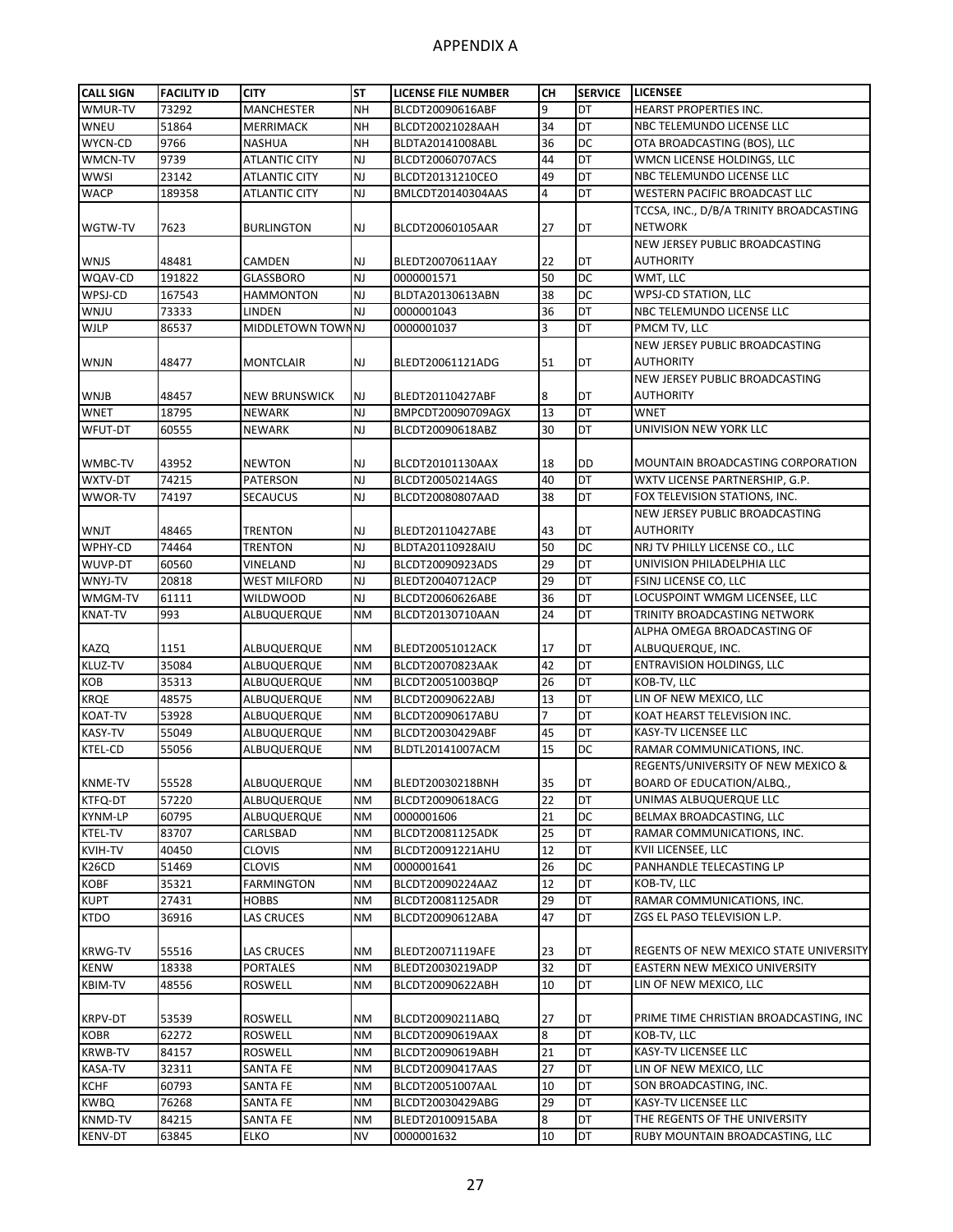| <b>CALL SIGN</b> | <b>FACILITY ID</b> | <b>CITY</b>        | <b>ST</b> | <b>LICENSE FILE NUMBER</b> | CН             | <b>SERVICE</b>  | <b>LICENSEE</b>                       |
|------------------|--------------------|--------------------|-----------|----------------------------|----------------|-----------------|---------------------------------------|
| KVVU-TV          | 35870              | <b>HENDERSON</b>   | <b>NV</b> | BLCDT20021120ABN           | 9              | DT              | KVVU BROADCASTING CORPORATION         |
| <b>KSNV</b>      | 10179              | <b>LAS VEGAS</b>   | <b>NV</b> | BLCDT20090220ABX           | 22             | DT              | KUPN LICENSEE, LLC                    |
| <b>KVCW</b>      | 10195              | LAS VEGAS          | <b>NV</b> | BLCDT20070109AAW           | 29             | <b>DT</b>       | CHANNEL 33, INC.                      |
| <b>KEEN-CD</b>   | 10498              | LAS VEGAS          | <b>NV</b> | BLDTA20100624AKB           | 17             | DC              | LESEA BROADCASTING CORPORATION        |
| <b>KLVX</b>      | 11683              | <b>LAS VEGAS</b>   | <b>NV</b> | BMLEDT20120124ACO          | 11             | DT              | <b>CLARK COUNTY SCHOOL DISTRICT</b>   |
|                  |                    |                    |           |                            |                |                 | THREE ANGELS BROADCASTING NETWORK.    |
| K43FO-D          | 14302              | LAS VEGAS          | <b>NV</b> | BLDTA20111026ABQ           | 43             | DC              | INC.                                  |
| KNBX-CD          | 33819              | LAS VEGAS          | <b>NV</b> | BLDTA20111006ACF           | 14             | <b>DC</b>       | MAKO COMMUNICATIONS, LLC              |
| <b>KLAS-TV</b>   | 35042              | LAS VEGAS          | <b>NV</b> | BLCDT20041202ACC           | $\overline{7}$ | DT              | NEXSTAR BROADCASTING, INC.            |
| KHDF-CD          | 66807              | LAS VEGAS          | <b>NV</b> | BLDTA20140912AAV           | 19             | DC              | NORTHSTAR LAS VEGAS LICENSE, LLC      |
| <b>KINC</b>      | 67089              | LAS VEGAS          | <b>NV</b> | BLCDT20060630ACH           | 16             | DT              | <b>ENTRAVISION HOLDINGS, LLC</b>      |
|                  |                    |                    |           |                            |                |                 |                                       |
| <b>KVMY</b>      | 69677              | LAS VEGAS          | <b>NV</b> | BLCDT20050824ABJ           | 2              | DT              | SOUTHERN NEVADA COMMUNICATIONS, LLC   |
| KTNV-TV          | 74100              | LAS VEGAS          | <b>NV</b> | <b>BMLCDT20121219AAK</b>   | 13             | <b>DT</b>       | JOURNAL BROADCAST CORPORATION         |
| KMCC             | 41237              | LAUGHLIN           | <b>NV</b> | BLCDT20131118BCD           | 32             | <b>DD</b>       | <b>CRANSTON ACQUISITION, LLC</b>      |
| <b>KBLR</b>      | 63768              | PARADISE           | <b>NV</b> | BLCDT20111014ABM           | 40             | DT              | TELEMUNDO LAS VEGAS LICENSE LLC       |
|                  |                    |                    |           |                            |                |                 |                                       |
| <b>KNPB</b>      | 10228              | <b>RENO</b>        | <b>NV</b> | BLEDT20031023AAU           | 15             | DT              | CHANNEL 5 PUBLIC BROADCASTING, INC.   |
| <b>KAME-TV</b>   | 19191              | <b>RENO</b>        | <b>NV</b> | 0000001059                 | 20             | <b>DT</b>       | DEERFIELD MEDIA (RENO) LICENSEE, LLC  |
| <b>KRNS-CD</b>   | 34577              | <b>RENO</b>        | <b>NV</b> | BLDTA20111101AKP           | 46             | <b>DC</b>       | <b>ENTRAVISION HOLDINGS, LLC</b>      |
| <b>KRXI-TV</b>   | 48360              | RENO               | <b>NV</b> | 0000001677                 | 44             | DT              | <b>KRXI LICENSEE, LLC</b>             |
| <b>KREN-TV</b>   | 51493              | <b>RENO</b>        | <b>NV</b> | BLCDT20090227AAM           | 26             | DT              | <b>ENTRAVISION HOLDINGS, LLC</b>      |
| <b>KTVN</b>      | 59139              | <b>RENO</b>        | <b>NV</b> | BLCDT20030212AAS           | 13             | DT              | SARKES TARZIAN, INC.                  |
| <b>KRNV-DT</b>   | 60307              | <b>RENO</b>        | <b>NV</b> | BLCDT20131112BLB           | $\overline{7}$ | DT              | SIERRA COMMUNICATIONS, LLC            |
| KOLO-TV          | 63331              | <b>RENO</b>        | <b>NV</b> | BLCDT20090612ABN           | 8              | DT              | <b>GRAY TELEVISION LICENSEE. LLC</b>  |
| WXXA-TV          | 11970              | ALBANY             | <b>NY</b> | BLCDT20130916ADN           | 7              | DT              | WXXA-TV LLC                           |
| WNYT             | 73363              | ALBANY             | <b>NY</b> | BLCDT20100505AHT           | 12             | DT              | WNYT-TV, LLC                          |
|                  |                    |                    |           |                            |                |                 |                                       |
| WTEN             | 74422              | ALBANY             | <b>NY</b> | BLCDT20060104ACC           | 26             | DT              | YOUNG BROADCASTING OF ALBANY, INC.    |
| WYPX-TV          | 13933              | AMSTERDAM          | <b>NY</b> | BLCDT20040908ABO           | 50             | <b>DT</b>       | ION MEDIA ALBANY LICENSE, INC.        |
| WPXJ-TV          | 2325               | <b>BATAVIA</b>     | <b>NY</b> | BLCDT20090612AHY           | 23             | DT              | ION MEDIA BUFFALO LICENSE, INC.       |
| WIVT             | 11260              | <b>BINGHAMTON</b>  | <b>NY</b> | BLCDT20090819AGR           | 34             | DT              | NEXSTAR BROADCASTING, INC.            |
| WBGH-CA          | 15569              | <b>BINGHAMTON</b>  | <b>NY</b> | BLTTA20050505AAV           | 20             | CA              | NEXSTAR BROADCASTING, INC.            |
| WBNG-TV          | 23337              | <b>BINGHAMTON</b>  | <b>NY</b> | BLCDT20121218ABM           | 7              | <b>DT</b>       | WBNG LICENSE, INC.                    |
| WICZ-TV          | 62210              | BINGHAMTON         | <b>NY</b> | BLCDT20060320AFC           | 8              | DT              | STAINLESS BROADCASTING, L.P.          |
|                  |                    |                    |           |                            |                |                 | WSKG PUBLIC TELECOMMUNICATIONS        |
| WSKG-TV          | 74034              | <b>BINGHAMTON</b>  | NY        | BLEDT20050526ACA           | 42             | DT              | <b>COUNCIL</b>                        |
| <b>WUTV</b>      | 415                | <b>BUFFALO</b>     | <b>NY</b> | BLCDT20060829BGK           | 14             | DT              | <b>WUTV LICENSEE, LLC</b>             |
| WIVB-TV          | 7780               | <b>BUFFALO</b>     | <b>NY</b> | BLCDT20020619ABE           | 39             | DT              | WIVB BROADCASTING, LLC                |
| WBNF-CD          | 14326              | <b>BUFFALO</b>     | <b>NY</b> | BLDTA20111130LWW           | 15             | DC              | LOCUSPOINT WBNF LICENSEE, LLC         |
| WKBW-TV          | 54176              | BUFFALO            | <b>NY</b> | BLCDT20051215AAG           | 38             | DT              | SCRIPPS MEDIA, INC.                   |
| WGRZ             | 64547              | <b>BUFFALO</b>     | <b>NY</b> | BLCDT20050705AAG           | 33             | DT              | MULTIMEDIA ENTERTAINMENT, LLC         |
| WNYO-TV          | 67784              | <b>BUFFALO</b>     | <b>NY</b> | BLCDT20090619ABO           | 49             | DT              | NEW YORK TELEVISION, INC.             |
| <b>WNLO</b>      | 71905              | <b>BUFFALO</b>     | <b>NY</b> | BLCDT20070320AAV           | 32             | <b>DT</b>       | WIVB BROADCASTING, LLC                |
|                  |                    |                    |           |                            |                |                 |                                       |
|                  | 71928              |                    | NY        |                            | 43             | DT              | WESTERN NY PUBLIC BROADCASTING ASSOC. |
| WNED-TV          |                    | BUFFALO            |           | BLEDT20030812AAJ           |                |                 |                                       |
|                  |                    |                    |           |                            |                |                 | UNITED COMMUNICATIONS CORPORATION     |
| WWNY-TV          | 68851              | CARTHAGE           | NY        | BLCDT20121109ACQ           | 7              | DT<br><b>DT</b> |                                       |
| <b>WYDC</b>      | 62219              | CORNING            | <b>NY</b> | BLCDT20090220ABG           | 48             |                 | WYDC, INC.                            |
|                  |                    |                    |           |                            |                |                 | WSKG PUBLIC TELECOMMUNICATIONS        |
| WSKA             | 78908              | CORNING            | NY        | BLEDT20060705ABL           | 30             | DT              | <b>COUNCIL</b>                        |
| WIXT-CD          | 14312              | DEWITT             | <b>NY</b> | BLDTA20130604ADP           | 40             | DC              | RENARD COMMUNICATIONS CORP.           |
| WETM-TV          | 60653              | ELMIRA             | <b>NY</b> | BLCDT20090622AFJ           | 18             | DT              | NEXSTAR BROADCASTING, INC.            |
| WENY-TV          | 71508              | ELMIRA             | <b>NY</b> | BLCDT20090730AAH           | 36             | DT              | LILLY BROADCASTING, L.L.C.            |
| <b>WLIW</b>      | 38336              | <b>GARDEN CITY</b> | <b>NY</b> | BLEDT20090612AEP           | 21             | DT              | <b>WNET</b>                           |
|                  |                    |                    |           |                            |                |                 |                                       |
| WNCE-CD          | 450                | GLENS FALLS        | NY        | BLDTA20100812ABN           | 31             | DC              | NORTHERN BROADCASTING COMPANY, INC.   |
| WFNY-CD          | 167948             | GLOVERSVILLE       | <b>NY</b> | BLDTL20120131ACD           | 48             | DC              | SLEEZER, MICHAEL A                    |
| W16AX-D          | 15567              | <b>ITHACA</b>      | <b>NY</b> | 0000001083                 | 16             | DC              | BRISTLECONE BROADCASTING LLC          |
| WNYI             | 34329              | ITHACA             | <b>NY</b> | BLCDT20100520AEA           | 20             | DT              | WORD OF GOD FELLOWSHIP, INC.          |
| WNYB             | 30303              | JAMESTOWN          | NY        | BLCDT20090508ABW           | 26             | DT              | FAITH BROADCASTING NETWORK, INC.      |
| WRNN-TV          | 74156              | KINGSTON           | <b>NY</b> | BLCDT20140925AFG           | 48             | DT              | WRNN LICENSE COMPANY, LLC             |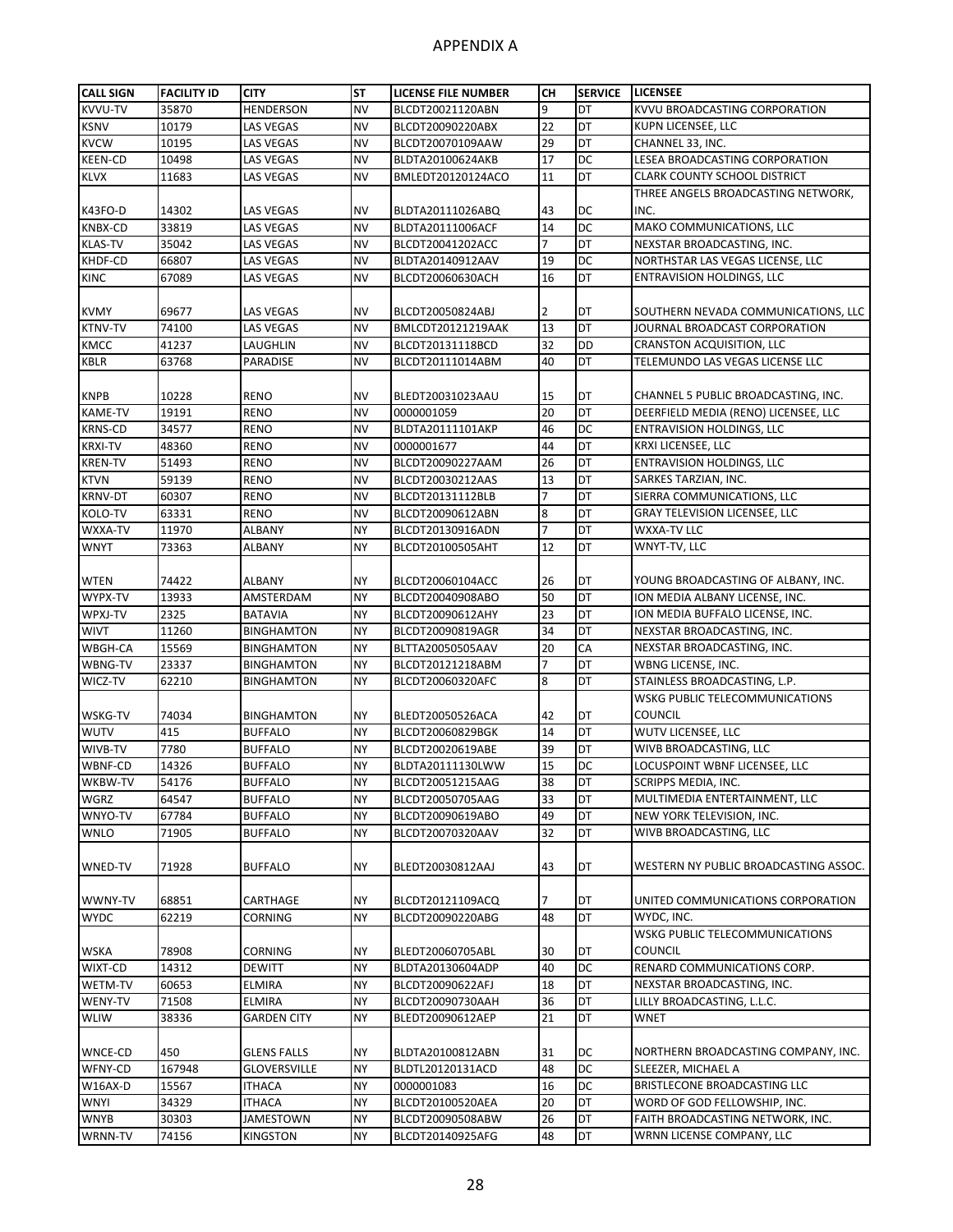| <b>CALL SIGN</b> | <b>FACILITY ID</b> | <b>CITY</b>        | <b>ST</b> | LICENSE FILE NUMBER | CН | <b>SERVICE</b> | <b>LICENSEE</b>                                                  |
|------------------|--------------------|--------------------|-----------|---------------------|----|----------------|------------------------------------------------------------------|
| WEBR-CD          | 67866              | <b>MANHATTAN</b>   | <b>NY</b> | BLDTA20150123AGB    | 49 | DC             | OTA BROADCASTING (LGA), LLC                                      |
| WWNY-CD          | 16744              | MASSENA            | NY        | BLDTL20101118ALZ    | 18 | DC             | UNITED COMMUNICATIONS CORPORATION                                |
|                  |                    |                    |           |                     |    |                |                                                                  |
| WABC-TV          | 1328               | NEW YORK           | NY        | BMPCDT20080620AMV   | 7  | DT             | AMERICAN BROADCASTING COMPANIES, INC                             |
|                  |                    |                    |           |                     |    |                | NEW YORK CITY DEPT. OF INFO TECHNOLOGY                           |
| WNYE-TV          | 6048               | <b>NEW YORK</b>    | NY        | BLEDT20071228ABM    | 24 | <b>DT</b>      | & TELECOMMUNICATIONS                                             |
| WCBS-TV          | 9610               | <b>NEW YORK</b>    | <b>NY</b> | BMPCDT20080619AAZ   | 33 | DT             | CBS BROADCASTING INC.                                            |
| WMBQ-CD          | 14322              | <b>NEW YORK</b>    | <b>NY</b> | BLDTA20120404AAH    | 46 | DC             | WMBQ-CA STATION, LLC                                             |
| <b>WNYW</b>      | 22206              | <b>NEW YORK</b>    | <b>NY</b> | BLCDT20080618AOC    | 44 | DT             | FOX TELEVISION STATIONS, INC.                                    |
| <b>WNBC</b>      | 47535              | <b>NEW YORK</b>    | <b>NY</b> | BPCDT20080620ADL    | 28 | DT             | NBC TELEMUNDO LICENSE LLC                                        |
| WMUN-CD          | 73207              | <b>NEW YORK</b>    | <b>NY</b> | BLDTA20100803AAC    | 45 | <b>DC</b>      | LOCAL MEDIA TV NEW YORK, LLC                                     |
| WPXN-TV          | 73356              | <b>NEW YORK</b>    | <b>NY</b> | BMPCDT20080620ALZ   | 31 | DT             | ION MEDIA LICENSE COMPANY, LLC                                   |
| <b>WPIX</b>      | 73881              | <b>NEW YORK</b>    | <b>NY</b> | BMPCDT20080620ALB   | 11 | DT             | WPIX, LLC                                                        |
| WEPT-CD          | 30429              | NEWBURGH           | <b>NY</b> | 0000001567          | 22 | DC             | VENTURE TECHNOLOGIES GROUP, LLC                                  |
| WNPI-DT          | 62137              | <b>NORWOOD</b>     | NY        | BLEDT20050715ABZ    | 23 | DT             | ST. LAWRENCE VALLEY EDUCATIONAL TV<br>COUNCIL, INC               |
| WVTT-CD          | 10869              | OLEAN              | <b>NY</b> | BLDTA20141217ABD    | 34 | DC             | NOVIA COMMUNICATIONS, LLC                                        |
| WTKO-CA          | 34341              | ONEIDA             | <b>NY</b> | 0000001610          | 36 | DC             | ACME TV CORP.                                                    |
|                  |                    |                    |           |                     |    |                | <b>MOUNTAIN LAKE PUBLIC</b>                                      |
| WCFE-TV          | 46755              | PLATTSBURGH        | NY        | BLEDT20080311ABG    | 38 | DT             | <b>TELECOMMUNICATIONS COUNCIL</b>                                |
| <b>WPTZ</b>      | 57476              | PLATTSBURGH        | <b>NY</b> | BLCDT20070116ACW    | 14 | DT             | <b>HEARST STATIONS INC.</b>                                      |
|                  |                    |                    |           |                     |    |                |                                                                  |
| WTBY-TV          | 67993              | POUGHKEEPSIE       | <b>NY</b> | BLCDT20090902ACZ    | 27 | DT             | TRINITY BROADCASTING OF NEW YORK, INC.                           |
| <b>WLNY-TV</b>   | 73206              | RIVERHEAD          | <b>NY</b> | BLCDT20090612AAC    | 47 | DT             | CBS LITV LLC                                                     |
| WUHF             | 413                | ROCHESTER          | <b>NY</b> | BLCDT20050316AAK    | 28 | DT             | WUHF LICENSEE, LLC                                               |
| WBGT-CD          | 10318              | ROCHESTER          | <b>NY</b> | BLDTA20120911AAX    | 46 | DC             | WBGT, LLC                                                        |
| WXXI-TV          | 57274              | ROCHESTER          | <b>NY</b> | BLEDT20140612AAV    | 16 | DT             | WXXI PUBLIC BROADCASTING COUNCIL                                 |
| WGCE-CD          | 58739              | <b>ROCHESTER</b>   | <b>NY</b> | BLDTA20140116ABM    | 25 | <b>DC</b>      | MILACHI MEDIA, LLC                                               |
| WHEC-TV          | 70041              | <b>ROCHESTER</b>   | <b>NY</b> | BMLCDT20111228ABJ   | 10 | DT             | WHEC-TV, LLC                                                     |
|                  |                    |                    |           |                     |    |                | DEERFIELD MEDIA (ROCHESTER) LICENSEE,                            |
| WHAM-TV          | 73371              | ROCHESTER          | NY        | BLCDT20110121ABX    | 13 | DT             | LLC                                                              |
| WROC-TV          | 73964              | <b>ROCHESTER</b>   | <b>NY</b> | BMLCDT20120123ABZ   | 45 | DT             | NEXSTAR BROADCASTING, INC.                                       |
| WWDG-CA          | 34342              | <b>ROME</b>        | <b>NY</b> | 0000001609          | 28 | <b>DC</b>      | <b>KEVIN O'KANE</b>                                              |
| WNMN             | 77515              | SARANAC LAKE       | <b>NY</b> | BLCDT20100301ADR    | 40 | DT             | CHANNEL 61 ASSOCIATES, LLC.                                      |
|                  |                    |                    |           |                     |    |                | WMHT EDUCATIONAL                                                 |
| WMHT             | 73263              | SCHENECTADY        | NY        | BLEDT20040108ALV    | 34 | DT             | <b>TELECOMMUNICATIONS</b>                                        |
| WCWN             | 73264              | SCHENECTADY        | <b>NY</b> | BLCDT20110504ABZ    | 43 | DT             | WCWN LICENSEE, LLC                                               |
| <b>WRGB</b>      | 73942              | <b>SCHENECTADY</b> | <b>NY</b> | BMLCDT20110816AAF   | 6  | DT             | <b>WRGB LICENSEE, LLC</b>                                        |
| WFTY-DT          | 60553              | <b>SMITHTOWN</b>   | <b>NY</b> | BLCDT20120427ABO    | 23 | DT             | UNIVISION NEW YORK LLC                                           |
| WVVH-CD          | 70158              | SOUTHAMPTON        | <b>NY</b> | BLDTA20110902AAP    | 50 | DC             | VIDEO VOICE, INC.                                                |
| WBBZ-TV          | 9088               | SPRINGVILLE        | <b>NY</b> | BLCDT20100525AEW    | 7  | DT             | <b>ITV OF BUFFALO, LLC</b>                                       |
| WTVU-CD          | 617                | SYRACUSE           | <b>NY</b> | BLDTA20130603AEQ    | 22 | <b>DC</b>      | RENARD COMMUNICATIONS CORP.                                      |
| WHSU-CA          | 629                | SYRACUSE           | <b>NY</b> | 0000001668          | 51 | DC             | RENARD COMMUNICATIONS CORP.                                      |
| WSTM-TV          | 21252              | SYRACUSE           | <b>NY</b> | BLCDT20090622AEM    | 24 | DT             | WSTQ LICENSEE, LLC                                               |
| WSYT             | 40758              | SYRACUSE           | <b>NY</b> | BLCDT20050705AAM    | 19 | DT             | BRISTLECONE BROADCASTING LLC                                     |
|                  |                    |                    |           |                     |    |                | PUBLIC BROADCASTING COUNCIL OF                                   |
| WCNY-TV          | 53734              | <b>SYRACUSE</b>    | NY        | BMLEDT20040916ABJ   | 25 | DT             | <b>CENTRAL NEW YORK</b>                                          |
| WNYS-TV          | 58725              | <b>SYRACUSE</b>    | <b>NY</b> | BLCDT20060509AAQ    | 44 | DT             | RKM MEDIA, INC.                                                  |
| WSPX-TV          | 64352              | SYRACUSE           | <b>NY</b> | BLCDT20110505ABK    | 15 | DT             | ION MEDIA SYRACUSE LICENSE, INC.                                 |
| WSYR-TV          | 73113              | SYRACUSE           | <b>NY</b> | BLCDT20030812ABK    | 17 | DT             | NEXSTAR BROADCASTING, INC.                                       |
| WTVH             | 74151              | SYRACUSE           | <b>NY</b> | BLCDT20060809ACB    | 47 | DT             | WTVH LICENSE, INC.                                               |
| WONO-CA          | 14315              | SYRACUSE, ETC.     | <b>NY</b> | 0000001647          | 34 | DC             | RENARD COMMUNICATIONS CORP.                                      |
| <b>WFXV</b>      | 43424              | UTICA              | <b>NY</b> | BLCDT20090331ADG    | 27 | DT             | NEXSTAR BROADCASTING, INC.                                       |
| WUTR             | 57837              | UTICA              | <b>NY</b> | BLCDT20040217ADC    | 30 | DT             | MISSION BROADCASTING, INC.                                       |
| WKTV             | 60654              | UTICA              | <b>NY</b> | BLCDT20060630ACL    | 29 | DT             | <b>WKTV LICENSEE, LLC</b>                                        |
| WWTI             | 16747              | WATERTOWN          | <b>NY</b> | BLCDT20040128AFQ    | 21 | DT             | NEXSTAR BROADCASTING, INC.<br>ST. LAWRENCE VALLEY EDUCATIONAL TV |
| WPBS-DT          | 62136              | WATERTOWN          | NY        | BLEDT20050923AGH    | 41 | DT             | COUNCIL, INC                                                     |
| WNYF-CD          | 168478             | WATERTOWN          | NY        | BLDTL20090924ABW    | 35 | DC             | UNITED COMMUNICATIONS CORPORATION                                |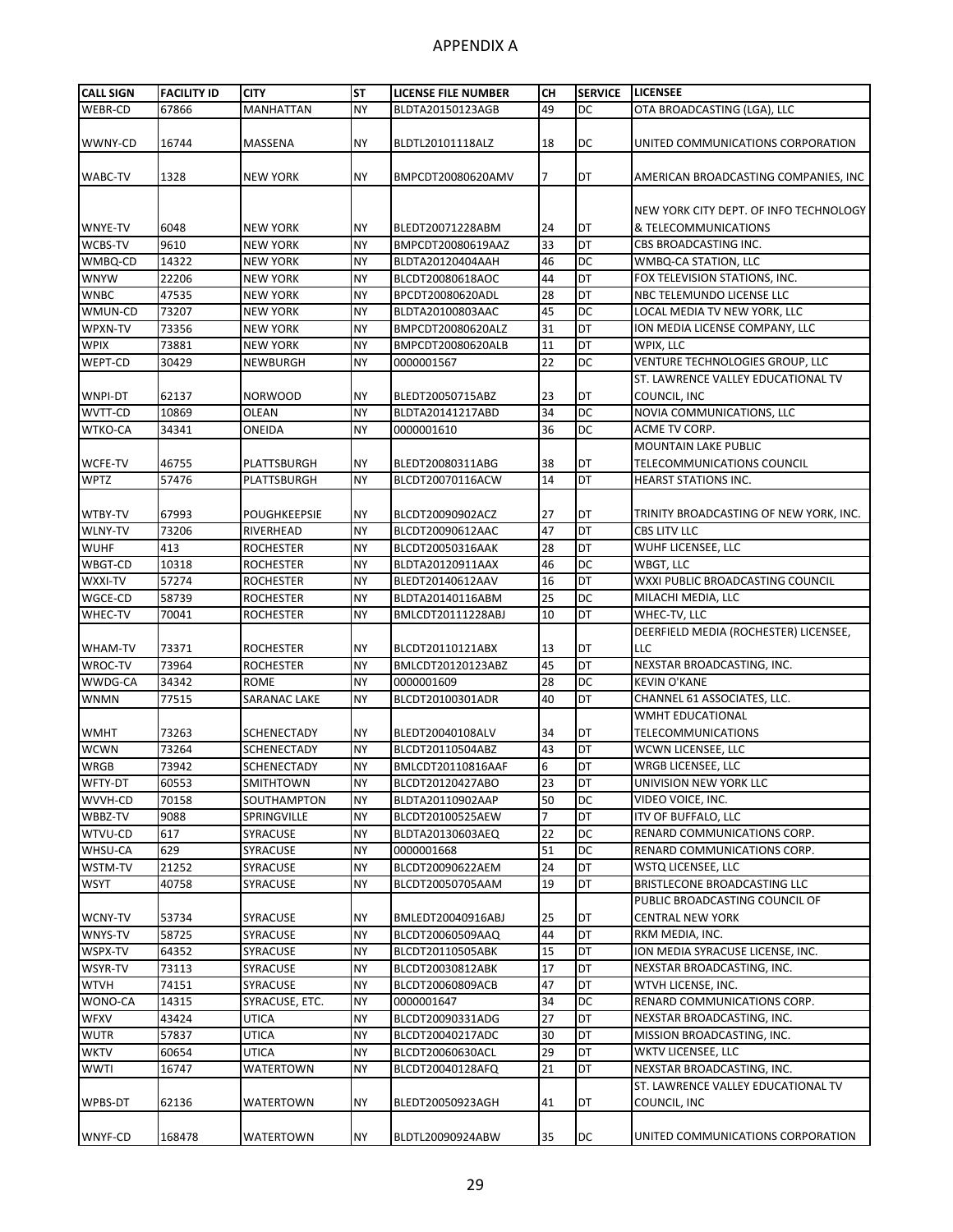| <b>CALL SIGN</b> | <b>FACILITY ID</b> | <b>CITY</b>          | <b>ST</b> | <b>LICENSE FILE NUMBER</b> | CН | <b>SERVICE</b> | <b>LICENSEE</b>                               |
|------------------|--------------------|----------------------|-----------|----------------------------|----|----------------|-----------------------------------------------|
| WAOH-CD          | 41070              | AKRON                | OH        | BLDTA20141222ACT           | 29 | DC             | MEDIA-COM TELEVISION, INC.                    |
|                  |                    |                      |           |                            |    |                | NORTHEASTERN EDUCATIONAL TELEVISION           |
| <b>WEAO</b>      | 49421              | AKRON                | OH        | BLEDT20091022AAS           | 50 | DT             | OF OHIO, INC.                                 |
| WVPX-TV          | 70491              | AKRON                | OH        | BLCDT20110630AGP           | 23 | DT             | ION MEDIA AKRON LICENSE, INC.                 |
|                  |                    |                      |           |                            |    |                |                                               |
| WBNX-TV          | 72958              | AKRON                | OH        | BLCDT20070430AXX           | 30 | DT             | WINSTON BROADCASTING NETWORK, INC.            |
|                  |                    |                      |           |                            |    |                | NORTHEASTERN EDUCATIONAL TELEVISION           |
| <b>WNEO</b>      | 49439              | ALLIANCE             | OH        | BLEDT20090129AAN           | 45 | DT             | OF OHIO, INC.                                 |
| WOUB-TV          | 50147              | ATHENS               | OH        | BLEDT20030411ABC           | 27 | DT             | <b>OHIO UNIVERSITY</b>                        |
| WBGU-TV          | 6568               | <b>BOWLING GREEN</b> | OH        | BLEDT20090612AFQ           | 27 | DT             | <b>BOWLING GREEN STATE UNIVERSITY</b>         |
| WVTX-CD          | 68408              | <b>BRIDGEPORT</b>    | OH        | BLDTA20130222ABS           | 28 | DC             | OTA BROADCASTING (PIT), LLC                   |
| WOUC-TV          | 50141              | <b>CAMBRIDGE</b>     | OH        | BLEDT20050427AAB           | 35 | DT             | OHIO UNIVERSITY                               |
| <b>WRLM</b>      | 43870              | CANTON               | OH        | BLCDT20140110ACW           | 47 | DT             | RADIANT LIFE MINISTRIES, INC.                 |
| WDLI-TV          | 67893              | CANTON               | OH        | BLCDT20101129ALX           | 49 | DT             | TRINITY BROADCASTING NETWORK, INC.            |
| <b>WWHO</b>      | 21158              | CHILLICOTHE          | OH        | BLCDT20021025AAA           | 46 | DT             | MANHAN MEDIA, INC.                            |
|                  |                    |                      |           |                            |    |                | DEERFIELD MEDIA (CINCINNATI) LICENSEE,        |
| <b>WSTR-TV</b>   | 11204              | CINCINNATI           | ΟН        | BLCDT20091117ACS           | 33 | DT             | LLC                                           |
| <b>WKRC-TV</b>   | 11289              | CINCINNATI           | OH        | BLCDT20090622AFI           | 12 | DT             | WKRC LICENSEE, LLC                            |
|                  |                    |                      |           |                            |    |                |                                               |
| <b>WLWT</b>      | 46979              | <b>CINCINNATI</b>    | OН        | BLCDT20050502ABC           | 35 | DT             | OHIO/OKLAHOMA HEARST TELEVISION INC.          |
| WCPO-TV          | 59438              | CINCINNATI           | OH        | BLCDT20101216AAF           | 22 | DT             | SCRIPPS MEDIA, INC.                           |
|                  |                    |                      |           |                            |    |                | THE GREATER CINCINNATI TV EDUCATIONAL.        |
| <b>WCET</b>      | 65666              | CINCINNATI           | OH        | BLEDT20061031AAR           | 34 | DT             | <b>FOUNDATION</b>                             |
| WOTH-CD          | 168414             | <b>CINCINNATI</b>    | OH        | BLDTL20110128AAX           | 20 | DC             | ELLIOTT B. BLOCK                              |
| <b>WVIZ</b>      | 18753              | <b>CLEVELAND</b>     | OH        | BLEDT20090611ABH           | 26 | DT             | IDEASTREAM                                    |
| W16DO-D          | 41074              | CLEVELAND            | OH        | 0000001124                 | 16 | DC             | MEDIA-COM TELEVISION, INC.                    |
| WEWS-TV          | 59441              | CLEVELAND            | OH        | BLCDT20091211ACS           | 15 | DT             | SCRIPPS MEDIA, INC.                           |
| WQHS-DT          | 60556              | CLEVELAND            | OH        | BLCDT20031030AGJ           | 34 | DT             | UNIVISION CLEVELAND LLC                       |
| WJW              | 73150              | CLEVELAND            | OH        | BLCDT20090612AJC           | 8  | DT             | WJW LICENSE, LLC                              |
| <b>WKYC</b>      | 73195              | CLEVELAND            | OH        | BLCDT20090619ADC           | 17 | DT             | WKYC-TV, LLC                                  |
| WCLL-CD          | 30244              | COLUMBUS             | OH        | BLDTA20110616AAM           | 19 | DC             | WORD OF GOD FELLOWSHIP, INC.                  |
|                  |                    |                      |           |                            |    |                | MEDIA GENERAL COMMUNICATIONS                  |
| WCMH-TV          | 50781              | COLUMBUS             | OH        | BLCDT20050823AAD           | 14 | DT             | HOLDINGS, LLC                                 |
| WDEM-CD          | 54414              | <b>COLUMBUS</b>      | OH        | BLDTA20090223ACT           | 17 | DC             | MINORITY BRANDS, INC.                         |
| <b>WSYX</b>      | 56549              | COLUMBUS             | OH        | BLCDT20100913ACJ           | 48 | DT             | WSYX LICENSEE, INC.                           |
|                  |                    |                      |           |                            |    |                | CENTRAL OHIO ASSOCIATION OF CHRISTIAN         |
| WGCT-CD          | 66172              | COLUMBUS             | ΟН        | BLDVA20131021AAM           | 8  | DC             | BROADCASTERS, INC.                            |
| WOSU-TV          | 66185              | <b>COLUMBUS</b>      | OH        | BLEDT20100907AAU           | 38 | DT             | THE OHIO STATE UNIVERSITY                     |
| WBNS-TV          | 71217              | <b>COLUMBUS</b>      | OH        | BLCDT20021025ABK           | 21 | DT             | WBNS-TV, INC.                                 |
| <b>WTTE</b>      | 74137              | <b>COLUMBUS</b>      | OH        | BLCDT20050701ABA           | 36 | DT             | COLUMBUS (WTTE-TV) LICENSEE, INC.             |
| WRGT-TV          | 411                | DAYTON               | OН        | 0000001064                 | 30 | DT             | WRGT LICENSEE, LLC                            |
|                  |                    |                      |           |                            |    |                |                                               |
| <b>WPTD</b>      | 25067              | <b>DAYTON</b>        | OН        | BLEDT20090923ACN           | 16 | DT             | <b>GREATER DAYTON PUBLIC TELEVISION, INC.</b> |
|                  |                    |                      |           |                            |    |                | MIAMI VALLEY BROADCASTING                     |
| WHIO-TV          | 41458              | <b>DAYTON</b>        | OН        | BLCDT20100802AZK           | 41 | DT             | CORPORATION                                   |
| <b>WDTN</b>      | 65690              | <b>DAYTON</b>        | OH        | BLCDT20050629AAL           | 50 | DT             | WDTN BROADCASTING, LLC                        |
| <b>WKEF</b>      | 73155              | DAYTON               | OH        | BLCDT20100216ADG           | 51 | DT             | WKEF LICENSEE L.P.                            |
|                  |                    |                      |           |                            |    |                | CENTRAL OHIO ASSOCIATION OF CHRISTIAN         |
| WXCB-CD          | 59852              | DELAWARE             | OH        | BLDTA20120117ABA           | 45 | DC             | <b>BROADCASTERS</b>                           |
|                  |                    |                      |           |                            |    |                | AMERICAN CHRISTIAN TELEVISION SERVICES,       |
| <b>WTLW</b>      | 1222               | LIMA                 | OН        | BLCDT20081209AAB           | 44 | DT             | INC.                                          |
|                  |                    |                      |           |                            |    |                |                                               |
| <b>WLIO</b>      | 37503              | LIMA                 | OН        | BLCDT20070305ABB           | 8  | DT             | LIMA COMMUNICATIONS CORPORATION               |
|                  |                    |                      |           |                            |    |                |                                               |
| WOHL-CD          | 68549              | LIMA                 | OH        | BLDTA20090817ACL           | 35 | DC             | WEST CENTRAL OHIO BROADCASTING, INC.          |
| <b>WUAB</b>      | 8532               | LORAIN               | OH        | BLCDT20020516AAG           | 28 | DT             | WOIO LICENSE SUBSIDIARY, LLC                  |
| WOHZ-CD          | 41892              | MANSFIELD            | OH        | BLDTA20150220AAZ           | 41 | DC             | MID-STATE TELEVISION, INC.                    |
| WMFD-TV          | 41893              | MANSFIELD            | ΟН        | BLCDT20081112ALJ           | 12 | DT             | MID-STATE TELEVISION, INC.                    |
|                  |                    |                      |           |                            |    |                | STUDIO 51 MULTI MEDIA PRODUCTIONS,            |
| WMNO-CD          | 1104               | <b>MARION</b>        | OH        | BLDTA20131206AJD           | 28 | DC             | LTD.                                          |
|                  |                    |                      |           |                            |    |                | CENTRAL OHIO ASSOCIATION OF CHRISTIAN         |
| WOCB-CD          | 9939               | MARION               | OН        | BLDTA20111205AAD           | 39 | DC             | <b>BROADCASTERS</b>                           |
|                  |                    |                      |           |                            |    |                |                                               |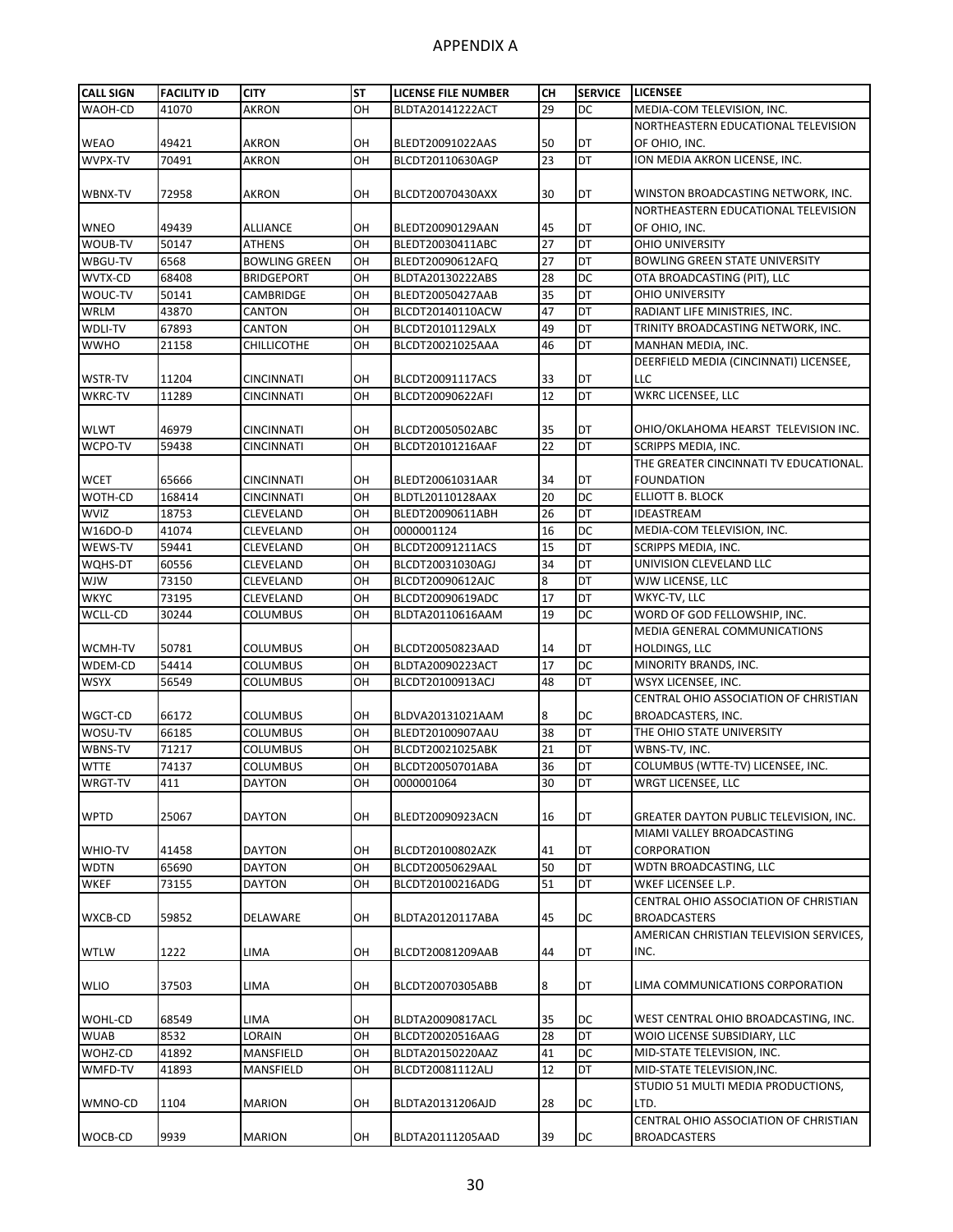| <b>CALL SIGN</b> | <b>FACILITY ID</b> | <b>CITY</b>           | <b>ST</b> | LICENSE FILE NUMBER | CН | <b>SERVICE</b> | <b>LICENSEE</b>                         |
|------------------|--------------------|-----------------------|-----------|---------------------|----|----------------|-----------------------------------------|
|                  |                    |                       |           |                     |    |                | TRINITY CHRISTIAN CENTER OF SANTA ANA,  |
| WSFJ-TV          | 11118              | <b>NEWARK</b>         | OН        | BLCDT20060620ABC    | 24 | DT             | INC.                                    |
|                  |                    |                       |           |                     |    |                |                                         |
| <b>WPTO</b>      | 25065              | <b>OXFORD</b>         | OH        | BLEDT20040714AAQ    | 28 | DT             | GREATER DAYTON PUBLIC TELEVISION, INC.  |
| <b>WQCW</b>      | 65130              | PORTSMOUTH            | ОН        | BLCDT20100422ABY    | 17 | DT             | <b>GRAY TELEVISION LICENSEE, LLC</b>    |
| <b>WPBO</b>      | 66190              | PORTSMOUTH            | OH        | BLEDT20040323ATV    | 43 | DT             | THE OHIO STATE UNIVERSITY               |
| WGGN-TV          | 11027              | SANDUSKY              | OH        | BLCDT20090309AAV    | 42 | DT             | CHRISTIAN FAITH BROADCAST, INC.         |
| <b>WOIO</b>      | 39746              | <b>SHAKER HEIGHTS</b> | OН        | 0000001560          | 10 | DT             | WOIO LICENSE SUBSIDIARY, LLC            |
| <b>WBDT</b>      | 70138              | SPRINGFIELD           | OH        | BLCDT20090619AAV    | 26 | DT             | <b>WBDT TELEVISION, LLC</b>             |
| WTOV-TV          | 74122              | STEUBENVILLE          | OH        | BLCDT20111206ACB    | 9  | DT             | <b>WTOV LICENSEE, LLC</b>               |
| <b>WTOL</b>      | 13992              | <b>TOLEDO</b>         | OH        | BLCDT20090622ABU    | 11 | DT             | WTOL LICENSE SUBSIDIARY, LLC            |
| <b>WLMB</b>      | 17076              | TOLEDO                | OH        | BLCDT20050201AAF    | 5  | DT             | DOMINION BROADCASTING, INC.             |
| <b>WUPW</b>      | 19190              | <b>TOLEDO</b>         | OН        | BLCDT20030411AAF    | 46 | DT             | WUPW LICENSE SUBSIDIARY, LLC            |
| WMNT-CD          | 51913              | TOLEDO                | OH        | 0000001385          | 48 | DC             | COMMUNITY BROADCAST GROUP, INC.         |
|                  |                    |                       |           |                     |    |                | PUBLIC BROADCASTING FOUNDATION OF NW    |
| <b>WGTE-TV</b>   | 66285              | <b>TOLEDO</b>         | OН        | BLEDT20031110AKO    | 29 | DT             | OHIO                                    |
| WNWO-TV          | 73354              | <b>TOLEDO</b>         | OH        | 0000001067          | 49 | DT             | WNWO LICENSEE, LLC                      |
| <b>WTVG</b>      | 74150              | <b>TOLEDO</b>         | OН        | BLCDT20110415ABN    | 13 | DT             | <b>GRAY TELEVISION LICENSEE, LLC</b>    |
| <b>WYTV</b>      | 4693               | YOUNGSTOWN            | OH        | BLCDT20100422ABQ    | 36 | DT             | WYTV TELEVISION, LLC                    |
| WFMJ-TV          | 72062              | YOUNGSTOWN            | OH        | BLCDT20061013ABM    | 20 | DT             | WFMJ TELEVISION, INC.                   |
| WKBN-TV          | 73153              | YOUNGSTOWN            | OH        | BLCDT20120224AAD    | 41 | DT             | LIN LICENSE COMPANY, LLC                |
|                  |                    |                       |           |                     |    |                |                                         |
| WHIZ-TV          | 61216              | ZANESVILLE            | OН        | BLCDT20080222AAV    | 40 | DT             | SOUTHEASTERN OHIO TELEVISION SYSTEM     |
|                  |                    |                       |           |                     |    |                |                                         |
| <b>KTEN</b>      | 35666              | ADA                   | ОК        | BLCDT20060630ABA    | 26 | DT             | CHANNEL 49 ACQUISITION CORPORATION      |
|                  |                    |                       |           |                     |    |                | TCCSA, INC., D/B/A TRINITY BROADCASTING |
| <b>KDOR-TV</b>   | 1005               | BARTLESVILLE          | ОК        | BLCDT20140331AHG    | 17 | DT             | <b>NETWORK</b>                          |
|                  |                    |                       |           |                     |    |                | OKLAHOMA EDUCATIONAL TELEVISION         |
| <b>KWET</b>      | 50194              | <b>CHEYENNE</b>       | ОК        | BLEDT20120419ABL    | 8  | DT             | <b>AUTHORITY</b>                        |
|                  |                    |                       |           |                     |    |                | BOARD OF REGENTS OF THE UNIVERSITY OF   |
| <b>KRSU-TV</b>   | 57431              | CLAREMORE             | ОΚ        | BLEDT20061011AAM    | 36 | DT             | OKLAHOMA/ROGERS STATE                   |
|                  |                    |                       |           |                     |    |                | OKLAHOMA EDUCATIONAL TELEVISION         |
| <b>KOET</b>      | 50198              | <b>EUFAULA</b>        | ОК        | BLEDT20060601BJT    | 31 | DT             | <b>AUTHORITY</b>                        |
| <b>KSWO-TV</b>   | 35645              | <b>LAWTON</b>         | OK        | BLCDT20060707ADG    | 11 | DT             | KSWO TELEVISION COMPANY, INC.           |
| <b>KQCW-DT</b>   | 78322              | <b>MUSKOGEE</b>       | OK        | BMLCDT20130823ACR   | 20 | DT             | GRIFFIN LICENSING, L.L.C.               |
| <b>KOCM</b>      | 84225              | <b>NORMAN</b>         | OK        | BLCDT20090522AFN    | 46 | DT             | WORD OF GOD FELLOWSHIP, INC.            |
| <b>KGCT-CD</b>   | 47070              | <b>NOWATA</b>         | OK        | BLDTA20091222AAA    | 25 | DC             | MURPHY D. BOUGHNER                      |
|                  |                    |                       |           |                     |    |                |                                         |
| <b>KOPX-TV</b>   | 2566               | OKLAHOMA CITY         | ОΚ        | BLCDT20021108ABC    | 50 | DT             | ION MEDIA OKLAHOMA CITY LICENSE, INC.   |
|                  |                    |                       |           |                     |    |                | SUNSHINE STATE TELEVISION NETWORKS,     |
| KOHC-CD          | 10265              | OKLAHOMA CITY         | OК        | BLTTA20110128ACE    | 45 | DC             | INC.                                    |
|                  |                    |                       |           |                     |    |                |                                         |
| KOCO-TV          | 12508              | OKLAHOMA CITY         | OK        | BLCDT20100615ACT    |    | DT             | OHIO/OKLAHOMA HEARST TELEVISION INC.    |
| <b>KUOK-CD</b>   | 14885              | OKLAHOMA CITY         | ОΚ        | BLDTA20110128AAA    | 36 | <b>DC</b>      | TYLER MEDIA LLC                         |
| <b>KWTV-DT</b>   | 25382              | OKLAHOMA CITY         | OK        | BMLCDT20121205ADH   | 39 | DT             | GRIFFIN LICENSING, L.L.C.               |
| KUOT-CD          | 31368              | OKLAHOMA CITY         | OK        | BLDTA20130110ABI    | 19 | DC             | EICB-TV, LLC                            |
| <b>KOKH-TV</b>   | 35388              | OKLAHOMA CITY         | OK        | BLCDT20041207ACV    | 24 | DT             | KOKH LICENSEE, LLC                      |
| KSBI             | 38214              | OKLAHOMA CITY         | OK        | BLCDT20140530AFS    | 23 | DT             | GRIFFIN LICENSING, L.L.C.               |
| KOCB             | 50170              | OKLAHOMA CITY         | ОΚ        | BLCDT20060615AAL    | 33 | DT             | KOCB LICENSEE, LLC                      |
|                  |                    |                       |           |                     |    |                | TRIBUNE BROADCASTING OKLAHOMA CITY      |
| KAUT-TV          | 50182              | OKLAHOMA CITY         | ОΚ        | BLCDT20060504ACH    | 40 | DT             | LICENSE, LLC                            |
|                  |                    |                       |           |                     |    |                | OKLAHOMA EDUCATIONAL TELEVISION         |
| <b>KETA-TV</b>   | 50205              | OKLAHOMA CITY         | ОΚ        | BLEDT20140929AOU    | 13 | DT             | <b>AUTHORITY</b>                        |
|                  |                    |                       |           |                     |    |                | TRIBUNE BROADCASTING OKLAHOMA CITY      |
|                  |                    |                       |           |                     |    |                |                                         |
| <b>KFOR-TV</b>   | 66222              | OKLAHOMA CITY         | ОΚ        | BLCDT20050701ABR    | 27 | DT             | LICENSE, LLC                            |
|                  |                    |                       |           |                     |    |                | TRINITY BROADCASTING OF OKLAHOMA CITY,  |
| KTBO-TV          | 67999              | OKLAHOMA CITY         | ОК        | BLCDT20111028AAX    | 15 | DT             | INC.                                    |
| KTPX-TV          | 7078               | OKMULGEE              | OK        | BLCDT20020510AAQ    | 28 | DT             | ION MEDIA TULSA LICENSE, INC.           |
| <b>KSJF-CD</b>   | 52425              | POTEAU                | OK        | BLDTA20141231BZB    | 50 | DC             | KALEIDOSCOPE FOUNDATION, INC.           |
| KTUZ-TV          | 77480              | SHAWNEE               | OK        | BLCDT20081105ACO    | 29 | DT             | TYLER MEDIA LLC                         |
| KTZT-CD          | 8986               | <b>TULSA</b>          | OK        | BLDTA20120430AEA    | 29 | DC             | WORD OF GOD FELLOWSHIP, INC.            |
| <b>KOKI-TV</b>   | 11910              | <b>TULSA</b>          | ОК        | BLCDT20021127AGL    | 22 | DT             | COX TELEVISION TULSA, LLC               |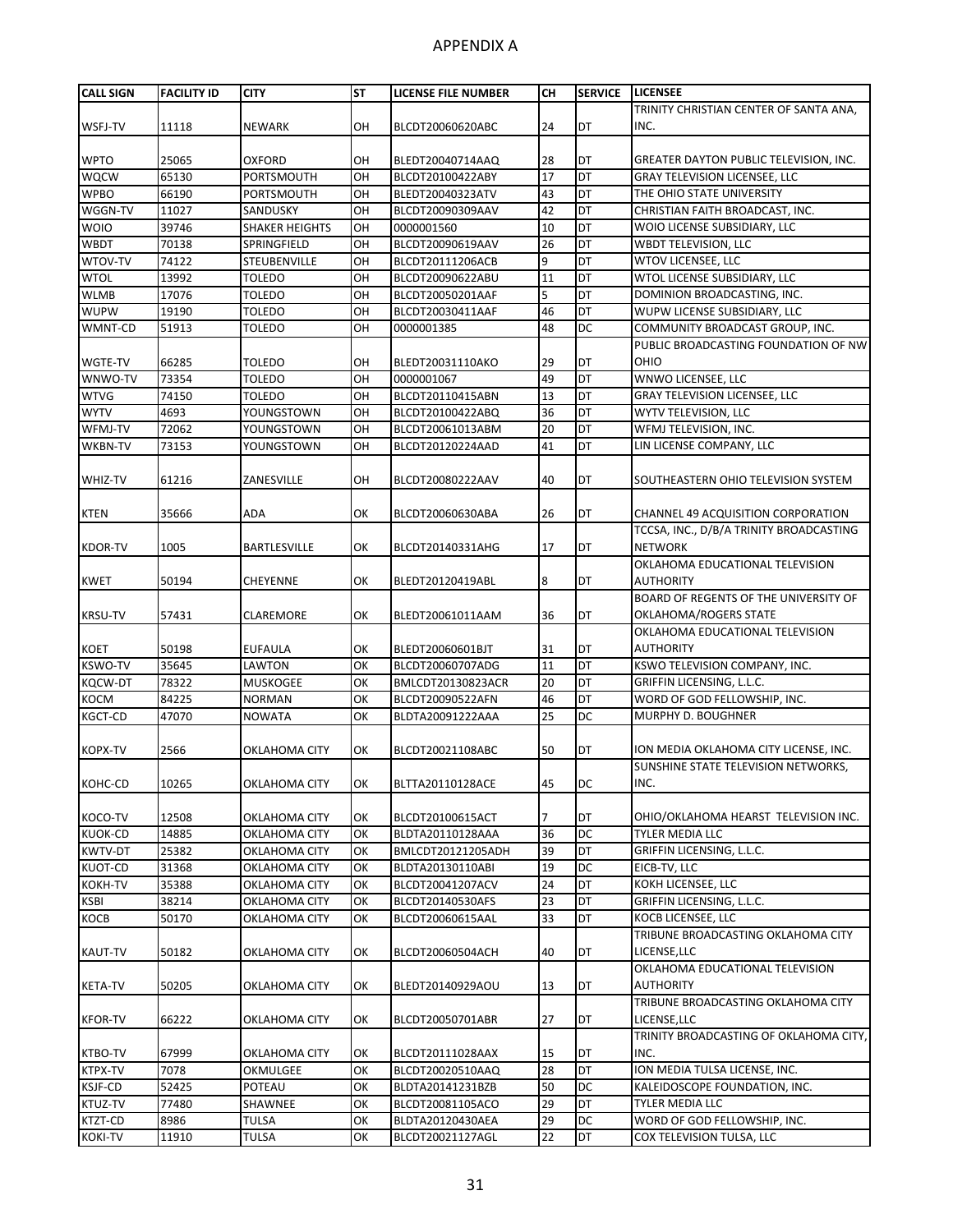| <b>CALL SIGN</b>    | <b>FACILITY ID</b> | <b>CITY</b>                           | SΤ       | <b>LICENSE FILE NUMBER</b>           | CН | <b>SERVICE</b> | <b>LICENSEE</b>                        |
|---------------------|--------------------|---------------------------------------|----------|--------------------------------------|----|----------------|----------------------------------------|
| <b>KGEB</b>         | 24485              | <b>TULSA</b>                          | OK       | BLCDT20060817ADB                     | 49 | DT             | UNIVERSITY BROADCASTING, INC.          |
| KUTU-CD             | 31369              | <b>TULSA</b>                          | OK       | BLDTA20110506AAV                     | 25 | <b>DC</b>      | <b>TYLER MEDIA LLC</b>                 |
| KOTV-DT             | 35434              | <b>TULSA</b>                          | OK       | BLCDT20090625ACJ                     | 45 | DT             | GRIFFIN LICENSING, L.L.C.              |
| <b>KTUL</b>         | 35685              | TULSA                                 | OK       | BLCDT20100505AGI                     | 10 | DT             | KTUL LICENSEE, LLC                     |
| <b>KWHB</b>         | 37099              | <b>TULSA</b>                          | ОК       | BLCDT20090217ACO                     | 47 | DT             | LESEA BROADCASTING OF TULSA, INC.      |
| <b>KMYT-TV</b>      | 54420              | <b>TULSA</b>                          | OK       | BLCDT20021112ABD                     | 42 | DT             | COX TELEVISION TULSA, LLC              |
| KJRH-TV             | 59439              | TULSA                                 | OK       | BLCDT20090619ACH                     | 8  | DT             | SCRIPPS MEDIA, INC.                    |
|                     |                    |                                       |          |                                      |    |                | OKLAHOMA EDUCATIONAL TELEVISION        |
| <b>KOED-TV</b>      | 66195              | <b>TULSA</b>                          | ОΚ       | BLEDT20120419ABK                     | 11 | DT             | <b>AUTHORITY</b>                       |
|                     |                    |                                       |          |                                      |    |                | OMNI BROADCASTING COMPANY, D/B/A       |
| KOMI-CD             | 87                 | <b>WOODWARD</b>                       | ОΚ       | BLDTA20090501AAG                     | 34 | DC             | KOMI-DTV                               |
| <b>KUOK</b>         | 86532              | <b>WOODWARD</b>                       | OK       | BLCDT20091113AAE                     | 35 | DT             | TYLER MEDIA LLC                        |
| <b>KFXO-LD</b>      | 35464              | <b>BEND</b>                           | OR       | BLDTA20110325ACI                     | 39 | DC             | NPG OF OREGON, INC.                    |
| <b>KOAB-TV</b>      | 50588              | <b>BEND</b>                           | OR       | BLEDT20060823AAP                     | 11 | DT             | OREGON PUBLIC BROADCASTING             |
| <b>KTVZ</b>         | 55907              | <b>BEND</b>                           | OR       | BLCDT20100122ABM                     | 21 | DT             | NPG OF OREGON, INC.                    |
| <b>KOHD</b>         | 166534             | <b>BEND</b>                           | OR       | BLCDT20060915AOZ                     | 51 | DT             | TDS BROADCASTING LLC                   |
| KABH-CD             | 167799             | <b>BEND</b>                           | OR       | BLDTA20131029ABN                     | 17 | DC             | WATCHTV, INC.                          |
| <b>KMCB</b>         | 35183              | <b>COOS BAY</b>                       | OR       | BLCDT20030717ACA                     | 22 | DT             | KMTR TELEVISION, LLC                   |
| <b>KCBY-TV</b>      | 49750              | <b>COOS BAY</b>                       | OR       | BLCDT20090612AGE                     | 11 | DT             | SINCLAIR EUGENE LICENSEE, LLC          |
| <b>KOAC-TV</b>      | 50590              | CORVALLIS                             | OR       | BLEDT20090619AAE                     | 7  | DT             | OREGON PUBLIC BROADCASTING             |
|                     |                    |                                       |          |                                      |    |                |                                        |
| <b>KEVU-CD</b>      | 8241               | <b>EUGENE</b>                         | OR       | BLDTA20101029ACH                     | 23 | DC             | CALIFORNIA OREGON BROADCASTING, INC.   |
|                     |                    |                                       |          |                                      |    |                |                                        |
| <b>KLSR-TV</b>      | 8322               | <b>EUGENE</b>                         | OR       | BLCDT20070104ADQ                     | 31 | DT             | CALIFORNIA OREGON BROADCASTING, INC.   |
| KEZI                | 34406              | <b>EUGENE</b>                         | OR       | BLCDT20090225ADH                     | 9  | <b>DT</b>      | OREGON TV LICENSE COMPANY LLC          |
| <b>KMTR</b>         | 35189              | <b>EUGENE</b>                         | OR       | BLCDT20030618AAY                     | 17 | DT             | KMTR TELEVISION, LLC                   |
| <b>KVAL-TV</b>      | 49766              | <b>EUGENE</b>                         | OR       | BLCDT20090612AGY                     | 13 | DT             | SINCLAIR EUGENE LICENSEE, LLC          |
| <b>KEPB-TV</b>      | 50591              | <b>EUGENE</b>                         | OR       | BLEDT20050127AHY                     | 29 | DT             | OREGON PUBLIC BROADCASTING             |
| <b>KORY-CD</b>      | 71070              | <b>EUGENE</b>                         | OR       | BLDTA20120222AAU                     | 15 | DC             | WATCHTV, INC.                          |
|                     |                    |                                       |          |                                      |    |                |                                        |
| K19GH-D             | 8257               | EUGENE, ETC.                          | OR       | BLDTA20091211AEO                     | 19 | DC             | CALIFORNIA OREGON BROADCASTING, INC.   |
| K47GI-D             | 5011               | <b>GRANTS PASS</b>                    | OR       | 0000001252                           | 47 | DC             | BETTER LIFE TELEVISION                 |
| K22FC-D             | 24574              | <b>GRANTS PASS</b>                    | OR       | BLDTA20140411AKR                     | 22 | DC             | BETTER LIFE TELEVISION, INC.           |
| <b>KBLN-TV</b>      | 83306              | <b>GRANTS PASS</b>                    | OR       | BLCDT20090224AAX                     | 30 | DT             | BETTER LIFE TELEVISION, INC.           |
|                     |                    |                                       |          |                                      |    |                |                                        |
|                     | 8284               |                                       |          |                                      | 13 | DT             | CALIFORNIA OREGON BROADCASTING, INC.   |
| KOTI<br><b>KDKF</b> | 60740              | <b>KLAMATH FALLS</b>                  | OR<br>OR | BLCDT20060525AHY<br>BLCDT20080215APO | 29 | DT             | OREGON TV LICENSE COMPANY LLC          |
| <b>KFTS</b>         | 61335              | KLAMATH FALLS<br><b>KLAMATH FALLS</b> | OR       | BLEDT20060202AHF                     | 33 | DT             | SOUTHERN OREGON PUBLIC TELEVISION      |
| <b>KTVR</b>         | 50592              | LA GRANDE                             | OR       | BLEDT20090619AAD                     | 13 | DT             | OREGON PUBLIC BROADCASTING             |
| <b>KUNP</b>         | 81447              | LA GRANDE                             | OR       | 0000001679                           | 16 | DT             | SINCLAIR LAGRANDE LICENSEE, LLC        |
|                     |                    |                                       |          |                                      |    |                |                                        |
| K23EX-D             | 5010               | MEDFORD                               | OR       | BLDTA20131125BZO                     | 23 | DC             | BETTER LIFE TELEVISION                 |
| <b>KOBI</b>         | 8260               | <b>MEDFORD</b>                        | OR       | BLCDT20091023ACQ                     | 5  | DT             | CALIFORNIA OREGON BROADCASTING, INC.   |
| <b>KTVL</b>         | 22570              | <b>MEDFORD</b>                        | OR       | BLCDT20090612AGJ                     | 10 | DT             | KTVL LICENSEE, LLC                     |
| KMVU-DT             |                    |                                       |          |                                      |    | DT             |                                        |
|                     | 32958              | <b>MEDFORD</b>                        | OR       | BLCDT20090527ABF                     | 26 |                | BROADCASTING LICENSES, L.P.            |
| <b>KDRV</b>         | 60736              | MEDFORD                               | OR       | BLCDT20090303ACL                     | 12 | DT             | OREGON TV LICENSE COMPANY LLC          |
| <b>KSYS</b>         | 61350              | MEDFORD                               | OR       | BLEDT20090520ABE                     | 8  | DT             | SOUTHERN OREGON PUBLIC TV, INC.        |
|                     |                    |                                       |          |                                      |    |                |                                        |
| K32DY-D             | 8309               | MEDFORD'                              | OR       | BLDTA20150213ADA                     | 32 | DC             | CALIFORNIA OREGON BROADCASTING, INC.   |
| KFFX-TV             | 12729              | PENDLETON                             | OR       | BLCDT20140424AHO                     | 11 | DT             | MOUNTAIN LICENSES, L.P.                |
| KATU                | 21649              | PORTLAND                              | OR       | BLCDT20050407KXN                     | 43 | DT             | SINCLAIR PORTLAND LICENSEE, LLC        |
|                     |                    |                                       |          |                                      |    |                | SANDER OPERATING CO. III LLC D/B/A KGW |
| KGW                 | 34874              | PORTLAND                              | OR       | BLCDT20091223AMO                     | 8  | DT             | <b>TELEVISION</b>                      |
| <b>KOIN</b>         | 35380              | PORTLAND                              | OR       | BLCDT20050613ABB                     | 40 | <b>DT</b>      | LIN LICENSE COMPANY, LLC               |
|                     |                    |                                       |          |                                      |    |                | TRINITY CHRISTIAN CENTER OF SANTA ANA, |
| <b>KNMT</b>         | 47707              | PORTLAND                              | OR       | BLCDT20060619AAM                     | 45 | DT             | INC.                                   |
| <b>KOPB-TV</b>      | 50589              | PORTLAND                              | OR       | BLEDT20120727AAA                     | 10 | DT             | OREGON PUBLIC BROADCASTING             |
|                     |                    |                                       |          |                                      |    |                |                                        |
| <b>KPTV</b>         | 50633              | PORTLAND                              | OR       | BLCDT20090612ADH                     | 12 | DT             | KPTV-KPDX BROADCASTING CORPORATION     |
| <b>KORS-CD</b>      | 71069              | PORTLAND                              | OR       | BLDTA20100517ABN                     | 16 | <b>DC</b>      | WATCHTV, INC.                          |
| <b>KOXI-CD</b>      | 71074              | PORTLAND                              | OR       | 0000001497                           | 20 | DC             | WATCHTV, INC.                          |
| <b>KKEI-CD</b>      | 71078              | PORTLAND                              | OR       | 0000001498                           | 38 | DC             | WATCHTV, INC.                          |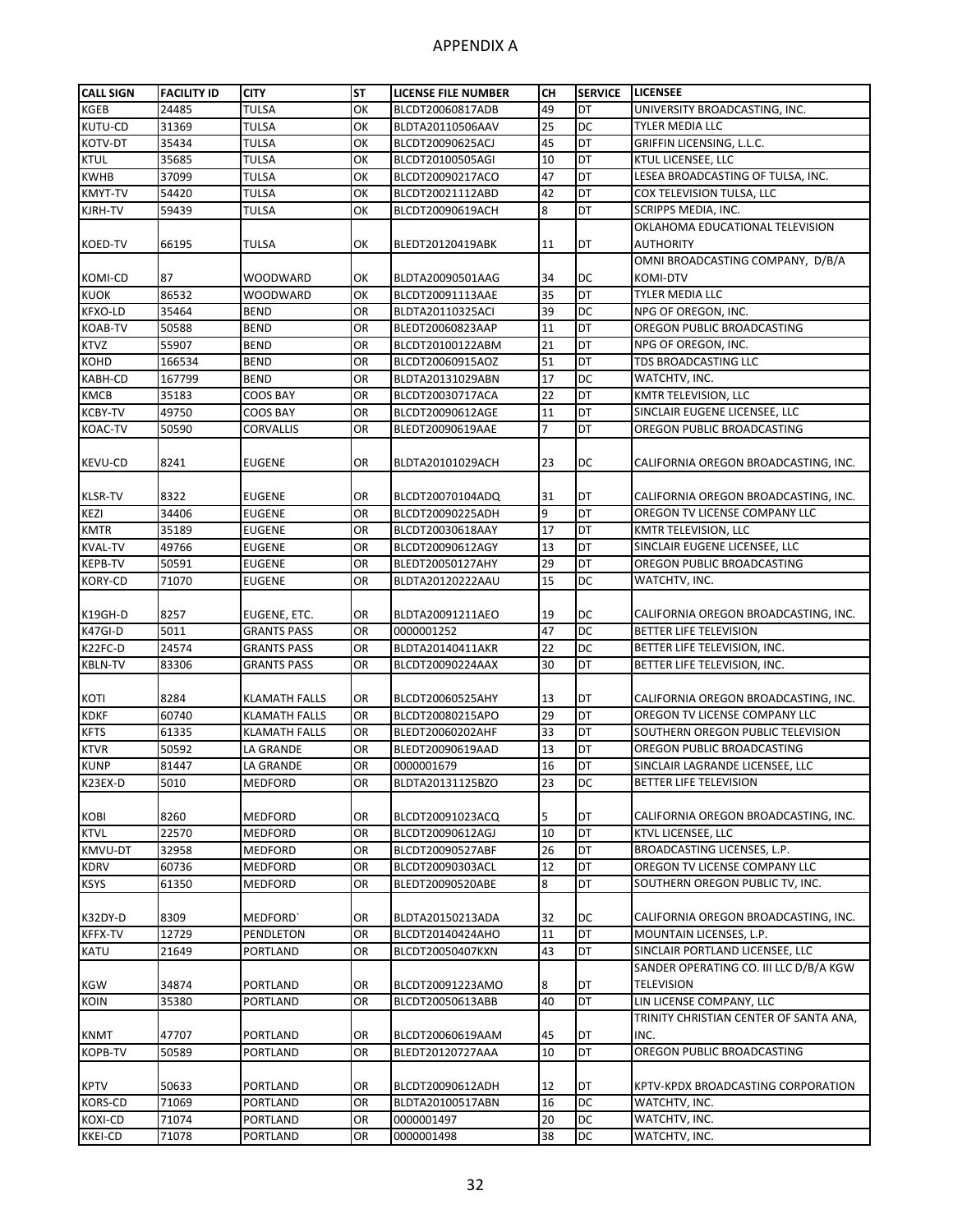| <b>CALL SIGN</b> | <b>FACILITY ID</b> | <b>CITY</b>         | <b>ST</b> | <b>LICENSE FILE NUMBER</b> | CН       | <b>SERVICE</b> | <b>LICENSEE</b>                                             |
|------------------|--------------------|---------------------|-----------|----------------------------|----------|----------------|-------------------------------------------------------------|
| <b>KORK-CD</b>   | 71079              | PORTLAND            | <b>OR</b> | 0000001496                 | 35       | DC             | WATCHTV, INC.                                               |
| KOXO-CD          | 71080              | PORTLAND            | OR        | 0000001178                 | 41       | <b>DC</b>      | WATCHTV, INC.                                               |
| <b>KTVC</b>      | 31437              | <b>ROSEBURG</b>     | OR        | BLCDT20060721AAR           | 18       | <b>DT</b>      | BETTER LIFE TELEVISION, INC.                                |
| <b>KTCW</b>      | 35187              | <b>ROSEBURG</b>     | OR        | BLCDT20030618ABF           | 45       | DT             | KMTR TELEVISION, LLC                                        |
|                  |                    |                     |           |                            |          |                | SOUTH WEST OREGON TV BROADCASTING                           |
| <b>KPIC</b>      | 61551              | <b>ROSEBURG</b>     | OR        | BLCDT20120423ABP           | 19       | DT             | CORP.                                                       |
| <b>KPXG-TV</b>   | 5801               | SALEM               | OR        | BLCDT20110715ACN           | 22       | DT             | ION MEDIA PORTLAND LICENSE, INC.                            |
| <b>KRCW-TV</b>   | 10192              | SALEM               | OR        | BMLCDT20070123ABS          | 33       | DT             | <b>KRCW, LLC</b>                                            |
| KRHP-LD          | 56971              | THE DALLES          | OR        | BLDTA20090819AFR           | 14       | DC             | <b>ROBERT H. PETTITT</b>                                    |
|                  |                    |                     |           |                            |          |                | LEHIGH VALLEY PUBLIC                                        |
| <b>WLVT-TV</b>   | 36989              | ALLENTOWN           | PA        | BLEDT20090605ABD           | 39       | DT             | TELECOMMUNICATIONS CORP.                                    |
|                  |                    |                     |           |                            |          |                | MARANATHA BROADCASTING COMPANY,                             |
| WFMZ-TV          | 39884              | <b>ALLENTOWN</b>    | PA        | 0000001524                 | 46       | <b>DD</b>      | INC.                                                        |
| WKBS-TV          | 13929              | <b>ALTOONA</b>      | PA        | 0000001680                 | 46       | DT             | CORNERSTONE TELEVISION, INC.                                |
| WATM-TV          | 20287              | ALTOONA             | PA        | BLCDT20050603ACF           | 24       | DT             | PALM TELEVISION, L.P.                                       |
| WTAJ-TV          | 23341              | ALTOONA             | PA        | BLCDT20051018ACE           | 32       | DT             | NEXSTAR BROADCASTING, INC.                                  |
| WTOO-CD          | 68403              | ALTOONA             | PA        | 0000001414                 | 23       | DC             | <b>ABACUS TELEVISION</b>                                    |
| WNNB-CD          | 7622               | <b>BEAVER</b>       | PA        | BLDTA20121108ALT           | 30       | DC             | OTA BROADCASTING (PIT), LLC                                 |
|                  |                    |                     |           |                            |          |                |                                                             |
| W47AO-D          | 68136              | <b>BERWICK</b>      | PA        | 0000001553                 | 47       | DC             | TRIPLE J COMMUNITY BROADCASTING., L.L.C.                    |
| WBPH-TV          | 60850              | BETHLEHEM           | PA        | BLCDT20100907AAF           | 9        | DT             | SONSHINE FAMILY TELEVISION, INC.                            |
| WJMB-CD          | 68393              | <b>BUTLER</b>       | PA        | BLDTA20121108ALX           | 17       | DC             | OTA BROADCASTING (PIT), LLC                                 |
| WMVH-CD          | 68394              | CHARLEROI           | PA        | BLDTA20140922ACB           | 40       | DC             | OTA BROADCASTING (PIT), LLC                                 |
|                  |                    |                     |           |                            |          |                | NEW AGE MEDIA OF PENNSYLVANIA LICENSE.                      |
| W24DB            | 52077              | CLARKS SUMMIT       | PA        | BLTTA20041202ADB           | 24       | СA             | LLC                                                         |
| WPSU-TV          | 66219              | CLEARFIELD          | PA        | BLEDT20130614ACC           | 15       | DD             | THE PENNSYLVANIA STATE UNIVERSITY                           |
| W24BB-D          | 68137              | EAST STROUDSBURG PA |           | 0000001453                 | 24       | DC             | OTA BROADCASTING (PIT), LLC                                 |
| <b>WFXP</b>      | 19707              | ERIE                | PA        | BLCDT20081023ABA           | 22       | DT             | MISSION BROADCASTING, INC.                                  |
|                  |                    |                     |           |                            |          |                | SJL OF PENNSYLVANIA LICENSE SUBSIDIARY,                     |
| WICU-TV          | 24970              | ERIE                | PA        | BLCDT20090619ABT           | 12       | DT             | <b>LLC</b>                                                  |
|                  |                    |                     |           |                            |          |                |                                                             |
|                  |                    |                     |           |                            |          |                | LILLY BROADCASTING OF PENNSYLVANIA                          |
| WSEE-TV          | 49711              | ERIE                | PA        | BLCDT20071219AAS           | 16       | DT             | LICENSE SUBSIDIARY, LLC<br>PUBLIC BROADCASTING OF NORTHWEST |
|                  |                    |                     |           | BLEDT20130603AKJ           |          |                | PENNSYLVANIA, INC.                                          |
| WQLN<br>WJET-TV  | 53716<br>65749     | ERIE<br>ERIE        | PA<br>PA  | BLCDT20090615ACF           | 50<br>24 | DT<br>DT       | NEXSTAR BROADCASTING, INC.                                  |
| WQVC-CD          | 269                | GREENSBURG          | PA        | BLDTL20150126ABX           | 46       | <b>DC</b>      | <b>ABACUS TELEVISION</b>                                    |
| WPCB-TV          | 13924              | <b>GREENSBURG</b>   | PA        | BLCDT20030409ABC           | 50       | DT             | CORNERSTONE TELEVISION, INC.                                |
| WEMW-CD          | 68396              | GREENSBURG          | PA        | BLDTA20140702ABT           | 19       | DC             | OTA BROADCASTING (PIT), LLC                                 |
| WHP-TV           | 72313              | HARRISBURG          | PA        | BLCDT20130703ACZ           | 21       | DT             | WHP LICENSEE, LLC                                           |
| WHTM-TV          | 72326              | HARRISBURG          | PA        | BLCDT20040812AAH           | 10       | DT             | WHTM ACQUISITION LLC                                        |
| WITF-TV          | 73083              | HARRISBURG          | PA        | 0000001676                 | 36       | DT             | WITF, INC.                                                  |
|                  |                    |                     |           |                            |          |                |                                                             |
| WYLN-LP          | 68135              | HAZLETON            | PA        | 0000001520                 | 35       | DC             | TRIPLE J COMMUNITY BROADCASTING., L.L.C.                    |
|                  |                    |                     |           |                            |          |                | NEW AGE MEDIA OF PENNSYLVANIA LICENSE,                      |
| WOLF-TV          | 73375              | HAZLETON            | PA        | BLCDT20050906ACK           | 45       | DT             | <b>LLC</b>                                                  |
|                  |                    |                     |           |                            |          |                | PITTSBURGH TELEVISION STATION WPCW                          |
| <b>WPCW</b>      | 69880              | JEANNETTE           | PA        | BLCDT20090626AAT           | 11       | DT             | INC.                                                        |
|                  |                    |                     |           |                            |          |                |                                                             |
| WWCP-TV          | 20295              | JOHNSTOWN           | PA        | 0000001637                 | 8        | DT             | PEAK MEDIA OF PENNSYLVANIA LICENSEE LLC                     |
| WBYD-CA          | 68395              | <b>JOHNSTOWN</b>    | PA        | 0000001502                 | 39       | <b>DC</b>      | <b>ABACUS TELEVISION</b>                                    |
| WJAC-TV          | 73120              | JOHNSTOWN           | PA        | BLCDT20051123AKN           | 34       | DT             | WJAC LICENSEE, LLC                                          |
| WBOA-CD          | 259                | KITTANNING          | PA        | BLDTA20150126ABW           | 29       | DC             | <b>ABACUS TELEVISION</b>                                    |
| WKHU-CD          | 68401              | KITTANNING          | PA        | BLDTA20121001BDO           | 44       | DC             | OTA BROADCASTING (PIT), LLC                                 |
| WLYH-TV          | 23338              | LANCASTER           | PA        | BLCDT20040922AAC           | 23       | <b>DT</b>      | NEXSTAR BROADCASTING, INC.                                  |
| WGAL             | 53930              | LANCASTER           | PA        | BLCDT20110323ABF           | 8        | DT             | WGAL HEARST TELEVISION, INC.                                |
| WPCP-CD          | 68400              | <b>NEW CASTLE</b>   | PA        | BLDTA20141016ABG           | 27       | DC             | OTA BROADCASTING (PIT), LLC                                 |
| WPVI-TV          | 8616               | PHILADELPHIA        | PA        | BLCDT20111019ACJ           | 6        | DT             | ABC, INC.                                                   |
|                  |                    |                     |           |                            |          |                | PHILADELPHIA TELEVISION STATION WPSG,                       |
| WPSG             | 12499              | PHILADELPHIA        | PA        | 0000001047                 | 32       | DT             | INC.                                                        |
| KYW-TV           | 25453              | PHILADELPHIA        | PA        | BLCDT20090326ABH           | 26       | <b>DT</b>      | CBS BROADCASTING INC.                                       |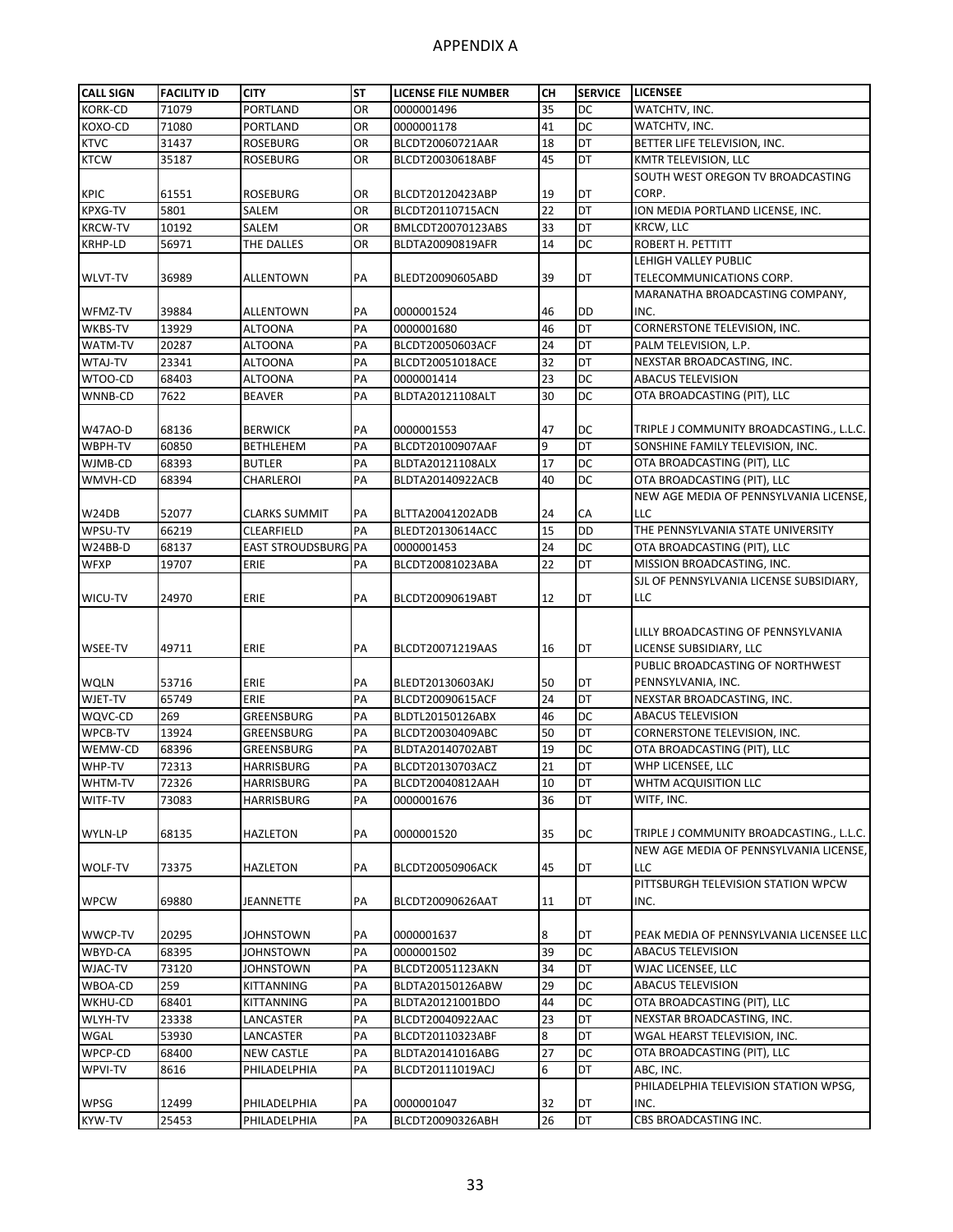| <b>CALL SIGN</b> | <b>FACILITY ID</b> | <b>CITY</b>           | <b>ST</b> | LICENSE FILE NUMBER | CН | <b>SERVICE</b> | <b>LICENSEE</b>                          |
|------------------|--------------------|-----------------------|-----------|---------------------|----|----------------|------------------------------------------|
|                  |                    |                       |           |                     |    |                | INDEPENDENCE PUBLIC MEDIA OF             |
| <b>WYBE</b>      | 28480              | PHILADELPHIA          | PA        | BLEDT20091222ARE    | 35 | <b>DT</b>      | PHILADELPHIA, INC.                       |
| WTXF-TV          | 51568              | PHILADELPHIA          | PA        | BLCDT20120511ADN    | 42 | DT             | FOX TELEVISION STATIONS, INC.            |
| <b>WCAU</b>      | 63153              | PHILADELPHIA          | PA        | BLCDT20090914AAX    | 34 | DT             | NBC TELEMUNDO LICENSE LLC                |
| WPHA-CD          | 72278              | PHILADELPHIA          | PA        | BLDTA20130920ADK    | 24 | DC             | D.T.V. LLC                               |
| WPHL-TV          | 73879              | PHILADELPHIA          | PA        | BLCDT20090918ABV    | 17 | DT             | WPHL, LLC                                |
| WFPA-CA          | 74216              | PHILADELPHIA          | PA        | 0000001669          | 28 | DC             | WXTV LICENSE PARTNERSHIP, G.P.           |
| WTSD-CD          | 191340             | PHILADELPHIA          | PA        | 0000001578          | 23 | DC             | LOCAL MEDIA TV PHILADELPHIA LLC          |
| <b>KDKA-TV</b>   | 25454              | PITTSBURGH            | PA        | BLCDT20041004ACS    | 25 | DT             | CBS BROADCASTING INC.                    |
| WINP-TV          | 41314              | PITTSBURGH            | PA        | BLCDT20091127ABE    | 38 | DT             | ION MEDIA OF SCRANTON, INC.              |
| WQED             | 41315              | PITTSBURGH            | PA        | BLEDT20091127ABD    | 13 | DT             | WQED MULTIMEDIA                          |
| <b>WTAE-TV</b>   | 65681              | PITTSBURGH            | PA        | BLCDT20041014AEY    | 51 | DT             | WTAE HEARST TELEVISION INC.              |
| WEPA-CD          | 68405              | PITTSBURGH            | PA        | BLDTL20090911AAO    | 16 | DC             | OTA BROADCASTING (PIT), LLC              |
| WPGH-TV          | 73875              | PITTSBURGH            | PA        | BMLCDT20121018AAY   | 43 | DT             | WPGH LICENSEE, LLC                       |
| <b>WPNT</b>      | 73907              | PITTSBURGH            | PA        | BLCDT20060608AAB    | 42 | DT             | WCWB LICENSEE, LLC                       |
| <b>WPXI</b>      | 73910              | PITTSBURGH            | PA        | 0000001439          | 48 | DT             | WPXI, INC.                               |
| <b>WTVE</b>      | 55305              | <b>READING</b>        | PA        | BLCDT20100405ABM    | 25 | <b>DD</b>      | NRJ TV PHILLY LICENSE CO., LLC           |
| WGCB-TV          | 55350              | <b>RED LION</b>       | PA        | BLCDT20050615AAB    | 30 | DT             | NRJ TV RL LICENSE CO., LLC               |
| WYOU             | 17010              | <b>SCRANTON</b>       | PA        | BLCDT20051123AJU    | 13 | DT             | MISSION BROADCASTING, INC.               |
|                  |                    |                       |           |                     |    |                | NORTHEASTERN PENNSYLVANIA                |
| <b>WVIA-TV</b>   | 47929              | <b>SCRANTON</b>       | PA        | BLEDT20120319AAB    | 41 | DT             | EDUCATIONAL TELEVISION ASSOCIATION       |
| WQPX-TV          | 64690              | <b>SCRANTON</b>       | PA        | BLCDT20060629AFR    | 32 | DT             | ION MEDIA SCRANTON LICENSE, INC.         |
| WNEP-TV          | 73318              | <b>SCRANTON</b>       | PA        | BMLCDT20120410ABT   | 50 | DT             | LOCAL TV PENNSYLVANIA LICENSE, LLC       |
| <b>WSWB</b>      | 73374              | <b>SCRANTON</b>       | PA        | BLCDT20140326AAZ    | 31 | <b>DT</b>      | MPS MEDIA OF SCRANTON LICENSE, LLC       |
| WWAT-CD          | 257                | <b>UNIONTOWN</b>      | PA        | 0000001492          | 45 | DC             | <b>ABACUS TELEVISION</b>                 |
| WWKH-CD          | 68409              | <b>UNIONTOWN</b>      | PA        | BLDTA20141020AAO    | 47 | DC             | OTA BROADCASTING (PIT), LLC              |
| WWLM-CD          | 267                | WASHINGTON            | PA        | 0000001454          | 20 | DC             | OTA BROADCASTING (PIT), LLC              |
| WBRE-TV          | 71225              | <b>WILKES-BARRE</b>   | PA        | BLCDT20051123AJX    | 11 | DT             | NEXSTAR BROADCASTING, INC.               |
|                  |                    |                       |           |                     |    |                | CATHOLIC BROADCASTING OF SCRANTON,       |
| W07BV            | 16962              | WILKES-BARRE, ETC. PA |           | BLTVL19930202IE     | 7  | СA             | INC.                                     |
|                  |                    |                       |           |                     |    |                | NEW AGE MEDIA OF PENNSYLVANIA LICENSE,   |
| <b>WQMY</b>      | 52075              | WILLIAMSPORT          | PA        | BLCDT20090223ABU    | 29 | DT             | LLC                                      |
|                  |                    |                       |           |                     |    |                |                                          |
| W05BG            | 68143              | WILLIAMSPORT          | PA        | 0000001611          | 9  | <b>DC</b>      | TRIPLE J COMMUNITY BROADCASTING., L.L.C. |
| <b>WPMT</b>      | 10213              | <b>YORK</b>           | PA        | BMLCDT20041025ABI   | 47 | DT             | WPMT, LLC                                |
| <b>WQHA</b>      | 3255               | <b>AGUADA</b>         | PR        | BLCDT20140626ABV    | 50 | DT             | WESTERN NEW LIFE, INC                    |
| WELU             | 26602              | AGUADILLA             | <b>PR</b> | 0000001308          | 34 | DT             | SENDA EDUCATIONAL BROADCASTING           |
|                  |                    |                       |           |                     |    |                | INTERNATIONAL BROADCASTING               |
| <b>WVEO</b>      | 61573              | AGUADILLA             | PR        | BLCDT20071116ACV    | 17 | DT             | CORPORATION                              |
|                  |                    |                       |           |                     |    |                | WESTERN BROADCASTING CORP. OF PUERTO     |
| <b>WOLE-DT</b>   | 71725              | <b>AGUADILLA</b>      | PR        | BLCDT20091013ADZ    | 12 | DT             | <b>RICO</b>                              |
| WIMN-CD          | 2245               | ARECIBO               | PR        | BLDTA20140225AAJ    | 36 | DC             | CARMEN CABRERA                           |
|                  |                    |                       |           |                     |    |                | ASOCIACION EVANGELISTICA CRISTO VIENE,   |
| WCCV-TV          | 3001               | ARECIBO               | PR        | BLCDT20090612AFO    | 46 | DT             | INC.                                     |
| <b>WMEI</b>      | 26676              | <b>ARECIBO</b>        | PR        | BLCDT20090723AEO    | 14 | DT             | CMCG PUERTO RICO LICENSE LLC             |
|                  |                    |                       |           |                     |    |                |                                          |
| <b>WDWL</b>      | 4110               | BAYAMON               | PR        | BLCDT20091124ADX    | 30 | DT             | TELEADORACION CHRISTIAN NETWORK INC.     |
| <b>WUJA</b>      | 8156               | CAGUAS                | PR        | BLEDT20090612ADS    | 48 | DT             | CAGUAS EDUCATIONAL TV, INC.              |
| <b>WLII-DT</b>   | 19777              | CAGUAS                | PR        | 0000001042          | 11 | DT             | WLII/WSUR LICENSE PARTNERSHIP, G.P.      |
| <b>WRFB</b>      | 54443              | CAROLINA              | PR        | BLCDT20071116AFB    | 51 | DT             | R & F BROADCASTING, INC.                 |
|                  |                    |                       |           |                     |    |                | SISTEMA UNIVERSITARIO ANA G. MENDEZ,     |
| <b>WMTJ</b>      | 2174               | <b>FAJARDO</b>        | PR        | BLEDT20130708ABV    | 16 | DT             | INC.                                     |
| <b>WRUA</b>      | 15320              | <b>FAJARDO</b>        | PR        | BLCDT20090610ABH    | 33 | DT             | EASTERN TELEVISION CORPORATION           |
|                  |                    |                       |           |                     |    |                | CATHOLIC, APOSTOLIC & ROMAN CHURCH IN    |
| WORO-DT          | 73901              | <b>FAJARDO</b>        | PR        | BLCDT20131112BKR    | 13 | DT             | PUERTO RICO                              |
|                  |                    |                       |           |                     |    |                |                                          |
| <b>WIDP</b>      | 18410              | <b>GUAYAMA</b>        | PR        | BLCDT20071113ACX    | 45 | DT             | EBENEZER BROADCASTING GROUP, INC.        |
| WVSN             | 67190              | HUMACAO               | PR        | BLCDT20080515ACR    | 49 | DT             | LA CADENA DEL MILAGRO, INC.              |
|                  |                    |                       |           |                     |    |                | PUERTO RICO PUBLIC BROADCASTING          |
| WIPM-TV          | 53863              | MAYAGUEZ              | PR        | BLEDT20060627ACQ    | 35 | DT             | CORPORATION                              |
| <b>WOST</b>      | 60357              | MAYAGUEZ              | PR        | BLCDT20090813AAM    | 22 | DT             | CMCG PUERTO RICO LICENSE LLC             |
| W10BG            | 64864              | MAYAGUEZ              | PR        | 0000001598          | 10 | DC             | TELECINCO, INC.                          |
| WORA-TV          | 64865              | MAYAGUEZ              | PR        | BLCDT20081118AFU    | 29 | DT             | TELECINCO, INC.                          |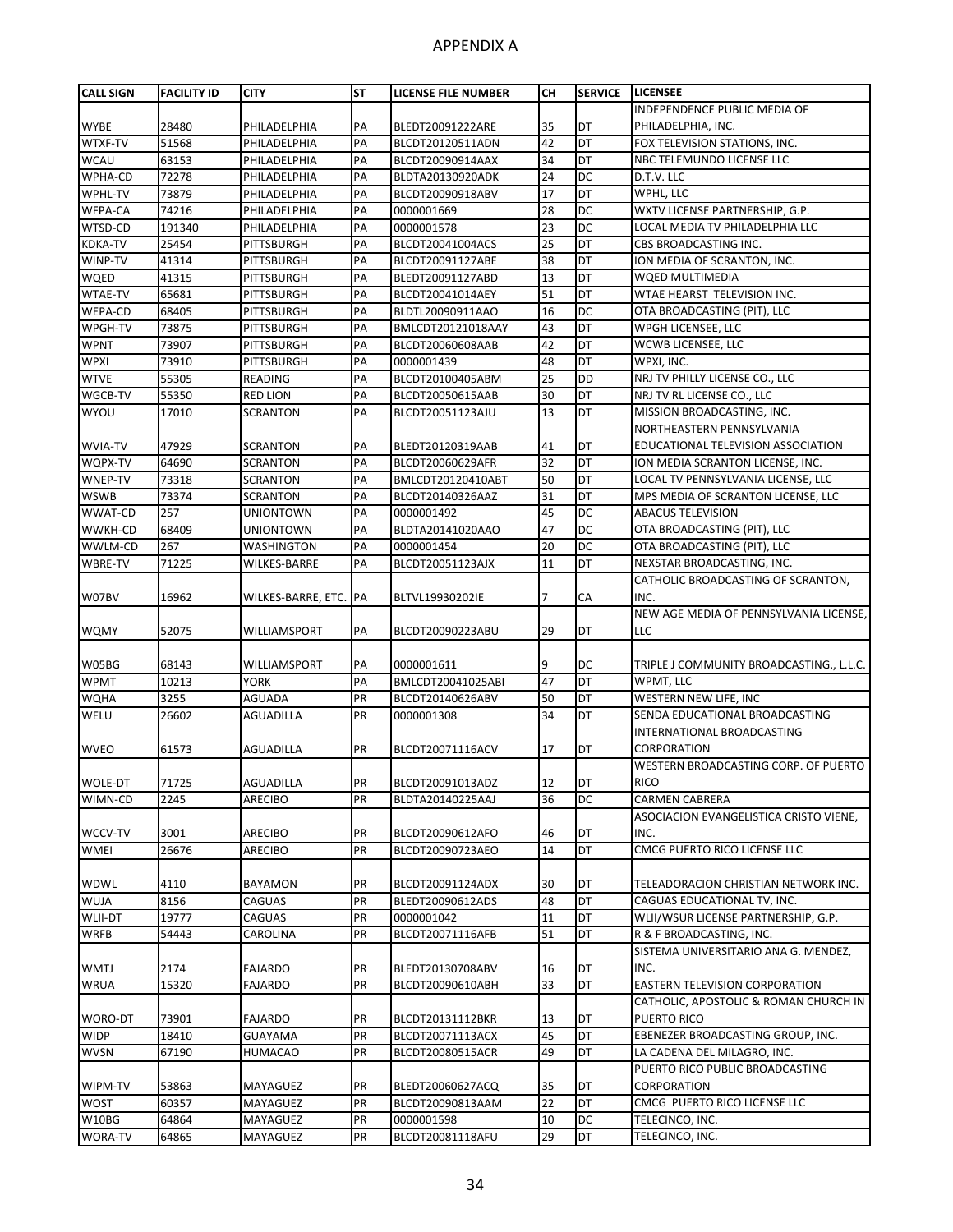| <b>CALL SIGN</b> | <b>FACILITY ID</b> | <b>CITY</b>         | <b>ST</b>      | <b>LICENSE FILE NUMBER</b> | CН | <b>SERVICE</b>  | <b>LICENSEE</b>                       |
|------------------|--------------------|---------------------|----------------|----------------------------|----|-----------------|---------------------------------------|
| WNJX-TV          | 73336              | MAYAGUEZ            | PR             | BLCDT20081029ACA           | 23 | DT              | TELEVICENTRO OF PUERTO RICO, LLC      |
| <b>WECN</b>      | 19561              | NARANJITO           | PR             | BLCDT20090610ABG           | 18 | DT              | <b>ENCUENTRO CHRISTIAN NETWORK</b>    |
|                  |                    |                     |                |                            |    |                 | SISTEMA UNIVERSITARIO ANA G. MENDEZ,  |
| <b>WQTO</b>      | 2175               | <b>PONCE</b>        | PR             | BLEDT20130708ACB           | 25 | DD              | INC.                                  |
| WSUR-DT          | 19776              | PONCE               | PR             | BLCDT20090616ACM           | 9  | DT              | WLII/WSUR LICENSE PARTNERSHIP, G.P.   |
| WTIN-TV          | 26681              | PONCE               | PR             | BLCDT20081029ABZ           | 15 | DT              | TELEVICENTRO OF PUERTO RICO, LLC      |
|                  |                    |                     |                |                            |    |                 | INTERNATIONAL BROADCASTING            |
| WVOZ-TV          | 29000              | <b>PONCE</b>        | PR             | BLCDT20071116ACW           | 47 | DT              | CORPORATION                           |
| WQQZ-CD          | 32142              | <b>PONCE</b>        | PR             | 0000001465                 | 30 | DC              | CMCG PUERTO RICO LICENSE LLC          |
| <b>WKPV</b>      | 58341              | <b>PONCE</b>        | PR             | BLCDT20081002AAX           | 19 | DT              | AMERICA-CV STATION GROUP, INC.        |
| WSTE-DT          | 60341              | PONCE               | PR             | BLCDT20120720ADV           | 7  | DD              | WLII/WSUR LICENSE PARTNERSHIP, G.P.   |
| WQSJ-CD          | 48237              | QUEBRADILLAS        | PR             | BLDTA20101115AAQ           | 48 | DC              | <b>WANDA ROLON</b>                    |
| WSJU-TV          | 4077               | <b>SAN JUAN</b>     | PR             | BLCDT20090217AEH           | 31 | DT              | AERCO BROADCASTING CORPORATION        |
|                  |                    |                     |                |                            |    |                 | INTERNATIONAL BROADCASTING            |
| <b>WTCV</b>      | 28954              | SAN JUAN            | PR             | BLCDT20040722ADD           | 32 | DT              | CORPORATION                           |
| WSJN-CD          | 48239              | SAN JUAN            | PR             | BLDTA20130307AAV           | 20 | DC              | WANDA ROLON                           |
| WAPA-TV          | 52073              | SAN JUAN            | PR             | BLCDT20060621ACQ           | 27 | DT              | TELEVICENTRO OF PUERTO RICO, LLC      |
|                  |                    |                     |                |                            |    |                 | PUERTO RICO PUBLIC BROADCASTING       |
| WIPR-TV          | 53859              | SAN JUAN            | PR             | BLEDT20090618ACM           | 43 | DT              | CORPORATION                           |
| <b>WJPX</b>      | 58340              | SAN JUAN            | PR             | BLCDT20060621ACJ           | 21 | DT              | AMERICA-CV STATION GROUP, INC.        |
| WKAQ-TV          | 64983              | SAN JUAN            | PR             | BLCDT20110325AAP           | 28 | DT              | TELEMUNDO OF PUERTO RICO              |
| WJWN-TV          | 58342              | SAN SEBASTIAN       | PR             | BLCDT20081014AAQ           | 39 | DT              | AMERICA-CV STATION GROUP, INC.        |
| <b>WIRS</b>      | 39887              | YAUCO               | PR             | BLCDT20121113AHF           | 41 | DT              | AMERICA-CV STATION GROUP, INC.        |
| WPXQ-TV          | 50063              | <b>BLOCK ISLAND</b> | R <sub>l</sub> | BLCDT20050811AAT           | 17 | DT              | OCEAN STATE TELEVISION, L.L.C.        |
|                  |                    |                     |                |                            |    |                 |                                       |
| WPRI-TV          | 47404              | PROVIDENCE          | R <sub>1</sub> | BLCDT20110705ABQ           | 13 | DT              | TVL BROADCASTING OF RHODE ISLAND, LLC |
| <b>WJAR</b>      | 50780              | PROVIDENCE          | <b>RI</b>      | BLCDT20090811ABO           | 51 | DT              | WJAR LICENSEE, LLC                    |
| WSBE-TV          | 56092              | PROVIDENCE          | R <sub>l</sub> | BLEDT20050307ACR           | 21 | DT              | RHODE ISLAND PBS FOUNDATION           |
| WRIW-CD          | 70184              | PROVIDENCE          | <b>RI</b>      | 0000001555                 | 36 | DC              | ZGS PROVIDENCE, INC.                  |
| WNAC-TV          | 73311              | PROVIDENCE          | <b>RI</b>      | BLCDT20090612AFT           | 12 | DT              | WNAC, LLC                             |
|                  |                    |                     |                |                            |    |                 | SOUTH CAROLINA EDUCATIONAL TV         |
| <b>WEBA-TV</b>   | 61003              | ALLENDALE           | SC             | BLEDT20050915AAY           | 33 | DT              | <b>COMMISSION</b>                     |
| WMYA-TV          | 56548              | ANDERSON            | <b>SC</b>      | BLCDT20080714AFN           | 14 | $\overline{DT}$ | ANDERSON (WFBC-TV) LICENSEE, INC.     |
|                  |                    |                     |                |                            |    |                 | SOUTH CAROLINA EDUCATIONAL TV         |
| WJWJ-TV          | 61007              | <b>BEAUFORT</b>     | SC             | BLEDT20060221AEJ           | 44 | DT              | <b>COMMISSION</b>                     |
| <b>WTAT-TV</b>   | 416                | CHARLESTON          | SC             | BLCDT20090612AHS           | 24 | DT              | WTAT LICENSEE, LLC                    |
| <b>WCIV</b>      | 9015               | CHARLESTON          | SC             | BLCDT20090622ABW           | 36 | DT              | WMMP LICENSEE L.P.                    |
|                  |                    |                     |                |                            |    |                 | <b>MEDIA GENERAL COMMUNICATIONS</b>   |
| WCBD-TV          | 10587              | CHARLESTON          | SC             | BLCDT20060714AAN           | 50 | DT              | HOLDINGS, LLC                         |
| WGWG             | 21536              | CHARLESTON          | SC             | BLCDT20060630ADJ           | 34 | DT              | HSH CHARLESTON (WCIV) LICENSEE, LLC   |
|                  |                    |                     |                |                            |    |                 | CHRISTIAN TELEVISION NETWORK OF SOUTH |
| <b>WLCN-CD</b>   | 55203              | CHARLESTON          | SC             | BLDTA20090616AAY           | 18 | DC              | CAROLINA, INC.                        |
|                  |                    |                     |                |                            |    |                 | SOUTH CAROLINA EDUCATIONAL TV         |
| <b>WITV</b>      | 61005              | CHARLESTON          | SC             | BLEDT20090304ABI           | 7  | DT              | <b>COMMISSION</b>                     |
| WCSC-TV          | 71297              | CHARLESTON          | <b>SC</b>      | BLCDT20030501ABA           | 47 | DT              | WCSC LICENSE SUBSIDIARY, LLC          |
| <b>WIS</b>       | 13990              | COLUMBIA            | SC             | BLCDT20090624ABZ           | 10 | DT              | WIS LICENSE SUBSIDIARY, LLC           |
| <b>WACH</b>      | 19199              | COLUMBIA            | SC             | BLCDT20021204ABB           | 48 | DT              | WACH LICENSEE, LLC                    |
| <b>WLTX</b>      | 37176              | COLUMBIA            | SC             | BLCDT20050701AAC           | 17 | DT              | PACIFIC AND SOUTHERN, LLC             |
|                  |                    |                     |                |                            |    |                 |                                       |
| WOLO-TV          | 60963              | COLUMBIA            | SC             | BLCDT20100614AIP           | 8  | DT              | SOUTH CAROLINA BROADCASTING PARTNERS  |
|                  |                    |                     |                |                            |    |                 | SOUTH CAROLINA EDUCATIONAL TV         |
| <b>WRLK-TV</b>   | 61013              | COLUMBIA            | SC             | BLEDT20090622ADI           | 32 | DT              | <b>COMMISSION</b>                     |
| <b>WZRB</b>      | 136750             | COLUMBIA            | SC             | BLCDT20110511AFZ           | 47 | DT              | <b>BROADCAST TRUST</b>                |
|                  |                    |                     |                |                            |    |                 | SOUTH CAROLINA EDUCATIONAL TV         |
| <b>WHMC</b>      | 61004              | CONWAY              | SC             | BLEDT20090622ADN           | 9  | DT              | <b>COMMISSION</b>                     |
|                  |                    |                     |                |                            |    |                 |                                       |
| <b>WWMB</b>      | 3133               | <b>FLORENCE</b>     | SC             | BLCDT20090619ACJ           | 21 | DT              | HSH MYRTLE BEACH (WWMB) LICENSEE, LLC |
| WPDE-TV          | 17012              | FLORENCE            | SC             | BLCDT20080815ABI           | 16 | DT              | WPDE LICENSEE, LLC                    |
|                  |                    |                     |                |                            |    |                 | SOUTH CAROLINA EDUCATIONAL TV         |
| WJPM-TV          | 61008              | <b>FLORENCE</b>     | SC             | BLEDT20090622ADM           | 45 | DT              | <b>COMMISSION</b>                     |
|                  |                    |                     |                |                            |    |                 | MEDIA GENERAL COMMUNICATIONS          |
| <b>WBTW</b>      | 66407              | <b>FLORENCE</b>     | SC             | BLCDT20090612AIR           | 13 | DT              | HOLDINGS, LLC                         |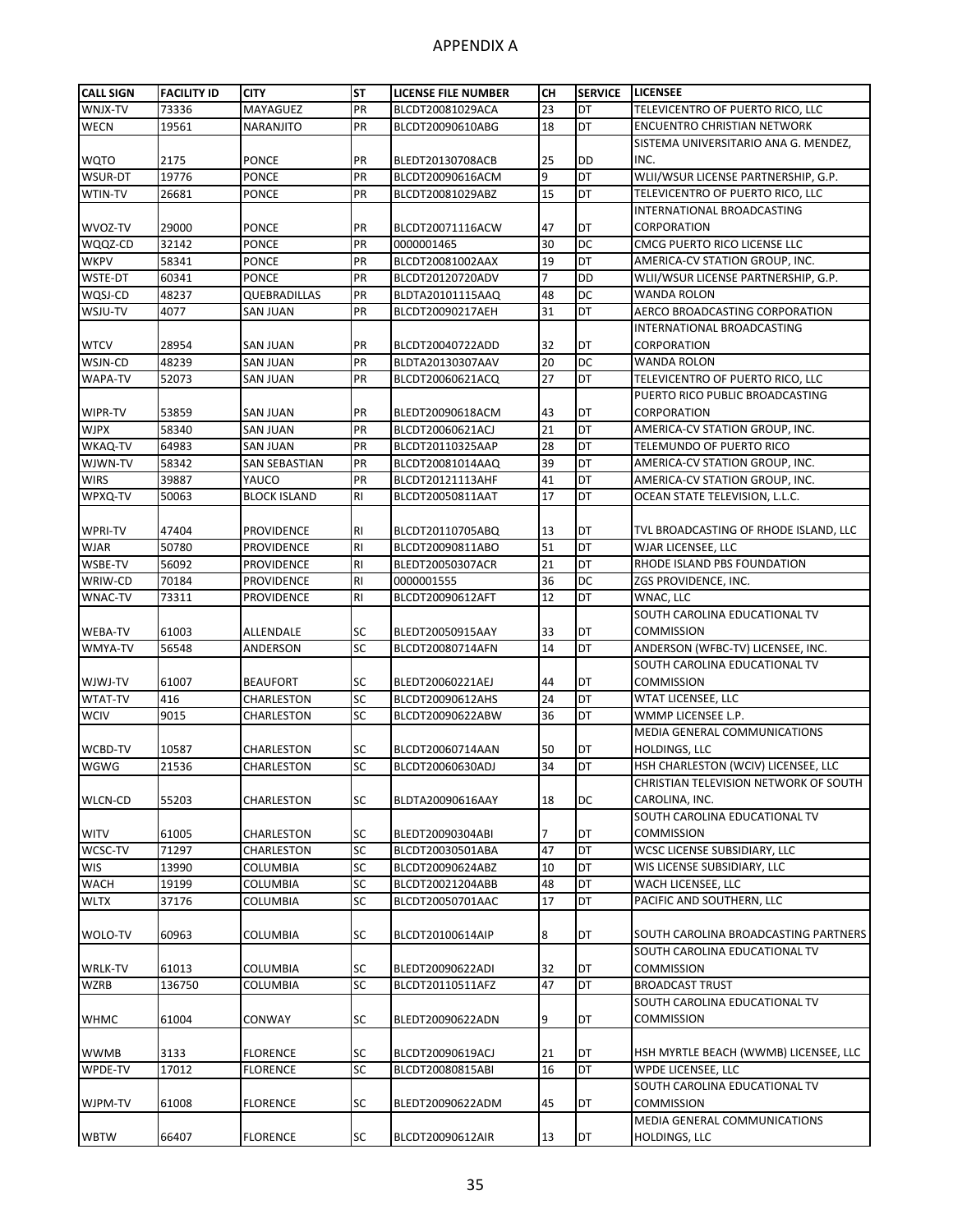| <b>CALL SIGN</b>                 | <b>FACILITY ID</b> | <b>CITY</b>                       | <b>ST</b> | LICENSE FILE NUMBER                  | <b>CH</b>            | <b>SERVICE</b>  | <b>LICENSEE</b>                                    |
|----------------------------------|--------------------|-----------------------------------|-----------|--------------------------------------|----------------------|-----------------|----------------------------------------------------|
|                                  |                    |                                   |           |                                      |                      |                 |                                                    |
| WGGS-TV                          | 9064               | <b>GREENVILLE</b>                 | <b>SC</b> | BLCDT20130925AJI                     | 16                   | DT              | CAROLINA CHRISTIAN BROADCASTING, INC               |
| <b>WYFF</b>                      | 53905              | <b>GREENVILLE</b>                 | <b>SC</b> | BLCDT20090901ACV                     | 36                   | $\overline{DT}$ | WYFF HEARST TELEVISION INC.                        |
|                                  |                    |                                   |           |                                      |                      |                 | SOUTH CAROLINA EDUCATIONAL TV                      |
| <b>WNTV</b>                      | 61010              | <b>GREENVILLE</b>                 | <b>SC</b> | BLEDT20100628BQF                     | 9                    | DT              | <b>COMMISSION</b>                                  |
| <b>WHNS</b>                      | 72300              | GREENVILLE                        | SC        | BLCDT20100430ADX                     | 21                   | DT              | <b>MEREDITH CORPORATION</b>                        |
|                                  |                    |                                   |           |                                      |                      |                 | SOUTH CAROLINA EDUCATIONAL TV                      |
| <b>WNEH</b>                      | 60931              | <b>GREENWOOD</b>                  | <b>SC</b> | BLEDT20090622ADL                     | 18                   | DT              | <b>COMMISSION</b>                                  |
| <b>WTGS</b>                      | 27245              | <b>HARDEEVILLE</b>                | <b>SC</b> | BLCDT20090706AEU                     | 28                   | <b>DT</b>       | <b>WTGS LICENSEE, LLC</b>                          |
| W30CV-D                          | 67140              | HILTON HEAD ISLAND SC             |           | BLDTL20110110AAR                     | 30                   | <b>DC</b>       | BYRNE ACQUISITION GROUP, LLC                       |
| WGSC-CD                          | 4349               | <b>MURRELLS INLET</b>             | <b>SC</b> | 0000001599                           | 8                    | DC              | BEACH TV OF SOUTH CAROLINA, INC.                   |
| WGSI-CD                          | 4350               | <b>MURRELLS INLET</b>             | SC        | BLDVA20130603AZU                     | 11                   | DC              | BEACH TV OF SOUTH CAROLINA, INC.                   |
|                                  |                    |                                   |           |                                      |                      |                 |                                                    |
| <b>WFXB</b>                      | 9054               | <b>MYRTLE BEACH</b>               | <b>SC</b> | BLCDT20070205ACJ                     | 18                   | DT              | SPRINGFIELD BROADCASTING PARTNERS                  |
| WMBF-TV                          | 83969              | <b>MYRTLE BEACH</b>               | <b>SC</b> | BLCDT20091105AAP                     | 32                   | DT              | WMBF LICENSE SUBSIDIARY, LLC                       |
| WMYT-TV                          | 20624              | ROCK HILL                         | SC        | 0000001541                           | 39                   | DT              | FOX TELEVISION STATIONS, INC.                      |
|                                  |                    |                                   |           |                                      |                      |                 | SOUTH CAROLINA EDUCATIONAL TV<br><b>COMMISSION</b> |
| WNSC-TV                          | 61009              | ROCK HILL                         | <b>SC</b> | BLEDT20060111AAK                     | 15                   | DT              | SOUTH CAROLINA EDUCATIONAL TV                      |
|                                  | 61011              |                                   | <b>SC</b> | BLEDT20090622ADJ                     | 43                   | DT              | <b>COMMISSION</b>                                  |
| <b>WRET-TV</b>                   |                    | SPARTANBURG                       |           |                                      |                      |                 | <b>MEDIA GENERAL COMMUNICATIONS</b>                |
| WSPA-TV                          | 66391              | SPARTANBURG                       | SC        | BLCDT20090918ACF                     |                      | DT              | <b>HOLDINGS, LLC</b>                               |
| <b>WKTC</b>                      | 40902              | <b>SUMTER</b>                     | <b>SC</b> | BLCDT20071022BDD                     | 39                   | DT              | WBHQ COLUMBIA, LLC                                 |
|                                  |                    |                                   |           |                                      |                      |                 | SOUTH CAROLINA EDUCATIONAL TV                      |
| WRJA-TV                          | 61012              | <b>SUMTER</b>                     | <b>SC</b> | BLEDT20040805ABA                     | 28                   | DT              | <b>COMMISSION</b>                                  |
| <b>KABY-TV</b>                   | 48659              | ABERDEEN                          | SD        | BLCDT20090223ABF                     | 9                    | $\overline{DT}$ | <b>GRAY TELEVISION LICENSEE, LLC</b>               |
|                                  |                    |                                   |           |                                      |                      |                 | SOUTH DAKOTA BOARD OF DIRECTORS FOR                |
| KDSD-TV                          | 61064              | ABERDEEN                          | <b>SD</b> | BLEDT20110816AAM                     | 17                   | DT              | EDUCATIONAL TELECOMMUNIC                           |
|                                  |                    |                                   |           |                                      |                      |                 | SOUTH DAKOTA BOARD OF DIRECTORS FOR                |
| <b>KESD-TV</b>                   | 61067              | <b>BROOKINGS</b>                  | <b>SD</b> | BLEDT20090527AGV                     | 8                    | DT              | EDUCATIONAL TELECOMMUNIC                           |
|                                  |                    |                                   |           |                                      |                      |                 | SOUTH DAKOTA BOARD OF DIRECTORS FOR                |
| <b>KPSD-TV</b>                   | 61071              | <b>EAGLE BUTTE</b>                | <b>SD</b> | BLEDT20081209AED                     | 13                   | DT              | EDUCATIONAL TELECOMMUNIC                           |
|                                  |                    |                                   |           |                                      |                      |                 |                                                    |
| KDLO-TV                          | 41975              | <b>FLORENCE</b>                   | <b>SD</b> | BLCDT20090619ABC                     | 3                    | DT              | YOUNG BROADCASTING OF SIOUX FALLS, INC.            |
| <b>KTTM</b>                      | 28501              | <b>HURON</b>                      | SD        | BLCDT20081204AFD                     | 12                   | <b>DT</b>       | INDEPENDENT COMMUNICATIONS, INC.                   |
| KHSD-TV                          | 17686              | LEAD                              | SD        | BLCDT20050825ABN                     | 10                   | DT              | NEW RUSHMORE RADIO, INC.                           |
| KIVV-TV                          | 34348              | LEAD                              | SD        | BLCDT20090612AAF                     | 5                    | DT              | GRAY TELEVISION LICENSEE, LLC                      |
|                                  |                    |                                   |           |                                      |                      |                 | SOUTH DAKOTA BOARD OF DIRECTORS FOR                |
| <b>KQSD-TV</b>                   | 61063              | LOWRY                             | <b>SD</b> | BLEDT20090527AGY                     | 11                   | DT              | EDUCATIONAL TELECOMMUNIC                           |
|                                  |                    |                                   |           |                                      |                      |                 | SOUTH DAKOTA BOARD OF DIRECTORS FOR                |
| KZSD-TV                          | 61062              | <b>MARTIN</b>                     | <b>SD</b> | BLEDT20090527AGU                     | 8                    | DT              | EDUCATIONAL TELECOMMUNIC                           |
| KDLV-TV                          | 55375              | MITCHELL                          | SD        | BLCDT20081016ADD                     | 26                   | DT              | RED RIVER BROADCAST CO., LLC                       |
| <b>KPRY-TV</b>                   | 48660              | PIERRE                            | SD        | BLCDT20080806AAT                     | 19                   | DT              | <b>GRAY TELEVISION LICENSEE, LLC</b>               |
|                                  |                    |                                   |           |                                      |                      |                 | SOUTH DAKOTA BOARD OF DIRECTORS FOR                |
| KTSD-TV                          | 61066              | PIERRE                            | <b>SD</b> | BLEDT20090527AGT                     | 10                   | DT              | EDUCATIONAL TELECOMMUNIC                           |
| KOTA-TV                          | 17688              | <b>RAPID CITY</b>                 | SD        | BLCDT20131125BLC                     | $\overline{2}$       | DT              | NEW RUSHMORE RADIO, INC.                           |
| <b>KEVN-TV</b>                   | 34347              | RAPID CITY                        | SD        | BLCDT20090612AAE                     | 7                    | DT              | GRAY TELEVISION LICENSEE, LLC                      |
|                                  |                    |                                   |           |                                      |                      |                 |                                                    |
| <b>KCLO-TV</b>                   | 41969              | <b>RAPID CITY</b>                 | <b>SD</b> | BLCDT20060207ABK                     | 16                   | DT              | YOUNG BROADCASTING OF RAPID CITY, INC.             |
|                                  |                    |                                   |           |                                      |                      |                 | SOUTH DAKOTA BOARD OF DIRECTORS FOR                |
| <b>KBHE-TV</b>                   | 61068              | <b>RAPID CITY</b>                 | <b>SD</b> | BLEDT20081121AKE                     | 26                   | DT              | EDUCATIONAL TELECOMMUNIC                           |
| <b>KNBN</b>                      | 81464              | <b>RAPID CITY</b>                 | SD        | BLCDT20090206ACK                     | 21                   | DT              | RAPID BROADCASTING COMPANY                         |
|                                  |                    |                                   |           |                                      |                      |                 |                                                    |
| KPLO-TV                          | 41964              | RELIANCE                          | <b>SD</b> | BLCDT20131113AIL                     | 13<br>$\overline{7}$ | DT<br>DT        | YOUNG BROADCASTING OF SIOUX FALLS, INC.            |
| <b>KTTW</b>                      | 28521              | <b>SIOUX FALLS</b>                | SD        | BLCDT20081104AGG                     |                      |                 | INDEPENDENT COMMUNICATIONS, INC.                   |
| <b>KWSD</b>                      | 29121              | <b>SIOUX FALLS</b>                | <b>SD</b> | BLCDT20100201AFD                     | 36                   | DT              | J.F. BROADCASTING, LLC                             |
|                                  | 41983              |                                   | <b>SD</b> |                                      |                      | DT              | YOUNG BROADCASTING OF SIOUX FALLS, INC.            |
| <b>KELO-TV</b><br><b>KSFY-TV</b> | 48658              | SIOUX FALLS<br><b>SIOUX FALLS</b> | SD        | BLCDT20090619AAZ<br>BLCDT20090223ABE | 11<br>13             | DT              | GRAY TELEVISION LICENSEE, LLC                      |
| KDLT-TV                          | 55379              | <b>SIOUX FALLS</b>                | SD        | BLCDT20050829AAT                     | 47                   | DT              | RED RIVER BROADCAST CO., LLC                       |
|                                  |                    |                                   |           |                                      |                      |                 | SOUTH DAKOTA BOARD OF DIRECTORS FOR                |
| <b>KCSD-TV</b>                   | 60728              | SIOUX FALLS                       | <b>SD</b> | BLEDT20081121AKM                     | 24                   | DT              | EDUCATIONAL TELECOMMUNIC                           |
|                                  |                    |                                   |           |                                      |                      |                 |                                                    |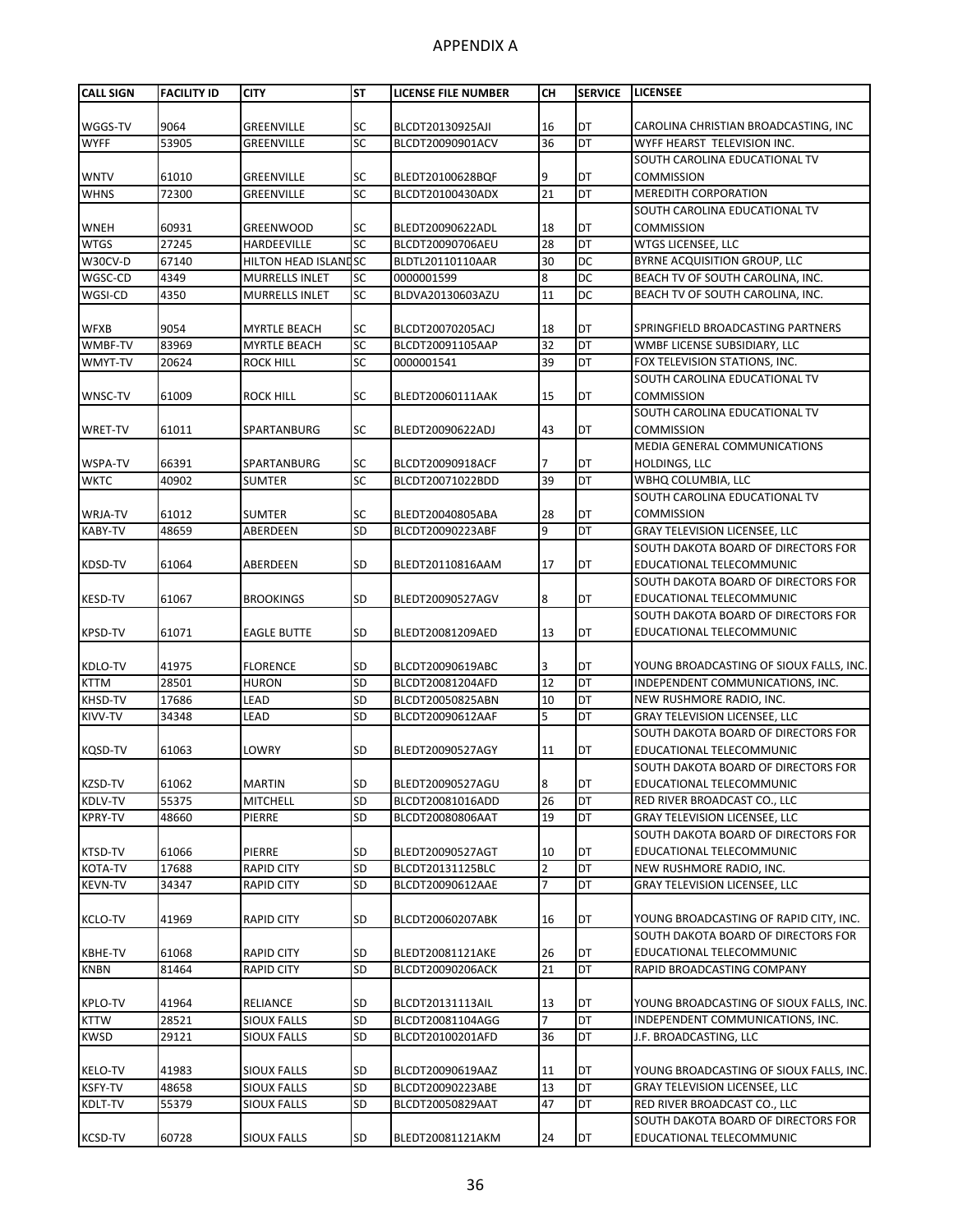| <b>CALL SIGN</b> | <b>FACILITY ID</b> | <b>CITY</b>                 | <b>ST</b>              | LICENSE FILE NUMBER | CН                   | <b>SERVICE</b> | <b>LICENSEE</b>                             |
|------------------|--------------------|-----------------------------|------------------------|---------------------|----------------------|----------------|---------------------------------------------|
|                  |                    |                             |                        |                     |                      |                | SOUTH DAKOTA BOARD OF DIRECTORS FOR         |
| <b>KUSD-TV</b>   | 61072              | VERMILLION                  | <b>SD</b>              | BLEDT20100310ABZ    | 34                   | DT             | EDUCATIONAL TELECOMMUNIC                    |
| W18BL-D          | 68911              | ADAMSVILLE                  | <b>TN</b>              | BLDTA20110429ABP    | 18                   | DC             | <b>GEORGE DUNCAN</b>                        |
|                  |                    |                             |                        |                     |                      |                | <b>HOLSTON VALLEY BROADCASTING</b>          |
| WAPK-CD          | 77677              | <b>BRISTOL VA/KINGSPOTN</b> |                        | BLDTA20140717ACJ    | 36                   | DC             | CORPORATION                                 |
|                  |                    |                             |                        |                     |                      |                | <b>HOLSTON VALLEY BROADCASTING</b>          |
| <b>WOPI-CD</b>   | 27490              | BRISTOL, VA/KINGSPOTN       |                        | 0000001269          | 9                    | DC             | CORPORATION                                 |
| <b>WTVC</b>      | 22590              | CHATTANOOGA                 | <b>TN</b>              | BLCDT20090914ABU    | 9                    | DT             | WTVC LICENSEE, LLC                          |
| WDEF-TV          | 54385              | <b>CHATTANOOGA</b>          | <b>TN</b>              | BLCDT20090225ABO    | 12                   | DT             | WDEF-TV, INC.                               |
| <b>WRCB</b>      | 59137              | <b>CHATTANOOGA</b>          | <b>TN</b>              | BLCDT20110729ACZ    | 13                   | DT             | SARKES TARZIAN, INC.                        |
|                  |                    |                             |                        |                     |                      |                | THE GREATER CHATTANOOGA PUBLIC              |
| <b>WTCI</b>      | 65667              | CHATTANOOGA                 | <b>TN</b>              | 0000001535          | 29                   | DT             | TELEVISION CORP                             |
|                  |                    |                             |                        |                     |                      |                |                                             |
| WDSI-TV          | 71353              | <b>CHATTANOOGA</b>          | <b>TN</b>              | BLCDT20051011ABS    | 40                   | DT             | NEW AGE MEDIA OF TENNESSEE LICENSE, LLC     |
| WYHB-CD          | 167588             | <b>CHATTANOOGA</b>          | <b>TN</b>              | BLDTL20100301ACG    | 44                   | DC             | YING H. BENNS                               |
| WTNB-CD          | 49240              | CLEVELAND                   | <b>TN</b>              | 0000001208          | 27                   | DC             | PTP HOLDINGS, LLC                           |
|                  |                    |                             |                        |                     |                      |                |                                             |
| WPDP-LP          | 52078              | CLEVELAND                   | <b>TN</b>              | BLTTL19990810JD     | 25                   | СA             | NEW AGE MEDIA OF TENNESSEE LICENSE, LLC     |
| WFLI-TV          | 72060              | CLEVELAND                   | <b>TN</b>              | BLCDT20050808AGH    | 42                   | DT             | MPS MEDIA OF TENNESSEE LICENSE, LLC         |
| WNPX-TV          | 28468              | <b>COOKEVILLE</b>           | <b>TN</b>              | BLCDT20040401ANA    | 36                   | <b>DT</b>      | ION MEDIA LICENSE COMPANY, LLC              |
|                  |                    |                             |                        |                     |                      |                |                                             |
| <b>WCTE</b>      | 69479              | <b>COOKEVILLE</b>           | <b>TN</b>              | BLEDT20110413ACS    | 22                   | DT             | UPPER CUMBERLAND BROADCAST COUNCIL          |
| WBXX-TV          | 72971              | <b>CROSSVILLE</b>           | <b>TN</b>              | BLCDT20090619ABD    | 20                   | DT             | <b>KNOXVILLE TV LLC</b>                     |
| <b>WEMT</b>      | 40761              | <b>GREENEVILLE</b>          | <b>TN</b>              | BLCDT20111130IDH    | 38                   | DT             | ESTEEM LICENSE HOLDINGS, INC.               |
|                  |                    |                             |                        |                     |                      |                | <b>HOLSTON VALLEY BROADCASTING</b>          |
| WAPG-CD          | 77678              | GREENEVILLE                 | <b>TN</b>              | BLDTA20110927ACT    | 18                   | DC             | CORPORATION                                 |
|                  |                    |                             |                        |                     |                      |                | TCCSA, INC., D/B/A TRINITY BROADCASTING     |
| WPGD-TV          | 60820              | HENDERSONVILLE              | <b>TN</b>              | BMLCDT20131125BGF   | 33                   | DT             | <b>NETWORK</b>                              |
| WBBJ-TV          | 65204              | <b>JACKSON</b>              | <b>TN</b>              | BLCDT20080414ABS    | 43                   | DT             | TENNESSEE BROADCASTING PARTNERS             |
| <b>WJKT</b>      | 68519              | <b>JACKSON</b>              | <b>TN</b>              | BLCDT20050323AER    | 39                   | DT             | NEXSTAR BROADCASTING, INC.                  |
| WPXK-TV          | 52628              | <b>JELLICO</b>              | <b>TN</b>              | BLCDT20140702ABN    | 23                   | DT             | ION MEDIA KNOXVILLE LICENSE, INC.           |
|                  |                    |                             |                        |                     |                      |                | MEDIA GENERAL COMMUNICATIONS                |
|                  | 57826              |                             | <b>TN</b>              |                     | 11                   | DT             | <b>HOLDINGS, LLC</b>                        |
| WJHL-TV          |                    | JOHNSON CITY                |                        | BLCDT20100910AAC    |                      |                | HOLSTON VALLEY BROADCASTING                 |
| WKPZ-CA          | 27501              | <b>KINGSPORT</b>            | <b>TN</b>              | 0000001584          | 19                   | DC             | <b>CORPORATION</b>                          |
|                  |                    |                             |                        |                     |                      |                | <b>HOLSTON VALLEY BROADCASTING</b>          |
|                  | 27502              | <b>KINGSPORT</b>            | <b>TN</b>              |                     | 22                   | DC             | CORPORATION                                 |
| WKPT-CD          |                    |                             |                        | BLDTA20120420ACJ    |                      |                |                                             |
|                  |                    |                             |                        |                     |                      |                | HOLSTON VALLEY BROADCASTING                 |
| WKPT-TV          | 27504              | KINGSPORT                   | <b>TN</b>              | BMLCDT20110914ABI   | 27                   | DT             | CORPORATION                                 |
|                  |                    |                             |                        |                     |                      |                | <b>EAST TENNESSEE PUBLIC COMMUNICATIONS</b> |
| WKOP-TV          | 18267              | <b>KNOXVILLE</b>            | <b>TN</b><br><b>TN</b> | BLEDT20040405ACC    | 17                   | DT<br>DT       | CORP.<br>WTNZ LICENSE SUBSIDIARY, LLC       |
| <b>WTNZ</b>      | 19200              | KNOXVILLE                   |                        | BMLCDT20040706ABG   | 34                   |                |                                             |
| WVLT-TV          | 35908              | KNOXVILLE                   | TN                     | BLCDT20120103ABR    | 30                   | DT             | <b>GRAY TELEVISION LICENSEE, LLC</b>        |
| WBIR-TV          | 46984              | KNOXVILLE                   | <b>TN</b>              | BLCDT20090619ADG    | 10                   | DT             | <b>GANNETT PACIFIC, LLC</b>                 |
| WATE-TV          | 71082              | <b>KNOXVILLE</b>            | <b>TN</b>              | BMLCDT20041203AEG   | 26<br>$\overline{7}$ | DT<br>DT       | WATE, G.P.                                  |
| WKNX-TV          | 83931              | KNOXVILLE                   | <b>TN</b>              | BLCDT20040810ABE    |                      |                | WMAK TV, LLC                                |
| <b>WJFB</b>      | 7651               | LEBANON                     | TN                     | BLCDT20070813ABW    | 44                   | DT             | BRYANT BROADCASTING, INC.                   |
|                  |                    |                             |                        |                     |                      |                |                                             |
| WLJT-DT          | 71645              | LEXINGTON                   | TN                     | BLEDT20131112BLI    | 47                   | DT             | WEST TENNESSEE PUBLIC TV COUNCIL, INC       |
| <b>WATN-TV</b>   | 11907              | <b>MEMPHIS</b>              | <b>TN</b>              | BLCDT20050628AAP    | 25                   | DT             | NEXSTAR BROADCASTING, INC.                  |
| WHBQ-TV          | 12521              | <b>MEMPHIS</b>              | <b>TN</b>              | BLCDT20100917AAC    | 13                   | DT             | COX MEDIA GROUP NORTHEAST, LLC              |
| WMC-TV           | 19184              | <b>MEMPHIS</b>              | TN                     | BLCDT20090622ABL    | 5                    | DT             | WMC LICENSE SUBSIDIARY, LLC                 |
| WPXX-TV          | 21726              | <b>MEMPHIS</b>              | TN                     | BLCDT20020430ACC    | 51                   | DT             | ION MEDIA MEMPHIS LICENSE, INC.             |
|                  |                    |                             |                        |                     |                      |                | MID-SOUTH PUBLIC COMMUNICATIONS             |
| <b>WKNO</b>      | 42061              | <b>MEMPHIS</b>              | <b>TN</b>              | BLEDT20060627ABE    | 29                   | DT             | <b>FOUNDATION</b>                           |
| WREG-TV          | 66174              | <b>MEMPHIS</b>              | <b>TN</b>              | BLCDT20050513AAE    | 28                   | DT             | WREG LICENSE, LLC.                          |
| <b>WLMT</b>      | 68518              | <b>MEMPHIS</b>              | TN                     | BLCDT20050427ABN    | 31                   | DT             | NEXSTAR BROADCASTING, INC.                  |
|                  |                    |                             |                        |                     |                      |                | CHRISTIAN WORLDVIEW BROADCASTING            |
| <b>WTWV</b>      | 81692              | <b>MEMPHIS</b>              | <b>TN</b>              | BLEDT20090619AAW    | 23                   | DT             | CORPORATION                                 |
|                  |                    |                             |                        |                     |                      |                | THREE ANGELS BROADCASTING NETWORK,          |
| W50EA-D          | 168014             | <b>MEMPHIS</b>              | <b>TN</b>              | BLDTL20101014AAU    | 50                   | DC             | INC.                                        |
| WETV-LP          | 10324              | MURFREESBORO                | <b>TN</b>              | BLTVL20000203AAU    | 11                   | CA             | CHANNEL ELEVEN, INC.                        |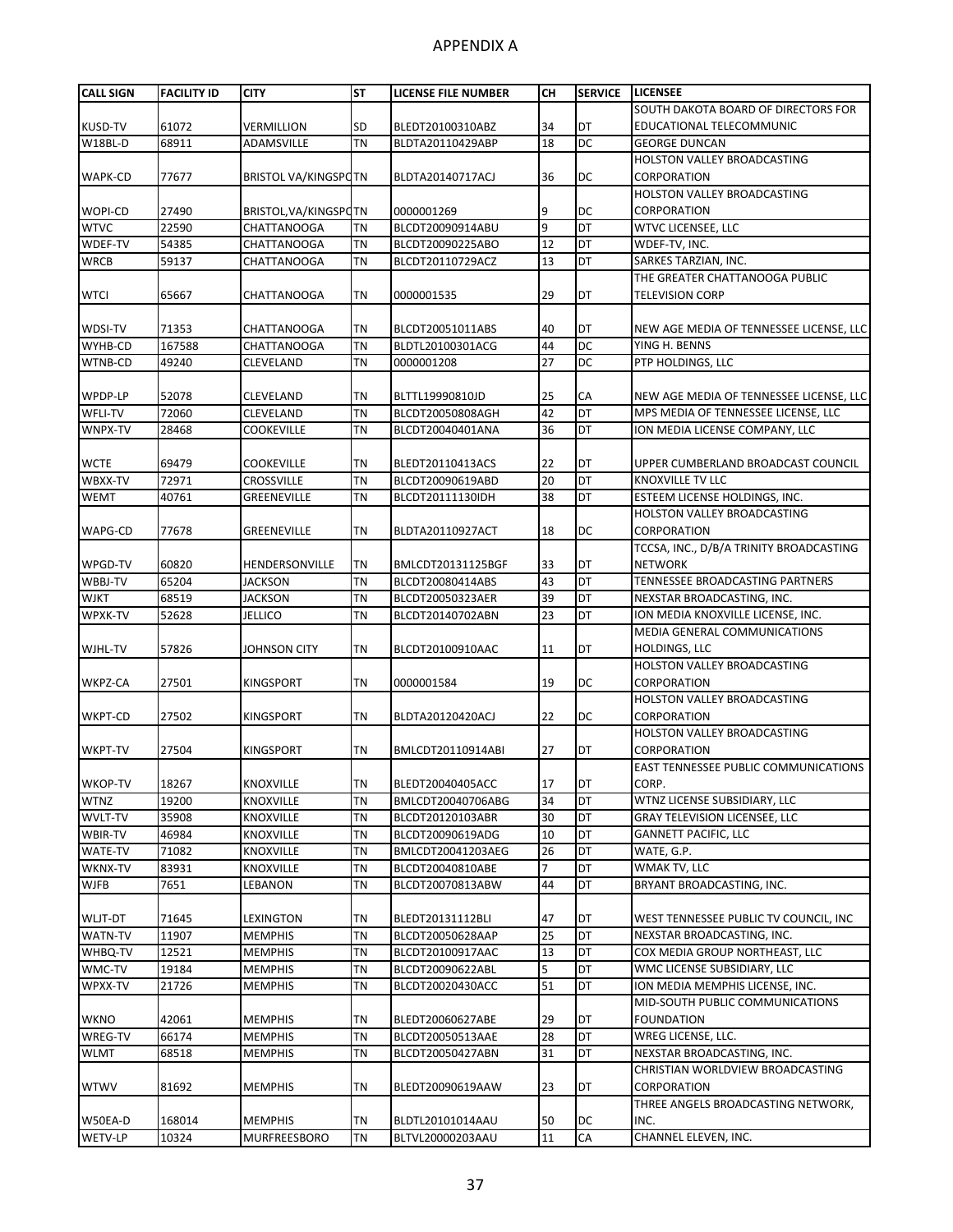| <b>CALL SIGN</b>                 | <b>FACILITY ID</b> | <b>CITY</b>                         | <b>ST</b>       | LICENSE FILE NUMBER                  | <b>CH</b> | <b>SERVICE</b>  | <b>LICENSEE</b>                                              |
|----------------------------------|--------------------|-------------------------------------|-----------------|--------------------------------------|-----------|-----------------|--------------------------------------------------------------|
| <b>WHTN</b>                      | 11117              | <b>MURFREESBORO</b>                 | <b>TN</b>       | BLCDT20060627AAY                     | 38        | DT              | CHRISTIAN TELEVISION NETWORK, INC.                           |
| <b>WZTV</b>                      | 418                | NASHVILLE                           | <b>TN</b>       | BLCDT20050309ACM                     | 15        | DT              | WZTV LICENSEE, LLC                                           |
| WUXP-TV                          | 9971               | NASHVILLE                           | <b>TN</b>       | BLCDT20060414AAU                     | 21        | DT              | WUXP LICENSEE, LLC                                           |
| <b>WTVF</b>                      | 36504              | NASHVILLE                           | <b>TN</b>       | BLCDT20120913AAW                     | 25        | DT              | NEWSCHANNEL 5 NETWORK, LLC                                   |
| WSMV-TV                          | 41232              | <b>NASHVILLE</b>                    | <b>TN</b>       | BLCDT20021029AAV                     | 10        | DT              | <b>MEREDITH CORPORATION</b>                                  |
| <b>WNPT</b>                      | 41398              | NASHVILLE                           | <b>TN</b>       | BLEDT20090622AEX                     | 8         | DT              | NASHVILLE PUBLIC TELEVISION, INC.                            |
| WJDE-LD                          | 61026              | NASHVILLE                           | <b>TN</b>       | BLDTA20110627AAU                     | 31        | DC              | WORD BROADCASTING NETWORK, INC.                              |
| WKRN-TV                          | 73188              | NASHVILLE                           | <b>TN</b>       | BLCDT20090624ABO                     | 27        | DT              | WKRN, G.P.                                                   |
| <b>WNAB</b>                      | 73310              | NASHVILLE                           | <b>TN</b>       | BLCDT20040712AAO                     | 23        | DT              | NASHVILLE LICENSE HOLDINGS, L.L.C.                           |
|                                  |                    |                                     |                 |                                      |           |                 | EAST TENNESSEE PUBLIC COMMUNICATIONS                         |
| <b>WETP-TV</b>                   | 18252              | SNEEDVILLE                          | <b>TN</b>       | BLEDT20050916AAX                     | 41        | DT              | CORP.                                                        |
|                                  |                    |                                     |                 |                                      |           |                 |                                                              |
| <b>WVLR</b>                      | 81750              | <b>TAZEWELL</b>                     | <b>TN</b>       | BLCDT20090507ACB                     | 48        | DT              | VOLUNTEER CHRISTIAN TELEVISION, INC.                         |
| WUWT-CD                          | 32216              | UNION CITY                          | <b>TN</b>       | BLDTA20120625ACG                     | 26        | DC              | HARPOLE TELECOM, INC.                                        |
| <b>KRBC-TV</b>                   | 306                | ABILENE                             | <b>TX</b>       | BLCDT20070831AAK                     | 29        | DT              | MISSION BROADCASTING, INC.                                   |
| <b>KTAB-TV</b>                   | 59988              | ABILENE                             | <b>TX</b>       | BLCDT20070831AAJ                     | 24        | DT              | NEXSTAR BROADCASTING, INC.                                   |
| <b>KXVA</b>                      | 62293              | ABILENE                             | <b>TX</b>       | BLCDT20110520ADO                     | 15        | DT              | LSB BROADCASTING, INC.                                       |
| <b>KFTH-DT</b>                   | 60537              | <b>ALVIN</b>                        | <b>TX</b>       | BLCDT20050527BEM                     | 36        | DT              | UNIMAS HOUSTON LLC                                           |
| <b>KACV-TV</b>                   | 1236               | <b>AMARILLO</b>                     | <b>TX</b>       | BLEDT20111222AXJ                     | 9         | DT              | AMARILLO JUNIOR COLLEGE DISTRICT                             |
| <b>KAMR-TV</b>                   | 8523               | <b>AMARILLO</b>                     | <b>TX</b>       | BLCDT20080519ACZ                     | 19        | DT              | NEXSTAR BROADCASTING, INC.                                   |
| <b>KCIT</b>                      | 33722              | AMARILLO                            | <b>TX</b>       | BLCDT20080519ABV                     | 15        | DT              | MISSION BROADCASTING, INC.                                   |
| <b>KVII-TV</b>                   | 40446              | AMARILLO                            | <b>TX</b>       | BLCDT20090612AHC                     | 7         | DT              | KVII LICENSEE, LLC                                           |
| <b>KFDA-TV</b>                   | 51466              | AMARILLO                            | <b>TX</b>       | BLCDT20111114BLB                     | 10        | DT              | PANHANDLE TELECASTING LP                                     |
| <b>KPXD-TV</b>                   | 68834              | <b>ARLINGTON</b>                    | <b>TX</b>       | BLCDT20091022ACM                     | 42        | DT              | ION MEDIA DALLAS LICENSE, INC.                               |
| <b>KNVA</b>                      | 144                | AUSTIN                              | <b>TX</b>       | BLCDT20080808ACP                     | 49        | DT              | 54 BROADCASTING, INC.                                        |
|                                  |                    |                                     |                 |                                      |           |                 | <b>CAPITAL OF TEXAS PUBLIC</b>                               |
| <b>KLRU</b>                      | 8564               | AUSTIN                              | TX              | BLEDT20040305ACK                     | 22        | DT              | TELECOMMUNICATIONS COUNCIL                                   |
| <b>KEYE-TV</b>                   | 33691              | <b>AUSTIN</b>                       | <b>TX</b>       | BLCDT20031001BGN                     | 43        | $\overline{DT}$ | KEYE LICENSEE, LLC                                           |
| <b>KTBC</b>                      | 35649              | <b>AUSTIN</b>                       | TX              | BLCDT20100122ACM                     | 7         | DT              | NW COMMUNICATIONS OF AUSTIN, INC.                            |
| <b>KVUE</b>                      | 35867              | AUSTIN                              | <b>TX</b>       | BLCDT20050624AAI                     | 33        | DT              | KVUE TELEVISION, INC.                                        |
| KTFO-CD                          | 35882              | AUSTIN                              | <b>TX</b>       | BLDTA20100609AGZ                     | 36        | DC              | KAKW LICENSE PARTNERSHIP, L.P.                               |
| KBVO-CD                          | 35918              | AUSTIN                              | <b>TX</b>       | 0000001127                           | 31        | DC              | <b>KXAN LLC</b>                                              |
| <b>KXAN-TV</b>                   | 35920              | <b>AUSTIN</b>                       | <b>TX</b>       | BLCDT20050630AAG                     | 21        | DT              | <b>KXAN LLC</b>                                              |
| <b>KGBS-CD</b>                   | 38562              | <b>AUSTIN</b>                       | <b>TX</b>       | BLDTL20141118ARA                     | 19        | DC              | CABALLERO ACQUISITION LLC                                    |
| KXLK-CD                          | 48836              | AUSTIN                              | <b>TX</b>       | BLDTA20150108AAG                     | 23        | DC              | ABRAHAM TELECASTING COMPANY, LLC                             |
| KHPB-CA                          | 35912              | <b>BASTROP</b>                      | <b>TX</b>       | 0000001526                           | 45        | DC              | <b>KXAN LLC</b>                                              |
| <b>KUBE-TV</b>                   | 70492              |                                     | <b>TX</b>       | BLCDT20081016ACF                     | 41        | DT              | NRJ TV HOUSTON LICENSE CO., LLC                              |
| <b>KBMT</b>                      | 10150              | <b>BAYTOWN</b><br><b>BEAUMONT</b>   | <b>TX</b>       | BLCDT20090610ACH                     | 12        | DT              | LSB BROADCASTING, INC.                                       |
|                                  |                    |                                     |                 |                                      |           |                 |                                                              |
| KITU-TV                          | 12896              | <b>BEAUMONT</b>                     | <b>TX</b>       | BLEDT20110415ABG                     | 33        | DT              | COMMUNITY EDUCATIONAL TELEVISION, INC.                       |
|                                  | 22589              |                                     |                 |                                      |           |                 |                                                              |
| KFDM<br>K30EG                    | 51373              | <b>BEAUMONT</b><br>BEEVILLE-REFUGIO | TX<br><b>TX</b> | BLCDT20110513ABB<br>BLTTL19931101IJ  | 25<br>30  | DT<br>CA        | <b>KFDM LICENSEE, LLC</b><br>KRIS COMMUNICATIONS, LLC        |
| <b>KNCT</b>                      | 9754               | <b>BELTON</b>                       | <b>TX</b>       | BLEDT20100322ACY                     | 46        | DT              | CENTRAL TEXAS COLLEGE                                        |
| <b>KWAB-TV</b>                   | 42008              |                                     | <b>TX</b>       | BLCDT20090818AAN                     | 33        | DT              | MIDESSA TELEVISION LP                                        |
| KNIC-DT                          | 125710             | <b>BIG SPRING</b>                   | <b>TX</b>       |                                      |           | DT              |                                                              |
| <b>KEYU</b>                      | 83715              | <b>BLANCO</b><br><b>BORGER</b>      | ТX              | BLCDT20091019ADG<br>BLCDT20130815AAW | 18<br>31  | DT              | UNIMAS PARTNERSHIP SAN ANTONIO<br>MIDESSA BROADCASTING, L.P. |
|                                  |                    |                                     | <b>TX</b>       |                                      | 24        | DT              | NEXSTAR BROADCASTING, INC.                                   |
| <b>KVEO-TV</b><br><b>KXFX-CA</b> | 12523              | <b>BROWNSVILLE</b>                  | TX              | BLCDT20050630AGL                     |           | DC              | <b>ENTRAVISION HOLDINGS, LLC</b>                             |
|                                  | 32179              | <b>BROWNSVILLE</b>                  |                 | BLDTA20150202ADU                     | 20        | DT              | <b>GRAY TELEVISION LICENSEE, LLC</b>                         |
| <b>KBTX-TV</b>                   | 6669               | <b>BRYAN</b>                        | <b>TX</b>       | BLCDT20090309ABZ                     | 50        |                 |                                                              |
| KYLE-TV                          | 60384              | <b>BRYAN</b>                        | TX              | BLCDT20090612ABZ                     | 28        | DT              | NEXSTAR BROADCASTING, INC.                                   |
|                                  |                    |                                     |                 |                                      |           |                 |                                                              |
| <b>KRHD-CD</b>                   | 68538              | BRYAN                               | <b>TX</b>       | BLDTA20100520AAO                     | 40        | DC              | CENTEX TELEVISION LIMITED PARTNERSHIP                        |
| <b>KAMU-TV</b>                   | 65301              | <b>COLLEGE STATION</b>              | <b>TX</b>       | BLEDT20030319AFB                     | 12        | DT              | TEXAS A & M UNIVERSITY                                       |
| <b>KTBU</b>                      | 28324              | CONROE                              | <b>TX</b>       | BLCDT20050103AJA                     | 42        | DT              | KTBU LICENSING, INC.                                         |
| <b>KPXB-TV</b>                   | 58835              | CONROE                              | <b>TX</b>       | BLCDT20090612AHP                     | 32        | DT              | ION MEDIA HOUSTON LICENSE, INC.                              |
| KIII                             | 10188              | CORPUS CHRISTI                      | TX              | BLCDT20060710ACO                     | 8         | DT              | LSB BROADCASTING, INC.                                       |
| <b>KRIS-TV</b>                   | 25559              | CORPUS CHRISTI                      | <b>TX</b>       | BLCDT20060628ABC                     | 13        | DT              | KRIS COMMUNICATIONS, LLC                                     |
|                                  |                    |                                     |                 |                                      |           |                 | SAGAMOREHILL OF CORPUS CHRISTI                               |
| <b>KZTV</b>                      | 33079              | <b>CORPUS CHRISTI</b>               | <b>TX</b>       | BLCDT20100111ADU                     | 10        | DT              | LICENSES, LLC                                                |
| <b>KCRP-CA</b>                   | 48833              | <b>CORPUS CHRISTI</b>               | <b>TX</b>       | 0000001661                           | 41        | DC              | <b>ENTRAVISION HOLDINGS, LLC</b>                             |
| K22JA-D                          | 51375              | CORPUS CHRISTI                      | <b>TX</b>       | BLDTL20120103ABS                     | 22        | DC              | KRIS COMMUNICATIONS, LLC                                     |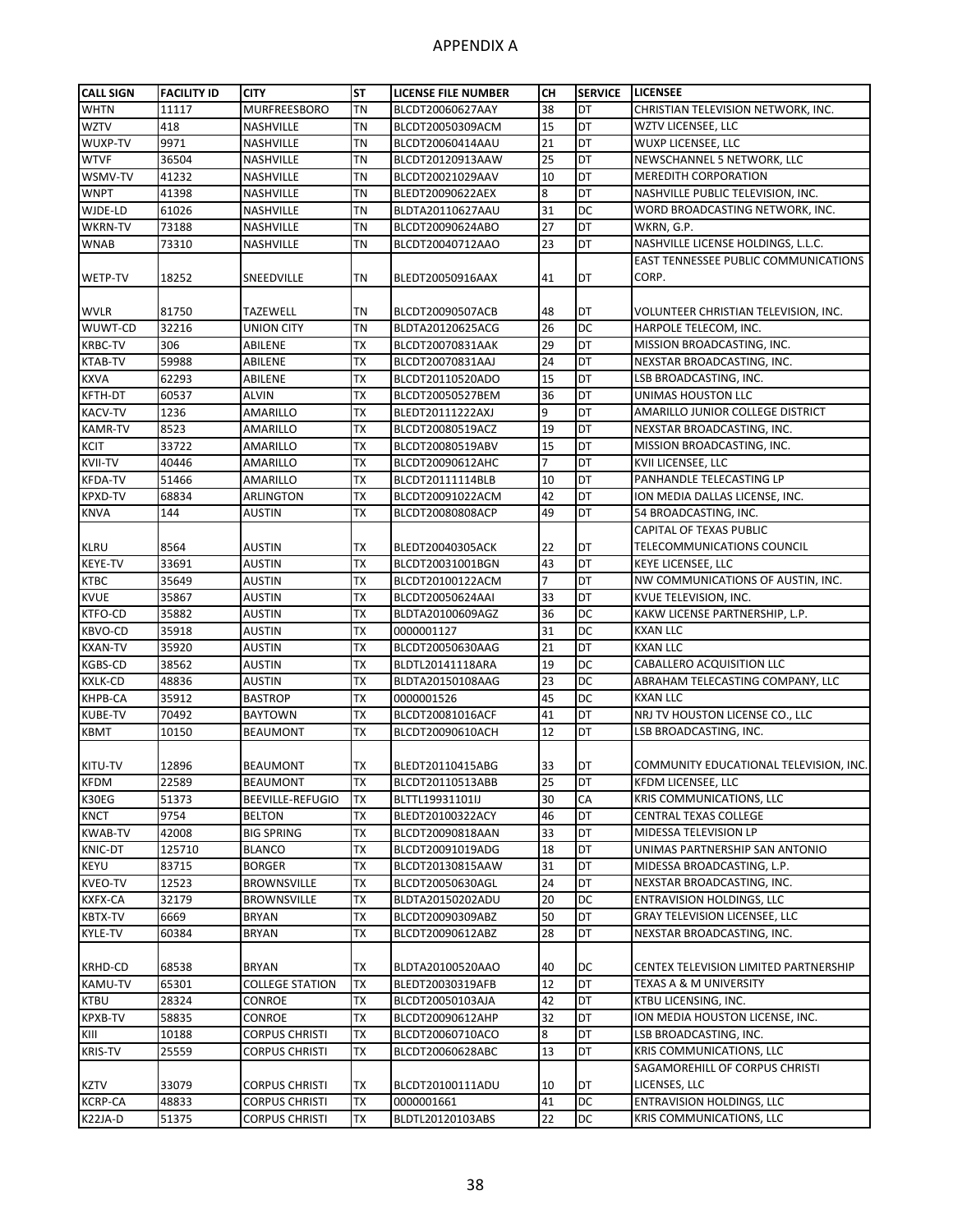| <b>CALL SIGN</b> | <b>FACILITY ID</b> | <b>CITY</b>           | <b>ST</b> | LICENSE FILE NUMBER                  | CН | <b>SERVICE</b> | <b>LICENSEE</b>                        |
|------------------|--------------------|-----------------------|-----------|--------------------------------------|----|----------------|----------------------------------------|
|                  |                    |                       |           |                                      |    |                | SOUTH TEXAS PUBLIC BROADCASTING        |
| <b>KEDT</b>      | 58408              | <b>CORPUS CHRISTI</b> | TX        | BLEDT20081016ABR                     | 23 | DT             | SYSTEM, INC.                           |
| <b>KORO</b>      | 64877              | <b>CORPUS CHRISTI</b> | <b>TX</b> | BLCDT20060626ACE                     | 27 | DT             | <b>ENTRAVISION HOLDINGS, LLC</b>       |
|                  |                    |                       |           |                                      |    |                |                                        |
| <b>KUQI</b>      | 82910              | <b>CORPUS CHRISTI</b> | TX        | BLCDT20090612AFW                     | 38 | DT             | HIGH MAINTENANCE BROADCASTING, LLC     |
| <b>KLEG-CD</b>   | 16930              | <b>DALLAS</b>         | <b>TX</b> | BLDTA20110217ACF                     | 44 | DC             | <b>DILIP VISWANATH</b>                 |
| <b>KDFI</b>      | 17037              | <b>DALLAS</b>         | <b>TX</b> | BLCDT20081027AAS                     | 36 | DT             | NW COMMUNICATIONS OF TEXAS, INC.       |
| <b>KDAF</b>      | 22201              | <b>DALLAS</b>         | <b>TX</b> | BLCDT20010606ABJ                     | 32 | DT             | KDAF, LLC                              |
| <b>KDFW</b>      | 33770              | <b>DALLAS</b>         | <b>TX</b> | BLCDT20090508AAB                     | 35 | DT             | NW COMMUNICATIONS OF TEXAS, INC.       |
| <b>KXTX-TV</b>   | 35994              | <b>DALLAS</b>         | <b>TX</b> | BLCDT20021106ABR                     | 40 | DT             | NBC TELEMUNDO LICENSE LLC              |
|                  |                    |                       |           |                                      |    |                |                                        |
| <b>KERA-TV</b>   | 49324              | DALLAS                | TX        |                                      | 14 | DT             | NORTH TEXAS PUBLIC BROADCASTING, INC.  |
| KDTX-TV          | 67910              | <b>DALLAS</b>         | <b>TX</b> | BLEDT20140903AFQ<br>BLCDT20041105AON | 45 | DT             | TRINITY BROADCASTING OF TEXAS, INC.    |
|                  |                    |                       | <b>TX</b> |                                      | 8  | DT             | WFAA-TV, INC.                          |
| <b>WFAA</b>      | 72054              | <b>DALLAS</b>         |           | BLCDT20110110AAH                     |    |                |                                        |
|                  |                    |                       |           |                                      |    |                | LIBERMAN TELEVISION OF DALLAS LICENSE  |
| <b>KMPX</b>      | 73701              | <b>DECATUR</b>        | TX        | BLCDT20060317AGE                     | 30 | DT             | LLC                                    |
| KYVV-TV          | 55762              | DEL RIO               | <b>TX</b> | BLCDT20110527AKP                     | 28 | DT             | SATV10, LLC                            |
|                  |                    |                       |           |                                      |    |                | COMMUNITY TELEVISION EDUCATORS OF      |
| <b>KDTN</b>      | 49326              | <b>DENTON</b>         | TX        | BLEDT20040301AAH                     | 43 | DT             | DFW, INC.                              |
| <b>KVAW</b>      | 32621              | <b>EAGLE PASS</b>     | <b>TX</b> | BLCDT20061115ABD                     | 18 | DT             | NRT COMMUNICATIONS GROUP, LLC          |
| <b>KSCE</b>      | 10202              | <b>EL PASO</b>        | <b>TX</b> | BLEDT20101008AAQ                     | 39 | DT             | CHANNEL 38 CHRISTIAN TELEVISION        |
|                  |                    |                       |           |                                      |    |                |                                        |
| <b>KCOS</b>      | 19117              | EL PASO               | TX        | BLEDT20110620AHQ                     | 13 | DT             | EL PASO PUBLIC TELEVISION FOUNDATION   |
| <b>KFOX-TV</b>   | 33716              | <b>EL PASO</b>        | <b>TX</b> | BLCDT20051103AAE                     | 15 | DT             | <b>KFOX LICENSEE, LLC</b>              |
| <b>KDBC-TV</b>   | 33764              | <b>EL PASO</b>        | <b>TX</b> | BLCDT20090713ABW                     | 18 | DT             | KDBC LICENSEE, LLC                     |
| <b>KVIA-TV</b>   | 49832              | <b>EL PASO</b>        | <b>TX</b> | BLCDT20140828ACL                     | 17 | DT             | NPG OF TEXAS, L.P.                     |
| KINT-TV          | 51708              | EL PASO               | <b>TX</b> | BLCDT20061117ABX                     | 25 | DT             | <b>ENTRAVISION HOLDINGS, LLC</b>       |
| <b>KTSM-TV</b>   | 67760              | EL PASO               | <b>TX</b> | 0000001605                           | 16 | DT             | NEXSTAR BROADCASTING, INC.             |
| <b>KTFN</b>      | 68753              | <b>EL PASO</b>        | <b>TX</b> | BLCDT20120214ABE                     | 51 | DT             | <b>ENTRAVISION HOLDINGS, LLC</b>       |
|                  |                    |                       |           |                                      |    |                |                                        |
| <b>KPTF-DT</b>   | 81445              | <b>FARWELL</b>        | TX        | BLCDT20090612AEB                     | 18 | DT             | PRIME TIME CHRISTIAN BROADCASTING, INC |
| <b>KUVN-CA</b>   | 5319               | <b>FORT WORTH</b>     | <b>TX</b> | 0000001650                           | 47 | DC             | KUVN LICENSE PARTNERSHIP, L.P.         |
| <b>KTVT</b>      | 23422              | <b>FORT WORTH</b>     | <b>TX</b> | BLCDT20121115ABM                     | 19 | DT             | CBS STATIONS GROUP OF TEXAS LLC        |
| <b>KFWD</b>      | 29015              | <b>FORT WORTH</b>     | <b>TX</b> | BLCDT20090724AAB                     | 9  | DT             | HIC BROADCAST, INC.                    |
| <b>KXAS-TV</b>   | 49330              | <b>FORT WORTH</b>     | <b>TX</b> | BLCDT19981125KG                      | 41 | DT             | STATION VENTURE OPERATIONS, LP         |
| <b>KTXA</b>      | 51517              | <b>FORT WORTH</b>     | <b>TX</b> | BLCDT20110127AAG                     | 29 | DT             | TELEVISION STATION KTXA INC.           |
| <b>KCWX</b>      | 24316              | FREDERICKSBURG        | <b>TX</b> | BLCDT20090709AEQ                     | 5  | DT             | CORRIDOR TELEVISION, L.L.P.            |
| <b>KHPF-CA</b>   | 35923              | FREDERICKSBURG        | <b>TX</b> | 0000001533                           | 44 | DC             | <b>KXAN LLC</b>                        |
|                  |                    |                       |           |                                      |    |                | COMMUNITY TELEVISION EDUCATORS OF      |
| <b>KLTJ</b>      | 24436              | <b>GALVESTON</b>      | TX        | BLEDT20110127ACD                     | 23 | DT             | TEXAS, INC.                            |
| <b>KTMD</b>      | 64984              | GALVESTON             | TX        | BLCDT20040325AEO                     | 48 | DT             | NBC TELEMUNDO LICENSE LLC              |
| <b>KUVN-DT</b>   | 35841              | GARLAND               | <b>TX</b> | BLCDT20110919ACP                     | 23 | DT             | KUVN LICENSE PARTNERSHIP, L.P.         |
| KHPX-CA          | 35911              | GEORGETOWN            | <b>TX</b> | 0000001529                           | 28 | DC             | <b>KXAN LLC</b>                        |
| KTXD-TV          | 42359              | GREENVILLE            | <b>TX</b> | BLCDT20040414ACS                     | 46 | DT             | KTXD LICENSE COMPANY, LLC              |
|                  |                    |                       |           |                                      |    |                |                                        |
| <b>KLUJ-TV</b>   | 12913              | <b>HARLINGEN</b>      | TX        | BLEDT20070402KPK                     | 34 | DT             | COMMUNITY EDUCATIONAL TELEVISION, INC. |
| <b>KGBT-TV</b>   | 34457              | HARLINGEN             | <b>TX</b> | BLCDT20030619ABF                     | 31 | DT             | KGBT LICENSEE, LLC                     |
| <b>KMBH</b>      | 56079              | HARLINGEN             | TX        | BMLCDT20140924ABC                    | 38 | DT             | MBTV TEXAS VALLEY, LLC                 |
|                  |                    |                       |           |                                      |    |                |                                        |
| <b>KETH-TV</b>   | 12895              | <b>HOUSTON</b>        | TX        | BLEDT20101019ABX                     | 24 | DT             | COMMUNITY EDUCATIONAL TELEVISION, INC. |
| <b>KRIV</b>      | 22204              | <b>HOUSTON</b>        | <b>TX</b> | BLCDT20111212AHM                     | 26 | DT             | FOX TELEVISION STATIONS, INC.          |
| <b>KIAH</b>      | 23394              | <b>HOUSTON</b>        | TX        | BLCDT20021022AAH                     | 38 | DT             | KIAH, LLC                              |
| KHOU             | 34529              | <b>HOUSTON</b>        | <b>TX</b> | BLCDT20120620ACK                     | 11 | DT             | KHOU-TV, INC.                          |
| <b>KTRK-TV</b>   | 35675              | <b>HOUSTON</b>        | <b>TX</b> | BLCDT20090612AAS                     | 13 | DT             | KTRK TELEVISION, INC.                  |
| <b>KTXH</b>      | 51569              | <b>HOUSTON</b>        | <b>TX</b> | BLCDT20090804ABC                     | 19 | DT             | FOX TELEVISION STATIONS, INC.          |
|                  |                    |                       |           |                                      |    |                |                                        |
| <b>KPRC-TV</b>   | 53117              | <b>HOUSTON</b>        | TX        | BLCDT19991022ABJ                     | 35 | DT             | GRAHAM MEDIA GROUP, HOUSTON, INC.      |
| <b>KUGB-CD</b>   | 66790              | <b>HOUSTON</b>        | <b>TX</b> | BLDTA20120801ALF                     | 28 | DC             | OTA BROADCASTING (HOU), LLC            |
| <b>KUHT</b>      | 69269              | <b>HOUSTON</b>        | <b>TX</b> | BLEDT20110718ACN                     | 8  | <b>DT</b>      | UNIVERSITY OF HOUSTON SYSTEM           |
| KZJL             | 69531              | <b>HOUSTON</b>        | <b>TX</b> | BLCDT20060524AEC                     | 44 | DT             | KZJL LICENSE LLC                       |
| <b>KSTR-DT</b>   | 60534              | <b>IRVING</b>         | <b>TX</b> | BLCDT20100826AFG                     | 48 | DT             | UNIMAS DALLAS LLC                      |
| <b>KETK-TV</b>   | 55643              | <b>JACKSONVILLE</b>   | <b>TX</b> | BMLCDT20120516ABW                    | 22 | DT             | NEXSTAR BROADCASTING, INC.             |
|                  |                    |                       |           |                                      |    |                |                                        |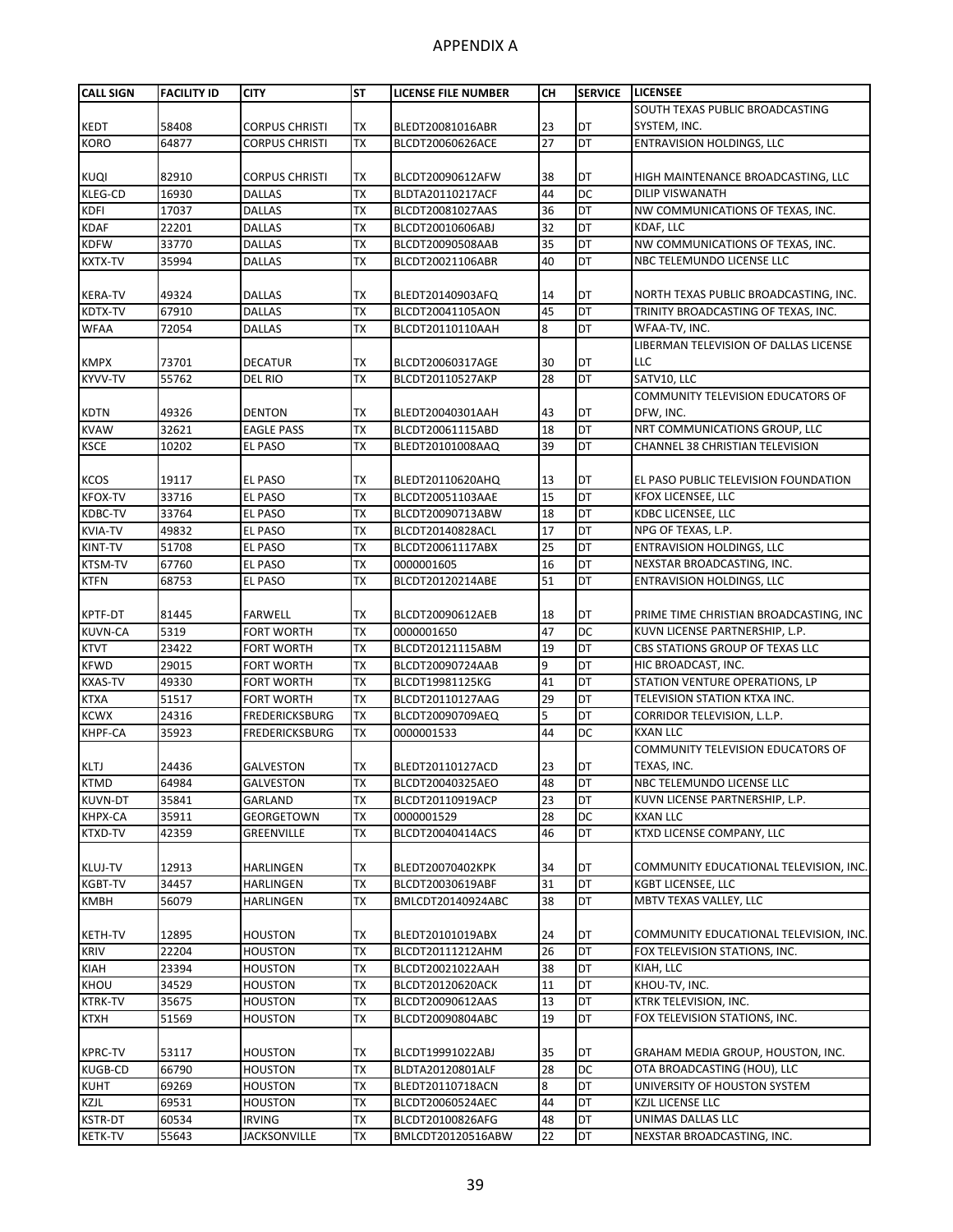| <b>CALL SIGN</b> | <b>FACILITY ID</b> | <b>CITY</b>          | <b>ST</b> | <b>LICENSE FILE NUMBER</b> | CН | <b>SERVICE</b>  | <b>LICENSEE</b>                         |
|------------------|--------------------|----------------------|-----------|----------------------------|----|-----------------|-----------------------------------------|
| KYAZ             | 31870              | KATY                 | <b>TX</b> | BLCDT20100126ACZ           | 47 | DT              | NORTHSTAR HOUSTON LICENSE, LLC.         |
|                  |                    |                      |           |                            |    |                 | DEERFIELD MEDIA (SAN ANTONIO) LICENSEE, |
| <b>KMYS</b>      | 51518              | <b>KERRVILLE</b>     | <b>TX</b> | BLCDT20060608ACW           | 32 | DT              | LLC                                     |
| <b>KAKW-DT</b>   | 148                | KILLEEN              | <b>TX</b> | BLCDT20120625ABA           | 13 | DT              | KAKW LICENSE PARTNERSHIP, L.P.          |
|                  |                    |                      |           |                            |    |                 | KILLEEN CHRISTIAN BROADCASTING          |
| KPLE-CD          | 168452             | KILLEEN              | TX        | BLDTL20090416ASY           | 30 | DC              | CORPORATION                             |
| K20EK            | 51374              | KINGSVILLE-ALICE     | <b>TX</b> | 0000001576                 | 31 | $\overline{DC}$ | KRIS COMMUNICATIONS, LLC                |
| <b>KCWT-CD</b>   | 40058              | LA FERIA             | <b>TX</b> | 0000001104                 | 23 | DC              | <b>ENTRAVISION HOLDINGS, LLC</b>        |
| KHPL-CA          | 35913              | LA GRANGE            | <b>TX</b> | 0000001525                 | 40 | DC              | <b>KXAN LLC</b>                         |
| KAZD             | 17433              | LAKE DALLAS          | TX        | BLCDT20100924ABM           | 39 | DT              | NORTHSTAR DALLAS LICENSE, LLC           |
| <b>KGNS-TV</b>   | 10061              | LAREDO               | <b>TX</b> | BLCDT20090617ADS           | 8  | DT              | GRAY TELEVISION LICENSEE, LLC           |
| <b>KXOF-CD</b>   | 11699              | LAREDO               | <b>TX</b> | BLDTA20130115ACK           | 27 | DC              | <b>ENTRAVISION HOLDINGS, LLC</b>        |
| <b>KETF-CD</b>   | 32177              | LAREDO               | <b>TX</b> | BLDTA20101216ABZ           | 31 | DC              | <b>ENTRAVISION HOLDINGS, LLC</b>        |
|                  |                    |                      |           |                            |    |                 | EAGLE CREEK BROADCASTING OF LAREDO,     |
| <b>KVTV</b>      | 33078              | LAREDO               | <b>TX</b> | BLCDT20090619ABP           | 13 | DT              | LLC                                     |
| KLDO-TV          | 51479              | LAREDO               | <b>TX</b> | BLCDT20110421ABF           | 19 | DT              | <b>ENTRAVISION HOLDINGS, LLC</b>        |
| <b>KBVO</b>      | 35909              | LLANO                | <b>TX</b> | BLCDT20090622ABA           | 27 | DT              | <b>KXAN LLC</b>                         |
| <b>KFXK-TV</b>   | 70917              | LONGVIEW             | <b>TX</b> | BLCDT20060705AAW           | 31 | DT              | WARWICK COMMUNICATIONS, INC.            |
| <b>KCEB</b>      | 83913              | LONGVIEW             | <b>TX</b> | 0000001435                 | 26 | DT              | KCEB LICENSE COMPANY, LLC               |
| KLBK-TV          | 3660               | LUBBOCK              | <b>TX</b> | BLCDT20080227ABM           | 40 | DT              | NEXSTAR BROADCASTING, INC.              |
| KCBD             | 27507              | <b>LUBBOCK</b>       | <b>TX</b> | BLCDT20100305ABI           | 11 | DT              | KCBD LICENSE SUBSIDIARY, LLC            |
| KAMC             | 40820              | LUBBOCK              | <b>TX</b> | BLCDT20080227ABN           | 27 | DT              | MISSION BROADCASTING, INC.              |
|                  |                    |                      |           |                            |    |                 |                                         |
| KPTB-DT          | 53544              | LUBBOCK              | <b>TX</b> | BLCDT20090210AFA           | 16 | DT              | PRIME TIME CHRISTIAN BROADCASTING, INC  |
| KJTV-TV          | 55031              | LUBBOCK              | <b>TX</b> | BLCDT20070201BKH           | 35 | DT              | RAMAR COMMUNICATIONS, INC.              |
| KXTQ-CD          | 55055              | LUBBOCK              | <b>TX</b> | 0000001265                 | 46 | DC              | RAMAR COMMUNICATIONS, INC.              |
| KTTZ-TV          | 65355              | LUBBOCK              | <b>TX</b> | 0000001683                 | 39 | DT              | <b>TEXAS TECH UNIVERSITY</b>            |
| <b>KTRE</b>      | 68541              | LUFKIN               | <b>TX</b> | BLCDT20110613ABY           | 9  | DT              | KLTV/KTRE LICENSE SUBSIDIARY, LLC       |
| KTFV-CD          | 28280              | <b>MCALLEN</b>       | <b>TX</b> | BLDTA20120213AAP           | 48 | DC              | <b>ENTRAVISION HOLDINGS, LLC</b>        |
| KRZG-CA          | 32176              | <b>MCALLEN</b>       | <b>TX</b> | 0000001412                 | 32 | DC              | MAKO COMMUNICATIONS, LLC                |
| <b>KNVO</b>      | 69692              | MCALLEN              | <b>TX</b> | BLCDT20060626ABJ           | 49 | DT              | <b>ENTRAVISION HOLDINGS, LLC</b>        |
| KATA-CD          | 26950              | MESQUITE             | <b>TX</b> | BLDTA20090604ABX           | 50 | DC              | MAKO COMMUNICATIONS, LLC                |
| <b>KMID</b>      | 35131              | <b>MIDLAND</b>       | <b>TX</b> | BLCDT20110218AAS           | 26 | DT              | NEXSTAR BROADCASTING, INC.              |
| <b>KUPB</b>      | 86263              | <b>MIDLAND</b>       | <b>TX</b> | BLCDT20090615ABW           | 18 | DT              | <b>ENTRAVISION HOLDINGS, LLC</b>        |
| KUVM-CD          | 13200              | <b>MISSOURI CITY</b> | TX        | BLDTA20121017ABA           | 34 | DC              | MAKO COMMUNICATIONS, LLC                |
| <b>KYTX</b>      | 55644              | NACOGDOCHES          | TX        | BLCDT20070810AAO           | 18 | DT              | LSB BROADCASTING, INC.                  |
| KOSA-TV          | 6865               | ODESSA               | <b>TX</b> | BLCDT20090622ACL           | 7  | DT              | ICA BROADCASTING I, LTD.                |
|                  |                    |                      |           |                            |    |                 |                                         |
| <b>KPEJ-TV</b>   | 12524              | ODESSA               | TX        | BLCDT20060629AGO           | 23 | DT              | MARSHALL BROADCASTING GROUP, INC.       |
| <b>KWES-TV</b>   | 42007              | <b>ODESSA</b>        | <b>TX</b> | BLCDT20121210ACW           | 9  | DT              | MIDESSA TELEVISION LP                   |
|                  |                    |                      |           |                            |    |                 | PERMIAN BASIN PUBLIC                    |
| <b>KPBT-TV</b>   | 50044              | ODESSA               | TX        | BLEDT20121107AAF           | 38 | DT              | TELECOMMUNICATIONS, INC.                |
|                  |                    |                      |           |                            |    |                 |                                         |
| KMLM-DT          | 53541              | <b>ODESSA</b>        | <b>TX</b> | BLCDT20081231AAS           | 42 | DT              | PRIME TIME CHRISTIAN BROADCASTING, INC  |
| <b>KWWT</b>      | 84410              | <b>ODESSA</b>        | <b>TX</b> | BLCDT20090612AJT           | 30 | DT              | WINSTAR ODESSA, INC.                    |
|                  |                    |                      |           |                            |    |                 | DEERFIELD MEDIA (PORT ARTHUR) LICENSEE, |
| KBTV-TV          | 61214              | PORT ARTHUR          | TX        | BLCDT20090615ACC           | 40 | DT              | LLC                                     |
| <b>KTLM</b>      | 62354              | RIO GRANDE CITY      | <b>TX</b> | BLCDT20090617AAK           | 40 | DT              | NBC TELEMUNDO LICENSE LLC               |
| <b>KXLN-DT</b>   | 53847              | ROSENBERG            | <b>TX</b> | BLCDT20091211AEX           | 45 | DT              | KXLN LICENSE PARTNERSHIP, L.P.          |
| KHPZ-CA          | 35910              | ROUND ROCK           | <b>TX</b> | 0000001527                 | 15 | DC              | <b>KXAN LLC</b>                         |
| <b>KSAN-TV</b>   | 307                | SAN ANGELO           | TX        | BLCDT20090205ABY           | 16 | DT              | MISSION BROADCASTING, INC.              |
| KLST             | 31114              | SAN ANGELO           | <b>TX</b> | BLCDT20090316ABJ           | 11 | DT              | NEXSTAR BROADCASTING, INC.              |
| KIDY             | 58560              | <b>SAN ANGELO</b>    | TX        | BLCDT20110520ADN           | 19 | DT              | LSB BROADCASTING, INC.                  |
|                  |                    |                      |           |                            |    |                 | ALAMO PUBLIC TELECOMMUNICATIONS         |
| KLRN             | 749                | SAN ANTONIO          | TX        | BLEDT20120516AAX           | 9  | DT              | <b>COUNCIL</b>                          |
| KGMM-CD          | 17830              | SAN ANTONIO          | TX        | BLDTL20141118ARC           | 24 | DC              | <b>CABALLERO ACQUISITION LLC</b>        |
|                  |                    |                      |           |                            |    |                 | THREE ANGELS BROADCASTING NETWORK,      |
| K27LF-D          | 24570              | SAN ANTONIO          | TX        | 0000001558                 | 27 | DC              | INC.                                    |
| <b>KENS</b>      | 26304              | SAN ANTONIO          | <b>TX</b> | BLCDT20090720ABH           | 39 | DT              | KENS-TV, INC.                           |
|                  |                    |                      |           |                            |    |                 | SAN ANTONIO COMMUNITY EDUCATIONAL       |
| KHCE-TV          | 27300              | <b>SAN ANTONIO</b>   | TX        | BLEDT20110215AEM           | 16 | DT              | TV, INC.                                |
| <b>KWEX-DT</b>   | 35881              | <b>SAN ANTONIO</b>   | <b>TX</b> | BLCDT20090619AAK           | 41 | DT              | KWEX LICENSE PARTNERSHIP, L.P.          |
|                  |                    |                      |           |                            |    |                 |                                         |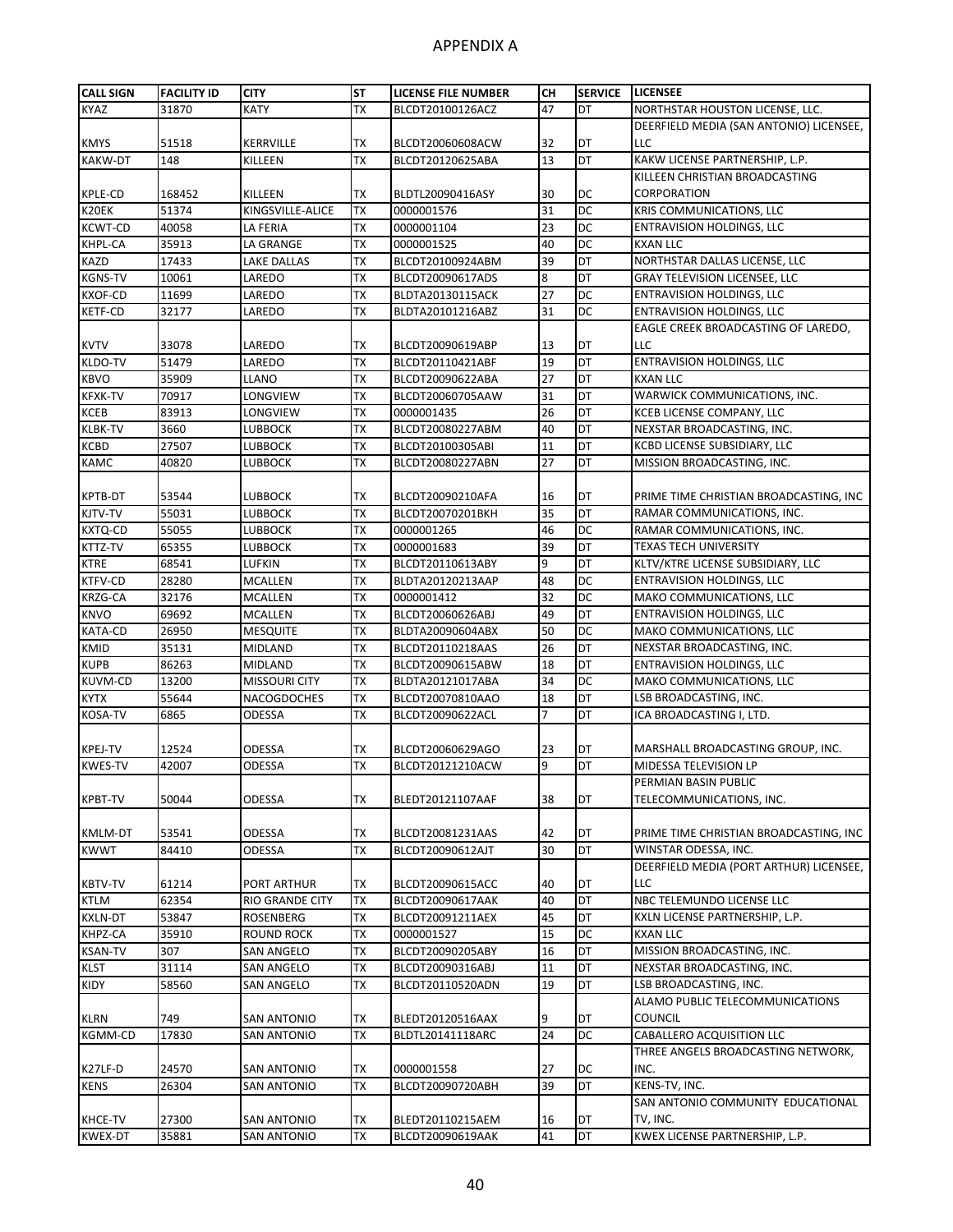| <b>CALL SIGN</b> | <b>FACILITY ID</b> | CITY                 | <b>ST</b> | <b>LICENSE FILE NUMBER</b> | CН             | <b>SERVICE</b> | <b>LICENSEE</b>                          |
|------------------|--------------------|----------------------|-----------|----------------------------|----------------|----------------|------------------------------------------|
| KNIC-CA          | 48837              | <b>SAN ANTONIO</b>   | TX        | 0000001656                 | 34             | DC             | UNIMAS PARTNERSHIP OF SAN ANTONIO        |
|                  |                    |                      |           |                            |                |                |                                          |
| <b>KSAT-TV</b>   | 53118              | <b>SAN ANTONIO</b>   | TX        | BLCDT20121102ABH           | 12             | DT             | GRAHAM MEDIA GROUP, SAN ANTONIO, INC.    |
| <b>KABB</b>      | 56528              | <b>SAN ANTONIO</b>   | <b>TX</b> | BLCDT20100527AFI           | 30             | DT             | KABB LICENSEE, LLC                       |
|                  |                    |                      |           |                            |                |                |                                          |
| <b>KVDF-CD</b>   | 60464              | <b>SAN ANTONIO</b>   | ТX        | 0000001489                 | 31             | DC             | NORTHSTAR SAN ANTONIO LICENSE, LLC.      |
| <b>KVDA</b>      | 64969              | <b>SAN ANTONIO</b>   | <b>TX</b> | BLCDT20021015ABQ           | 38             | DT             | NBC TELEMUNDO LICENSE LLC                |
| WOAI-TV          | 69618              | SAN ANTONIO          | <b>TX</b> | BLCDT20090731ADF           | 48             | DT             | WOAI LICENSEE, LLC                       |
| <b>KHPM-CA</b>   | 35921              | <b>SAN MARCOS</b>    | <b>TX</b> | 0000001531                 | 40             | DC             | <b>KXAN LLC</b>                          |
| KXII             | 35954              | SHERMAN              | TX        | BLCDT20090226ACF           | 12             | DT             | <b>GRAY TELEVISION LICENSEE, LLC</b>     |
| <b>KPCB-DT</b>   | 77452              | SNYDER               | <b>TX</b> | BLCDT20090210AFB           | 17             | DT             | PRIME TIME CHRISTIAN BROADCASTING, INC   |
| <b>KTXS-TV</b>   | 308                | SWEETWATER           | <b>TX</b> | BLCDT20080815ABJ           | 20             | DT             | BLUESTONE LICENSE HOLDINGS INC.          |
| <b>KCEN-TV</b>   | 10245              | <b>TEMPLE</b>        | <b>TX</b> | BLCDT20021010AAB           | 9              | DT             | LSB BROADCASTING, INC.                   |
| <b>KTAL-TV</b>   | 35648              | TEXARKANA            | <b>TX</b> | BLCDT20070404ABW           | 15             | DT             | NEXSTAR BROADCASTING, INC.               |
| <b>KLTV</b>      | 68540              | TYLER                | <b>TX</b> | BLCDT20090622AAT           | $\overline{7}$ | DT             | KLTV/KTRE LICENSE SUBSIDIARY, LLC        |
| <b>KPXL-TV</b>   | 61173              | <b>UVALDE</b>        | <b>TX</b> | BLCDT20090612AHU           | 26             | DT             | ION MEDIA SAN ANTONIO LICENSE, INC.      |
| <b>KVCT</b>      | 35846              | VICTORIA             | <b>TX</b> | BLCDT20120104AAJ           | 11             | DT             | <b>SURTSEY MEDIA, LLC</b>                |
| KAVU-TV          | 73101              | VICTORIA             | <b>TX</b> | BLCDT20060627ABY           | 15             | DT             | SAGA BROADCASTING, LLC                   |
|                  |                    |                      |           |                            |                |                |                                          |
| <b>KXXV</b>      | 9781               | WACO                 | ТX        | BLCDT20050630AFE           | 26             | DT             | CENTEX TELEVISION LIMITED PARTNERSHIP    |
| <b>KWKT-TV</b>   | 12522              | WACO                 | <b>TX</b> | BLCDT20090612AIS           | 44             | DT             | NEXSTAR BROADCASTING, INC.               |
| <b>KWTX-TV</b>   | 35903              | WACO                 | <b>TX</b> | BLCDT20110822AEA           | 10             | DT             | <b>GRAY TELEVISION LICENSEE, LLC</b>     |
| <b>KRGV-TV</b>   | 43328              | <b>WESLACO</b>       | <b>TX</b> | BLCDT20020904AAR           | 13             | DT             | MOBILE VIDEO TAPES, INC.                 |
|                  |                    |                      |           |                            |                |                |                                          |
| <b>KAUZ-TV</b>   | 6864               | WICHITA FALLS        | ТX        | BLCDT20090724ACR           | 22             | DT             | HOAK MEDIA OF WICHITA FALLS LICENSE, LLC |
| <b>KJTL</b>      | 7675               | WICHITA FALLS        | <b>TX</b> | BLCDT20090303ACS           | 15             | DT             | MISSION BROADCASTING, INC.               |
|                  |                    |                      |           |                            |                |                | CHRISTIAN FAMILY NETWORK TELEVISION,     |
| K20DN-D          | 11034              | <b>WICHITA FALLS</b> | TX        | 0000001589                 | 20             | DC             | INC.                                     |
| KFDX-TV          | 65370              | <b>WICHITA FALLS</b> | <b>TX</b> | BLCDT20090205ABU           | 28             | DT             | NEXSTAR BROADCASTING, INC.               |
|                  |                    |                      |           |                            |                |                | CHRISTIAN FAMILY NETWORK TELEVISION,     |
| K24HH-D          | 168560             | WICHITA FALLS        | ТX        | BLDTL20101026ABY           | 24             | DC             | INC.                                     |
|                  |                    |                      |           |                            |                |                |                                          |
| <b>KLCW-TV</b>   | 77719              | WOLFFORTH            | TX        | BLCDT20110404AFU           | 43             | DT             | WOODS COMMUNICATIONS CORPORATION         |
| KJTV-CD          | 168090             | WOLFFORTH            | <b>TX</b> | BLDTL20101123AOD           | 33             | DC             | RAMAR COMMUNICATIONS, INC.               |
| <b>KCSG</b>      | 59494              | CEDAR CITY           | UT        | BLCDT20090617AAX           | 14             | DT             | SOUTHWEST MEDIA, LLC                     |
| <b>KCVB-CD</b>   | 69693              | LOGAN                | UT        | BLDTA20111020AGF           | 26             | DC             | CACHE VALLEY BROADCASTING, LLC           |
| <b>KUTF</b>      | 69694              | LOGAN                | UT        | BLCDT20100430ADW           | 12             | DT             | WORD OF GOD FELLOWSHIP, INC.             |
| <b>KUCW</b>      | 1136               | <b>OGDEN</b>         | UT        | BLCDT20020422AAQ           | 48             | DT             | NEXSTAR BROADCASTING, INC.               |
| <b>KUEN</b>      | 69582              | <b>OGDEN</b>         | UT        | BLEDT20030528ACQ           | 36             | DT             | UTAH STATE BOARD OF REGENTS              |
| KPNZ             | 77512              | OGDEN                | UT        | BLCDT20090617ABF           | 24             | DT             | <b>KRCA LICENSE, LLC</b>                 |
| <b>KSVN-CD</b>   | 168239             | OGDEN                | UT        | BLDTL20100119ADN           | 25             | DC             | AZTECA BROADCASTING CORPORATION          |
| KULX-CD          | 168495             | OGDEN                | UT        | BLDTL20110323ABX           | 14             | DC             | AIRWAVES, INC.                           |
| KBYU-TV          | 6823               | PROVO                | UT        | BLEDT20020813ABC           | 44             | DT             | <b>BRIGHAM YOUNG UNIVERSITY</b>          |
| <b>KUPX-TV</b>   | 57884              | PROVO                | UT        | BLCDT20020510AAP           | 29             | DT             | ION MEDIA SALT LAKE CITY LICENSE, INC.   |
| KUTH-DT          | 81451              | PROVO                | UT        | BLCDT20090616ACK           | 32             | DT             | UNIVISION SALT LAKE CITY LLC             |
| <b>KUES</b>      | 82576              | RICHFIELD            | UT        | BLEDT20030429AAT           | 19             | DT             | UNIVERSITY OF UTAH                       |
|                  |                    |                      |           |                            |                |                |                                          |
| <b>KSL-TV</b>    | 6359               | SALT LAKE CITY       | UT        | BLCDT20050614ABG           | 38             | DT             | BONNEVILLE INTERNATIONAL CORPORATION     |
|                  |                    |                      |           |                            |                |                |                                          |
| <b>KTMW</b>      | 10177              | SALT LAKE CITY       | UT        | BLCDT20140529AJC           | 20             | DT             | ALPHA & OMEGA COMMUNICATIONS, LLC        |
| <b>KSTU</b>      | 22215              | SALT LAKE CITY       | UT        | BLCDT20120305ABX           | 28             | DT             | KSTU LICENSE, LLC                        |
| <b>KUTV</b>      | 35823              | SALT LAKE CITY       | UT        | BLCDT20020211AAD           | 34             | DT             | KUTV LICENSEE, LLC                       |
|                  |                    |                      |           |                            |                |                |                                          |
| KJZZ-TV          | 36607              | SALT LAKE CITY       | UT        | BLCDT20021106ABD           | 46             | DT             | LARRY H. MILLER COMMUNICATIONS CORP.     |
| KEJT-LP          | 64974              | SALT LAKE CITY       | UT        | 0000001643                 | 50             | DC             | NBC TELEMUNDO LICENSE LLC                |
| <b>KTVX</b>      | 68889              | SALT LAKE CITY       | UT        | BLCDT20031024AAE           | 40             | DT             | NEXSTAR BROADCASTING, INC.               |
| <b>KUED</b>      | 69396              | SALT LAKE CITY       | UT        | BLEDT20020403ABL           | 42             | DT             | UNIVERSITY OF UTAH                       |
| KMYU             | 35822              | ST. GEORGE           | UT        | BLCDT20021031ABG           | 9              | DT             | KUTV LICENSEE, LLC                       |
| <b>KUEW</b>      | 82585              | ST. GEORGE           | UT        | BLEDT20020826ABB           | 18             | DT             | UNIVERSITY OF UTAH                       |
| KUVE-CD          | 78036              | TUCSON               | UT        | 0000001654                 | 42             | CD             | UNIVISION TUCSON LLC                     |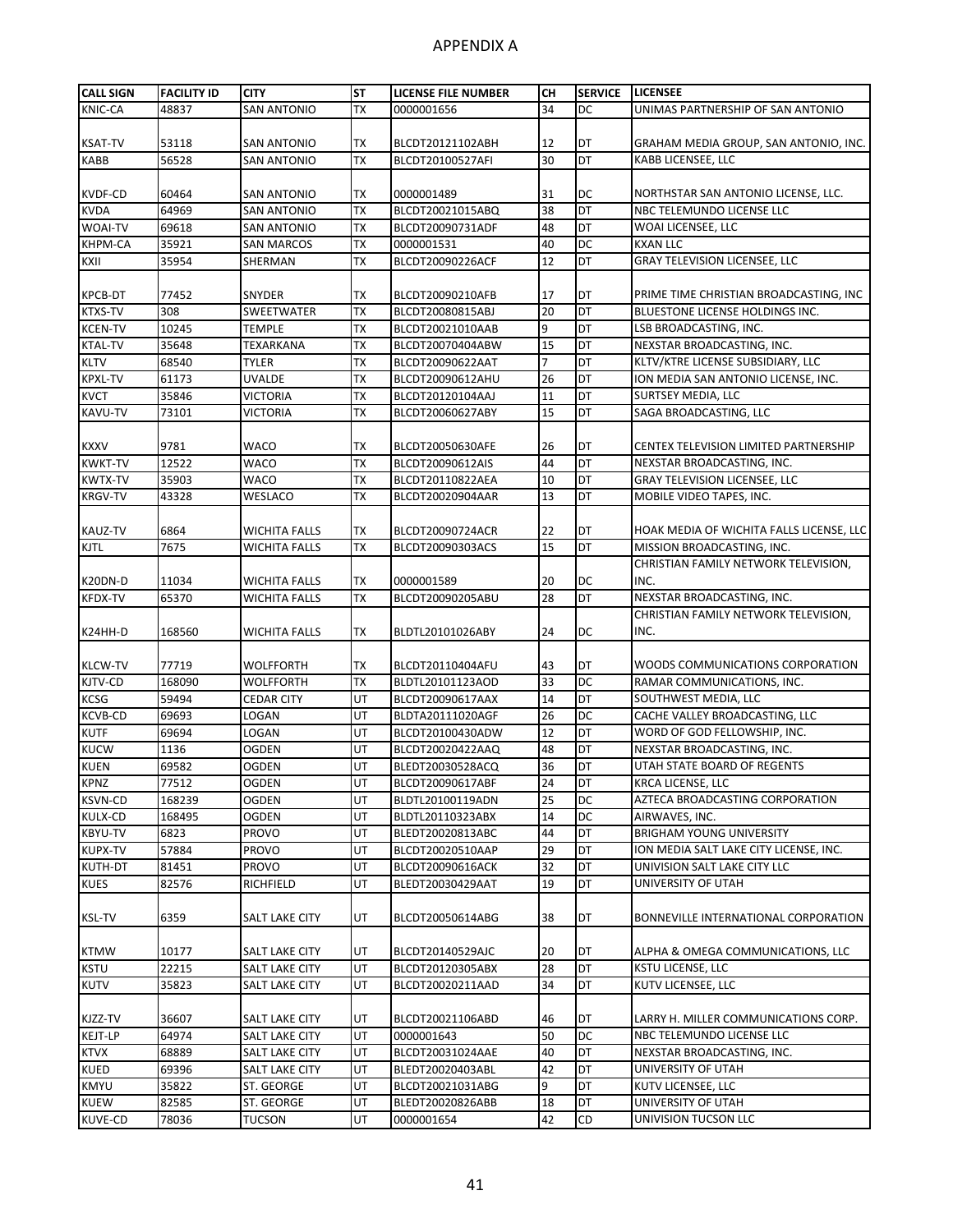| <b>CALL SIGN</b> | <b>FACILITY ID</b> | <b>CITY</b>            | <b>ST</b> | LICENSE FILE NUMBER | CН | <b>SERVICE</b> | <b>LICENSEE</b>                      |
|------------------|--------------------|------------------------|-----------|---------------------|----|----------------|--------------------------------------|
|                  |                    |                        |           |                     |    |                | <b>HOLSTON VALLEY BROADCASTING</b>   |
| WAPW-CA          | 77676              | ABINGDON, ETC.         | VA        | 0000001495          | 21 | <b>DC</b>      | CORPORATION                          |
| WFDC-DT          | 69532              | <b>ARLINGTON</b>       | VA        | BLCDT20120515ABF    | 15 | <b>DT</b>      | UNIMAS D.C. LLC                      |
| <b>WUPV</b>      | 10897              | ASHLAND                | VA        | BLCDT20060210ABA    | 47 | DT             | WUPV LICENSE SUBSIDIARY, LLC         |
| WCYB-TV          | 2455               | <b>BRISTOL</b>         | VA        | BLCDT20100629AUD    | 5  | <b>DT</b>      | BLUESTONE LICENSE HOLDINGS INC.      |
| <b>WCAV</b>      | 363                | CHARLOTTESVILLE        | VA        | BLCDT20090522ADB    | 19 | DT             | GRAY TELEVISION LICENSEE, LLC        |
|                  |                    |                        |           |                     |    |                | COMMONWEALTH PUBLIC BROADCASTING     |
| <b>WHTJ</b>      | 9990               | CHARLOTTESVILLE        | VA        | BLEDT20050819ADO    | 46 | DT             | CORPORATION                          |
| WAHU-CD          | 47705              | <b>CHARLOTTESVILLE</b> | VA        | BLDTA20101223ABU    | 40 | DС             | <b>GRAY TELEVISION LICENSEE, LLC</b> |
|                  |                    |                        |           |                     |    |                |                                      |
| <b>WVIR-TV</b>   | 70309              | CHARLOTTESVILLE        | VA        | BLCDT20040908AAE    | 32 | DT             | VIRGINIA BROADCASTING CORPORATION    |
| WJGN-CD          | 66549              | CHESAPEAKE             | VA        | 0000001338          | 38 | DC             | THE UNION MISSION                    |
| WITD-CD          | 71119              | CHESAPEAKE             | VA        | 0000001500          | 23 | DC             | WAVY BROADCASTING, LLC               |
| WFFP-TV          | 15507              | DANVILLE               | VA        | BLCDT20090515ACI    | 24 | <b>DT</b>      | MORNING STAR BROADCASTING, LLC       |
|                  |                    |                        |           |                     |    |                | COMMONWEALTH PUBLIC BROADCASTING     |
| <b>WNVC</b>      | 9999               | <b>FAIRFAX</b>         | VA        | BLEDT20090612ACS    | 24 | DT             | CORPORATION                          |
| WAZF-CD          | 57907              | <b>FRONT ROYAL</b>     | VA        |                     | 20 | DC             | WMTM, LLC                            |
|                  |                    |                        |           | 0000001577          |    |                | SHENANDOAH VALLEY EDUCATIONAL        |
|                  |                    |                        |           |                     |    |                | <b>TELEVISION CORPORATION</b>        |
| <b>WVPY</b>      | 66378              | <b>FRONT ROYAL</b>     | VA        | BLEDT20140714AAV    | 21 | <b>DD</b>      |                                      |
|                  |                    |                        |           |                     |    |                | COMMONWEALTH PUBLIC BROADCASTING     |
| <b>WNVT</b>      | 10019              | <b>GOLDVEIN</b>        | VA        | BLEDT20031230AAR    | 30 | DT             | CORPORATION                          |
| <b>WLFG</b>      | 37808              | <b>GRUNDY</b>          | VA        | BLCDT20071025ACW    | 49 | DT             | LIVING FAITH MINISTRIES, INC.        |
| <b>WVEC</b>      | 74167              | <b>HAMPTON</b>         | VA        | BLCDT20090612AJJ    | 13 | DT             | WVEC TELEVISION, INC.                |
|                  |                    |                        |           |                     |    |                | HAMPTON ROADS EDUCATIONAL            |
| WHRO-TV          | 25932              | HAMPTON-NORFOLK VA     |           | BLEDT20090701AFO    | 16 | DT             | TELECOMMUNICATIONS ASSOC., INC.      |
| WHSV-TV          | 4688               | HARRISONBURG           | VA        | BLCDT20060413ACO    | 49 | DT             | <b>GRAY TELEVISION LICENSEE, LLC</b> |
| WAZH-CD          | 57908              | HARRISONBURG           | VA        | 0000001573          | 14 | DC             | WMTM, LLC                            |
| WSVF-CD          | 190915             | <b>HARRISONBURG</b>    | VA        | BLDTL20130109ADM    | 43 | DC             | GRAY TELEVISION LICENSEE, LLC        |
| <b>WWCW</b>      | 24812              | LYNCHBURG              | VA        | BLCDT20090619ABM    | 20 | DT             | NEXSTAR BROADCASTING, INC.           |
| WSET-TV          | 73988              | LYNCHBURG              | VA        | BLCDT20091013ABE    | 13 | DT             | WSET LICENSEE, LLC                   |
| WTLU-CD          | 168095             | LYNCHBURG              | VA        | BLDTL20100111ACB    | 43 | DC             | MORNING STAR BROADCASTING, LLC       |
| WPXW-TV          | 74091              | <b>MANASSAS</b>        | VA        | BLCDT20090612AIZ    | 34 | DT             | ION MEDIA WASHINGTON LICENSE, INC.   |
| WPMC-CD          | 71125              | MAPPSVILLE             | VA        | 0000001499          | 36 | DC             | WAVY BROADCASTING, LLC               |
| WMSY-TV          | 5982               | <b>MARION</b>          | VA        | BLEDT20030428ABS    | 42 | DT             | BLUE RIDGE PUBLIC TELEVISION, INC.   |
| WNLO-CD          | 13060              | <b>NORFOLK</b>         | VA        | BLTTA20050131ANW    | 45 | <b>DC</b>      | WAVY BROADCASTING, LLC               |
| WTVZ-TV          | 40759              | <b>NORFOLK</b>         | VA        | BLCDT20090602ABA    | 33 | DT             | WTVZ LICENSEE, LLC                   |
| <b>WTKR</b>      | 47401              | <b>NORFOLK</b>         | VA        | BLCDT20050617AAW    | 40 | DT             | LOCAL TV VIRGINIA LICENSE, LLC       |
| WPXV-TV          | 67077              | <b>NORFOLK</b>         | VA        | BLCDT20020510AAI    | 46 | DT             | ION MEDIA LICENSE COMPANY, LLC       |
| WSBN-TV          | 5985               | <b>NORTON</b>          | VA        | BLEDT20030428ABR    | 32 | DT             | BLUE RIDGE PUBLIC TELEVISION, INC.   |
|                  |                    |                        |           |                     |    |                |                                      |
| WRIC-TV          | 74416              | PETERSBURG             | VA        | BLCDT20090209ABZ    | 22 | DT             | YOUNG BROADCASTING OF RICHMOND, INC. |
| <b>WGNT</b>      | 9762               | PORTSMOUTH             | VA        | BLCDT20020718AAK    | 50 | DT             | LOCAL TV VIRGINIA LICENSE, LLC       |
| WKTD-CD          | 71121              | PORTSMOUTH             | VA        | BLTTA20050316ACC    | 17 | DC             | WAVY BROADCASTING, LLC               |
| WAVY-TV          | 71127              | PORTSMOUTH             | VA        | BLCDT20010409ABP    | 31 | DT             | WAVY BROADCASTING, LLC               |
| WRLH-TV          | 412                | RICHMOND               | VA        | BLCDT20041207AAW    | 26 | DT             | WRLH LICENSEE, LLC                   |
|                  |                    |                        |           |                     |    |                |                                      |
| WCVE-TV          | 9987               | RICHMOND               | VA        | BLCDT20050606AHG    | 42 | DT             | COMMONWEALTH PUBLIC BROADCASTING     |
|                  |                    |                        |           |                     |    |                | COMMONWEALTH PUBLIC BROADCASTING     |
| <b>WCVW</b>      | 9989               | <b>RICHMOND</b>        | VA        | BLEDT20080820ABK    | 44 | DT             | CORPORATION                          |
| <b>WWBT</b>      | 30833              | <b>RICHMOND</b>        | VA        | BLCDT20090803ABS    | 12 | DT             | WWBT LICENSE SUBSIDIARY, LLC         |
| WTVR-TV          | 57832              | RICHMOND               | VA        | BLCDT20021204ABA    | 25 | DT             | WTVR LICENSE, LLC                    |
| WBRA-TV          | 5981               | ROANOKE                | VA        | BLEDT20131218CHV    | 3  | DT             | BLUE RIDGE PUBLIC TELEVISION, INC.   |
| <b>WFXR</b>      | 24813              | ROANOKE                | VA        | BLCDT20090609ABS    | 17 | DT             | NEXSTAR BROADCASTING, INC.           |
|                  |                    |                        |           |                     |    |                | MEDIA GENERAL COMMUNICATIONS         |
| WSLS-TV          | 57840              | ROANOKE                | VA        | BLCDT20110615ABO    | 30 | DT             | HOLDINGS, LLC                        |
| WPXR-TV          |                    |                        | VA        |                     |    | DT             | ION MEDIA LICENSE COMPANY, LLC       |
|                  | 70251<br>71329     | ROANOKE                | VA        | BLCDT20020510AAB    | 36 | DT             |                                      |
| <b>WDBJ</b>      |                    | ROANOKE                |           | BLCDT20090714AAW    | 18 |                | WDBJ TELEVISION, INC.                |
|                  |                    |                        |           |                     |    |                | SHENANDOAH VALLEY EDUCATIONAL        |
| <b>WVPT</b>      | 60111              | <b>STAUNTON</b>        | VA        | BLEDT20130214ACP    | 11 | DD             | TELEVISION CORPORATION               |
| <b>WVBT</b>      | 65387              | <b>VIRGINIA BEACH</b>  | VA        | BLCDT20020326ABB    | 29 | DT             | WAVY BROADCASTING, LLC               |
| WCTX-CD          | 71130              | VIRGINIA BEACH         | VA        | 0000001501          | 35 | DC             | WAVY BROADCASTING, LLC               |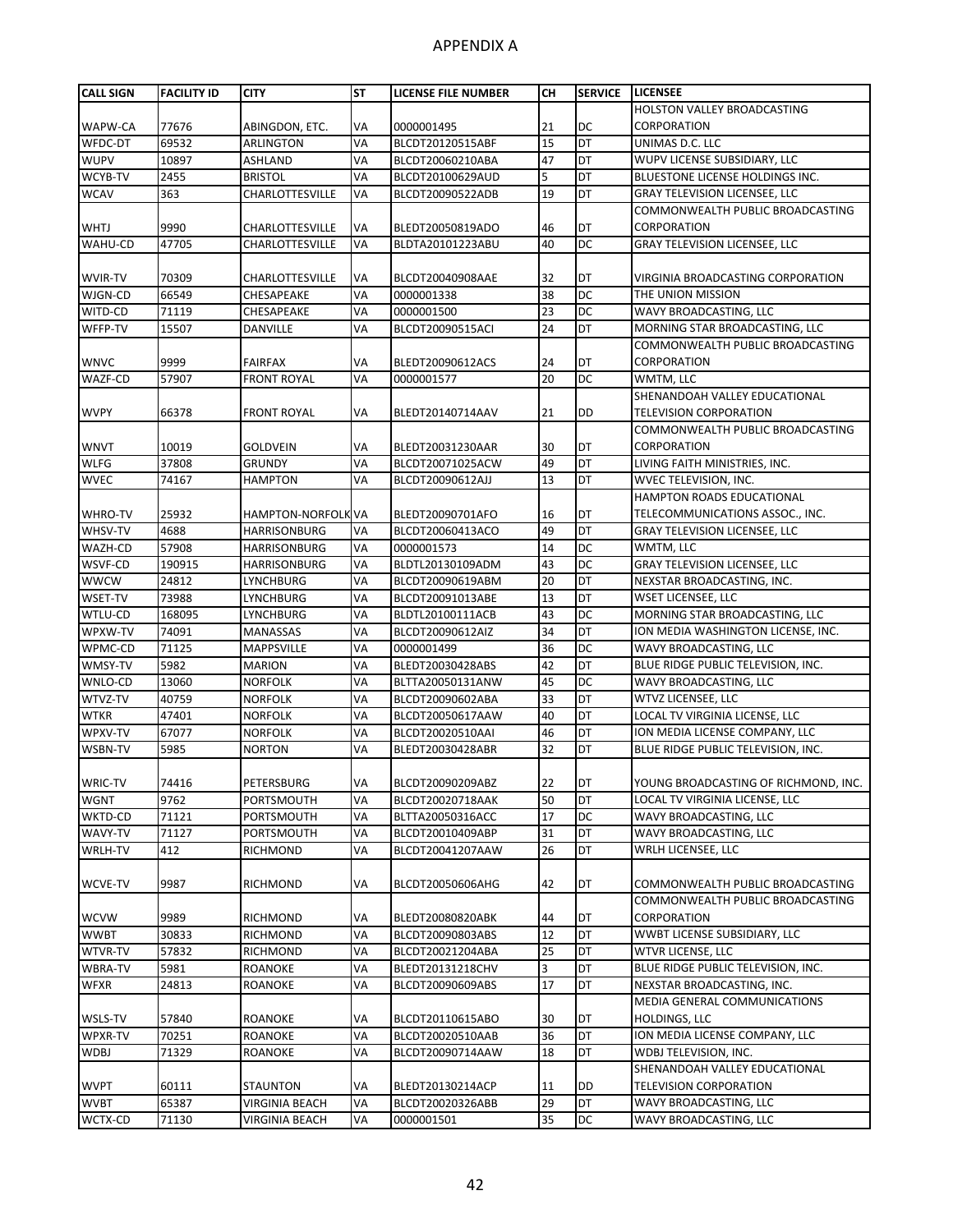| <b>CALL SIGN</b> | <b>FACILITY ID</b> | <b>CITY</b>                | <b>ST</b> | <b>LICENSE FILE NUMBER</b> | CН | <b>SERVICE</b> | <b>LICENSEE</b>                         |
|------------------|--------------------|----------------------------|-----------|----------------------------|----|----------------|-----------------------------------------|
|                  |                    |                            |           |                            |    |                | TRINITY CHRISTIAN CENTER OF SANTA ANA,  |
| WTPC-TV          | 82574              | <b>VIRGINIA BEACH</b>      | VA        | BLCDT20090615ADP           | 7  | DT             | INC.                                    |
|                  |                    |                            |           |                            |    |                | HOLSTON VALLEY BROADCASTING             |
| WKIN-CD          | 27503              | WEBER CY, VA-KPT, TN VA    |           | 0000001494                 | 7  | DC             | CORPORATION                             |
| WAZT-CD          | 57905              | <b>WOODSTOCK</b>           | VA        | 0000001574                 | 45 | <b>DC</b>      | WMTM, LLC                               |
| WAZW-CD          | 168449             | <b>WOODSTOCK</b>           | VA        | BLDTL20100108ABD           | 46 | DC             | WMTM, LLC                               |
|                  |                    |                            |           |                            |    | DC             |                                         |
| WYSJ-CA          | 35134              | <b>YORKTOWN</b>            | VA        | 0000001579                 | 19 |                | JBS, INC.                               |
|                  |                    |                            |           |                            |    |                |                                         |
| <b>WVXF</b>      | 3113               | <b>CHARLOTTE AMALIE</b> VI |           | BLCDT20090623ABB           | 17 | DT             | CARIBBEAN BROADCASTING NETWORK, LLC     |
|                  |                    |                            |           |                            |    |                |                                         |
| WTJX-TV          | 70287              | <b>CHARLOTTE AMALIE</b> VI |           | BLEDT20111006ACU           | 44 | DT             | VIRGIN ISLANDS PUBLIC TELEVISION SYSTEM |
| <b>WZVI</b>      | 83270              | <b>CHARLOTTE AMALIE</b> VI |           | BLCDT20040517AFB           | 43 | DT             | ALPHA BROADCASTING CORPORATION          |
| <b>WSVI</b>      | 2370               | CHRISTIANSTED              | VI        | BLCDT20090603AFN           | 20 | DT             | ALPHA BROADCASTING CORPORATION          |
|                  |                    |                            |           |                            |    |                |                                         |
| WCVI-TV          | 83304              | CHRISTIANSTED              | ٧I        | BLCDT20090625AAH           | 23 | DT             | LESEA BROADCASTING OF ST. CROIX, INC.   |
| WFFF-TV          | 10132              | <b>BURLINGTON</b>          | VT        | BLCDT20070629AAM           | 43 | DT             | NEXSTAR BROADCASTING, INC.              |
| <b>WVNY</b>      | 11259              | <b>BURLINGTON</b>          | VT        | BLCDT20061113ABH           | 13 | DT             | MISSION BROADCASTING, INC.              |
| WCAX-TV          | 46728              | <b>BURLINGTON</b>          | VT        | 0000001666                 | 22 | DT             | MT. MANSFIELD TELEVISION, INC.          |
| <b>WETK</b>      | 69944              | <b>BURLINGTON</b>          | VT        | BLEDT20061011ADW           | 32 | DT             | VERMONT ETV, INC.                       |
| <b>WNNE</b>      | 73344              | <b>HARTFORD</b>            | VT        | BLCDT20050801BFZ           | 25 | DT             | <b>HEARST STATIONS INC.</b>             |
| WYCX-CD          | 26996              | MANCHESTER, ETC.           | VT        | BLDVA20130502ACF           | 2  | <b>DC</b>      | CROSS HILL COMMUNICATIONS, LLC          |
| <b>WVER</b>      | 69946              | <b>RUTLAND</b>             | VT        | BLEDT20050608AGC           | 9  | DT             | <b>VERMONT ETV, INC.</b>                |
|                  |                    |                            |           |                            |    |                |                                         |
| <b>WVTB</b>      | 69940              | ST. JOHNSBURY              | VT        | BLEDT20080117ABR           | 18 | DT             | VERMONT ETV, INC.                       |
| <b>WVTA</b>      | 69943              | <b>WINDSOR</b>             | VT        | BLEDT20070307AAW           | 24 | DT             | VERMONT ETV, INC.                       |
| <b>KUNS-TV</b>   | 4624               | <b>BELLEVUE</b>            | <b>WA</b> | BLCDT20140312ABP           | 50 | DT             | SINCLAIR SEATTLE LICENSEE, LLC          |
| <b>KWPX-TV</b>   | 56852              | <b>BELLEVUE</b>            | <b>WA</b> | BLCDT20111025AIR           | 33 | DT             | ION MEDIA LICENSE COMPANY, LLC          |
| <b>KVOS-TV</b>   | 35862              | BELLINGHAM                 | <b>WA</b> | BLCDT20070628ABX           | 35 | DT             | OTA BROADCASTING (SEA), LLC             |
|                  |                    |                            |           |                            |    |                |                                         |
| <b>KBCB</b>      | 53586              | BELLINGHAM                 | WA        | BLCDT20040128AKD           | 19 | DT             | WORLD TELEVISION OF WASHINGTON, LLC.    |
| <b>KCKA</b>      | 62468              | <b>CENTRALIA</b>           | <b>WA</b> | BLEDT20101217ABA           | 19 | DT             | <b>BATES TECHNICAL COLLEGE</b>          |
| <b>KVBI-LP</b>   | 37444              | CLARKSTON                  | <b>WA</b> | BLTTL20010807AAP           | 42 | CA             | LIFE OF VICTORY TV, INC.                |
|                  |                    |                            |           |                            |    |                | BLUE MOUNTAIN BROADCASTING              |
| K36EW-D          | 5906               | <b>COLLEGE PLACE</b>       | WA        | BLDTA20090401AWP           | 36 | DC             | <b>ASSOCIATION</b>                      |
| <b>KONG</b>      | 35396              | <b>EVERETT</b>             | WA        | 0000001601                 | 31 | DT             | KONG-TV, INC.                           |
| <b>KVEW</b>      | 2495               | <b>KENNEWICK</b>           | <b>WA</b> | BLCDT20090326ACW           | 44 | DT             | APPLE VALLEY BROADCASTING, INC.         |
| <b>KVVK-CD</b>   | 25358              | KENNEWICK, ETC.            | WA        | BLDTA20100125ACB           | 15 | <b>DC</b>      | SINCLAIR KENNEWICK LICENSEE, LLC        |
| <b>KEPR-TV</b>   | 56029              | PASCO                      | WA        | BLCDT20140717ABN           | 18 | DT             | SINCLAIR YAKIMA LICENSEE, LLC           |
| <b>KWSU-TV</b>   | 71024              | PULLMAN                    | <b>WA</b> | 0000001648                 | 10 | DT             | <b>WASHINGTON STATE UNIVERSITY</b>      |
|                  | 78921              |                            |           |                            |    | DT             |                                         |
| <b>KQUP</b>      |                    | PULLMAN                    | WA        | BLCDT20100120ACV           | 24 |                | WORD OF GOD FELLOWSHIP, INC.            |
| <b>KNDU</b>      | 12427              | RICHLAND                   | <b>WA</b> | BLCDT20091007ACO           | 26 | DT             | KHQ, INCORPORATED                       |
| <b>KTNW</b>      | 71023              | RICHLAND                   | WA        | 0000001649                 | 38 | DT             | <b>WASHINGTON STATE UNIVERSITY</b>      |
| KOMO-TV          | 21656              | SEATTLE                    | WA        | BLCDT20111101AKA           | 38 | DT             | SINCLAIR SEATTLE LICENSEE, LLC          |
| <b>KCTS-TV</b>   | 33749              | SEATTLE                    | WA        | BLEDT20090612AAN           | 9  | DT             | <b>KCTS TELEVISION</b>                  |
| KING-TV          | 34847              | SEATTLE                    | WA        | BLCDT19981026KE            | 48 | DT             | KING BROADCASTING COMPANY               |
| <b>KFFV</b>      | 49264              | <b>SEATTLE</b>             | WA        | BLCDT20110624ADC           | 44 | DT             | OTA BROADCASTING (SEA), LLC             |
| KIRO-TV          | 66781              | SEATTLE                    | WA        | BLCDT20091218ACR           | 39 | DT             | KIRO-TV, INC.                           |
| <b>KZJO</b>      | 69571              | SEATTLE                    | WA        | BLCDT20090917AAN           | 25 | DT             | TRIBUNE BROADCASTING SEATTLE, LLC       |
| KHQ-TV           | 34537              | SPOKANE                    | WA        | BLCDT20100406AAP           | 15 | DT             | KHQ, INCORPORATED                       |
| <b>KREM</b>      | 34868              | SPOKANE                    | WA        | BLCDT20050623ABG           | 20 | DT             | KING BROADCASTING COMPANY               |
| <b>KSKN</b>      | 35606              | SPOKANE                    | WA        | 0000001266                 | 36 | DT             | <b>KSKN TELEVISION, INC.</b>            |
| KAYU-TV          | 58684              | SPOKANE                    | WA        | BLCDT20091029ACN           | 28 | DT             | MOUNTAIN LICENSES, L.P.                 |
| KSPS-TV          | 61956              | SPOKANE                    | WA        | BLEDT20091117ACV           | 7  | DT             | <b>FRIENDS OF KSPS</b>                  |
| <b>KXLY-TV</b>   | 61978              | SPOKANE                    | WA        | 0000001054                 | 13 | DT             | SPOKANE TELEVISION, INC.                |
| <b>KGPX-TV</b>   | 81694              | SPOKANE                    | WA        | BLCDT20090612AHM           | 34 | DT             | ION MEDIA SPOKANE LICENSE, INC.         |
|                  |                    |                            |           |                            |    |                |                                         |
| <b>KSTW</b>      | 23428              | <b>TACOMA</b>              | WA        | BLCDT20091117AAX           | 11 | DT             | THE CW TELEVISION STATIONS INC          |
| <b>KCPQ</b>      | 33894              | TACOMA                     | WA        | BLCDT20090918ABR           | 13 | DT             | TRIBUNE BROADCASTING SEATTLE, LLC       |
| <b>KWDK</b>      | 35419              | TACOMA                     | WA        | BLEDT20050421AAE           | 42 | DT             | PUGET SOUND EDUCATIONAL TV, INC.        |
| <b>KBTC-TV</b>   | 62469              | TACOMA                     | WA        | BLEDT20130805ACW           | 27 | DT             | <b>BATES TECHNICAL COLLEGE</b>          |
|                  |                    |                            |           |                            |    |                |                                         |
| <b>KTBW-TV</b>   | 67950              | TACOMA                     | WA        | BLCDT20060615AAY           | 14 | DT             | TRINITY BROADCASTING OF WASHINGTON      |
|                  |                    |                            |           |                            |    |                |                                         |
| <b>KPDX</b>      | 35460              | VANCOUVER                  | WA        | BLCDT20090612ADJ           | 30 | DT             | KPTV-KPDX BROADCASTING CORPORATION      |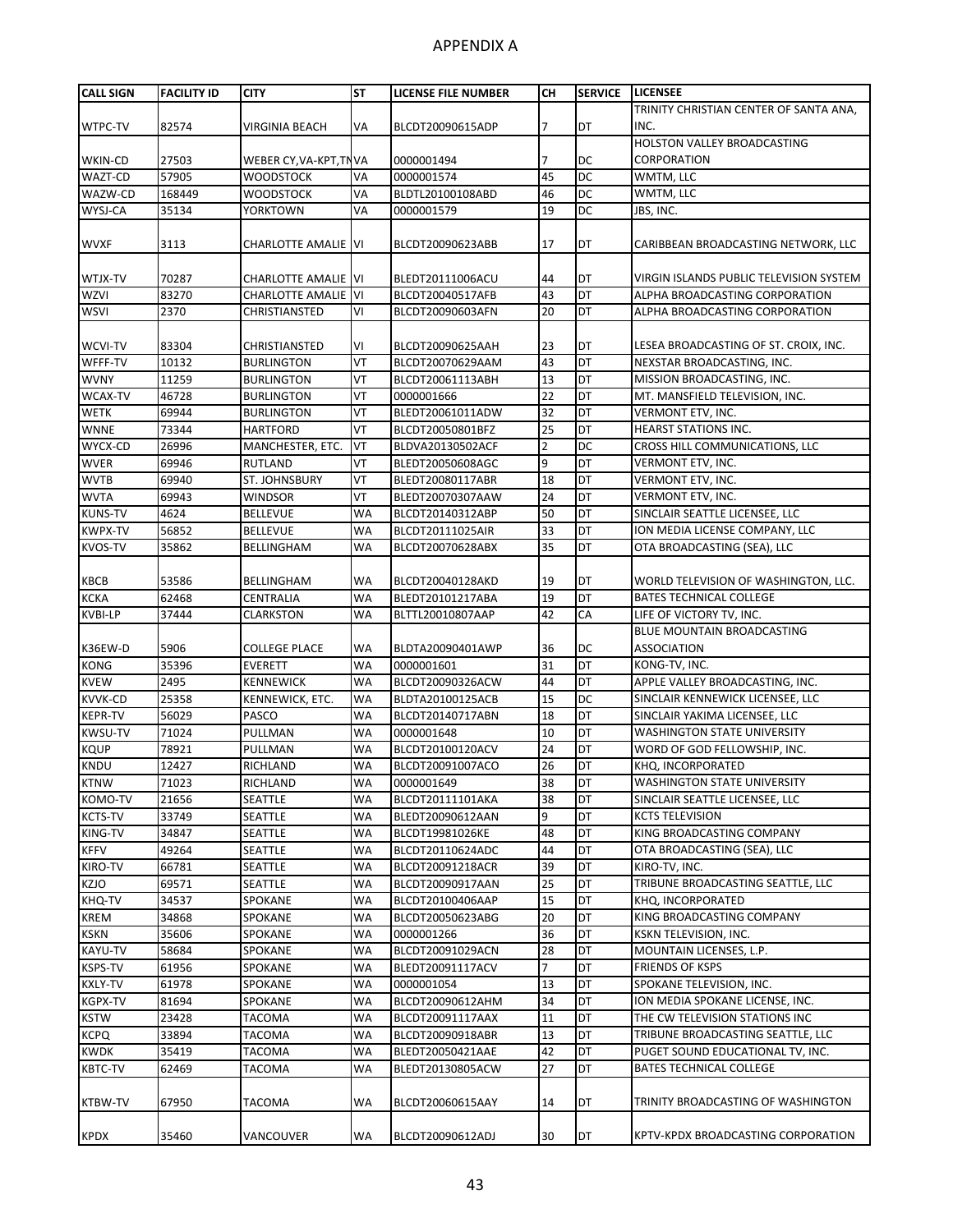| <b>CALL SIGN</b>       | <b>FACILITY ID</b> | <b>CITY</b>                      | <b>ST</b> | <b>LICENSE FILE NUMBER</b>           | <b>CH</b> | <b>SERVICE</b> | <b>LICENSEE</b>                                                 |
|------------------------|--------------------|----------------------------------|-----------|--------------------------------------|-----------|----------------|-----------------------------------------------------------------|
|                        |                    |                                  |           |                                      |           |                | BLUE MOUNTAIN BROADCASTING                                      |
| <b>K21JQ-D</b>         | 5909               | WALLA WALLA                      | <b>WA</b> | BLDTA20090721ABT                     | 21        | DC             | <b>ASSOCIATION</b>                                              |
|                        |                    |                                  |           |                                      |           |                | BLUE MOUNTAIN BROADCASTING                                      |
| K31KL-D                | 5914               | WALLA WALLA                      | <b>WA</b> | BLDTA20091207ADH                     | 31        | DC             | <b>ASSOCIATION</b>                                              |
|                        |                    |                                  |           |                                      |           |                | THREE ANGELS BROADCASTING NETWORK,                              |
| K33EJ-D                | 17399              | WALLA WALLA                      | <b>WA</b> | BLDTA20140917AAZ                     | 33        | DC             | INC.                                                            |
| <b>KORX-CD</b>         | 71072              | <b>WALLA WALLA</b>               | <b>WA</b> | 0000001386                           | 16        | DC             | SINCLAIR KENNEWICK LICENSEE, LLC                                |
| <b>KAPP</b>            | 2506               | YAKIMA                           | <b>WA</b> | BLCDT20130829AEQ                     | 14        | DT             | APPLE VALLEY BROADCASTING, INC.                                 |
| KDHW-CD                | 10907              | YAKIMA                           | <b>WA</b> | BLDTA20100902AED                     | 35        | DC             | CHRISTIAN BROADCASTING OF YAKIMA                                |
| <b>KNDO</b>            | 12395              | YAKIMA                           | <b>WA</b> | BLCDT20090217ACI                     | 16        | DT             | KHQ, INCORPORATED                                               |
| <b>KYVE</b>            | 33752              | YAKIMA                           | <b>WA</b> | BLEDT20030910ACL                     | 21        | DT             | <b>KCTS TELEVISION</b>                                          |
| KIMA-TV                | 56033              | YAKIMA                           | <b>WA</b> | BLCDT20090811ABV                     | 33        | DT             | SINCLAIR YAKIMA LICENSEE, LLC                                   |
| <b>KUNW-CD</b>         | 167797             | YAKIMA                           | WA        | BLDTL20090923ACQ                     | 30        | DC             | SINCLAIR KENNEWICK LICENSEE, LLC                                |
| WTPX-TV                | 86496              | <b>ANTIGO</b>                    | WI        | BMLCDT20041015ADT                    | 46        | DT             | ION MEDIA WAUSAU LICENSE, INC.                                  |
| WACY-TV                | 361                | <b>APPLETON</b>                  | WI        | BLCDT20061222AAT                     | 27        | DT             | JOURNAL BROADCAST CORPORATION                                   |
| <b>WEUX</b>            | 2709               | <b>CHIPPEWA FALLS</b>            | WI        | BLCDT20090331ACJ                     | 49        | DT             | NEXSTAR BROADCASTING, INC.                                      |
| <b>WMOW</b>            | 81503              | CRANDON                          | WI        | BLCDT20100604ACQ                     | 12        | DT             | WAOW-WYOW TELEVISION, INC.                                      |
| <b>WYOW</b>            | 77789              | <b>EAGLE RIVER</b>               | WI        | BLCDT20121005AAF                     | 28        | DT             | WAOW-WYOW TELEVISION, INC.                                      |
| WEAU                   | 7893               | <b>EAU CLAIRE</b>                | WI        | BLCDT20111229AAN                     | 38        | DT             | GRAY TELEVISION LICENSEE, LLC.                                  |
| <b>WQOW</b>            | 64550              | <b>EAU CLAIRE</b>                | WI        | BLCDT20090706AGH                     | 15        | DT             | WXOW-WQOW TELEVISION, INC.                                      |
| <b>WIWN</b>            | 60571              | FOND DU LAC                      | WI        | BLCDT20120817ABF                     | 5         | DT             | MILWAUKEE MEDIA LLC                                             |
| WGBA-TV                | 2708               | <b>GREEN BAY</b>                 | WI        | BLCDT20080813ADO                     | 41        | DT             | JOURNAL BROADCAST CORPORATION                                   |
| WLUK-TV                | 4150               | <b>GREEN BAY</b>                 | WI        | BLCDT20110818ACB                     | 11        | <b>DT</b>      | WLUK LICENSEE, LLC                                              |
| WFRV-TV                | 9635               | <b>GREEN BAY</b>                 | WI        | BLCDT20051004ABD                     | 39        | DT             | NEXSTAR BROADCASTING, INC.                                      |
|                        |                    |                                  |           |                                      |           |                | STATE OF WISCONSIN - EDUCATIONAL                                |
| WPNE-TV                | 18798              | <b>GREEN BAY</b>                 | WI        | BLEDT20140218ADZ                     | 42        | DT             | <b>COMMUNICATIONS BOARD</b>                                     |
|                        |                    |                                  |           |                                      |           |                |                                                                 |
| WBAY-TV                | 74417              | <b>GREEN BAY</b>                 | WI        | BMLCDT20040723ADS                    | 23        | DT             | YOUNG BROADCASTING OF GREEN BAY, INC.                           |
| <b>WBUW</b>            | 26025              | JANESVILLE                       | WI        | BLCDT20040930BHL                     | 32        | DT             | BYRNE ACQUISITION GROUP, LLC                                    |
| <b>WPXE-TV</b>         | 37104              | <b>KENOSHA</b>                   | WI        | BLCDT20040206AAT                     | 40        | DT             | ION MEDIA MILWAUKEE LICENSE, INC.                               |
| <b>WLAX</b>            | 2710               | LA CROSSE                        | WI        | BLCDT20081105ABY                     | 17        | DT             | NEXSTAR BROADCASTING, INC.                                      |
|                        |                    |                                  |           |                                      |           |                | STATE OF WISCONSIN - EDUCATIONAL                                |
| <b>WHLA-TV</b>         | 18780              | LA CROSSE                        | WI        | 0000001485                           | 30        | DT             | COMMUNICATIONS BOARD                                            |
| <b>WXOW</b>            | 64549              | LA CROSSE                        | WI        | BLCDT20090622ACY                     | 48        | DT             | WXOW-WQOW TELEVISION, INC.                                      |
| <b>WKBT-DT</b>         | 74424              | LA CROSSE                        | WI        | BLCDT20090507ACT                     | 8         | DT             | QUEENB TELEVISION, LLC<br>BOARD OF REGENTS OF THE UNIVERSITY OF |
|                        |                    |                                  |           |                                      |           |                | WISCONSIN SYSTEM                                                |
| WHA-TV                 | 6096<br>6870       | <b>MADISON</b>                   | WI<br>WI  | BLEDT20091229ACK                     | 20<br>19  | DT<br>DT       | <b>GRAY TELEVISION LICENSEE, LLC</b>                            |
| <b>WMTV</b><br>WMSN-TV | 10221              | <b>MADISON</b><br><b>MADISON</b> | WI        | BLCDT20100413AAW<br>BLCDT20101223ABD | 49        | DT             | WMSN LICENSEE, LLC                                              |
| <b>WKOW</b>            | 64545              | <b>MADISON</b>                   | WI        | BLCDT20111006AAO                     | 26        | DT             | WKOW TELEVISION, INC.                                           |
| WISC-TV                | 65143              | <b>MADISON</b>                   | WI        | BLCDT20050701ABU                     | 50        | DT             | TELEVISION WISCONSIN, INC.                                      |
|                        |                    |                                  |           |                                      |           |                | THREE ANGELS BROADCASTING NETWORK,                              |
| W23BW-D                | 67000              | <b>MADISON</b>                   | WI        | BLDTA20140827AAD                     | 23        | DC             | INC.                                                            |
|                        |                    |                                  |           |                                      |           |                | TRINITY CHRISTIAN CENTER OF SANTA ANA,                          |
| <b>WWRS-TV</b>         | 68547              | MAYVILLE                         | WI        | BLCDT20130109AFE                     | 43        | DT             | INC.                                                            |
|                        |                    |                                  |           |                                      |           |                | STATE OF WISCONSIN - EDUCATIONAL                                |
| WHWC-TV                | 18793              | <b>MENOMONIE</b>                 | WI        | BLEDT20040824AAF                     | 27        | DT             | COMMUNICATIONS BOARD                                            |
| WMKE-CD                | 35091              | MILWAUKEE                        | WI        | BLDTA20150126AAQ                     | 21        | DC             | LOCUSPOINT WMKE LICENSEE, LLC                                   |
|                        |                    |                                  |           |                                      |           |                | MILWAUKEE AREA TECHNICAL COLLEGE                                |
| <b>WMVS</b>            | 42663              | MILWAUKEE                        | WI        | BLEDT20120802AAO                     | 8         | DT             | <b>DISTRICT BOARD</b>                                           |
|                        |                    |                                  |           |                                      |           |                | MILWAUKEE AREA TECHNICAL COLLEGE                                |
| <b>WMVT</b>            | 42665              | MILWAUKEE                        | WI        | BLEDT20120828AAD                     | 35        | DT             | <b>DISTRICT BOARD</b>                                           |
| WISN-TV                | 65680              | MILWAUKEE                        | WI        | BLCDT20101104AAA                     | 34        | DT             | WISN HEARST TELEVISION INC.                                     |
| WCGV-TV                | 71278              | MILWAUKEE                        | WI        | BLCDT20120405ACO                     | 25        | DT             | WCGV LICENSEE, LLC                                              |
|                        |                    |                                  |           |                                      |           |                |                                                                 |
| WBME-CD                | 71422              | MILWAUKEE                        | WI        | BLDTA20120731AKQ                     | 24        | DC             | CHANNEL 41 AND 63 LIMITED PARTNERSHIP                           |
| WDJT-TV                | 71427              | MILWAUKEE                        | WI        | BLCDT20050722ABL                     | 46        | DT             | <b>WDJT-TV LIMITED PARTNERSHIP</b>                              |
| WVCY-TV                | 72342              | MILWAUKEE                        | WI        | BLCDT20060619AAX                     | 22        | DT             | VCY AMERICA, INC.                                               |
| WITI                   | 73107              | MILWAUKEE                        | WI        | BLCDT20091106AEL                     | 33        | DT             | WITI LICENSE, LLC                                               |
| WTMJ-TV                | 74098              | MILWAUKEE                        | WI        | BLCDT20001218ACR                     | 28        | DT             | JOURNAL BROADCAST CORPORATION                                   |
| <b>WVTV</b>            | 74174              | MILWAUKEE                        | WI        | BLCDT20101012ADH                     | 18        | DT             | WVTV LICENSEE, INC.                                             |
|                        |                    |                                  |           |                                      |           |                |                                                                 |